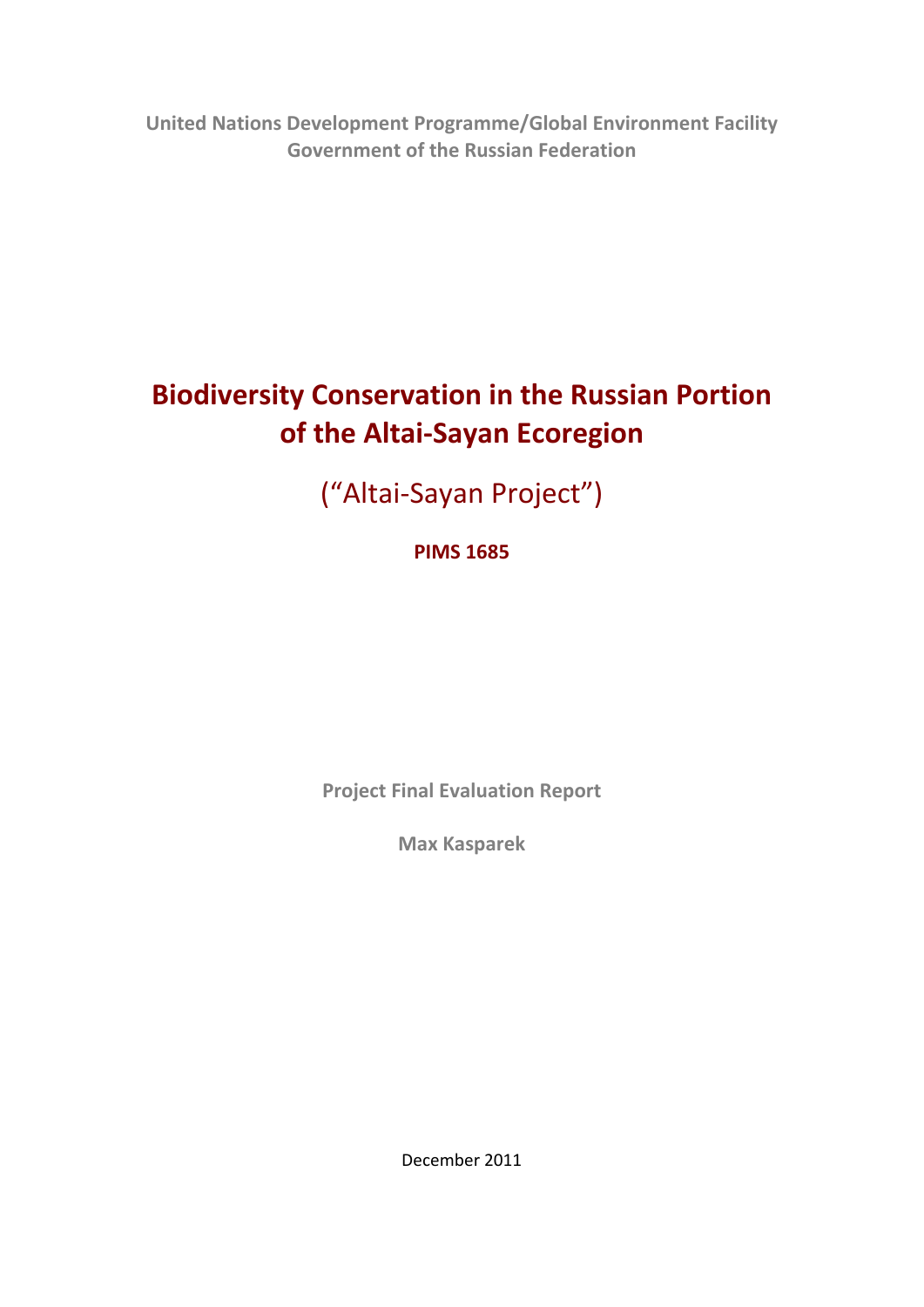#### **Acknowledgements**

I would like to thank all the staff and people connected with the Altai‐Sayan Project who provided me with all the necessary information and gave freely of their time and ideas to make the Terminal Evaluation process a success. This evaluation was carried out in a highly collegial spirit throughout. I would like to thank in particular the UNDP Project Support Office, the Project Manager and other Project Staff for the professional organisation of the evaluation mission and their patience for often lengthy discussions. The full support of all team members made it possible to conduct the tight travel schedule with a full meeting programme. My thanks are also due to all project executing partners and local stakeholders for fruitful discussions and for making available to me all information needed. The state of the state of the state of the state of the state of the state of the state of the state of the state of the state of the state of the state of the state of the state of the state of the sta

#### **Project Executing Partners**

| Executing Agency:               | Ministry of Natural Resources (MNR) of the Russian Federation              |
|---------------------------------|----------------------------------------------------------------------------|
| <b>Principal Participating</b>  | Regional Governments and Administrations in the Russian Part of the Altai- |
| Partners:                       | Sayan Ecoregion                                                            |
| <b>GEF Implementing Agency:</b> | United Nations Development Programme (UNDP)                                |

#### **Evaluation Responsibility**

This Final Evaluation is undertaken by the UNDP Project Support Office in the Russian Federation and the UNDP Bratislava Regional Centre as the GEF Implementing Agency for this project.

| <b>UNDP Russian Federation</b> | Leontievsky per., 9, Moscow       |
|--------------------------------|-----------------------------------|
|                                | <b>Russian Federation</b>         |
| UNDP, Europe and the CIS       | Grosslingova 35, 81109 Bratislava |
| Bratislava Regional Centre     | Slovak Republic                   |

#### **Evaluator**

| International Evaluation Expert: Dr. Max Kasparek |                                            |
|---------------------------------------------------|--------------------------------------------|
|                                                   | Mönchhofstr. 16, 69120 Heidelberg, Germany |
|                                                   | Email: Kasparek@t-online.de                |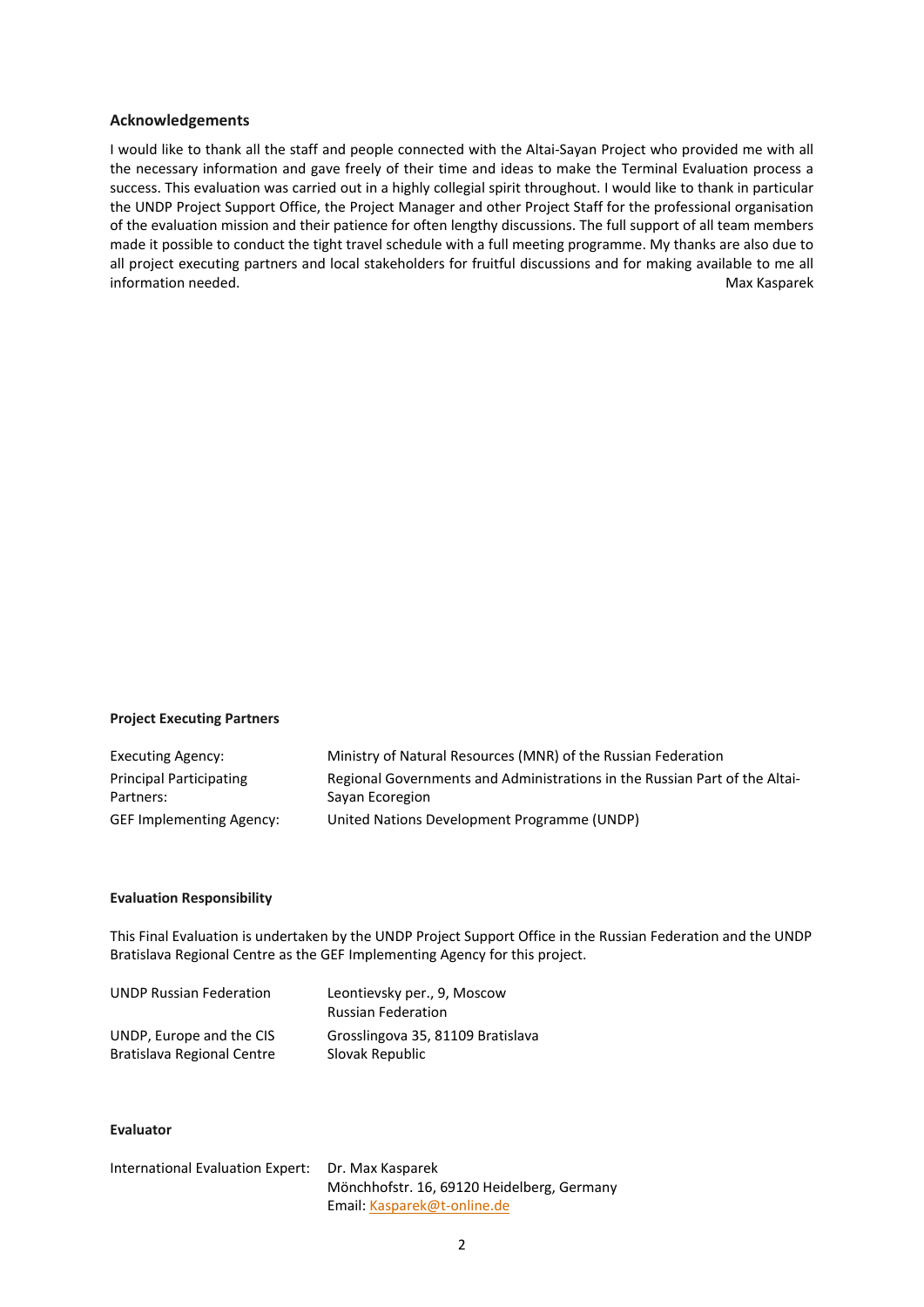# Inhalt

| 3.4 Assessment of Project Achievements according to OECD-DAC Standards 46 |                |
|---------------------------------------------------------------------------|----------------|
|                                                                           |                |
|                                                                           |                |
|                                                                           |                |
|                                                                           |                |
|                                                                           |                |
|                                                                           |                |
| 2.4.7 Droiget Managament                                                  | $\overline{A}$ |

**Annexes**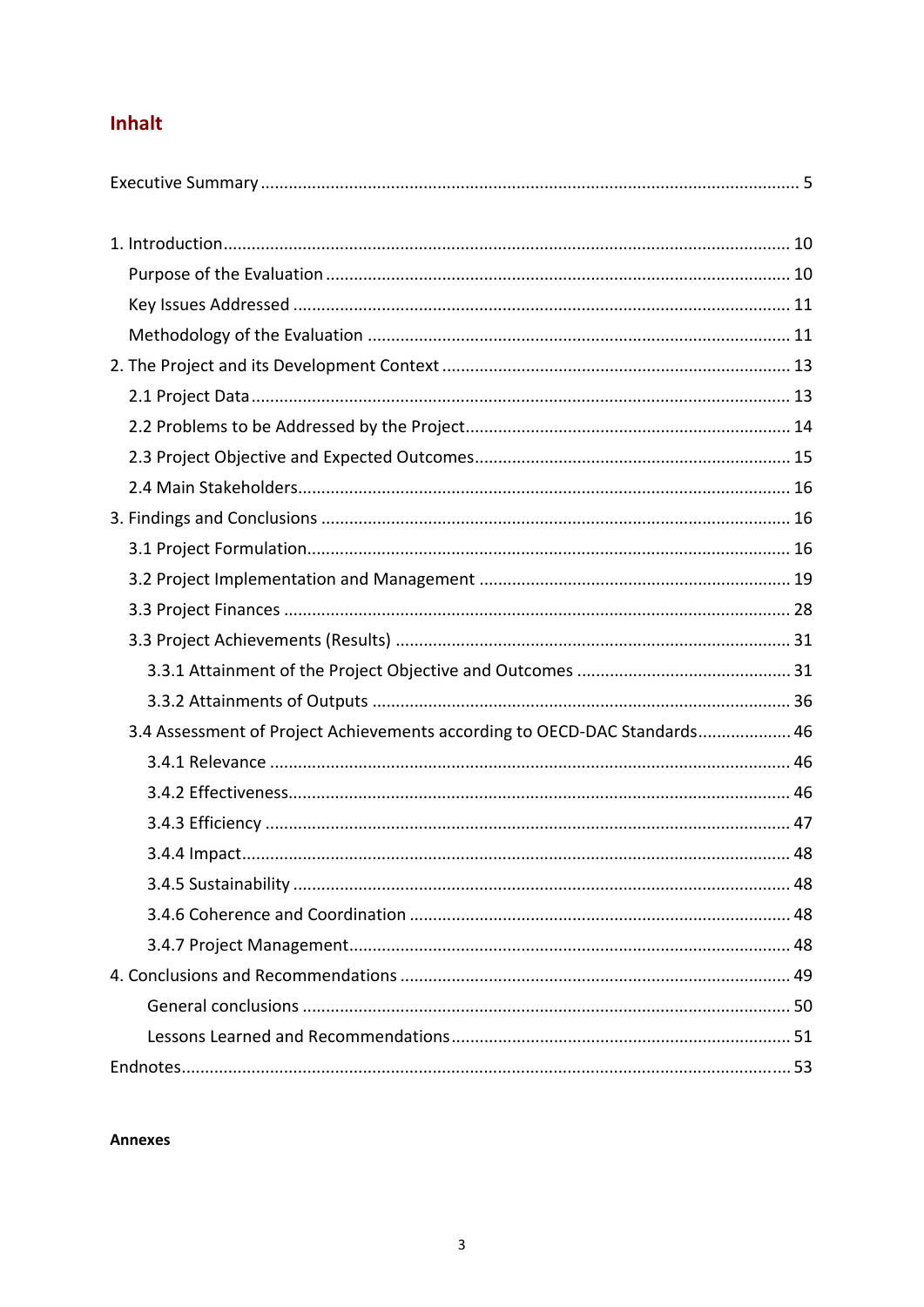# **List of Abbreviations**

| <b>APR</b>           | <b>Annual Project Review</b>                                                     |
|----------------------|----------------------------------------------------------------------------------|
| <b>ASE</b>           | Altai-Sayan Ecoregion                                                            |
| <b>BMU</b>           | Bundesministerium für Umwelt, Naturschutz und Reaktorsicherheit (Germany)        |
| <b>CBO</b>           | Community-based Organisation                                                     |
| <b>CO</b>            | Country Office                                                                   |
| <b>DAC</b>           | Development Assistance Committee of OECD                                         |
| <b>GEF</b>           | <b>Global Environment Facility</b>                                               |
| GIZ                  | Deutsche Gesellschaft für Internationale Zusammenarbeit (GIZ) GmbH (former: GTZ) |
| <b>GTZ</b>           | Deutsche Gesellschaft für Technische Zusammenarbeit (GTZ) GmbH (now: GIZ)        |
| ICI                  | International Climate Change Imitative                                           |
| M&E                  | Monitoring & Evaluation                                                          |
| <b>METT</b>          | Management Effectiveness Tracking Tool                                           |
| <b>MNR</b>           | Ministry of Natural Resources                                                    |
| <b>MTE</b>           | <b>Mid-term Evaluation</b>                                                       |
| NGO                  | Non-governmental Organisation                                                    |
| <b>NSC</b>           | <b>National Steering Committee</b>                                               |
| <b>OECD</b>          | Organisation for Economic Cooperation and Development                            |
| PA                   | <b>Protected Area</b>                                                            |
| PIR                  | Project Implementation Report                                                    |
| PIU                  | <b>Project Implementing Unit</b>                                                 |
| <b>PSC</b>           | <b>Project Steering Committee</b>                                                |
| <b>SGP (GEF SGP)</b> | <b>Small Grants Programme of GEF</b>                                             |
| <b>TE</b>            | <b>Terminal Evaluation</b>                                                       |
| <b>TEK</b>           | <b>Traditional Environmental Knowledge</b>                                       |
| <b>TOR</b>           | <b>Terms of Reference</b>                                                        |
| <b>UNDP</b>          | United Nations Development Programme                                             |
| <b>WWF</b>           | World Wide Fund for Nature                                                       |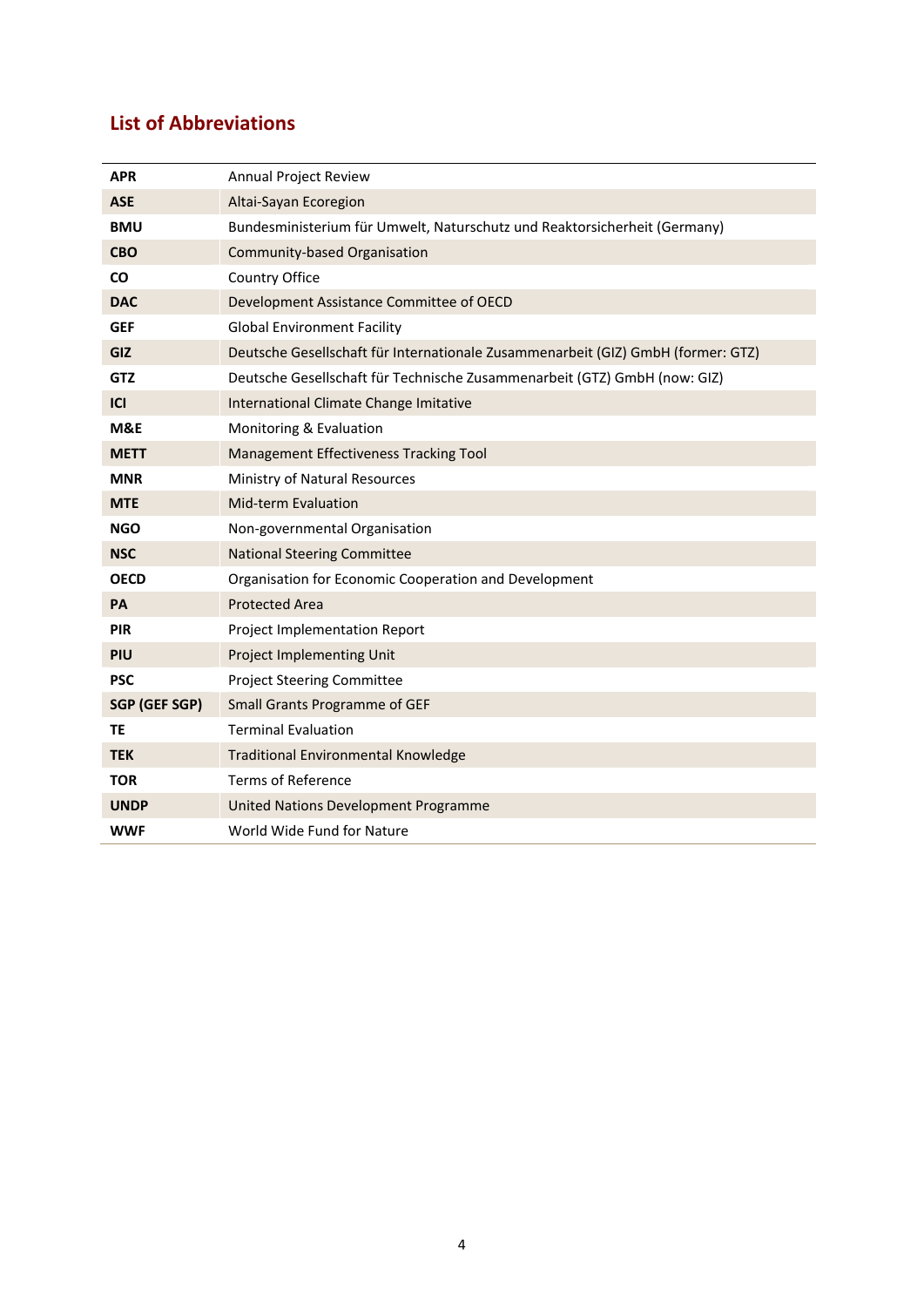# **Executive Summary**

### **Description of project**

The goal of the Altai-Sayan Project has been defined as "Conservation and sustainable use of globally significant biological diversity in Russia's Altai-Sayan Ecoregion", and the objective as "Ecosystembased approach to biodiversity conservation is operationalized in the Russian territory of the Altai-Sayan Mountain ecoregion*".* This objective was intended to be achieved through two outcomes and seven outputs:

| <b>Outcome 1:</b> | Strengthened and expanded Protected Areas System.                                                              |
|-------------------|----------------------------------------------------------------------------------------------------------------|
| Output 1:         | Conservation of rare and endangered species.                                                                   |
| Output 2:         | Strengthening and expanded protected areas system.                                                             |
| Output 3:         | Strengthened legal and institutional framework for biodiversity conservation<br>and transboundary management.  |
| Output 4:         | Increased levels of biodiversity awareness among major stakeholder groups<br>and the rural population.         |
| <b>Outcome 2:</b> | Strengthened enabling environment for ecosystem-based biodiversity<br>conservation.                            |
| Output 5:         | Improved information on biodiversity, including TEK, and its use in decision-<br>making.                       |
| Output 6:         | Mainstreaming biodiversity conservation into regional decision making pro-<br>cess.                            |
| Output 7:         | Development of alternative livelihoods and involvement of local communities<br>in natural resource management. |
|                   | In December 2009, additional funding was secured from the German Government through the Inter-                 |

ember 2009, additional funding was secured from the German Government through the Inter national Climate Change Initiative (ICI), and a third outcome was added to the log frame:

**Outcome 3:** Expansion of the protected area network, protection of the carbon pools within the expanded PAs system and setting up climate resilient PAs networks in the ASE region.

| Output 8:  | Expansion of the Protected Areas Network for the conservation of the Altai-    |
|------------|--------------------------------------------------------------------------------|
|            | Sayan Region                                                                   |
| Output 9:  | Fire Management interventions in place in existing and new protected areas     |
| Output 10: | Assist in adapting natural ecosystems to climate changes in specific protected |
|            | areas.                                                                         |
| Output 11: | Enable alternative livelihood incentives and encourage sustainable use of      |
|            | natural resources among local communities.                                     |

Activities for this third outcome have not been completed yet and may continue for at least another year. This outcome is not subject of this evaluation accordingly. Preliminary observations on project performance regarding this outcome are given in the Annex.

The project is executed by the *Ministry for Natural Resources and Environment of the Russian Federa‐ tion* with the direct joint participation of the Regional Governments and Administrations of the Altai‐ Sayan Ecoregion. The Russian part of the ecoregion is divided administratively into six regions, or subjects of federation. They are Krasnoyarsky and Altaisky krai, Republics of Tuva, Altai and Khakasiya, and Kemerovskaya oblast. No project sites have been identified in the Republic of Buryatia and Irkutsk Oblast, which partially overlap with the eastern part of the Altai‐Sayan Ecoregion.

The GEF grant comprised approximately US\$3.9 million (including US\$0.35 million for PDF‐B). Co‐ financing was estimated at project onset US\$11.6 million including a contribution of US\$5.8 million by the Government of Russia. Actual co-financing at project closure is estimated over US\$30 million, with most of which being in-kind contributions or cash parallel co-funding, but also includes leveraged cash co-financing of US\$4.4 million by the German Government.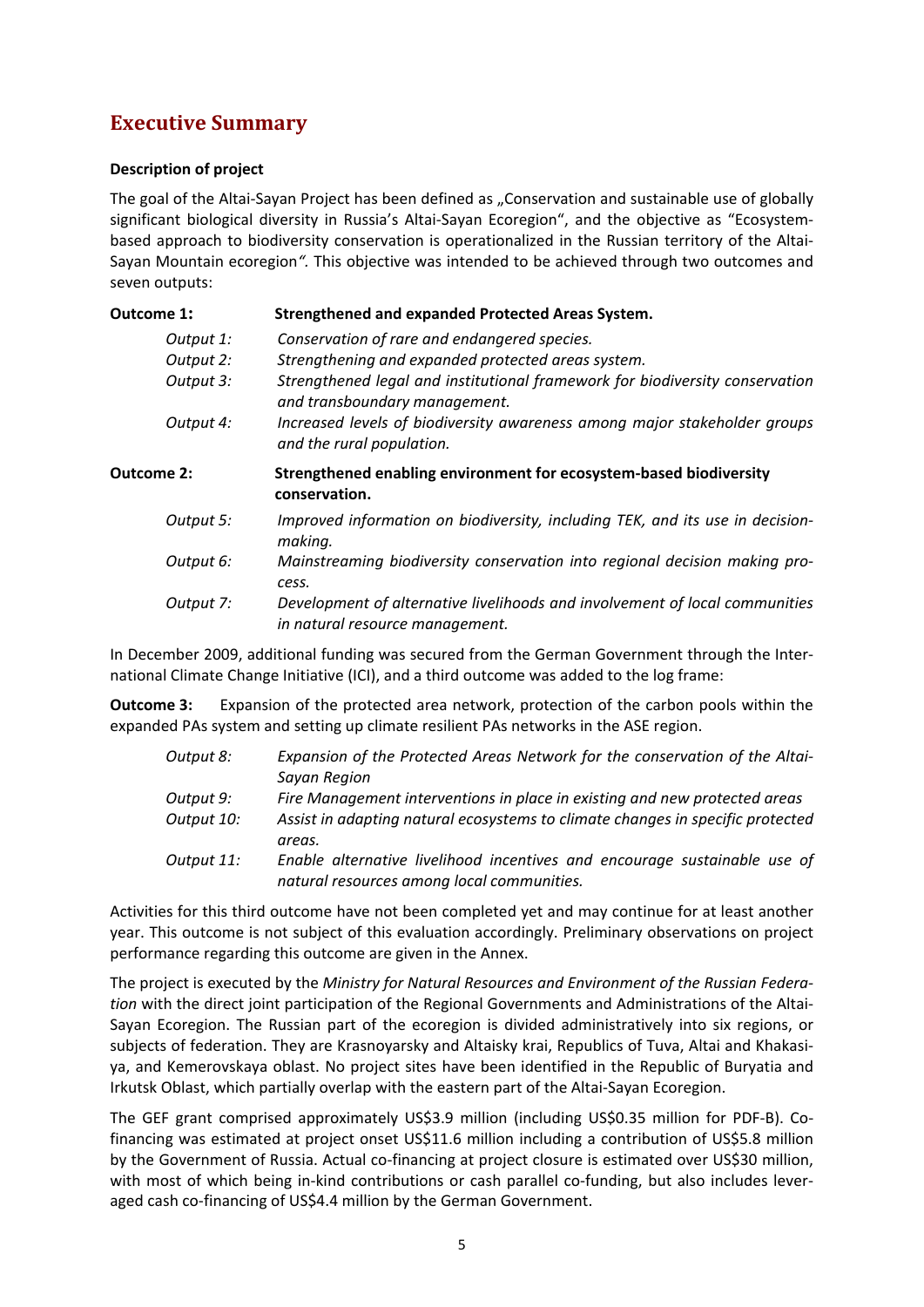The project began in mid‐2006 and will end in December 2011. Almost all activities of the last project year were funded through co-financing (German funds). UNDP/GEF funded activities thus extended over 4  $\frac{1}{2}$  (5  $\frac{1}{2}$ ) years. It is expected that co-funded activities will end in December 2012. The period required for project preparation exceeded implementation time.

### **Context and purpose of the evaluation**

The evaluation was conducted in August-October 2011, i.e. two to three months prior to project closure. In accordance with UNDP/GEF Monitoring and Evaluation (M&E) policies and procedures, the evaluation should determine to what extent the project had been successful in fulfilling its objectives and obtaining the expected results and whether it was a cost-effective way of obtaining those results. It is thus a comprehensive and systematic account of the performance of the project by assessing its design, process of implementation, achievements, and any other results.

The project was assessed along the lines laid out in the OECD/DAC Principles for Evaluation of Development Assistance: relevance, effectiveness, efficiency, impact, and sustainability. Coherence & co‐ ordination was used in line with several international donors as an additional criterion, and Project management was used as a further criterion to analyse the reasons for success and failure.

Three data collection techniques were used for information collection with target groups: (1) Documentary review (desk study review of all relevant project documentation and documents), (2) De‐ tailed interviews and discussions with individual stakeholders, (3) Managed group discussions ("Focus Groups"), and (4) Field visits. In addition to information collection at central institutions in Moscow, site visits were paid to a selection of project sites: Tigireksky Nature Reserve, Altaisky Nature Reserve and Teletskoye Lake Area, and the Uch‐Enmek Nature Park. The mission was thus confined to the Republic of Altai and the Altai Region (Altai Krai).

For the grading of the results, the following scores were used: Highly Satisfactory (HS = 1), Satisfactory (S = 2), Marginally Satisfactory (MS = 3), Marginally Unsatisfactory (MUS = 4), Unsatisfactory (US = 5), and Highly Unsatisfactory (HUS = 6).

### **Main Findings**

Altogether, the Altai‐Sayan Project has remarkable achievements and it is fully justified that this pro‐ ject is often used as flagship project in the region. Certain shortcomings are mainly the result of the project's overall approach: one cannot expect too much impact on the ground from a roughly 3.5 million dollar project over 5 years for an intervention area as large as Germany and France together. It is evident that the overall impact must be limited with this restricted amount of time and re‐ sources. Overall project rating is "Satisfactory".

**Relevance:** The project is rated as "Highly Satisfactory" (HS) in respect to its relevance as it, among other aspects, addresses issues of global importance for biodiversity conservation including the preservation of globally threatened species and their habitats, pursues a systemic approach through combining ecological with socio-economic goals, and addresses both the enhancement of the enabling environment for biodiversity conservation with concrete action on the ground. The demonstra‐ tion sites selected provide a suitable starting point for replication and dissemination. The project is furthermore in line with international commitments made by the Russian Federation. The interven‐ tion strategy shows certain weaknesses; there is, for example, no clear flow from output over out‐ come to objective and goal, and some problems described would require local rather than regional solutions.

**Effectiveness:** In respect to its effectiveness, the project is rated "Satisfactory" (S) as it, among other aspects, achieved more or less the targets of the indicators of success. Unfortunately, it is not possible to keep track completely due to some problems in the monitoring system, and the monitoring system also included an unrealistic indicator. The rating of the two project outcomes was "Highly Sat‐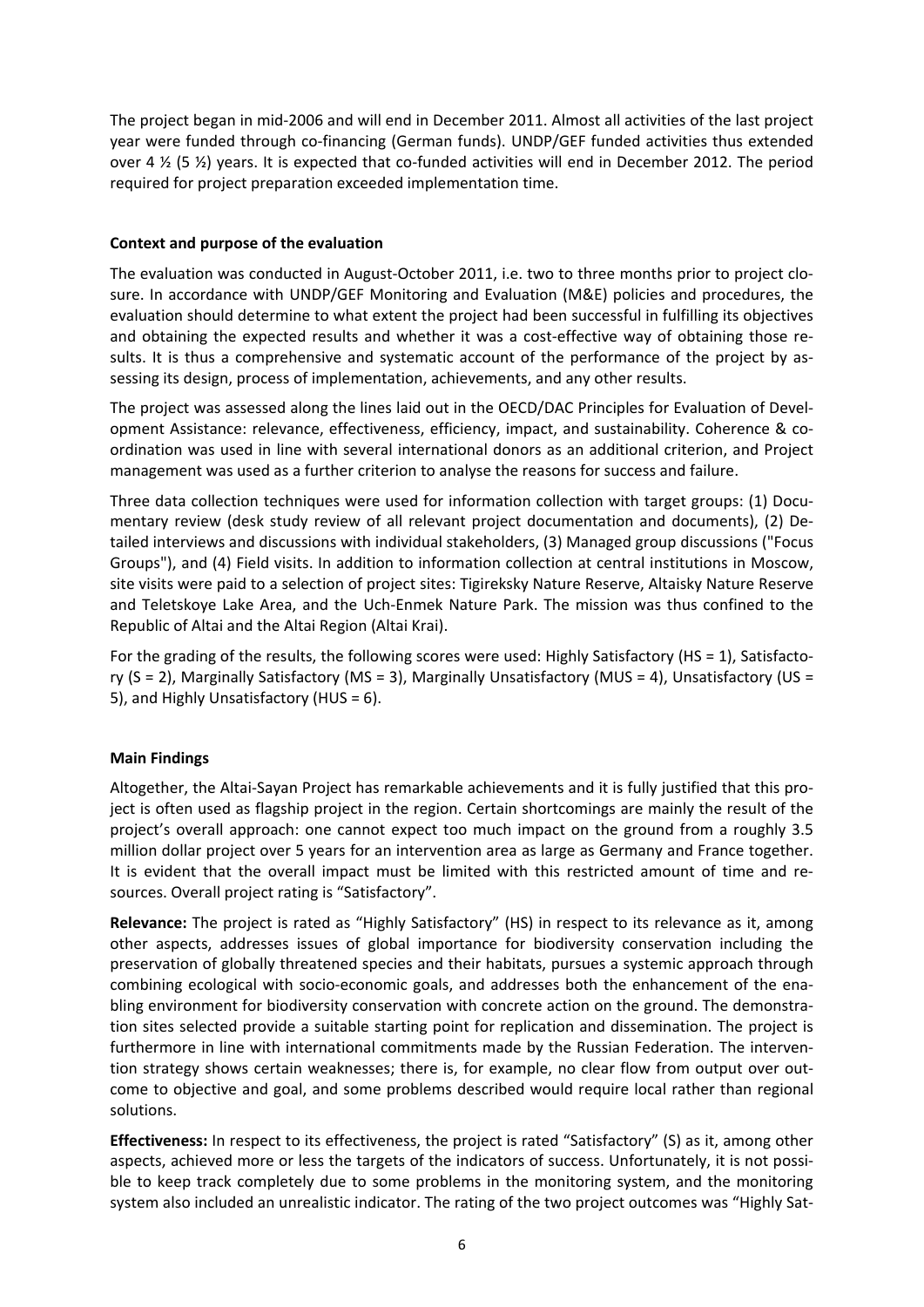isfactory" and "Satisfactory", respectively. As some of the outputs are actually very similar to out‐ comes, and not all outputs were unambiguously attributable to one of the outcomes, also the deliv‐ ery rate of outputs was rated: Three times "Highly Satisfactory" and three times "Satisfactory", and once "Marginally Unsatisfactory".

The Project made a significant contribution towards reducing the level of poaching through a com‐ bined approach of control, deterrence and awareness raising, it successfully assisted the Government in establishing a transboundary biosphere reserve with Kazakhstan with an agreement signed by the Presidents of the two states in 2011; the Project further brought some 556,446 ha of different habitat types area under legal protection (further 469,900 ha were already proclaimed as Protected Are‐ as before project start based on the initiative of WWF and UNDP/GEF during project preparation) and initiated establishing Protected Area Community Councils, a forum for local people in which their interests are being represented, initiated a wide range of livelihood activities in and around protected areas through which the local population could generate income and get a more positive attitude towards PAs. The Project did not systematically pursue mainsteaming of biodiversity conservation into key economic sectors as foreseen in the design of the project (the TE believes that the latter should have not been put into the focus of the project at the very early design stage).

**Efficiency:** The project is rated "Highly Satisfactory" (HS) in regard to its efficiency, as it, among other aspects, conducted most project activities in a timely manner and achieved most project outcomes in line with the time and resource planning of the annual work plans. It usually selected the most costeffective way in order to achieve the intended objective and did not conduct activities which do not contribute to the project objective. Local NGOs (CBOs) were usually contracted as service providers on a competitive basis following public tendering procedures. The Project successfully established partnerships with other UNDP/GEF projects, and generated synergies in particular with the UNDP/GEF Kamchatka project.

**Impact:** The project is rated with regard to its impact as "Satisfactory" (S), as it, among other aspects, made a significant contribution to safeguard the highly threatened population of Altai Argali, Snow Leopard, and Saker Falcon. The survival of these species in the Altai‐Sayan region is nowadays more likely than at the beginning of the project. The protected area administrations in the Altai‐Sayan Ecoregion are nowadays stronger than at the onset of the project and can better fulfil their tasks, and through awareness building, there is now more support towards protected areas by the public. The Project created models for integrating resource users living in and around protected areas in PA management issues. These models, however, are still in a fledgling stage and require much effort for upscaling and dissemination. The Project furthermore developed various forms of alternative liveli‐ hood, of which, however, only ecotourism reached a stage that has some ecoregional rather than local impact.

**Sustainability:** The project is rated "Satisfactory" (S) in respect to its sustainability as it, among other aspects, is built on a high project ownership by all project partners from the government and other institutions, and can build on increasing state budgets (federal and regional) for PA management. The capacities of PA Administrations have been strengthened. The Project successfully enhanced public awareness for protected areas resulting in an increased PA acceptance. In particular awareness building among school children was very successful as information on biodiversity and protected areas could be integrated into curricula. Long-term impact and sustainability very much depends on WWF, who runs a long-term programme in the Altai-Sayan Ecoregion, and whose continued role as motor and facilitator is crucial.

The Project also initiated the establishment of a micro-credit facility as self-help approach, which is in a very early stage and still has limited scope, but which is seen an important step for local people to get independent from donor money.

**Coherence and Coordination.** The project was rated as "Highly Satisfactory" (HS) in respect to Co‐ herence and Coordination as it, among other aspects, established strong partnerships with other UNDP/GEF projects such as the Kamchatka project with the aim to learn from each other, formed a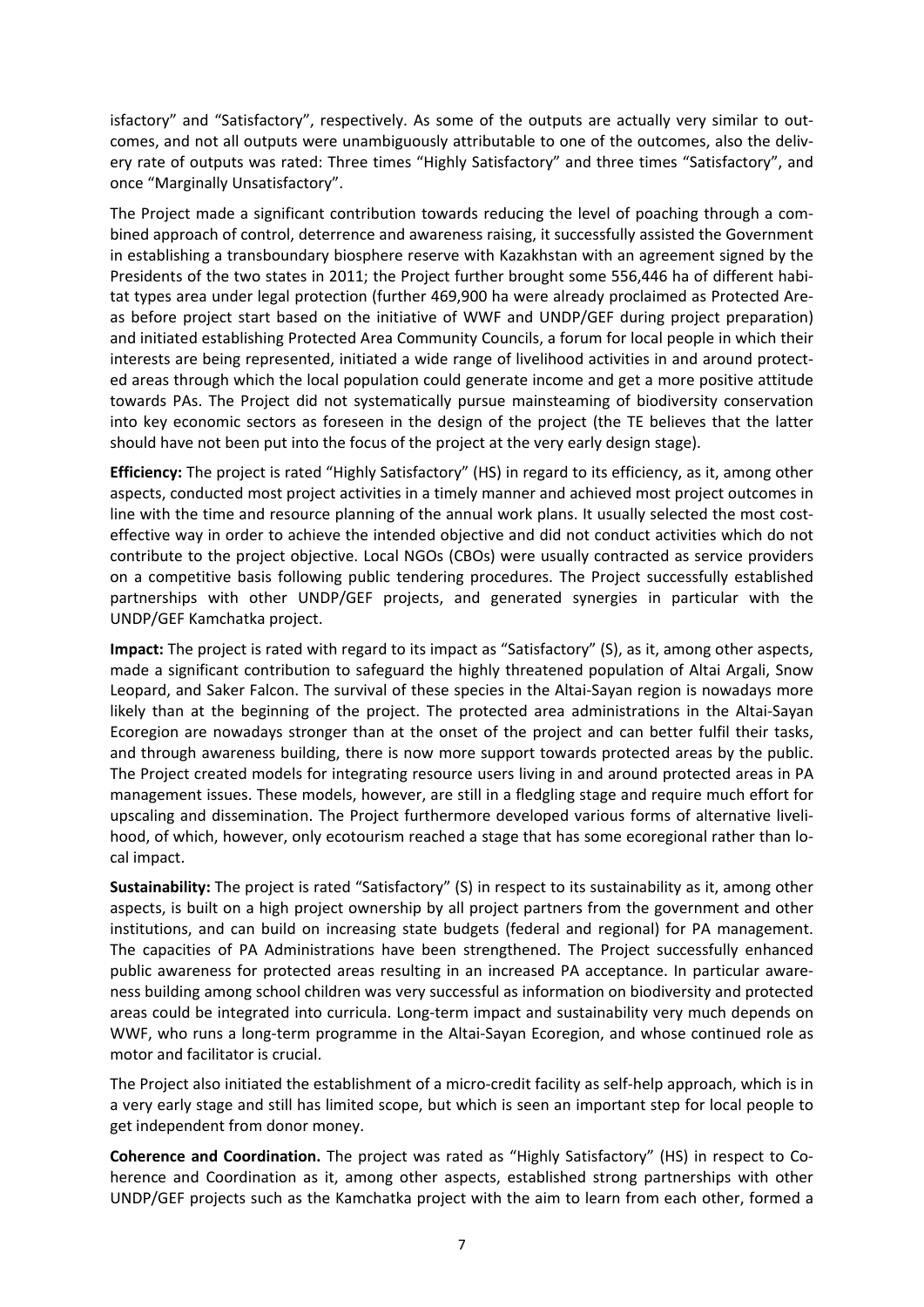strong partnership with WWF, who has a long‐term commitment to the area, and established close contacts with the German government and leveraged significant funding that even exceeds UNDP/GEF funds.

**Project Management:** The project is rated "Highly Satisfactory" (HS) as regards overall management as it, among other aspects, was managed by a highly dedicated and professional team with a high personal continuity throughout the project's lifespan. All project executing partners ‐ on national, re‐ gional and local levels – show a high ownership for the project. The Project did not fully grasp the opportunities to work extensively with individuals and organisations from outside the project region for the purpose of enhancing knowledge transfer and innovation.

#### **Recommendations and Lessons Learned**

### **1. Concentrate on upscaling of alternative livelihood activities rather than testing**

The Project has developed a large array of alternative livelihood activities, extending from felt pro‐ duction over ecotourism and medicinal plants cultivation to honey production. All of them were more or less successful, created jobs and generated income. However, with the exception of ecotourism, the number of beneficiaries was relatively limited and the overall impact on the Altai‐Sayan Ecoregion remained modest. With the exception of ecotourism neither time nor resources were suf‐ ficient to scale‐up these approaches and to gain "real" impact on ecoregional level. By investing more into feasibility and marketing studies at project start, a strategy could be developed as regards which kind of livelihood activities to concentrate on. The professional in-depth management of 2-3 promising types of alternative livelihood measures can result in a higher impact than dealing with an array of activities.

### **2. Defend a sound and consistent project concept**

In the Altai‐Sayan Project, there are a few cases which seem to be driven more by donor inter‐ ests/requirements rather than the real needs of the project region and the intervention logic, and this has compromised project achievements. Dropping the anticipated second phase of the UNDP/GEF Project without adapting the outcomes and outputs is a typical example. Ironically, the Project Document is still based on a two‐phases approach with upscaling of successful phase I measures being the focus of the second phase. It is also suspected that Output 6, which deals with mainstreaming, has been drafted not only as a response to certain needs identified during project identification, but possibly also in order to add the right key word to the project proposal. "Main‐ streaming" had been popular among conservationists and project planners particularly in the early and mid‐2000s, when the project had been designed. Later, the Project did not spend too much ef‐ forts to operationalize this output. Finally, when the Project leveraged co-funding in the amount of 3 million EUR, it made a commitment to bring within a two-year period 636,000 ha of land under legal protection and to provide certain equipment to the newly established PA administrations. It is not surprising that all these measures take more time, and the Project had to ask for a no‐cost extension just before the end of the two-year period. A longer planning horizon from the beginning would have allowed a smoother implementation approach.

### **3. Replace population level indicators with indicators measuring impacts on pressures and behaviour**

GEF is always keen of using biodiversity indicators for project monitoring, and these indicators should provide a simple and reliable basis for assessing change or performance. However, the time‐scale on which meaningful changes in different attributes of biodiversity (e.g. population size) can be measured is often significantly longer than that of a normal project cycle. Furthermore, virtually all ele‐ ments of biodiversity show natural variation at a wide range of temporal and spatial scales. Such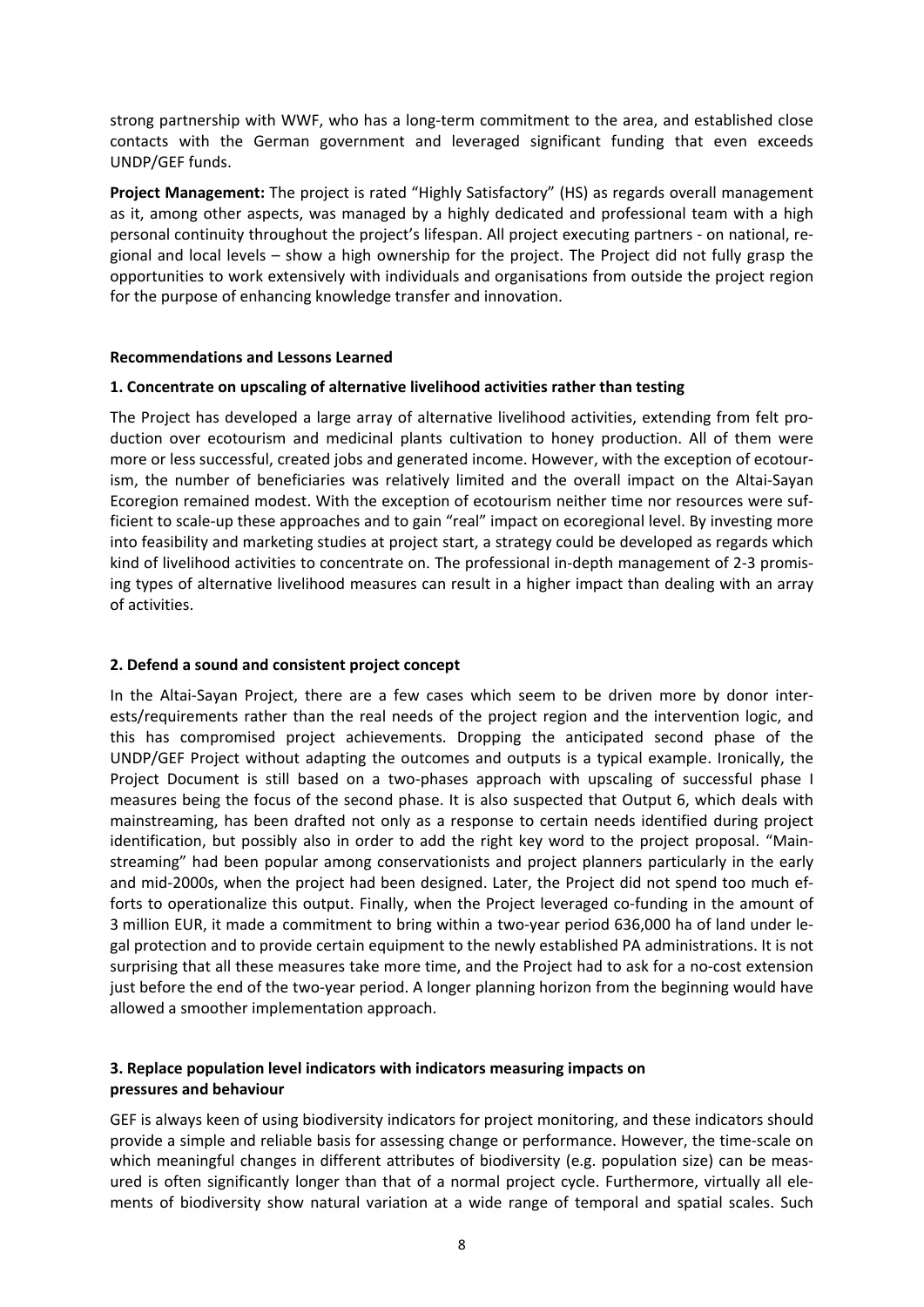natural variations depend on a large number of factors and often do not reflect the impact imposed by project interventions. In the case of the Altai-Sayan Project, surely all experts knew from the beginning that population indicators for species such as Snow Leopard or Argali Sheep must fail; it is ev‐ ident that nobody is able to monitor these species with a sufficient accuracy, and no capacities (and funds) are available to conduct comprehensive surveys on an annual basis. Consequently, population level indicators should be dropped and replaced by indicators measuring the impact on pressures and behaviours affecting biodiversity. Number of human-wildlife conflicts, number of poaching violations of the law, level of disturbance, ranger patrol intensity, etc. are parameters which could be considered to be taken into account for defining project indicators which give a more realistic picture of project impacts. It also needs to be considered to define indicators for certain sample areas rather than for the entire project area.

#### **4. Define the specific objectives of transboundary cooperation in the project context**

The Altai‐Sayan Project and its sister projects in Mongolia and Kazakhstan have set ambitious goals for transboundary cooperation from the beginning, and justified them with a few animal species. Transboundary cooperation is sometimes mystified by conservationists and some hope or even ex‐ pect impacts even beyond the environment. In practice, transboundary cooperation often becomes an issue that is very time‐consuming and is not fully under the control of the project. For an effective and efficient project approach, it is therefore necessary first to define the purpose of transboundary cooperation: which ecosystems and habitats, and which species will benefit from transboundary co‐ operation? Are there joint threats? Is there a significant proportion of these ecosystems, habitats and animal and plant populations situated in the border area, and does this portion justify the efforts? In the second step, a set of legal, institutional, and practical actions needs to be defined. While the project has undertaken efforts to coordinate work e.g. with Mongolia and Kazakhstan (conserva‐ tion of the Argali sheep, establishment of Sailugem NP and Katunskiy Reserve), coordination mecha‐ nisms remain weak at the end of the project.

### **5. Don't take responsibility for something which is beyond your direct sphere of influence**

One of the aims of the Project was to enlarge the Protected Area System (PAS) in the Altai‐Sayan Ecoregion, and the Project defined indicators of achievement based on the surface area of the PAS. While this seems logical at first view, it does not fully take into account that the establishment of a protected area is always a multi‐stakeholder process with many organisations involved and includes processes which are not linked to the project; the establishment of a protected area is finally also al‐ ways a political decision beyond the direct influence of the project. So it is not surprising that some protected areas had "not only one mother" and there were divergent opinions between the Project Team and the TE as to which new protected areas are to be appraised as achievements of the Pro‐ ject. The design of a M&E plan should therefore always take into account that only achievements are measured which are clearly attributable to efforts of the project.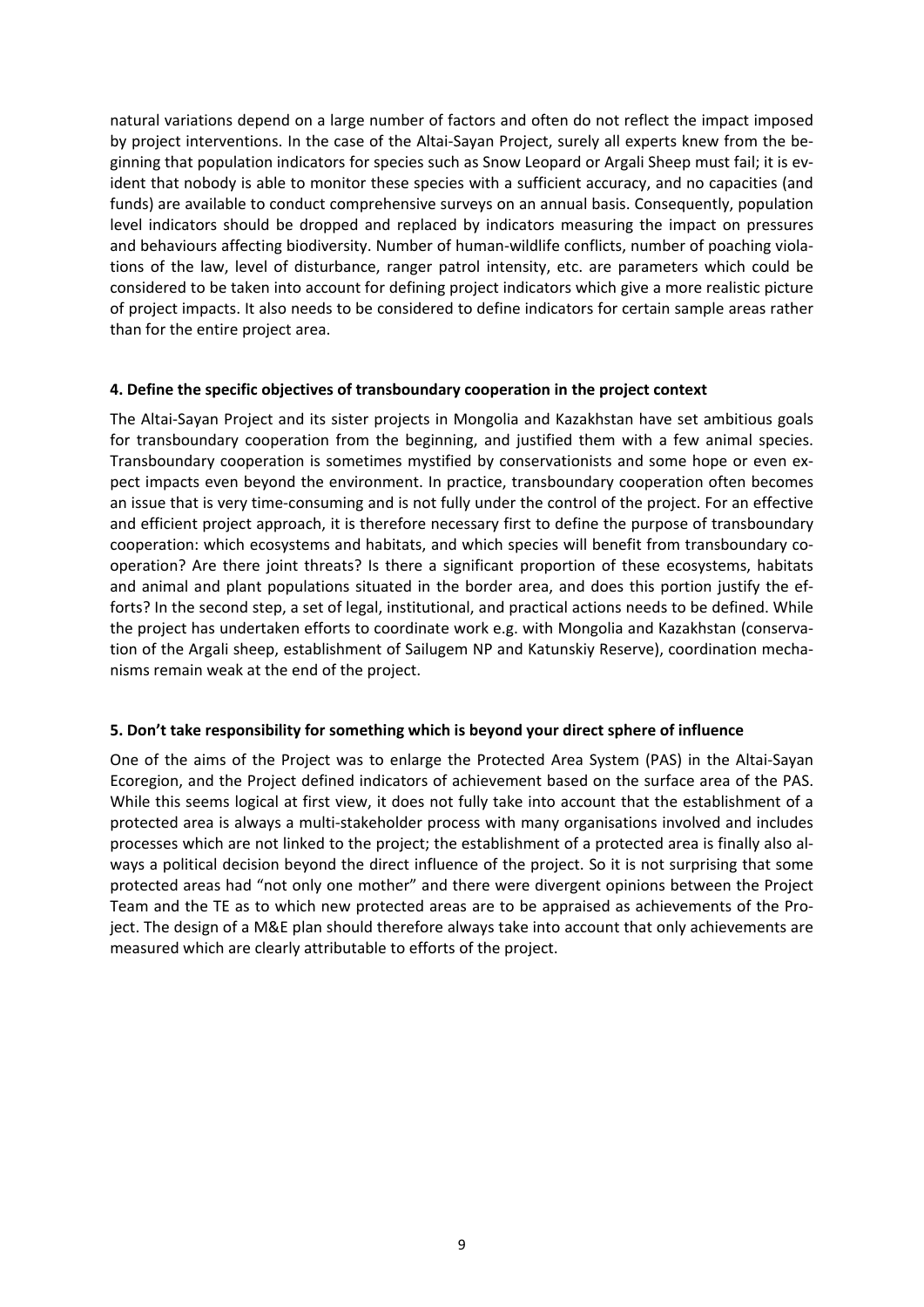# **1. Introduction**

The Terminal Evaluation Report is divided into four sections. The first two sections provide general background of the Project "Biodiversity Conservation in the Russian Portion of the Altai‐Sayan Ecore‐ gion" ("Altai-Sayan Project"), the purpose of evaluation, the project implementation setup, partners/stakeholders and evaluation methodology. The next section dwells on findings from the reports and from interactions with stakeholders. In the fourth section, conclusions from the observations and findings are discussed in the context of project objectives. These also pertain to sustainability and replicability of project and lessons learnt. The section also provides lessons learnt / recommen‐ dations for promoting natural resource management in the region and for designing similar projects elsewhere.

### **Purpose of the Evaluation**

In accordance with UNDP/GEF Monitoring and Evaluation (M&E) policies and procedures, all regular projects supported by GEF should undergo a final evaluation upon completion of implementation. This Terminal Evaluation is intended to assess the relevance, performance and success of the project. It looks at signs of potential impact and sustainability of results, including the contribution to capacity development and achievement of global and national environmental goals.

The evaluation shall determine to what extent the project had been successful in fulfilling its objec‐ tives and obtaining the expected results and whether it was a cost‐effective way of obtaining those results. The purpose of this Terminal Evaluation is thus to give an account of the level of achievement of the project objectives. The evaluation aims at meeting this basic concern among the key actors in‐ volved in the project and to assess the relevance of the action. The final evaluation shall thus provide a comprehensive and systematic account of the performance of a completed project by assessing its project design, process of implementation, achievements vis‐à‐vis project objectives endorsed by the GEF including any agreed changes in the objectives during project implementation, and any other results.

This evaluation pursues – in accordance with the GEF guidelines for conducting terminal evaluations – four complementary purposes:

- To promote accountability and transparency, and to assess and disclose levels of project ac‐ complishment;
- To synthesize lessons that may help improve the selection, design, and implementation of future GEF activities;
- To provide feedback on issues that are recurrent across the portfolio and need attention, and on improvements regarding previously identified issues;
- To contribute to the GEF Evaluation Office databases for aggregation, analysis, and reporting on the effectiveness of GEF operations in achieving global environmental benefits and on the quality of M&E across the GEF system.

The Final Evaluation also identifies and documents lessons learned and makes recommendations that project partners and stakeholders might use to improve the design and implementation of other sim‐ ilar projects and programmes. In line with these purposes, the evaluation report addresses three main target groups:

- The Government of the Russian Federation and in particular Ministry of Natural Resources and Environment, and the Regional Governments and Administrations in the Russian Part of the Altai‐Sayan Ecoregion to get an independent view of the outcomes of the project and to allow a comparison of project performance with internationally recognised standards;
- The GEF Implementing Agency, UNDP, to assess project achievements and to make possible a comparison of project performance with other similar projects especially those ones imple‐ mented in the region, and to provide a tool for country planning;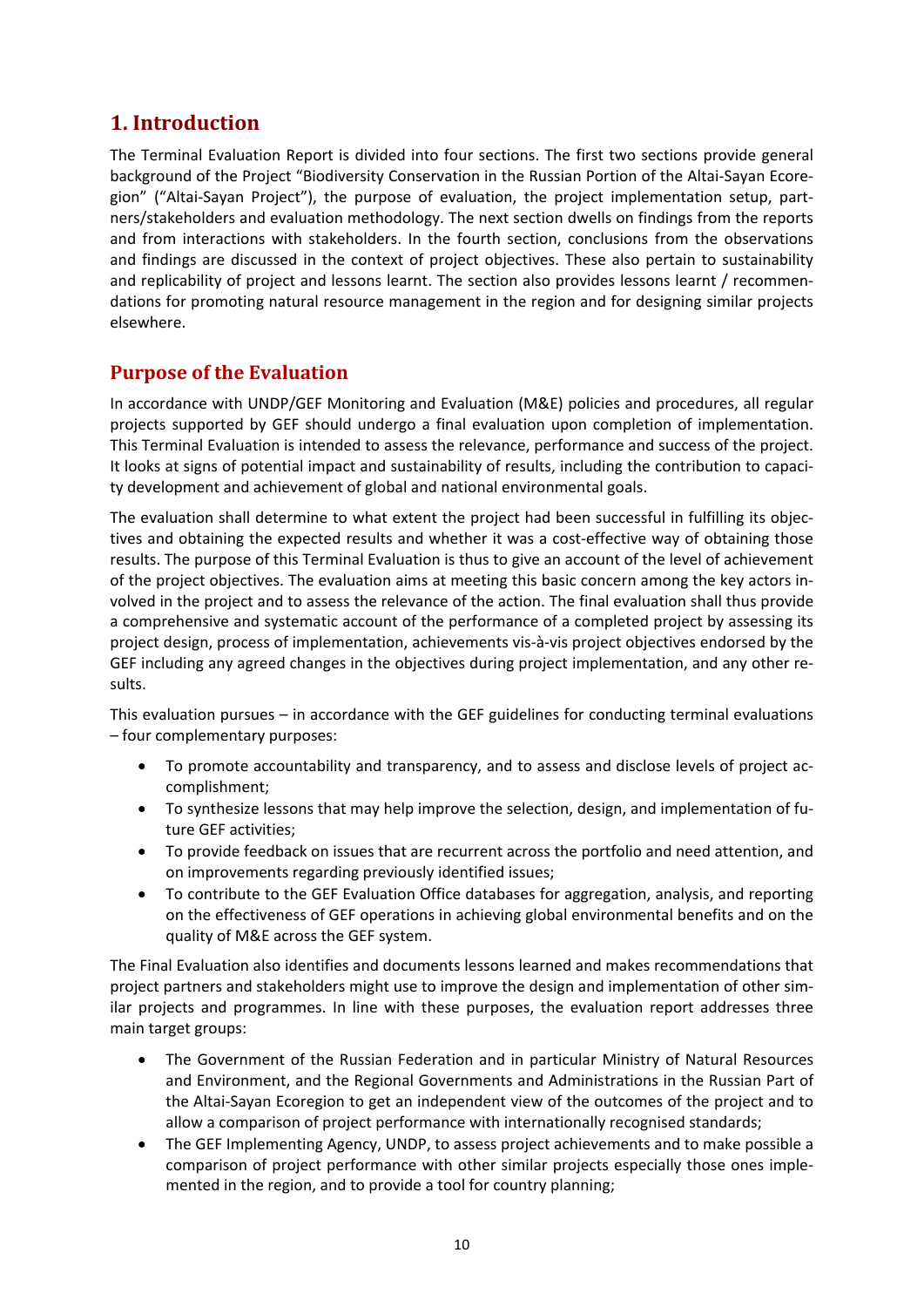• The GEF Secretariat to assess how the project contributed to GEF's overall performance and to the indicators of achievement.

Other groups such as the local stakeholders who have been directly involved in project implementa‐ tion may also benefit from the evaluation exercise and from this report, although this was not a pri‐ mary purpose.

### **Key Issues Addressed**

The project was assessed along the following lines, as laid out in the DAC Principles for Evaluation of Development Assistance:

- **Relevance** the extent to which the activity is suited to local and national development pri‐ orities and organizational policies, including changes over time.
- **Effectiveness** the extent to which an objective has been achieved or how likely it is to be achieved.
- **Efficiency** the extent to which results have been delivered with the least costly resources possible.
- **Impact** (sometimes also called "results") ‐ the positive and negative changes produced by a development intervention, directly or indirectly, intended or unintended. This involves the main impacts and effects resulting from the activity on the local social, economic, environmental and other development indicators.
- **Sustainability** ‐ Sustainability is concerned with measuring whether the benefits of an activity are likely to continue after donor funding has been withdrawn. Projects need to be environmentally as well as financially sustainable.

While the DAC Criteria provide an excellent basis to show the achievements and non-achievements of a project, they are less suitable as analytical tool (Why was a project successful? What were the critical aspects? What are the success factors?). The performance of the project management team and the environment in which the team operates are critical in this context, but is insufficiently reflected in the DAC Criteria. An additional criterion has therefore been added:

• **Project Management Performance** – the management factors (in a wide sense) that influ‐ ence the performance of the project (institutional arrangements, personnel structure, steer‐ ing at micro and macro level, guidance by implementing agency and partner institutions).

The DAC Criteria are furthermore incomplete regarding the cooperation of the project with the projects and programmes of the government and other donors. In line with standards set up by some donors (such as the European Commission), coherence and coordination was therefore added as an additional criterion:

• **Coherence and coordination** – the kind of complementary (resp. degree of complementary) with the projects and programmes of other bilateral and multilateral donors.

### **Methodology of the Evaluation**

The evaluation was undertaken in accordance with the "GEF Monitoring and Evaluation Policy". It was based on a crosscutting qualitative descriptive and analytical approach. Four data collection techniques were used for information collection with target groups:

- Documentary review: Desk study review of all relevant project documentation and documents on the related environment;
- Detailed interviews and discussions with individual stakeholders;
- Managed group discussions ("Focus Groups"); and
- Field visits.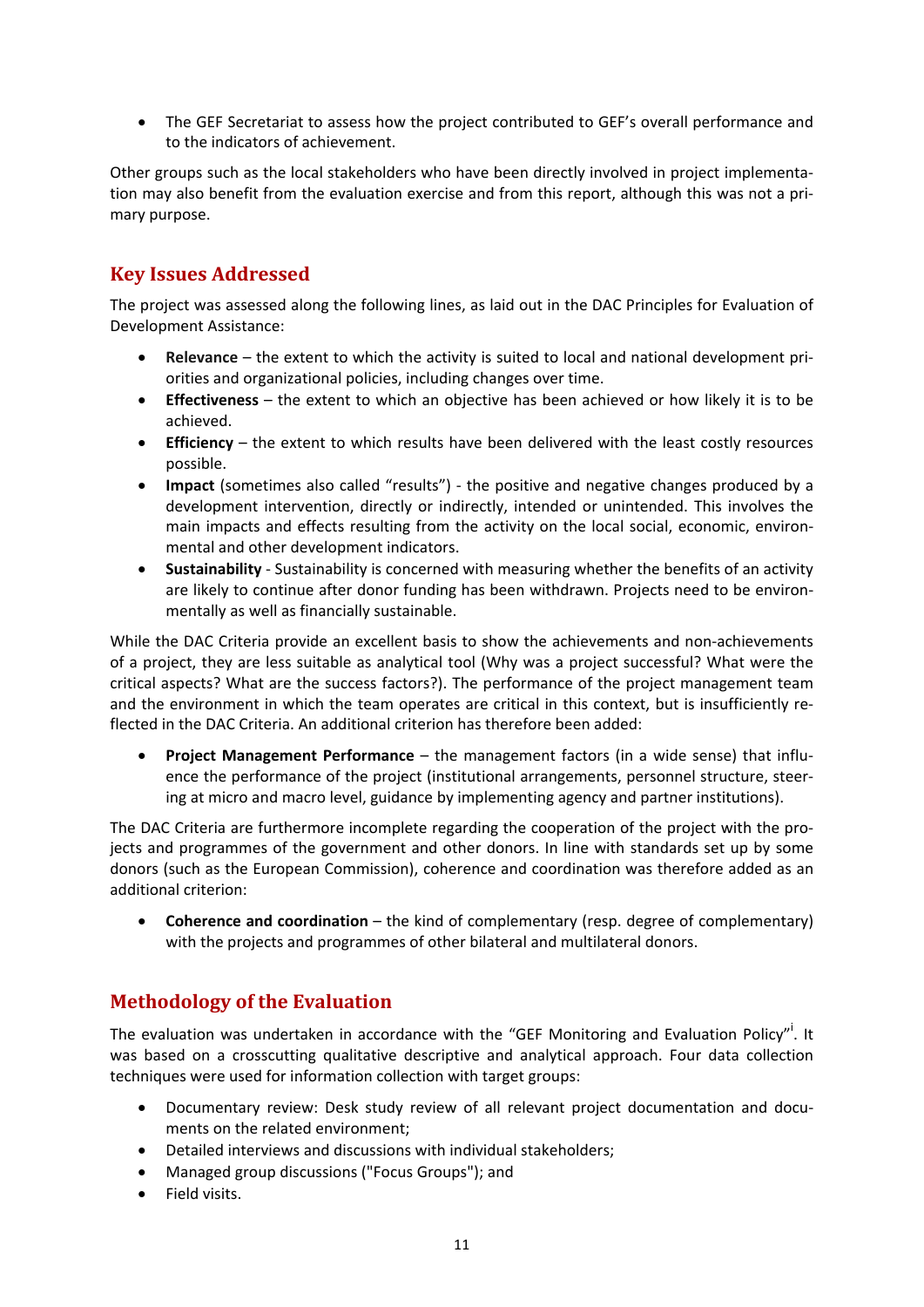The interviews and discussions included consultations with the main stakeholders on national and regional level and on the level of pilot sites and comprised representatives of governmental, nongovernmental, and scientific organisations. Extensive interviews were made with stakeholders direct‐ ly responsible for project implementation (Project Steering Committee, Project Implementation Unit, UNDP, etc.); site visits included Tigireksky Nature Reserve, Altaisky Nature Reserve and Teletskoye Lake Area, and the Uch‐Enmek Nature Park. The mission was thus confined to the Republic of Altai and the Altai Region (Altai Krai). This part of the project region has been selected by the International Evaluator in cooperation with the Project Manager prior to the beginning of the evaluation mission. The limited time did not allow visiting all project intervention sites.

While the entire project implementation period starting from April 2006 and ending in December 2011 (i.e. approximately 5 and a half years) was taken into account, special focus was put on the pe‐ riod 2009‐2011, i.e. the period after a mid‐term review (MTE) has been conducted. This was done in the assumption that the main issues for the 2006‐2009 period have been captured in the MTE and do not need further detailed assessment.

Interviews in Moscow were carried out on  $31<sup>st</sup>$  August and  $9<sup>th</sup>$  September, 2011, and field visits between 1<sup>st</sup> and 8<sup>th</sup> September, 2011. A detailed itinerary and a list of persons interviewed are given in Annex 3‐4.

A critical issue in reporting was that the evaluation has been carried out along the OECD/DAC evalua‐ tion criteria, but the structure of report as requested by the TORs does not fully follow these lines. I therefore follow the reporting structure as laid down in the TORs, but use the OECD/DAC criteria for an overall assessment of the project (conclusion).

In addition to a descriptive assessment, several criteria were rated using the following six scales: Highly Satisfactory, Satisfactory, Marginally Satisfactory, Marginally Unsatisfactory, Unsatisfactory, and Highly Unsatisfactory. This six-step scale was applied throughout the report, although some UNDP/GEF documents (including the MTE of this project) apply a four‐step scale.

| <b>Highly Satisfactory</b>                 | <b>HS</b> | $\mathbf{1}$   | Project is expected to achieve or exceed all its major global en-<br>vironmental objectives, and yield substantial global environ-<br>mental benefits, without major shortcomings. The project can<br>be presented as "good practice".                                                                   |
|--------------------------------------------|-----------|----------------|----------------------------------------------------------------------------------------------------------------------------------------------------------------------------------------------------------------------------------------------------------------------------------------------------------|
| Satisfactory                               | S         | $\overline{2}$ | Project is expected to achieve most of its major global envi-<br>ronmental objectives, and yield satisfactory global environ-<br>mental benefits, with only minor shortcomings.                                                                                                                          |
| <b>Marginally</b><br><b>Satisfactory</b>   | <b>MS</b> | 3              | Project is expected to achieve most of its major relevant objec-<br>tives but with either significant shortcomings or modest overall<br>relevance. Project is expected not to achieve some of its major<br>global environmental objectives or yield some of the expected<br>global environment benefits. |
| <b>Marginally</b><br><b>Unsatisfactory</b> | MU        | 4              | Project is expected to achieve some of its major global envi-<br>ronmental objectives with major shortcomings or is expected<br>to achieve only some of its major global environmental objec-<br>tives.                                                                                                  |
| <b>Unsatisfactory</b>                      | U         | 5              | Project is expected not to achieve most of its major global en-<br>vironment objectives or to yield any satisfactory global envi-<br>ronmental benefits.                                                                                                                                                 |
| <b>Highly Unsatisfactory</b>               | <b>HU</b> | 6              | The project has failed to achieve, and is not expected to<br>achieve, any of its major global environment objectives with no<br>worthwhile benefits.                                                                                                                                                     |

Table 1: Criteria used to evaluate the Project and of some of its components.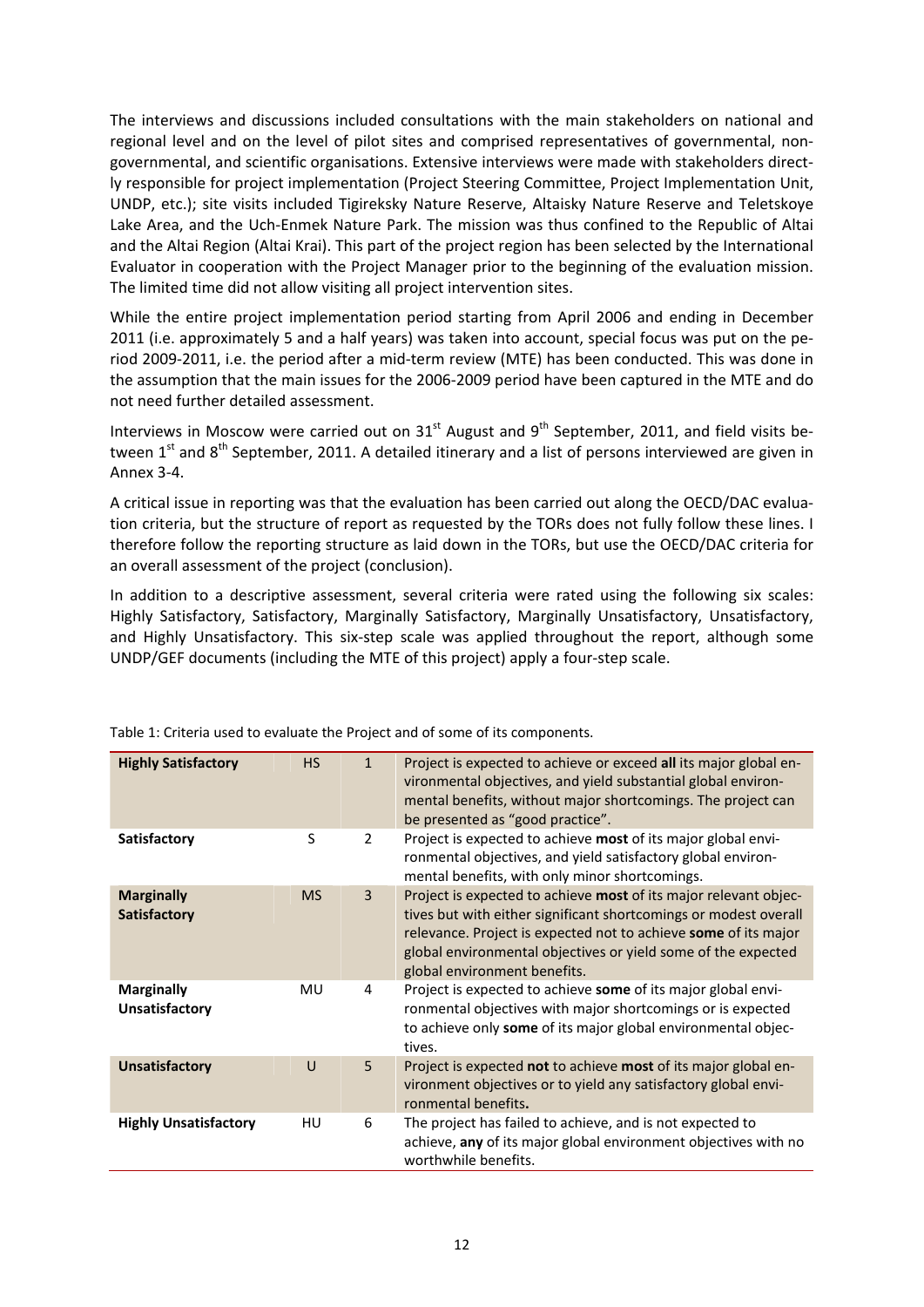# **2. The Project and its Development Context**

### **2.1 Project Data**

Project development experienced a lengthy preparation period, which exceeded the time budget available for implementation. The first ideas for the Project were developed towards the end of the last century, and the Project entered the GEF pipeline on 1 April, 2000. On 16 April, 2000, a PDF‐B proposal was approved. Actual project implementation began in 2006 with the release of the first disbursement in April and hiring a project manager in May.

Such long project preparation phases were typical for most GEF operations in those days and have been subject to serious criticism<sup>ii</sup>. It is thus not to blame those responsible for the preparation of this specific project, but it was a system‐immanent malfunction.

WWF Russia played an important role during project development. It was WWF, who developed the first ideas for an Altai-Sayan project, and WWF was later contracted by UNDP/GEF to develop a Conservation Action Plan using PDF‐B funds. Complementary to PDF‐B and an important contribution to project development was a feasibility study for the establishment of a transboundary biosphere re‐ serve funded by the German Government through BMZ‐GTZ in 2002‐2004.

Project completion was scheduled for 31 December, 2010, but this date was re‐scheduled in 2010 and is now 31 December, 2011. Net duration of the Altai-Sayan Project was thus 5 % years. Only very few UNDP/GEF funded project activities took place in 2011 as most activities in 2011 were related to BMU-ICI co-financing: In December 2009, UNDP received a grant by the German Government through the International Climate Change Initiative (BMU-ICI) for an additional component. This component is going to be closed in December 2011 along with the UNDP/GEF mother project. How‐ ever, the project applied to BMU‐ICI for a no‐cost extension until December 2012.



Fig. 1. Important milestones in the development and implementation of the Altai-Sayan Project. For the complementary BMI‐ICI component, the end of operations is assumed to be end of 2012, although no decision has been taken yet at the time of the UNDP/GEF Terminal Evaluation (September 2010).

The project costs on GEF side were estimated at the onset at US\$3.9 million (including US\$0.35 million for PDF‐B). Co‐financing was estimated that time at US\$11.6 million including a contribution of US\$5.8 million by the Government of Russia.

The project is executed by the Ministry for Natural Resources of the Russian Federation with the di‐ rect joint participation of the Regional Governments and Administrations. The Russian part of the Al‐ tai‐Sayan Ecoregion is divided administratively into six regions, or subjects of federation. They are Krasnoyarsky and Altaisky krai, Republics of Tuva, Altai and Khakasiya, and Kemerovskaya oblast. Two more administrative regions of Russia – Republic of Buryatia and Irkutsk Oblast – partially overlap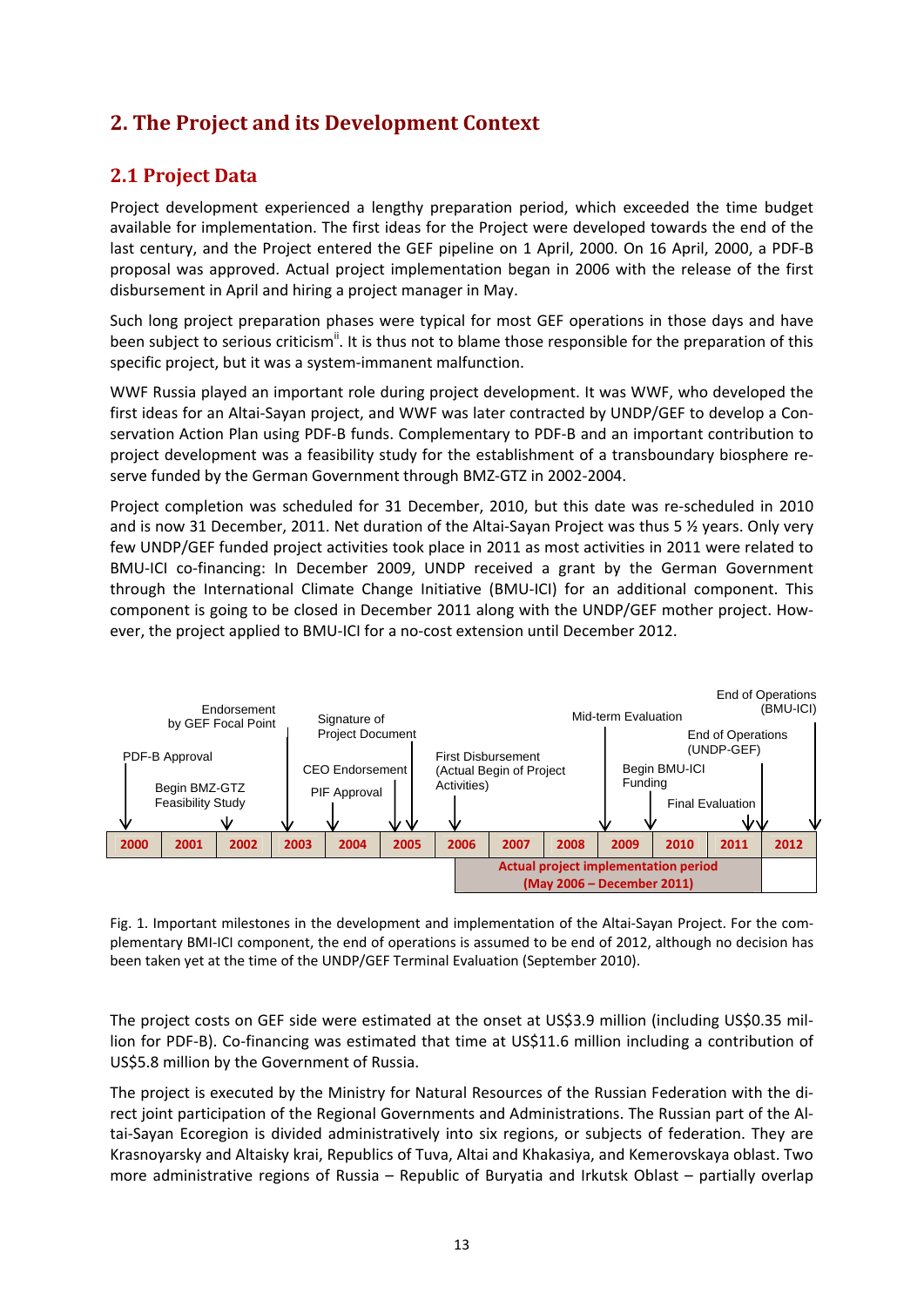with the eastern part of the Altai‐Sayan Ecoregion; however, no project sites were identified in those regions.

The project had been submitted to GEF under the Operational Programme  $4 -$  "Mountain Ecosystems".

| <b>GEF</b>                 |      |            |
|----------------------------|------|------------|
| GEF (incl. PDF)            | US\$ | 3,865,000  |
| <b>Subtotal</b>            | US\$ | 3,865,000  |
| Co financing               |      |            |
| <b>Regional Government</b> | US\$ | 5,830,000  |
| <b>WWF</b>                 | US\$ | 1,200,000  |
| Sayan Ring                 | US\$ | 4,630,000  |
| <b>Subtotal</b>            | US\$ | 11,660,000 |
|                            |      |            |
| <b>Project Total</b>       | US\$ | 15,175,000 |

Table 2: Project budget as reflected in the Project Document.

### **2.2 Problems to be Addressed by the Project**

The project has been designed to assist the Government of the Russian Federation to address the main threats and underlying causes to biodiversity in the Russian part of the Altai‐Sayan Ecoregion. During project preparation, the following threats have been identified:

**Poaching and illegal wildlife trade:** Due to dire economic conditions and weakened management and control systems, local people have turned in greater numbers to poaching to meet subsistence needs as well as for economic gain. This is resulting in the rapid decrease of rare species populations, which can result in genetic isolation and ultimately population unviability. Species affected include the highly endangered Snow Leopard, Argali Sheep and other rare species.

**Uncontrolled tourism:** Tourism has been described as a rapidly growing threat, mainly in the Altai Republic, and if not carefully addressed would also represent a lost opportunity to link economic de‐ velopment directly with biodiversity conservation. The recreational value of the Altai Republic among Russian tourists has increased in the last decade, and the majority of Russian tourists camp along the Katun River and near Lake Teletskoye. This unorganised and uncontrolled tourism is resulting in growing significant habitat disturbance, increased frequency of forest fires, accumulation of garbage and waste on the banks of rivers and lakes, and uncontrolled development of accommodations and other tourism infrastructures. These threats are particularly prevalent in areas of high biodiversity value and especially those that are being proposed as future protected areas. Tourism impacts are, however, not as significant in other parts of the region due to their relative remoteness and near absence of appropriate infrastructure.

**Overgrazing by livestock:** Traditional systems in the Altai relied upon seasonal migrations of herders with their livestock, which, coupled with low human population density, ensured sustainable use of pastures. In the Soviet era, however, nomadic herders were forced to break with traditional lifestyles and settle in communities, a factor leading to both under‐exploitation of some former pastures and dramatic overgrazing of others. Overgrazing is in particular a serious problem in the Tuva and Kha‐ kasiya Republics, and potentially in the Altai Republic. In the Tuva and Khakasiya Republics the re‐ maining herds are no longer moved between pastures, leading to a rapid increase in overgrazing, erosion and loss of productivity.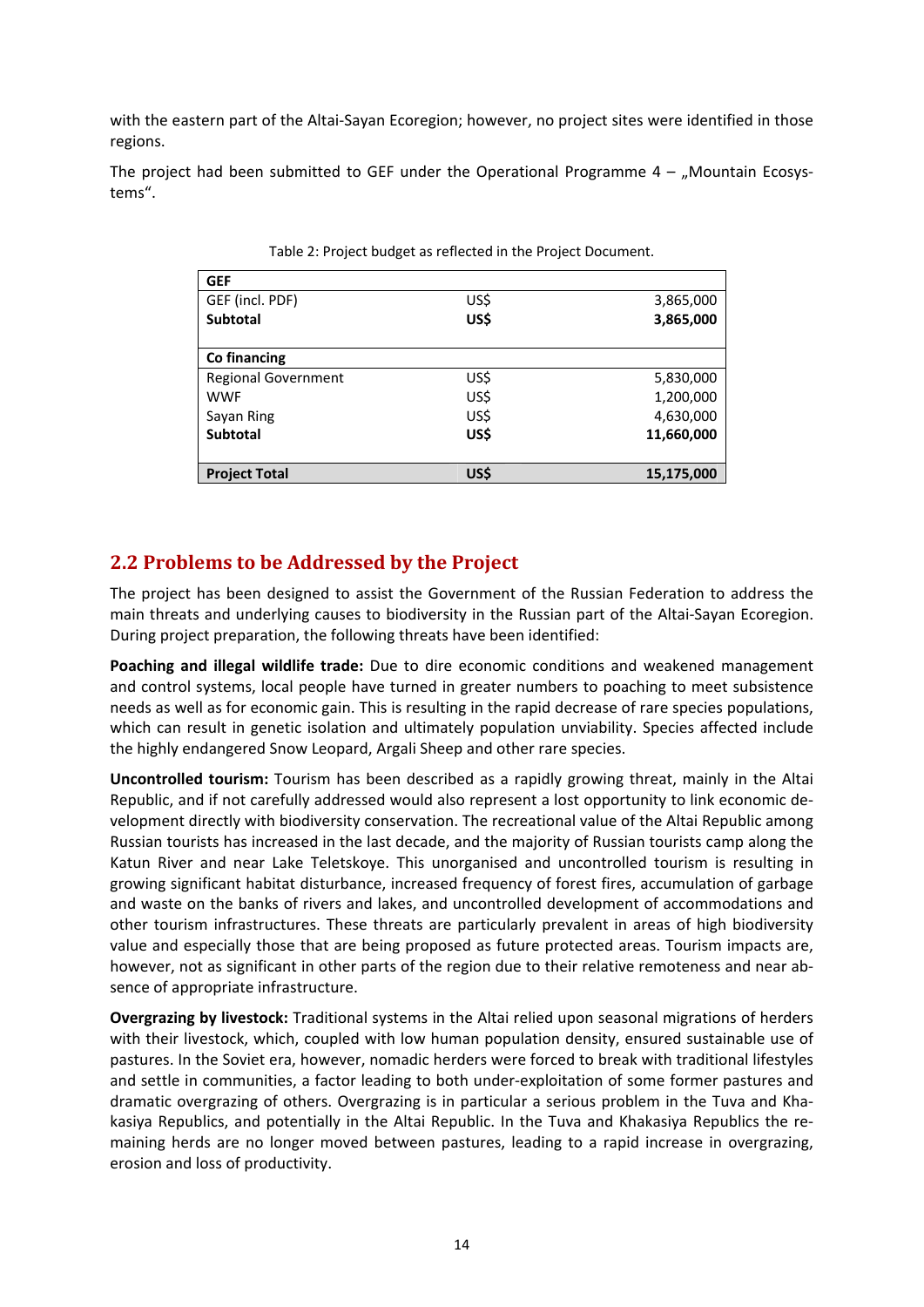**Deforestation**: Forest fires present a serious and increasing threat to biodiversity with the number of fires averaging over 1,100 annually on a territory of 0.5 million ha over the past fifty years. This threat is particularly significant in the Republics of Altai, Tuva and Khakasiya. In Tuva, for example, practically all forests are thought to have been subjected to fire. There are numerous reasons for this increase in fire frequency, including the presence of more people in the forests, carelessness with fire, purposeful burning of forests in order to obtain a license for "salvage" cutting, and the spread of fire from burning for agricultural land clearing. Commercial logging is not an important industry in the area at present, with logging operations confined primarily to the northern part of the Altai-Sayan Ecoregion. These limited operations have already led to habitat degradation and fragmenta‐ tion in buffer areas and potential protected areas.

**Mining**: It is estimated that the region possesses approximately 200 mineral deposits that are ex‐ ploited or may become so in the next 25 years. The locations of 72 of these coincide with buffer zones of existing PAs and locations of proposed new PAs, occupying 2% of their territory. Mining has increased dramatically over the past few years at an annual rate of over 20 percent, with gold as the mineral exploited most recently.

### **2.3 Project Objective and Expected Outcomes**

The project goal has been defined as "Conservation and sustainable use of globally significant biological diversity in Russia's Altai‐Sayan Ecoregion", and the objective as "Ecosystem‐based approach to biodiversity conservation is operationalized in the Russian territory of the Altai‐Sayan Mountain ecoregion*".* This objective was intended to be achieved through two outcomes and seven outputs:

| <b>Strengthened and expanded Protected Areas System.</b>                                                       |
|----------------------------------------------------------------------------------------------------------------|
| Conservation of rare and endangered species.                                                                   |
| Strengthening and expanded protected areas system.                                                             |
| Strengthened legal and institutional framework for biodiversity conservation<br>and transboundary management.  |
| Increased levels of biodiversity awareness among major stakeholder groups<br>and the rural population.         |
| Strengthened enabling environment for ecosystem-based biodiversity<br>conservation.                            |
| Improved information on biodiversity, including TEK, and its use in decision-<br>making.                       |
| Mainstreaming biodiversity conservation into regional decision making pro-<br>cess.                            |
| Development of alternative livelihoods and involvement of local communities<br>in natural resource management. |
|                                                                                                                |

Originally, there had been 9 outputs, but in the Inception Phase, the outputs from the original project document have been brought under one title to eliminate multiple overlapping activities with smaller budgets. It makes the use of the project funds more efficient and provides a more comprehensive approach towards meeting the project objectives and output indicators.

In December 2009, additional funding was secured from the German Government through the Inter‐ national Climate Change Initiative (ICI), and a third outcome was added to the log frame:

**Outcome 3:** Expansion of the protected area network, protection of the carbon pools within the expanded PAs system and setting up climate resilient PAs networks in the ASE region.

| Output 8: | Expansion of the Protected Areas Network for the conservation of the Altai- |
|-----------|-----------------------------------------------------------------------------|
|           | Savan Reaion                                                                |
| Output 9: | Fire Management interventions in place in existing and new protected areas  |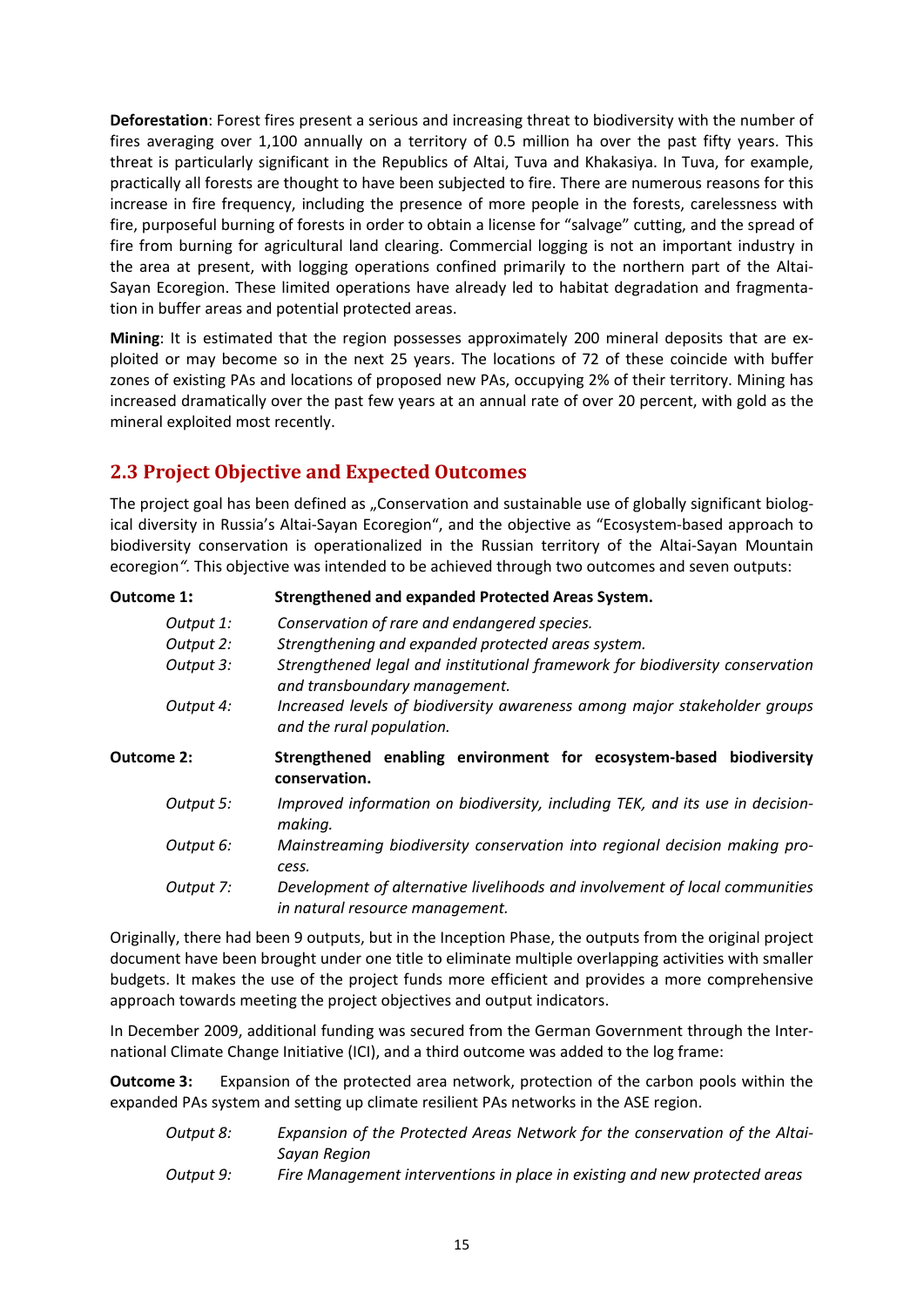*Output 10: Assist in adapting natural ecosystems to climate changes in specific protected areas.*

*Output 11: Enable alternative livelihood incentives and encourage sustainable use of natural resources among local communities.*

### **2.4 Main Stakeholders**

The Altai‐Sayan Project includes a multiplicity of stakeholders ranging from local resource users over regional decision‐makers to members of the Federal Government.

- Local communities, individuals and interest groups that use natural resources for sustaining their livelihood (including both those living in the pilot area and those living in the Russian part of the Altai-Sayan Ecoregion outside the project intervention areas);
- Local administrations either within or close to Protected Areas, or even beyond;
- Protected Area administrations;
- Members of the six regional administrations (republics, krais/oblasts) in the intervention area;
- Ministry of Natural Resources and Environment as an Executing Agency;
- UNDP as the GEF Implementing Agency.

The MTE Report gives a comprehensive analysis of these stakeholders in terms of primary, secondary and tertiary stakeholders.

# **3. Findings and Conclusions**

### **3.1 Project Formulation**

As principal project formulation took place between 2000 and 2005, i.e. roughly 5‐10 years ago, it is difficult to evaluate retrospectively, and the observations during TE towards this end are based main‐ ly on an analysis of the Project Document and to less extent on interviews and other personal com‐ munication. Results of the MTE are not repeated here.

### **Project Conceptualization/Design** (Overall Rating: Satisfactory)

**Have the Main Challenges of Biodiversity Conservation been Identified and are they Properly Ad‐ dressed?** The Altai‐Sayan Ecoregion covers an area that is approximately the surface size of France and Germany together. One can imagine that it would easily be possible to conduct many different biodiversity projects throughout this region targeting specific protected areas, specific threatened habitats or species, or combating specific threats through sectoral approaches. So the question is: was it the right decision to have one single comprehensive project covering so many different as‐ pects including protected area establishment and management, species conservation, sustainable livelihood, etc.? Or would it have been better to focus on one of these aspects and, for example, to create models and best practice for replication throughout the region?

While this discussion may easily get a philosophical character which is beyond the scope of the TE, there are clear requirements for a project pursuing a comprehensive approach covering the entire Altai‐Sayan Ecoregion. When taking a regional approach, one expects for example:

- A project that acts regionally, or is at least strongly focused on issues which have an impact in the entire region;
- A project that contributes to the understanding of the Altai‐Sayan region as an ecoregion;
- A project that promotes practices which are applicable and are replicated throughout the re‐ gion;
- A project that establishes ecological corridors between Protected Areas;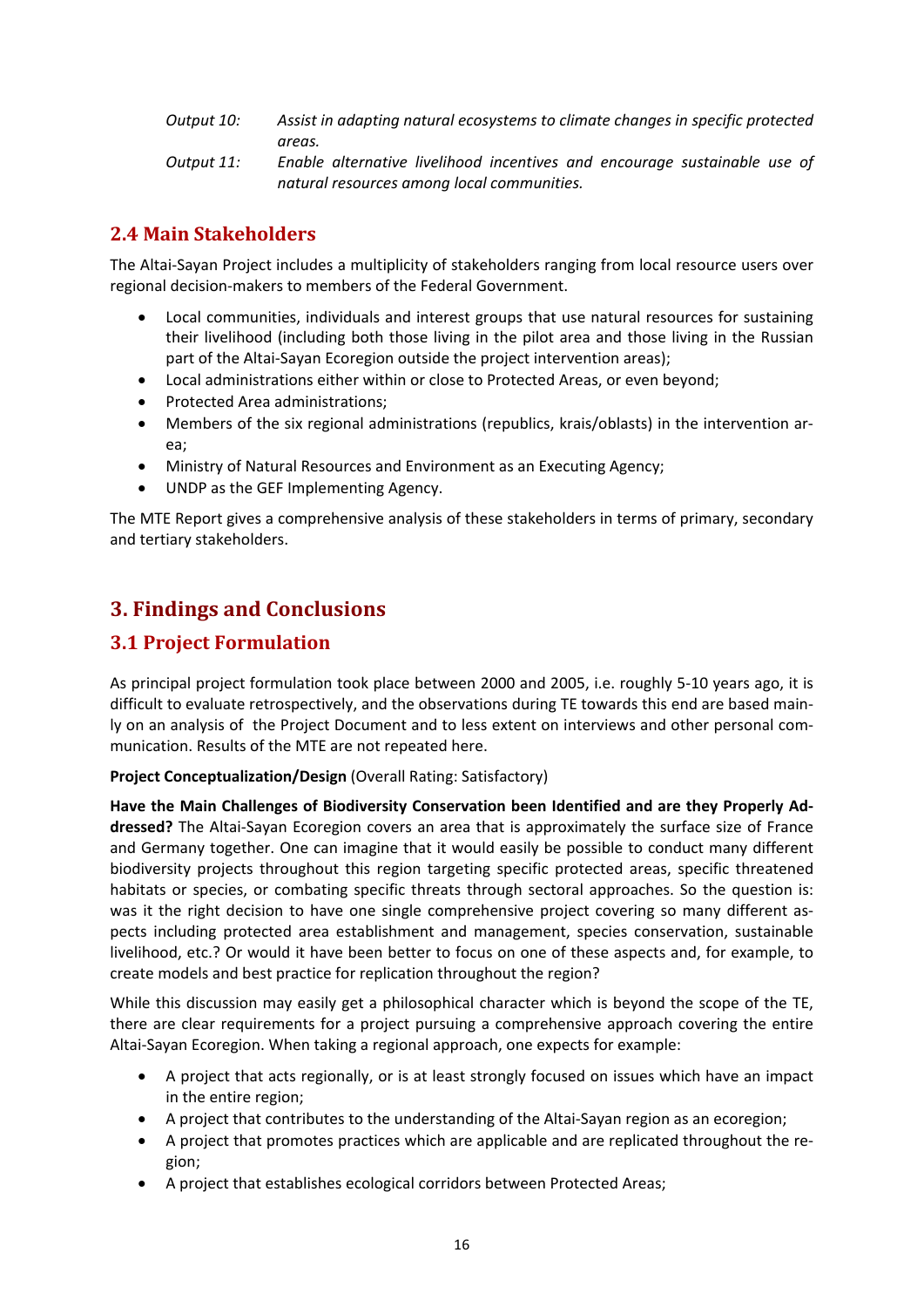- A project that promotes institutional cooperation where necessary: cooperation between the various administrative structures within the Russian Federation on the one hand and among the institutions of the Russian Federation, Kazakhstan, Mongolia and China on the other;
- A project that interlinks the various stakeholders in the region for exchanging knowledge and experience;
- A project that identifies the needs of the region as a whole, and that helps channelling sup‐ port from national and international sources.

A regional project thus makes sense only if it is more than the sum of several sub‐projects. It needs to be completely different from a small grant programme for the region, i.e. it should have a clear value-added against several small-scale measures scattered over the region. All project activities therefore need to be analysed whether they are going to have an impact on the entire ecoregion.

The Altai‐Sayan Project is indeed framed in such a way that regional aspects come first. All seven outputs comprise more or less strong regional aspects, none of them is locally confined. The species conservation output, for example, targets only species with large ranges and transboundary occur‐ rences. Or many of the protected areas to be established or strengthened in the frame of this projects are transnational reserves or cover more than one administrative unit (republics, krai/oblasts). Furthermore, mainstreaming biodiversity issues in decision-making is explicitly confined to the regional level.

The conceptualisation of the project thus is adequate at the macro (output) level and fully meets the requirement for regional approaches.

**Is the Problem Analysis adequate?** The main threats to the Altai‐Sayan Ecoregion have been de‐ scribed in the Project Document: Poaching and illegal wildlife trade, uncontrolled tourism, overgrazing by livestock, deforestation, and mining (see also chapter 2.1).

According to this problem analysis, tourism is regarded as threat, which is rapidly growing mainly in the Altai Republic. The recreational value of the Altai Republic has recently been re‐discovered by residents of neighbouring industrially developed Siberian regions such as Novosibirsk, Tomsk and Kemerovo oblasts, and Altaisky krai. The majority of tourists camp along the Katun River and near Lake Teletskoye resulting in growing significant habitat disturbance, increased frequency of forest fires, accumulation of garbage and waste on the banks of rivers and lakes, and uncontrolled development of accommodations and other tourism infrastructures. While this is beyond doubt a precise description of the situation, it also says that this is a local phenomenon. As local phenomenon it re‐ quires local action. A regional project is not the right answer to address this threat.

**Logical Framework.** The intervention strategy is grouped under two outcomes and seven outputs (see chapter 2.2). The first two outcomes are not clearly separated. For instance, a strengthened Pro‐ tected Areas System already includes a strengthened enabling environment, and what has been called here "enabling environment" includes issues that are basic elements of protected area man‐ agement itself (i.e., involvement of local communities). Output 2 is identical with Outcome 1.

The MTE already noted that components of the implementation strategy are repeated under the dif‐ ferent Outcomes, and that there are elements related to the enabling environment that are distributed over both Outcomes. According to the MTE, it is thus not always clear which specific Output contributes to which Outcome and how this will contribute as a whole to the Project Objective. The MTE therefore developed an alternative strategy with 6 outcomes and altogether 13 outputs without including anything that was not explicitly already included in the Project Document. As the MTE did not make a formal recommendation to adopt this new arrangement of the intervention hierarchy, it had not been further followed up by the Project.

The third outcome, which has been added after obtaining funding from BMU‐ICI, largely overlaps with both outcomes 1 and 2, but this can easily be explained by the additional and separate funding source which requires separate monitoring and reporting. Merging the new interventions retrospec‐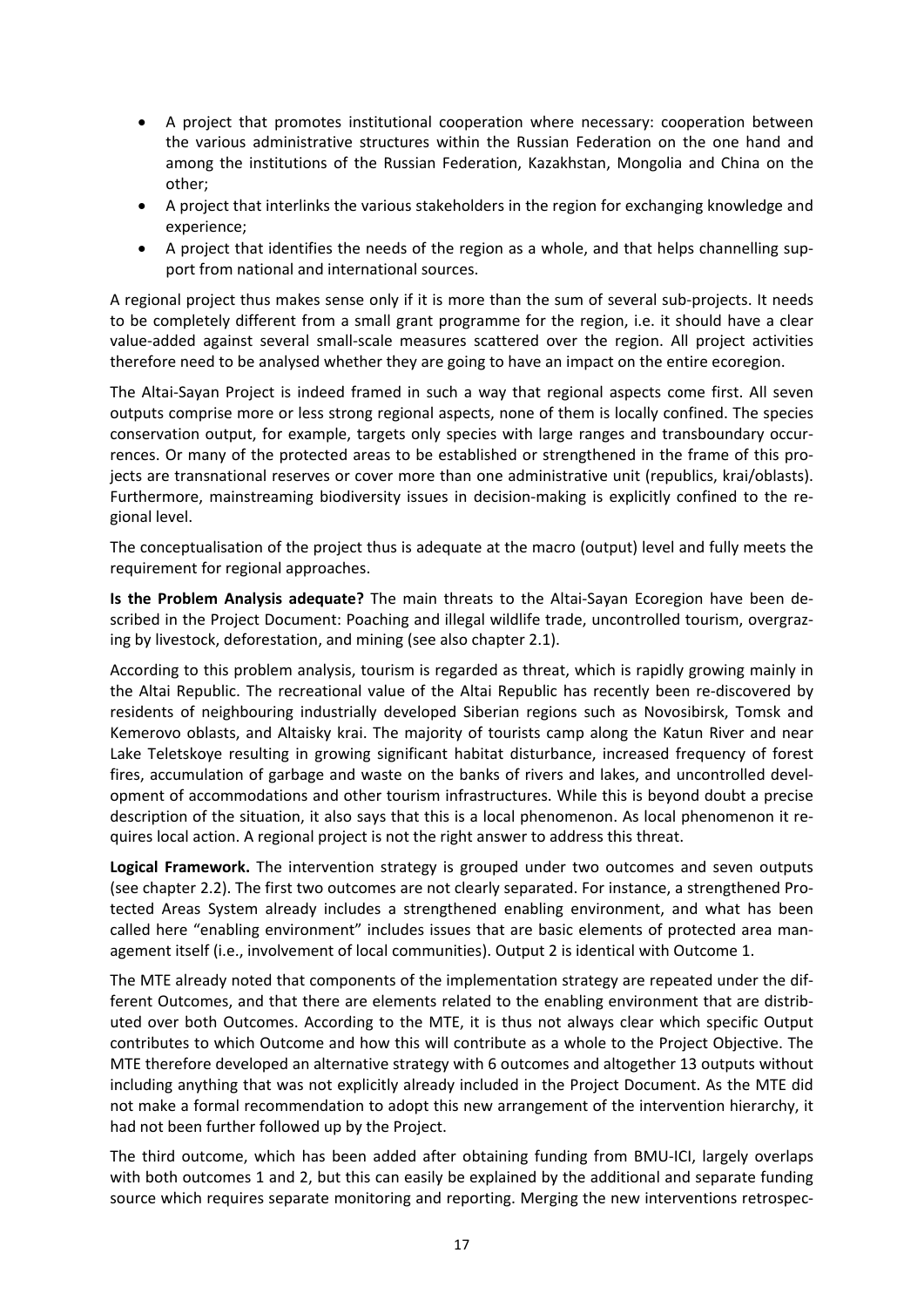tively with the already ongoing interventions under Outcome 1 and 2 would have created unneces‐ sary problems for monitoring and reporting.

**Do the indicators adequately reflect and define the project objective and the project achieve‐ ments?** The project used three sets of indicators to measure the achievements of the Project on ob‐ jective level:

- Population level of flagship and focal species;
- Size of protected areas;
- Proportion of main types of ecosystems that are under protection.

Already the MTE noted that not all the indicators that were retrofitted during the Inception Phase accurately reflect the impact of the project nor give an adequate indication of the quality of biodiver‐ sity conservation management. However, the MTE did not feel that new indicators should be retrofitted to the log frame as this will also distract the project from its activities.

More specifically, the indicators used for assessing the project achievements do assess only the population level of a few animal species, and the extended protected areas. Having in mind the Project Objective ("Ecosystem‐based approach to biodiversity conservation is operationalized in the Russian territory of the Altai‐Sayan Mountain ecoregion"), it is evident that the project pursues a much more comprehensive goal than protecting a few animal species and enlarging the size of protected areas. These indicators thus do not reflect project achievements in the fields of institution building, capacity building, participation, co‐management approaches, awareness building, transboundary biodiversity management, etc.

The project indicators on objective level are thus much too narrow. Only a combination of the indicators on objective and outcome level reflect the full scope of interventions.

#### **Country‐ownership/Drivenness**

The Project Document provides a full justification that the project is in line with national policies and priorities, and that the project helps implement international commitments entered by the Govern‐ ment of the Russian Federation.

The concept of a project targeting biodiversity conservation of the Altai‐Sayan Ecoregion has been suggested as a collaborative initiative of WWF and UNDP and in close collaboration with state repre‐ sentatives. All discussions with stakeholders indicated their high commitment and ownership to the Project. This includes in particular also state representatives both from the national (Ministry of Nat‐ ural Resources) and regional/local (krai, oblast, republic) level. The country ownership for this project is thus very high and all stakeholders such as government institutions, universities, NGOs, farmers and community groups (CBOs) do participate in project activities, and are willing to use the results of the project. There is a broad consensus that the project is extremely useful and pursues objectives that are important for the development of the region as a whole.

### **Stakeholder Participation** (Overall Rating: Highly Satisfactory)

It is a special challenge to assess and analyse stakeholder participation in the formulation of the pro‐ ject, as this process dates back 5‐10 years. This assessment has to rely largely upon information pro‐ vided by the Project Document.

Altogether, there is good evidence that project preparation had achieved a maximum of participation both from local people and from government. The project was designed through extensive consultations and the direct participation and input of large number of stakeholders throughout the PDF‐B development period. This process directly involved the federal government at the national and re‐ gional levels, relevant sectoral branches of the regional governments and administrations, nongovernmental organisations, representatives of communities and indigenous peoples' organisations, academia, the research community, media, and the public at large. According to the Project Document, over 500 individuals took part in the project development process. Workshops and stakehold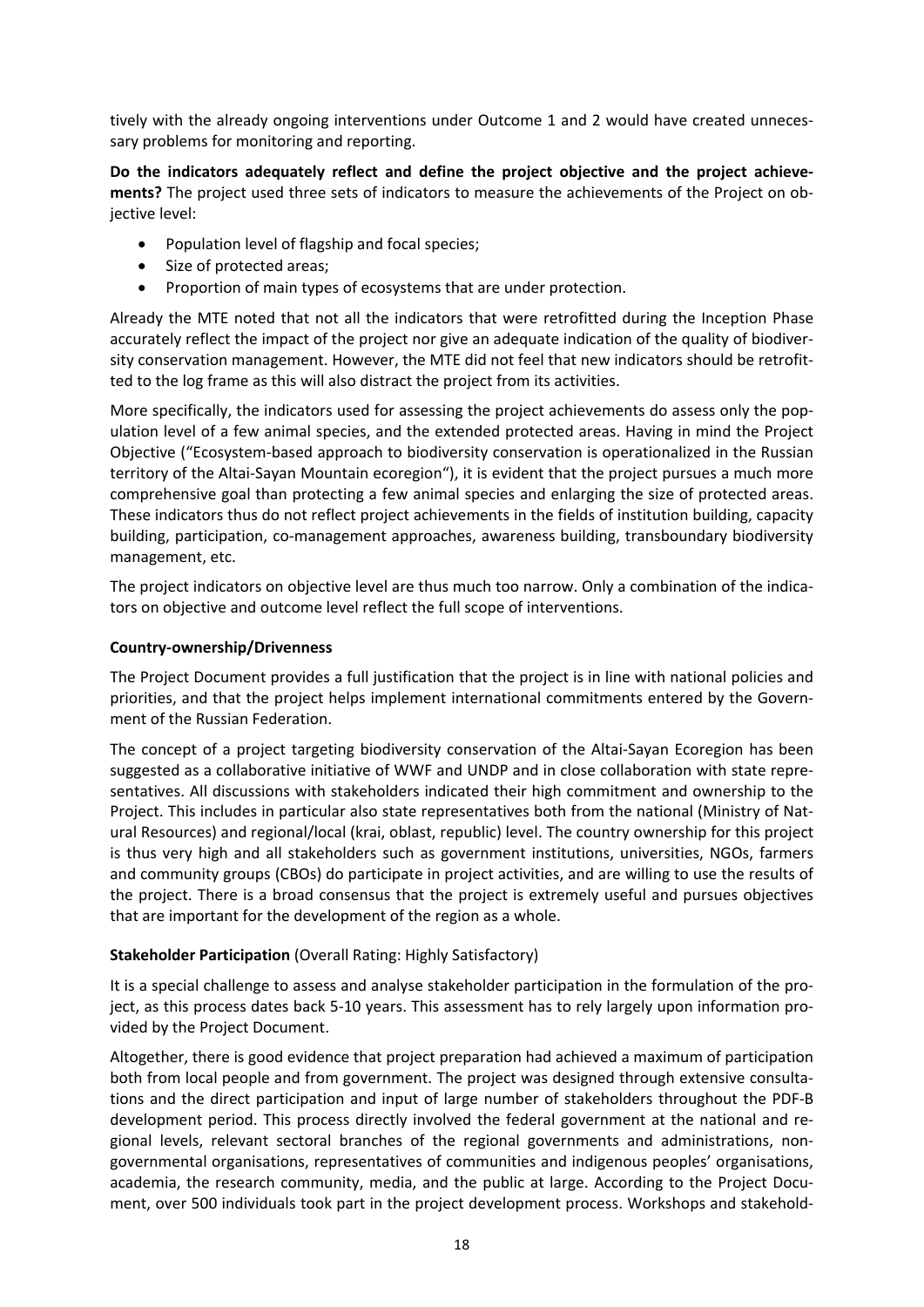er meetings were held in Krasnoyarsk, Kemerovo, Novosibirsk, Barnaul, Abakan, Gorno‐Altaisk, Kyzyl, and in other, smaller communities in the region. Experts working on various aspects of the project have likewise met with all key stakeholders during project preparation. The administration and staff of PAs were directly involved throughout the project development process. A comprehensive map of stakeholders was prepared as a result of extensive public consultations organized during the PDF‐B process.

It needs to be stressed that it was an objective of the project to promote participation in local deci‐ sion-making regarding the use of natural resources. Local participation in natural resource management has increased over the lifespan of the project, and the end‐of‐project situation is quite different from the situation during the project preparation phase.

### **Replication Approach**

The project aimed to apply a "develop-test-replicate" approach, as appropriate, to almost all activities to be implemented. Lessons learned and best practices were to be identified as an integral part of project monitoring and performance assessments. It was planned that replication will play a more prominent role in Phase II of the project, which cannot be materialised.

On the operational level, replication has in particular been promoted in the fields of education, sus‐ tainable livelihood and microcrediting. The project supported, inter alia, the following measures:

- Replicating experience in creating educational units on biodiversity conservation themes for management staff of the Altai Krai (Altai State University);
- Organising a competition on replication of experience in developing programmes for school teachers (Fund SDA);
- Replicating experience in developing training manuals for teachers and pupils that integrate biodiversity conservation issues into the school curriculum (Kemerovo State University);
- Conducting an all‐Russian Conference on "Replication of experience in developing training manuals for teachers and schools" (SDA Fund);
- Replicating sustainable livelihoods for indigenous community programs via the Consultation Centre in areas central to the conservation of biodiversity (Altai Republic Protected Areas Consultation Centre, a regional NGO);
- Replicating experience on expanding artificial plantations of rare and vulnerable species of medicinal plants (Gorno‐Altaisk Botanical Gardens);
- Replicating microcrediting activities in the Ulagan and Kosh-Agach districts as a means to ensure the development of alternative livelihoods among indigenous communities in protected areas and their border areas ("Assistance" Micro‐crediting Fund);
- Organising an international conference on the distribution of lessons learned and experience of implementing projects to create and develop alternative livelihoods for indigenous com‐ munities (Regional movement for sustainable development "Orion").

Extensive media coverage was another strategy for replicating project results. Many project initiatives have been reported in the local and regional media and created a positive environment for awareness and replication.

This list of replication activities is not exhaustive, but clearly shows that the Project Team always has seen replication as cross-cutting issue and as an ultimate goal.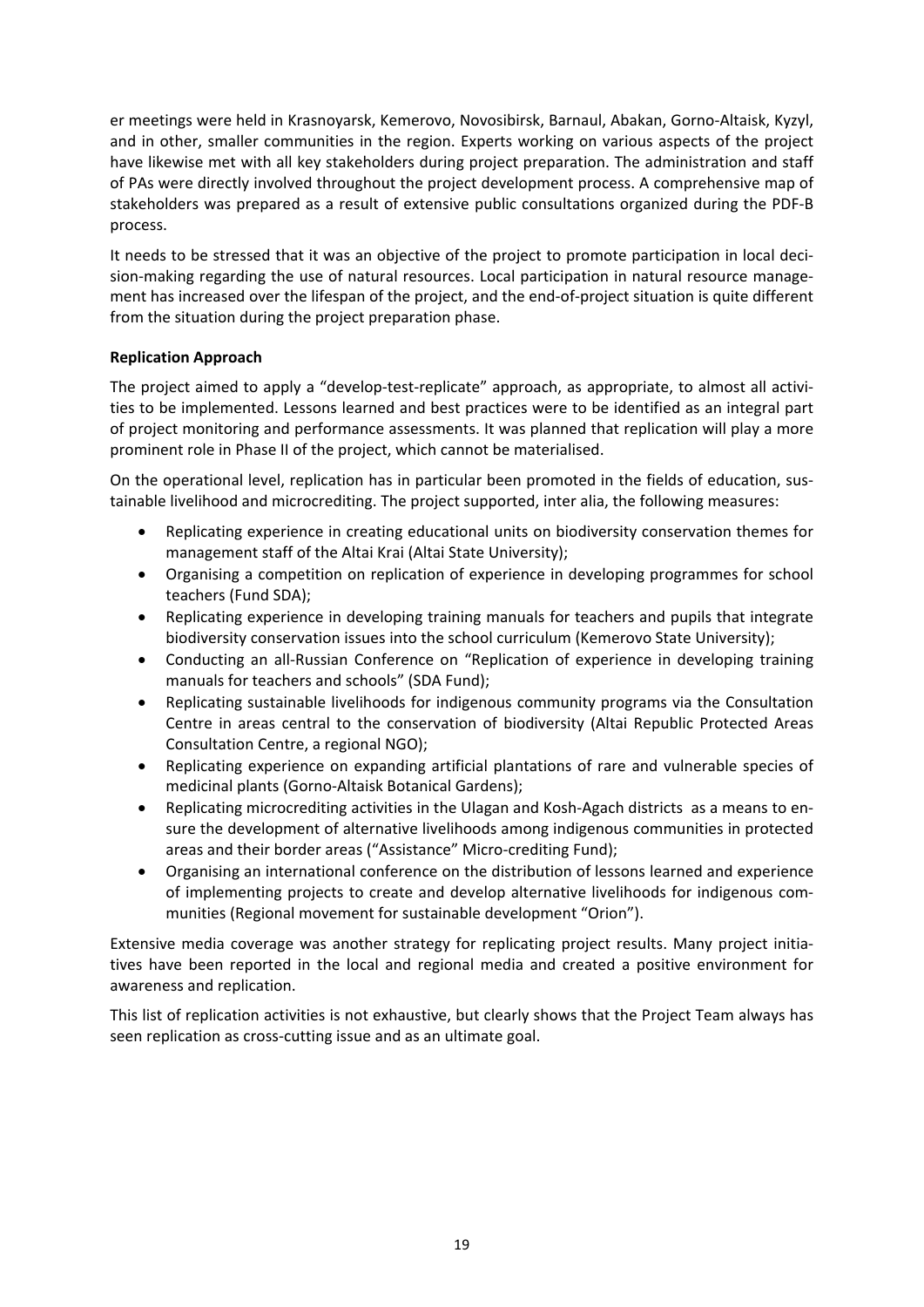### **3.2 Project Implementation and Management**

**Implementation Approach** (Overall Rating: Highly Satisfactory)

**Annual activity planning.** The project has used the logical framework approach in planning and im‐ plementation stages. The Project Manager in coordination with the Assistant Project Director and the UNDP coordinator and in consultation with experts and stakeholders prepared annual draft Work Plans, which were submitted to the Steering Committee. After discussing them during these meet‐ ings and modifying them as deemed necessary, the Annual Work Plans including the annual budget were approved by the Steering Committee and came therewith into force.

Unlike other projects, the Annual Work Plans have thus not been prepared in formal joint stakehold‐ er workshops in a participatory way (with the exception of the first Annual Workplan, which was prepared during the Inception Workshop). This is an understandable practice: as the intervention ar‐ ea is so huge and the kind of interventions so multifaceted, hardly any of the local stakeholders has a good overview over the various challenges and project activities throughout the Altai‐Sayan Region. Without having the full picture in mind, they would be unable to cope with the various issues, and unable to set priorities. The project is therefore not to blame for not relying more on local participa‐ tion on annual activity planning.

**Adaptive management**. Several modifications of the Project Document were made during the Incep‐ tion Phase of the project, and all these changes have been approved. The number of outputs was, for example, reduced from nine to seven. The Inception Phase was also used to re‐define the indicators of achievement, and to update the allocation of the budget to certain budget lines.

The MTE made several recommendations as to strengthen the project approach. In a few cases, the project management team did not fully agree with these suggestions, and a management response has been prepared to justify these cases, and to follow up the suggested modifications.

Otherwise, the project almost always follows exactly the Project Document, and no relevant devia‐ tions could be noted.

**Use of electronic information technologies.** The project team carefully used the electronic APR and PIR instruments for monitoring project progress. UNDP CO contributed to this process.

**Project steering.** The Project has a Steering Committee (PSC), which consists of 13 members, one ob‐ server and one secretary:

- National Project Director, Ministry of Natural Resources and Environment (Chair of the Steer‐ ing Committee);
- Head of Nature Resource and Environment Department of Altai Region;
- Minister of Nature Resource Management, Tuva Republic;
- Deputy Minister of Nature Resource of Altai Republic;
- Chair of the State Committee for Environment and Nature Resources of Khakasiya Republic;
- Krasnoyarsk Region Administration, Deputy Governor;
- Department of Nature Resources and Environment, Kemerovo Region Administration, Head of Department;
- Executive Director of "Strana Zapovednaya" National Foundation;
- RAIPON (Association of Indigenous Peoples of the North, Siberia, and the Far East), Vice-President;
- WWF Russia, Director;
- Central Siberia Botanic Garden, Director;
- Sayano‐Shushensky Nature Reserve (Association of Nature Reserves and Nature Parks of Al‐ tai‐Sayan Ecoregion), Director;
- UNDP Russia, Head of Environment Unit;
- Ministry of Economic Development (Observer);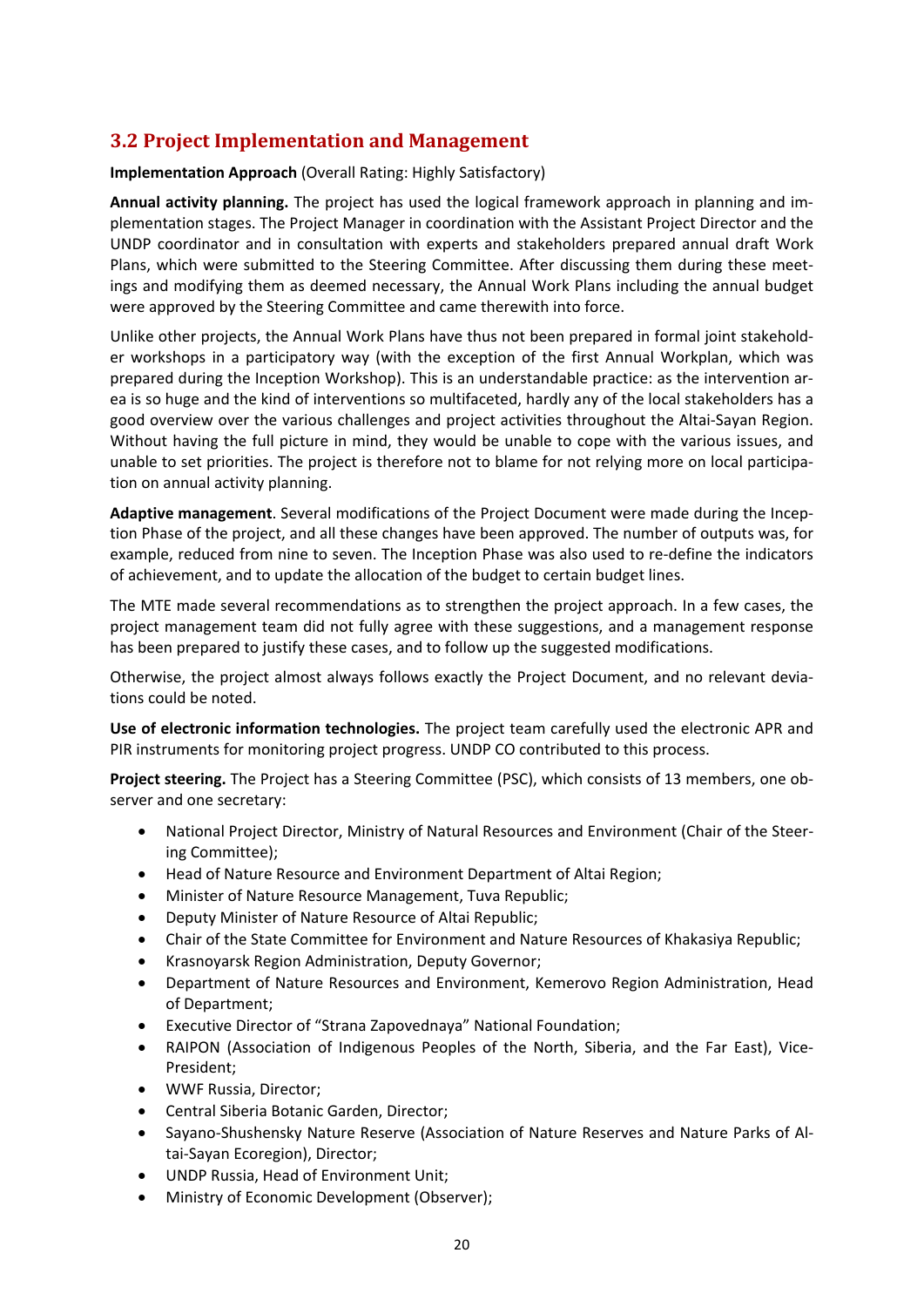• Project Manager (Executive Secretary).

Some members of the Steering Committee changed in 2009 due to rotation.

The committee thus includes representatives both of national and regional/local organisations and institutions. Also representatives of indigenous peoples, NGOs, academia, etc. sit on the Steering Committee. All organisations directly deal with natural resource management. Other sectors such as tourism, business (e.g. associations of local entrepreneurs), infrastructure, etc. are not represented.

Five Steering Committee Meetings have been conducted, plus one distance meeting at project start.

Even though the Project Steering Committee played a positive role and showed a professional performance, the main driver for developing visions and implementation approaches and for acting proactively remained the project management team.



Fig. 2. General Management Structure of the Altai-Sayan Project. The National Project Director is staff of the Ministry for Natural Resources. Expert Group Leaders V+VI were fully paid by BMU-IKI (co-financing), Expert Group Leaders III+IV by BMU-IKI in 2011.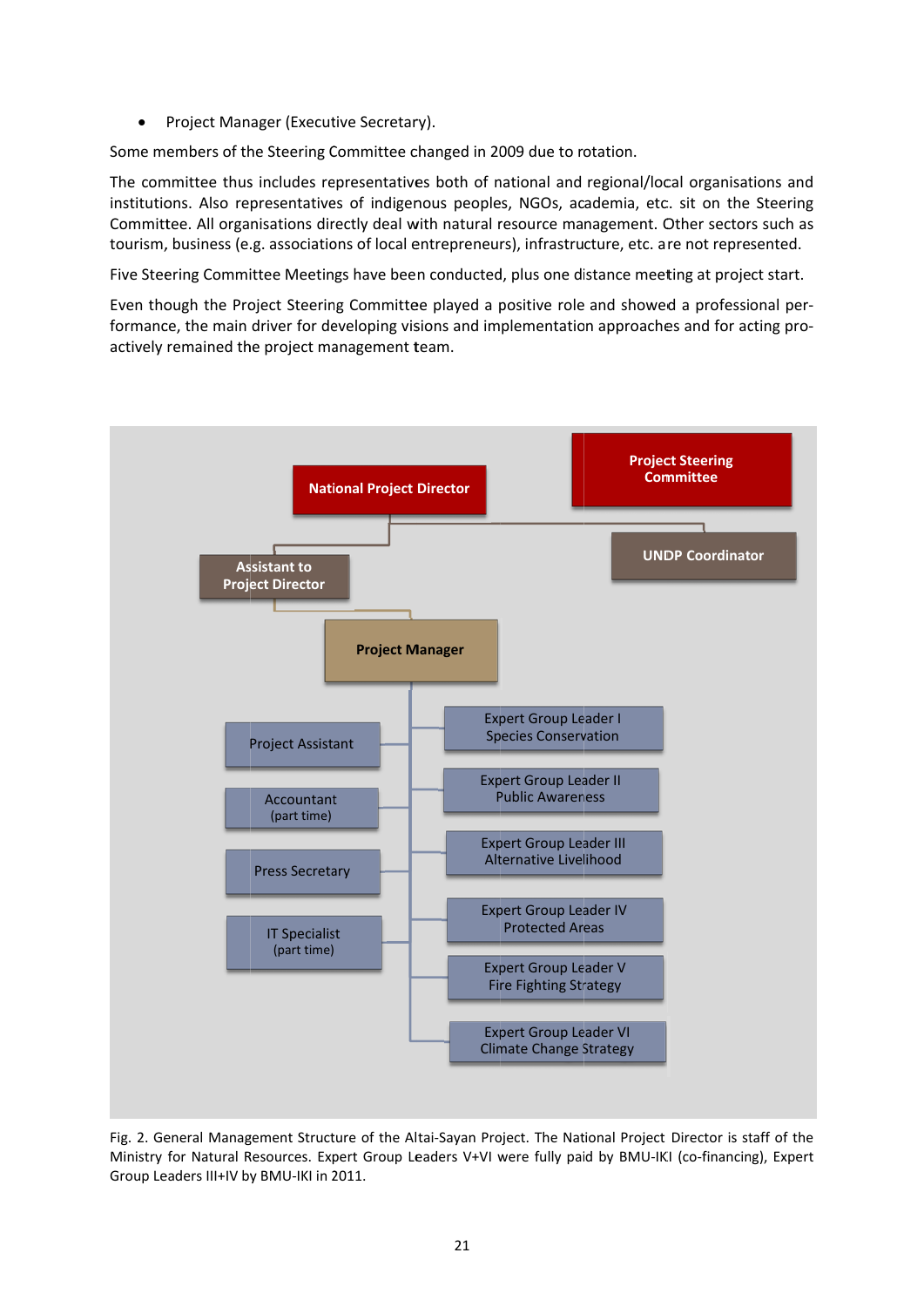**Project management structure.** The project is managed by a relatively small team. The National Pro‐ ject Director, who is staff of the Ministry of Natural Resources, is assisted by a Moscow-based Assistant Project Director (Deputy Project Director). The Assistant Project Director serves as a hub be‐ tween the National Project Director, the UNDP Coordinator and the Project Manager. He is responsible for sharing information between these parties, and for preparing the ground for decision-making. He is full-time project staff.

The National Project Director is a state employee designated by the National Executing Agency, Min‐ istry of Natural Resources of Russia, and entrusted for the overall guidance and coordination of pro‐ ject implementation. It is an unpaid position covered by the Government in-kind contribution to the project. NPD is accountable to the National Executing Agency and UNDP for the production of the project outputs, appropriate use of the project resources, and coordination of the UNDP project with other programmes and projects implemented in the Russian Federation in the area of biodiversity management. In practice, most decisions are prepared beforehand by the Assistant Project Director, so that the Project Director can handle macro management issues with a relatively small time budg‐ et.

The Project Manager is responsible for the overall project management. He liaises directly with des‐ ignated officials of the Federal agencies in Altai‐Sayan Region, regional administrations, UNDP, NGOs, and others as deemed appropriate and necessary. He works closely with the leaders of the established thematic work group, as well as with the PA managers and other project implementing organi‐ sations. The Project Manager comes from the region and has already been involved in the design of the project including the implementation of the PDF‐B phase. This means high personal continuity.

Performance of the project team was excellent. All staff showed a high level of team spirit, commitment and performance.

**Team spirit.** In all stages of the project, i.e. in planning, implementation and monitoring, all partici‐ pating agencies were generally in a good relationship and understanding with one another. They mostly worked as a team, shared problems and issues, and looked for solutions. The TE did not hear about dissonances either within the project team or between the team and partner organisations. The high personal continuity within the project team may also be seen as evidence for a smooth and conflict‐free implementation.

**Guidance by UNDP.** Communication between UNDP CO (now: Project Support Office) and the pro‐ ject team in the Altai‐Sayan region is materialised mainly through the Assistant Project Director, who holds regular telephone contacts with the team and ensures that both sides are involved in all important management decisions. Additionally, the Moscow‐based UNDP Coordinator regularly com‐ municates with the project manager directly. Monitoring missions by the UNDP CO (Project Support Office) to the Altai‐Sayan region took place on average once per year. Although this seems to be scarce at first view, it can be explained by the long distance between the intervention area and the UNDP office, and the high efforts required for these missions.

There were a few field visits of the Regional Technical Advisor to the project area including one brief mission of the new RTA in 2010.

The long distance between the project area and Moscow constituted an enormous challenge for UNDP's macro management and management took place mainly through remote‐controlling. De‐ spite the fact that face-to-face contacts between the team in the Altai-Sayan region and UNDP country and regional offices staff were confined to relatively scarce opportunities, UNDP managed to get involved in all major management decisions and the TE has got the impression that UNDP was always aware of all relevant activities throughout the lifespan of the project.

**Partnerships and synergies.** The project could rely on a number of strong partnerships on state level, with other GEF-funded projects and with several non-governmental and private organisations.

The project started from the very beginning to establish close collaboration with the teams of other GEF‐funded projects in the region, which have started earlier, to avoid their mistakes as well as avoid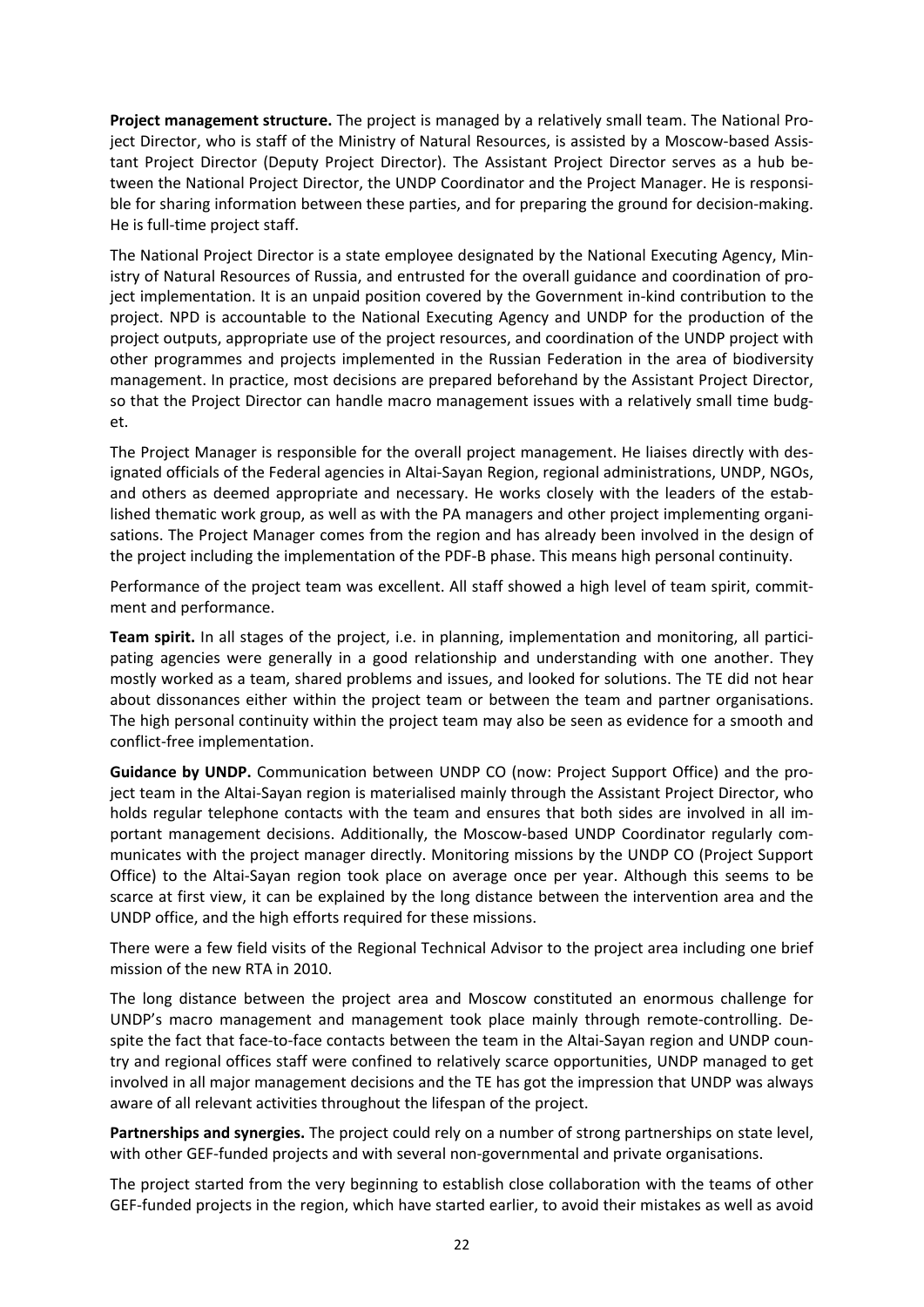duplications and allow using project budget in a more cost-effective way. The Project is from the beginning in particular in continuous contact with the project team of the UNPD/GEF project "Demon‐ strating Sustainable Conservation of Biodiversity in Four Protected Areas of Kamchatka Oblast", and has developed a close partnership with mutual benefits. An exchange of information and experience was for example materialised concerning the establishment of a biodiversity data base, the establishment of Community Councils on co-management between PA and local stakeholders (which were developed during the first phase of the Kamchatka PA project and thus earlier than in the Altai‐Sayan Ecoregion), and project management (e.g. working out of TORs for subcontracts), etc. Lessons learned by the UNDP/GEF project at Kamchatka provided the basis for publications, follow‐up dis‐ semination of lessons and training programs in the Altai‐Sayan Ecoregion. Representatives from the Kamchatka project participated in several events organised by the UNDP/GEF Altai‐Sayan Project. These included:

- An interregional training seminar on PA management planning (facilitated by an international expert) organised in 2006, which gathered participants from the PAs within Altai-Sayan Ecoregion as well as UNDP's biodiversity conservation projects at Lower Volga, Kamchatka (Russia), and Kazakhstan.
- An Interregional Workshop in Barnaul in June, 2008 on mainstreaming biodiversity conservation in curricula for Administrative Staff in Altai Region (attended by participants from eight territories of Russia, including project teams from Kamchatka and Lover Volga UNDP/GEF projects)
- An interregional workshop in Aya Nature Park (Altai Region) in November 2009 (jointly or‐ ganised with WWF) to discuss the role of public councils in PA development. It was attended by 60 participants representing government and non‐government conservation agencies, and representatives from the UNDP/GEF projects in Kamchatka and Kazakhstan.
- A planning workshop for developing a management plan for Ergaki Nature Park conducted by an international expert. The workshop was, inter alia, attended by representatives of the UNDP/GEF project in the Kamchatka Peninsula.
- Study visit by the NGO Orion to the UNDP/GEF project in Kamchatka Peninsula and learn from the "Sodruzhestvo" Foundation on micro-lending. Orion obtained information such as charter, rules and tender procedures from the foundation, and following the visit, they de‐ signed and launched a similar micro-loan program in Ongudaiskiy District of Altai Republic.
- Joint approach with the UNDP/GEF Kamchatka Project in 2007 to develop a database on bio‐ diversity and Protected Areas (threatened species, GIS). Finalizing and adaptation of the da‐ tabases was fulfilled at the cost of the Kamchatka UNDP/GEF Project.

Further joint activities with the UNDP/GEF Kamchatka Project and other projects have been conducted for example related to conferences and seminars.

The cooperation with the UNDP/GEF Kamchatka Project has proven itself a very efficient and costeffective implementation approach.

Altogether, the UNDP/GEF Altai‐Sayan Project is a very positive case of collaboration and partnership with other UNDP/GEF projects, and should serve as an example for similar projects.

In the area of nature conservation in the Russian part of the Altai‐Sayan Ecoregion, there is not much potential for cooperation and synergy with other donors, mainly due to the fact that there are almost no other donors – beside UNDP - involved in this sector. The Netherlands are investing in the Altai-Sayan region, and they work through WWF, which is already a co-financing partner of the UNDP/GEF Project. Germany supports the adaptation of the Altai‐Sayan Ecoregion to climate change, and these funds were leveraged by the UNDP/GEF Project.

**Dissemination of project results and replication.** The project undertook a series of activities to dis‐ seminate project results throughout the project region, and to promote their replication.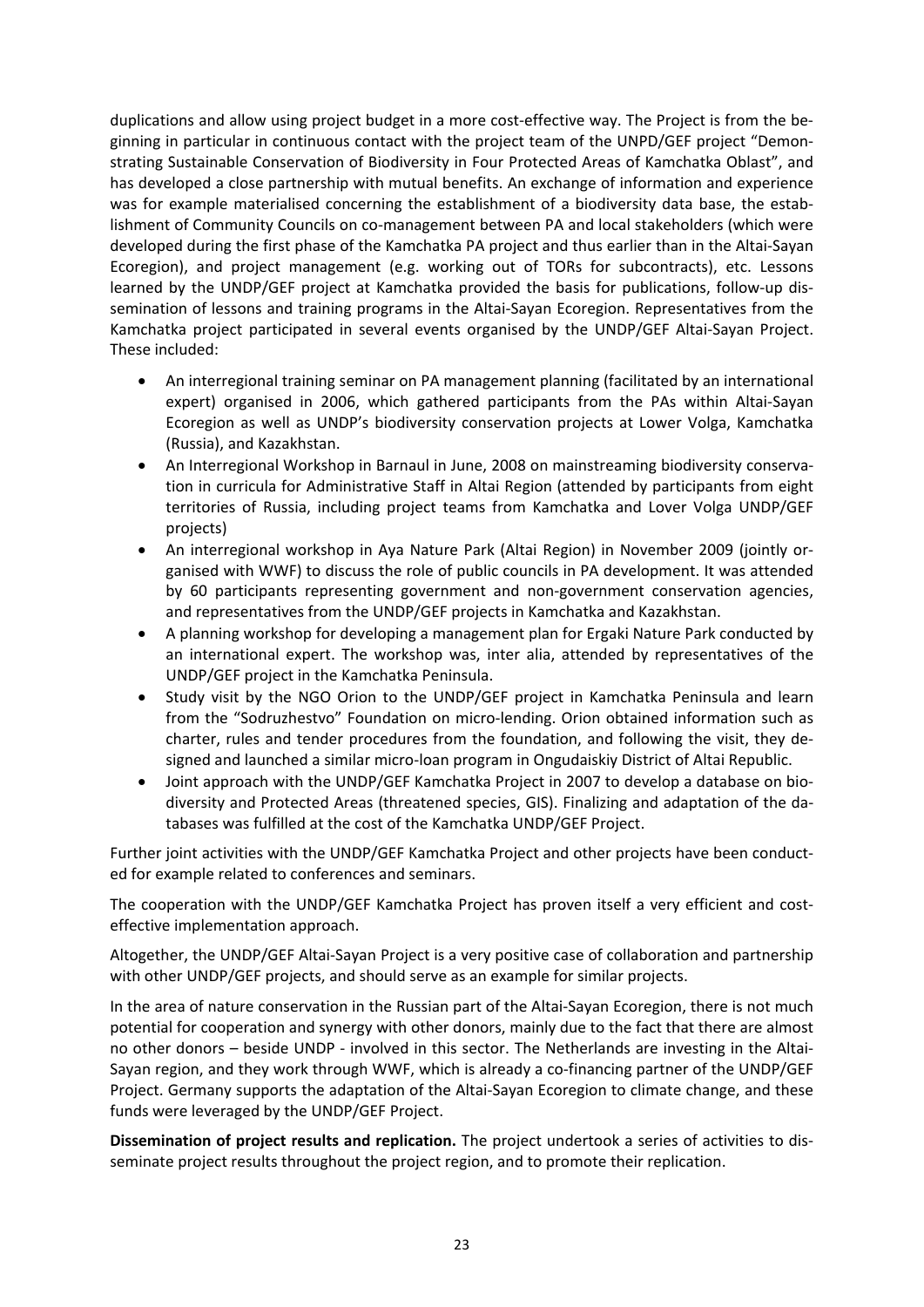The project organised in particular several conferences for disseminating project experiences. The international conferences on "Sustainable Livelihoods for Local Communities as an Economic Incen‐ tive for Biodiversity Conservation" in 2009 was probably the biggest event in this respect, and was attended by 123 participants from five countries (France, Kyrgyzstan, Kazakhstan, Mongolia, and Russia). Most other conferences had a strong regional or even local focus, even the title of many of them suggested an international character. Several of the conferences were organised in cooperation with local institutions (universities, administrations, etc.) and the project often co-funded these events.

In addition to organising conferences, representatives of the project quite frequently attended conferences organised by others and gave presentations about the project and its achievements. The long list of such participations includes:

- A science conference on "Continuous Environmental Education: Problems, Lessons, Pro‐ spects" held in Tomsk in November 2008;
- A presentation at the "International Conference on Range‐Wide Conservation Planning for Snow Leopard" held in Beijing in 2008;
- National Conference on "Ecology ‐ Priority for National Development in Russia" in Moscow in September 2008;
- Workshop on Prospects of Youth Environmental Movement for Conservation of Nature and Cultural Heritage in Saint Petersburg in November 2008;
- International Science Conference on "Biological Diversity and Sustainable Natural and Social Development in the Transboundary Altai Ecoregion" Katon-Karagaiskiy National Park (Kazakhstan) in June 2009.

Organising training seminars was another form of disseminating project experience. Example: To promote the replication of educational modules for biodiversity in‐service training, the project in close collaboration with the Altai Region Administration and Altai State University held an interre‐ gional seminar, which was attended by 35 people from state agencies, environment agencies, and educational facilities of Altai, Kamchatka, and Krasnoyarsk Regions, Altai and Tuva Republic, Novosibirsk, Tomsk, Kemerovo, and Astrakhan Regions. The seminar evaluated the progress made in the Al‐ tai Region on developing educational programs focused on biodiversity conservation, and gave prac‐ tical lessons to civil servants and municipal officials.

A further tool for disseminating project result is the preparation of printed materials such as text‐ books, booklets, leaflets, hand‐outs, manuals, etc. Annex 4 gives am impressive list of these publica‐ tions, which were disseminated to specific targets groups.

The collaboration with the Kamchatka Project made it possible not only to learn from these experi‐ ences, but also to disseminate experiences. The Altai-Sayan Project, for example, developed and piloted a new approach to anti-poaching, bringing representatives of customs, police, hunting and environment departments together within "unified brigades", of which two are now operating in Tuva and Altai Republics. As the experience of brigades has proven a success, it was taken up and adopted by the Kamchatka Project.

**Usage of external assistance.** The project spent a significant portion of its budget to call upon exter‐ nal assistance by short and medium‐term experts. As the services were provided mostly through ser‐ vice contracts with companies/NGOs, the number of person/months cannot be estimated.

The project worked almost exclusively with experts from the region. Even experts from Russia out‐ side the Altai-Sayan Region were hired only a few times to render services to the project. International experts were hired only twice throughout the lifespan of the project: one international expert for a short-term mission on PA Planning and PA Management, and international experts for the midterm and terminal evaluations.

Working with non‐local experts is in general a widely accepted practice for identifying and promoting innovative approaches and for facilitating an exchange of knowledge and experience. Local stake‐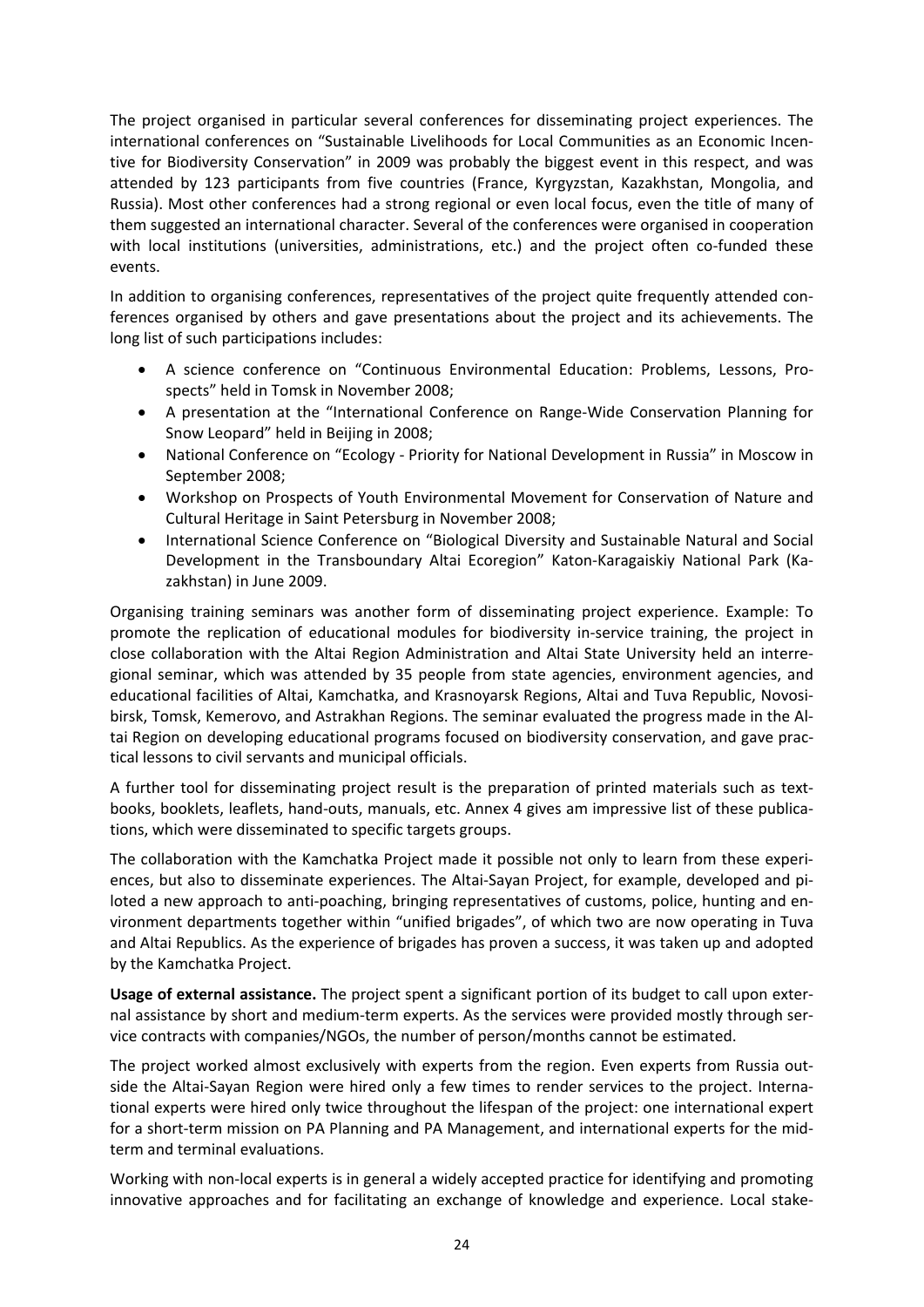holders often reflect and revisit their own approaches and performance in a better way, when they have to explain and justify their ideas and approaches to outsiders who are not familiar with local circumstances.

On the one hand, it is therefore surprising that the project worked almost exclusively with technical experts from the region itself (there were no budget allocations for international technical experts in the Project Document), on the other hand, the project compensated this shortcoming at least partial‐ ly through establishing strong partnerships with other UNDP/GEF projects, in particular the Kamchat‐ ka Project.

**Exit strategy.** The closure of the project was foreseen for late 2010, but completion has been delayed after significant additional funds from BMU-ICI (exceeding GEF funding for the project) could be secured in late 2009. The closing date of the UNDP/GEF project was therefore shifted to the end of 2011. Furthermore, UNDP applied to BMU‐ICI for a no‐cost extension for one year, but no decision has been taken yet at the time of the TE in September 2011.

Most GEF funds have been spent till the end of 2010, and little has been left for 2011. The remaining funds are principally used for project management and evaluation (including coverage of the costs for the Terminal Evaluation) in 2011. All other operations in 2011 are funded by the BMU-ICI cofunding sources.

BMU-ICI co-funding is, among others, to be used for purchasing equipment for newly protected areas. The administrative process of establishing these PAs, however, could not be completed until the end of 2010, and this is the reason why a no-cost extension is asked for. It does not make sense to provide equipment for non‐existent PA Administrations.

Project staff has gradually been reduced, being good evidence for a smooth phasing‐out. For exam‐ ple, one of the Expert Team Leaders, former project full time staff, worked in 2011 as short‐term ex‐ pert with BMU‐ICI funding.

The phasing-out of the project is thus clearly governed by the management of the BMU-ICI funds and the coordination between the two funding sources. Although no explicit exit strategy has been for‐ mulated, the project follows an intelligible approach to achieve the project objective within the given time frame.

### **Monitoring and evaluation** (Overall Rating: Satisfactory)

Monitoring & Evaluation was done according to the M&E set up in the Project Document and revised in the Inception Report. Performance of monitoring as carried out by the project satisfied the bare essentials of the GEF since APRs and PIRs were prepared regularly, and independent mid‐term and final evaluations were carried out. PIRs identified the action that was required for ratings of MU, U or HU and also noted the responsible party. A management response has been developed to follow‐up the results of the mid-term evaluation.

The Management Effectiveness has been monitored with the help of the Management Effectiveness Tracking Tool (METT). The results are presented in the next chapter.

Monitoring of biodiversity parameters as required for assessing the achievements towards the pro‐ ject objective struggles with scientific standards and good practice, resulting in sometimes unreliable data (see discussion under 3.3.1). Field monitoring data are incomplete, and most figures are inter‐ polations and estimations rather than concrete monitoring results. Some PIRs have apparently been filled with data from previous years. The reason for this situation is an inappropriate selection of target species (see below for further information).

#### **Stakeholder participation** (Overall Rating: Highly Satisfactory)

Stakeholders' participation in both project implementation and decision‐making has been satisfacto‐ ry to highly satisfactory. The establishment of partnerships and collaborative relationship developed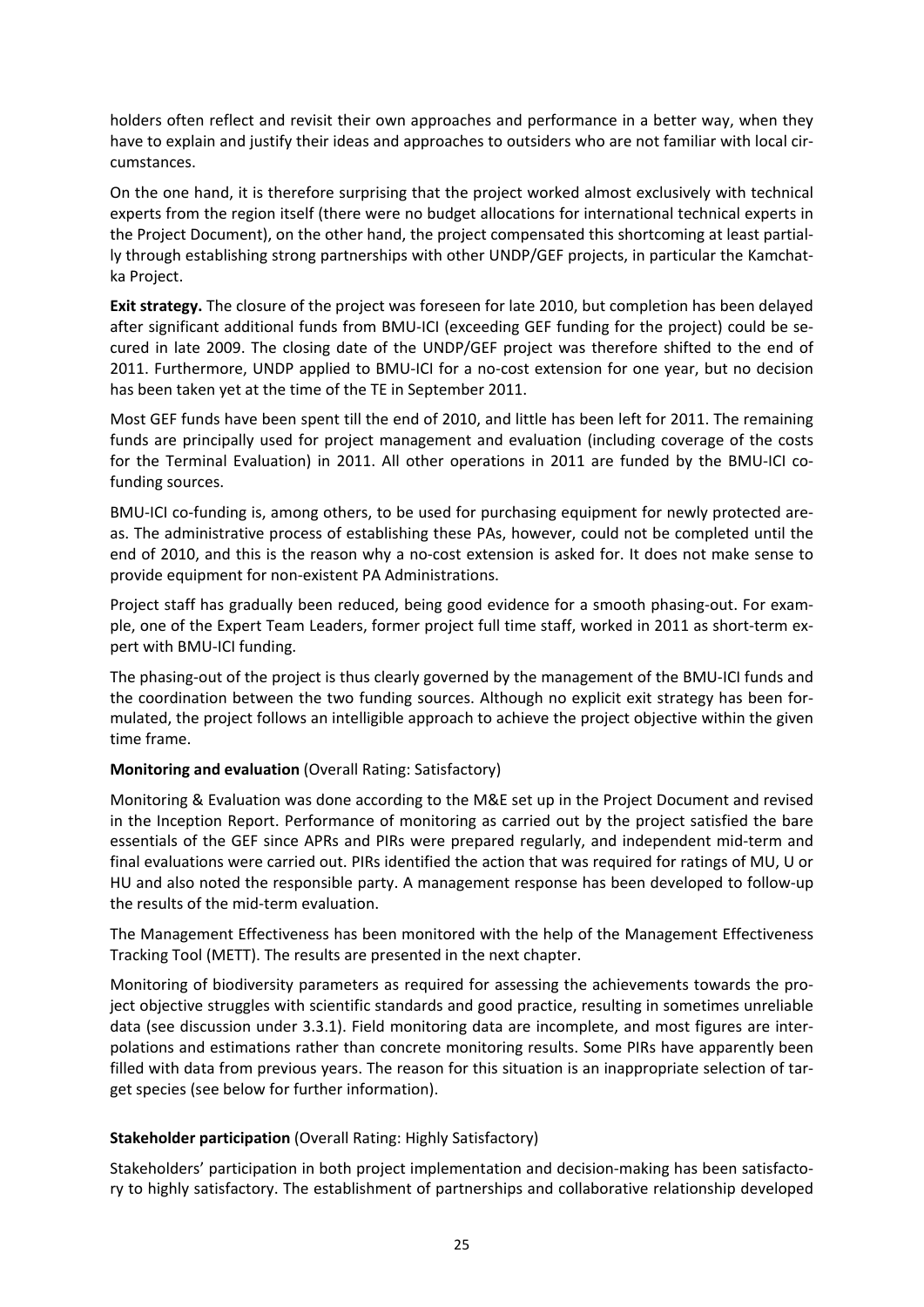by the project both at the local and regional levels seems to have been vital and meaningful in achieving the main objective of the project.

At the local level, strong support from local communities and decision‐makers has successfully facili‐ tated the project. The participation process was initiated gradually and considering the context, it is rated as satisfactory. The reason for this gradual engagement was due to the highly centralized, ver‐ tically structured and authoritarian system, in which participatory approaches are not integral parts.

At the local level, the most outstanding project achievement is the establishment of "Protected Area Councils" (or Public Council, Community Council) of Nature Reserves. The idea of these councils was probably born in the UNDP/GEF Kamchatka Project and was adopted in the Altai‐Sayan region. These councils bring together user groups and give them a voice against the Protected Area Administration. In the Teletskaya Nature Reserve, for example, there are now three local councils, comprising people such as fishermen, local tourist managers, the director of the local school, representatives from in‐ digenous communities, old people (local leaders), etc. In some cases staff of the Nature Reserves are member of the local councils. There are many potential (and actual) conflicts between resource users and PA Administration, in particular as a few villages are situated inside the Nature Reserve, and the inhabitants have a lot of restrictions. The local councils sometimes take the role of mediators be‐ tween PA Administration and resource users. From the three local councils in the Teletskaya Nature Reserve, two are not yet legal entities, and the third (and youngest) one has legally been registered as NGO. The local councils are thus not legally embedded into the PA Administration, but act outside this structure, and are herewith dependent on the good‐will of the Head of PA Administration.

The lack of a legal basis for establishing PA Councils is the ultimate reason that the project could es‐ tablish councils not at all intervention sites. PA Councils were established and operate at 7 PAs within 5 project intervention sites including Altaiskiy Biosphere Reserve (3 villages), Katunskiy Biosphere Reserve (only in 2011), Argut Nature Park, Tigirekskiy Reserve, Shorskiy National Park, Ergaki Nature Park and Ub‐ sunurskaya Kotlovina Biosphere Reserve. The Heads of some other PAs were not ready to support the establishment of such councils and to work and share responsibility with them.

### **Civil society**

The Altai-Sayan Project is implemented largely through contracts with local civil societies. This is in line with GEF policies, as the GEF in general regards civil agents as important partners for the imple‐ mentation of international conventions on the environment. The large-scale support policies undertaken for this reason have decisively influenced the local NGO/CBO sector throughout the globe, but unfortunately have not always led to the desired results. Many environmental NGOs/CBOs are estab‐ lished just for the purpose of getting access to grants provided by the international community and for economic reasons with only little social or political attitudes.<sup>iii</sup> This situation is typical for the Russian Federation and many other parts of the world. In practice, it becomes sometimes difficult to dis‐ tinguish between NGOs/CBOs, cooperatives and local business structures.

The ultimate question is whether these "grant-based" NGOs and CBOs will cease to exist once the external support comes to an end, i.e. whether they can provide institutional sustainability and wheth‐ er they can become more than the executing agents of international environmental policies.

In the project region, WWF is probably the only organisation being less dependent on foreign support. According to the WWF-Russian Annual Report 2010, the organisation has in the Russian Federation a membership of 16,500 and generates some 20 percent of its income from national sources. This is surely not yet enough for becoming self‐sufficient and self‐reliant, but WWF pursues a policy of becoming less dependent from donor‐money.

Little concrete information is available on the financial situation of local NGOs (CBOs) who act as sub‐ contractors for the Altai‐Sayan Project. However, as non‐membership organisations, it can be con‐ cluded that they can be classified as grant‐based NGOs.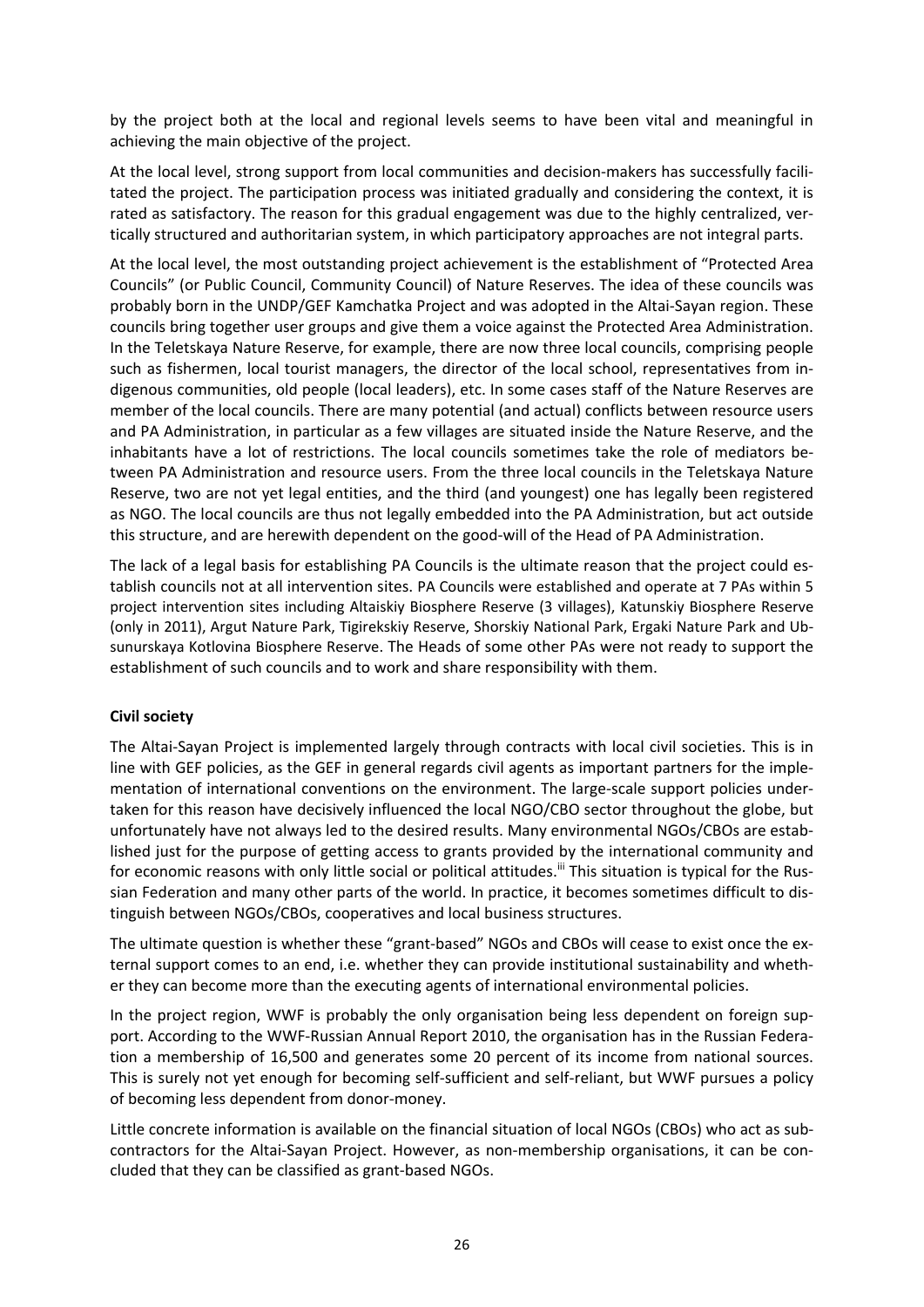### **Sustainability**

The project attempted to achieve sustainability in several ways.

**Ecological Sustainability.** The ecological sustainability of the project is rated as highly satisfactory as there are no significant environmental risks which can undermine the future flow of project environmental benefits. None of the project activities pose a threat to the environment and to the sus‐ tainability of the project achievements. Strengthening already existing protected areas and adding new ones provides a framework and instrument for better managing the environment.

**Financial Sustainability.** For the financial sustainability, the project relies almost completely on the state budget: Federal and regional governments are responsible for providing the financial means to maintain the protected areas, and to create new ones. Both the Federal Governments and the re‐ gional governments increased their annual budget for PA Administration. While it is not a matter of dispute that these funds are significant, the amount of additional financing is not transparent (see under co‐financing).

**Institutional Sustainability.** Capacity building was an important element of the Altai‐Sayan Project. In order to strengthen PA Administrations, many activities were carried under Output 2, Activity 2.1: "Strengthen priority PAs infrastructure and staff capacity". This included the provision of infrastruc‐ ture for individual PA Administrations, and of training to the staff.

Extensive training was conducted for example for rangers of the Protected Areas. In 2009, a training workshop, which was implemented in collaboration with the *Association of Nature Reserves and Na‐ tional Parks of the Altai‐Sayan Ecoregion*, was attended by 25 rangers from 10 protected areas of the Altai‐Sayan Ecoregion. The unit comprised 36 hours of theory and 45 hours of practice. In 2010, the training included workshops in five protected areas of the Altai‐Sayan Ecoregion, and was attended by 93 participants representing state environmental agencies as well as staff of 14 protected areas of the Altai‐Sayan Ecoregion.

In order to achieve institutional sustainability of PA Administrations and to strengthen them, the Project provided equipment to them, including three vehicles, three snowmobiles, two boats, one outboard motor and one diesel generator.

The PA state-institutions, both those belonging to the Federal Government and those belonging to the regional governments (krai, republics) enjoy stability.

CBOs in the Altai‐Sayan Region are important facilitators and service providers and the project to a big extent relied on their services. The development of the capacities of these CBOs was not an ex‐ plicit task of the project. As described in the paragraph on "Civil Society", these CBOs are usually non membership‐NGOs and are mostly grant‐based. Their institutional sustainability thus depends almost a hundred percent on financial support obtained by national and international grant‐giving organisa‐ tions.

**Socio‐economic Sustainability.** Most of the achievements dealing with the local population are "owned" by the local recipient and no recurrent costs to be supported by an external organisation exist. This is in particular valid for the various activities in the field of eco-tourism, where local people generated with the help of the project self‐sustaining jobs and income. Local people earn money through providing tourists accommodation and food, services as tour guide or for local transporta‐ tion. They also sell souvenirs to the visitors. For purchasing equipment and making other investments, the project initiated a micro-credit programme – and thus a sustainable form of financing – instead of providing grants.

Also other income generating measures such as felt production, honey production, medicinal plants cultivation, etc. are self‐sustaining and are not dependent on external support.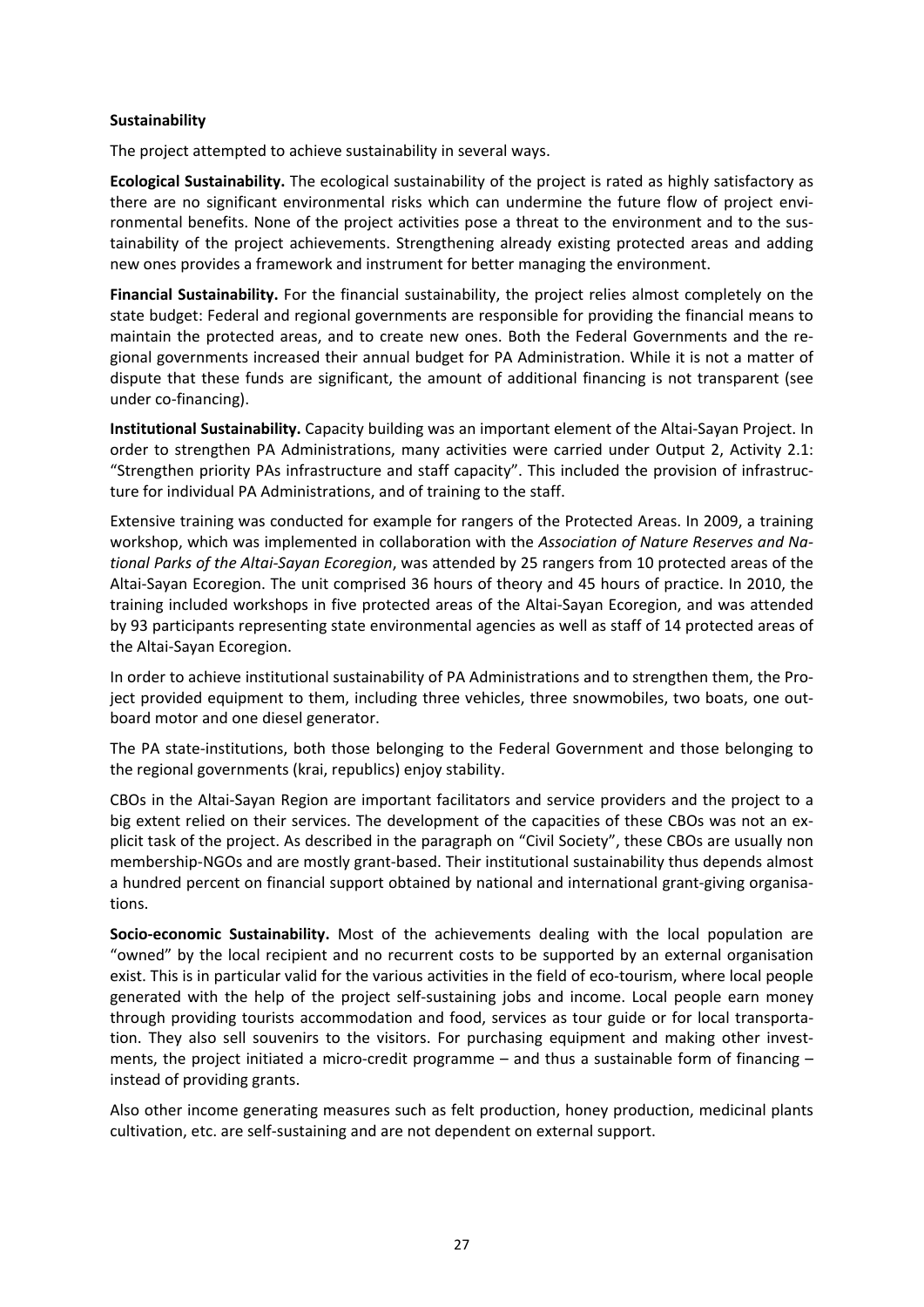### **3.3 Project Finances**

### **Project Spending**

The GEF grant for the Altai‐Sayan Project was US\$3,515,000 (grant without PDF‐B). 98 percent of the budget has been spent till the end of 2010, and US\$3,469,000 or 98.6 percent of the project budget has been spent by late early September 2011. Less than US\$40,000 had been set aside for some management expenditures including the Terminal Evaluation (output 9). The spending of the project thus represents a precise landing with regard to the available budget.

The annual expenditure reached with US\$1.1 million a maximum in the second year of operations, and then decreased gradually. This is a solid and well-balanced spending pattern and reflects a smooth and regular project progress (Fig. 3).

The highest expenditures occurred for the strengthening and expansion of the Protected Area System (output 2) and the promotion of alternative livelihoods (output 7), followed by project management and evaluation (output 9) (Fig. 4).

Fig. 4 shows that project spending followed largely the pattern that had been foreseen at project on‐ set, i.e. there were no major differences between the planned and the actual costs of the outputs. The Project Document had not foreseen a separate output for M&E, but included these expenditures in the other outputs ("cross-cutting issue"). After setting up a separate output for M&E, the actual costs of the outputs are now usually somewhat below the planned costs (Fig. 4).

Otherwise there are no instances in the spending pattern regarding the various outputs which would require attention. Project funds have been well‐managed.

The project accountant had no direct access to UNDP's ATLAS system for financial management. The accountant was responsible for preparing all the documents, but final processing was made by UNDP Moscow office.

The GEF provides UNDP (and other implementing agencies) with an implementing agency fee in re‐ turn for project identification, formulation, implementation, monitoring, evaluation, and mainstreaming services. The fee is transferred directly from UNDP‐GEF headquarters to the country offic‐ es. The implementing agency fee was provided until 2006 as a fixed amount on full‐size projects (flat fee of US\$382,000 with premium fees above the standard amount for complex projects with long du‐ rations). Currently (2011), agencies receive a 10 percent fee from each GEF grant to cover expenses related to corporate activities and project cycle management activities. In the case of the Altai‐Sayan Project, Agency fee was US\$536,322<sup>iv</sup>, which is over 15 percent of the project budget (US\$3,515,000). This is above average standards.

#### **Co‐financing**

In addition to the GEF grant of US\$3.515 million, the project was planning at the onset cofinancing in the amount of US\$11.6 million: US\$5.8 million from regional governments, US\$1.2 million from the NGO WWF and US\$4.6 from the tour operator Sayan Ring (private sector). The actual total co‐ funding at the end of the project exceeds this amount by far: it is expected to reach US\$33.2 million by project closure, which is approximately the threefold of the originally amount foreseen. At project closure, there will be a GEF funding:co-funding rate of 1:9.44. This is significantly above global averages, which is about 1:6.5 in GEF-4 projects<sup>v</sup>.

While this is doubtlessly a big success of the project, the situation needs to be further analysed. The following issues are noteworthy: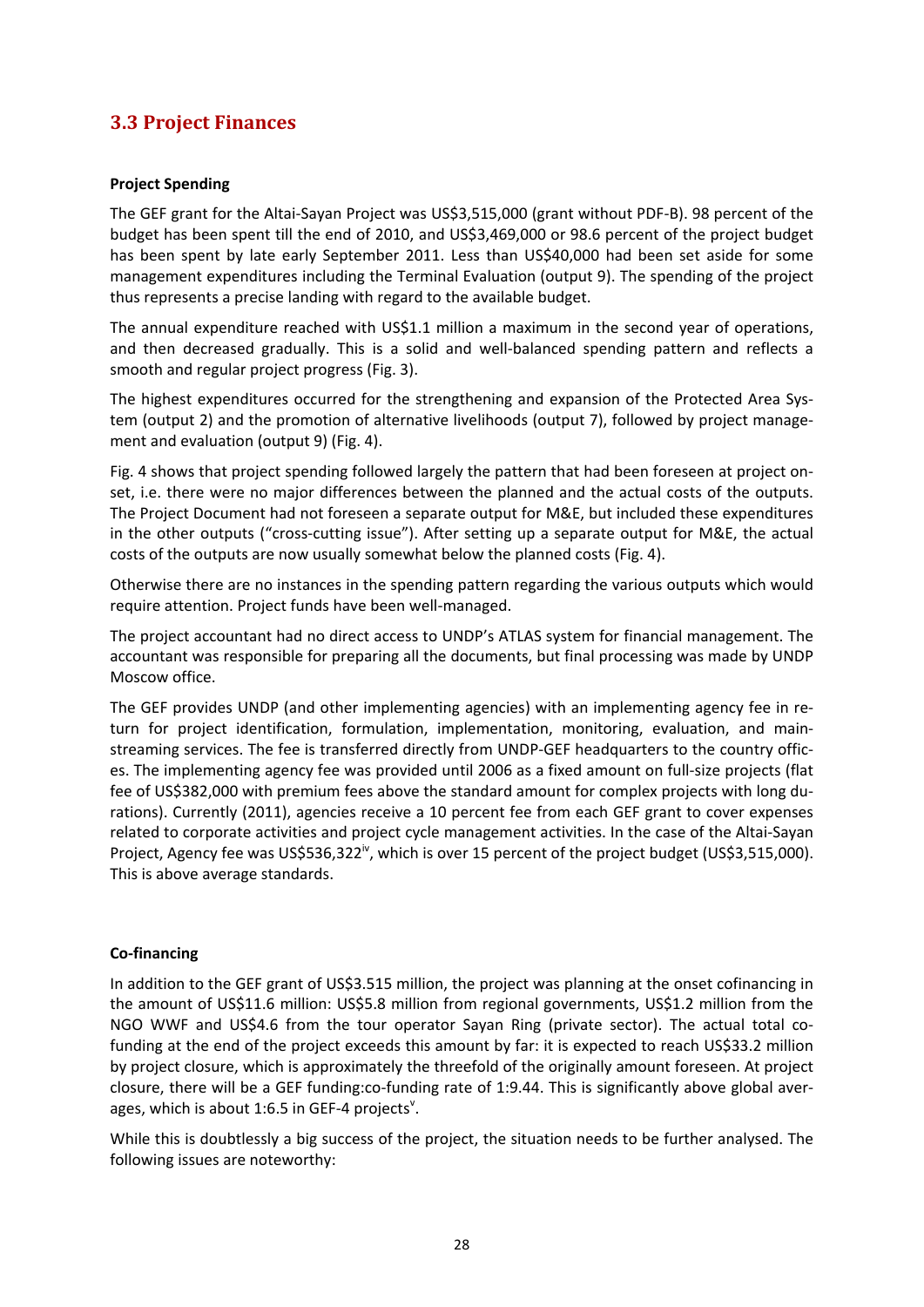

Fig. 3. Annual expenditures of the project. The values for 2011 are as per 07.09.2011 and are therefore incomplete. UNDP applied to BMU for a no-cost extension of the BMU-ICI activities till the end of 2012.



were allocated to a separate output (output 9), while in the planning documents, these costs were included in the other outputs. Output 8, which comes under co-funding from BMU-IKI is not included here.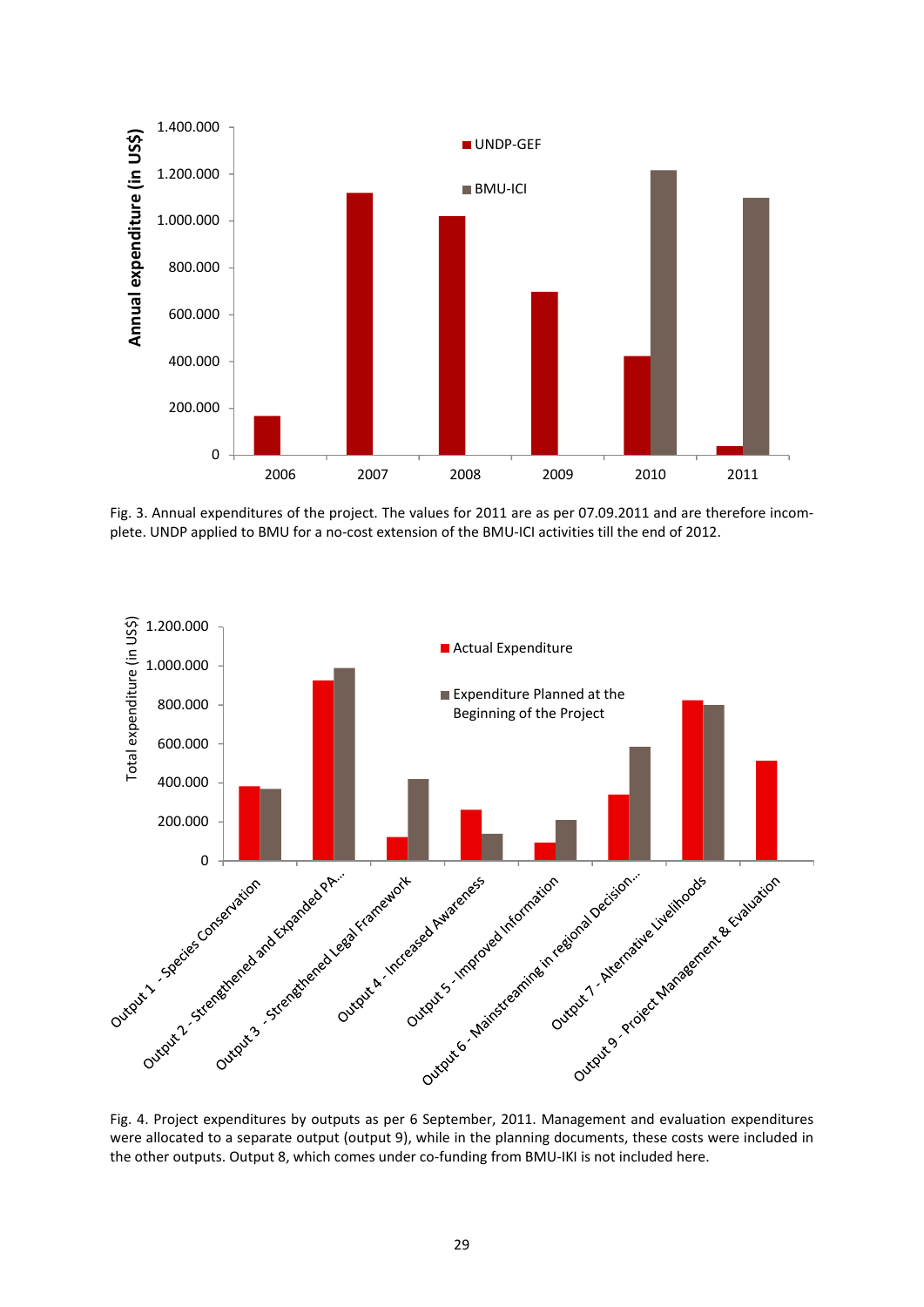- Approximately US\$9.0 million were recorded as parallel cash co‐funding by the Federal Rus‐ sian Government. It is not clear on what basis this highly significant amount, which exceeds the UNDP/GEF project budget by far, has been calculated and what all has been funded. The Project Team explained that this figure represents the increase of the federal PA financing over the baseline level at the project start.
- The table of co-financing gives an additional amount of approximately US\$6.0 million from regional governments. 90% of this financial support was invested in the establishment of Ergaki Nature Park. The actual amount of co-financing by the end of the project is expected to become US\$ 11.8 million. This is a similar situation as for co-funding from the Federal Government: it is not clear on what basis this amount has been calculated. Co-funding from the Federal and regional government comes up to roughly US\$ 20 million

over 5 years or so, which is according to local standards an enormous sum for nature conser‐ vation. Although it is said that this is cash contribution, it seems that at least a large part of it is in-kind contribution. As long as there are no standards for calculating co-financing contributions, one may always wonder whether all this money is actually "fresh money", or whether it includes baseline funding as well. Having only the totals at hand, it is also difficult to imagine what kind of goods and services have been purchased with these funds.

- WWF increased its co‐financing contribution by US\$1.23 million, coming up to a total of US\$2.43 million for the entire project period. Still in the second project year (2007), there was no input reported from WWF due to structural and staff changes in WWF's Altai‐Sayan Project team. However, WWF could secure US\$1.2 million Euro for 5 years in Altai‐Sayan from MAVA foundation to support activities under the CBD Programme of Work on Protected Areas (PoWPA) for strengthening of Econet system. WWF is beyond doubt a very im‐ portant co-financing partner, who invests through MAVA, the Government of the Netherlands and other sources highly significant amounts in the Altai‐Sayan Ecoregion. There is no information available how these US\$2.43 million were calculated, however, the total sum might suggest and that some funding for the non-Russian part of the Altai-Sayan-Ecoregion and/or the period beyond 2010 is included.
- UNDP allocated US\$10,000 for covering increased prices for audit services from TRAC resources.
- The tourist company "Sayan Ring" terminated co-financing of the project due to organisational, structural and investment policy changes. On the other hand, other firms and CBOs made investments in the Altai‐Sayan Ecoregion, which were counted as project co‐financing; they sum up to US\$1.8 million until 30.08.2011. Although this figure is less than 40 percent of what had been planned, it is still surprisingly high. There is no transparency on the way of calculating these own contributions, mostly made "in kind".

The source of these funds is normally the contribution by partners, who implement different activities. Small grants are usually provided on competitive basis and one of the tender con‐ dition is co-funding from applicant. Normally, one would expect to have these funds listed under in‐kind contributions rather than under cash‐contributions.

|                                           |                              | <b>Amounts</b><br>committed in Pro-<br>ject Document | <b>Amounts</b><br>committed<br>additionally | <b>Total</b><br><b>Disbursement</b><br>to 30.08.2011 | <b>Expected Total</b><br><b>Disbursement by</b><br>end of project |
|-------------------------------------------|------------------------------|------------------------------------------------------|---------------------------------------------|------------------------------------------------------|-------------------------------------------------------------------|
| <b>GEF</b>                                |                              | 3,515,000                                            | 0                                           | 3,469,201                                            | 3,515,000                                                         |
| <b>Cash Cofinancing</b><br>(UNDP managed) |                              |                                                      |                                             |                                                      |                                                                   |
| $\bullet$                                 | <b>Government of Germany</b> | 0                                                    | 4,436,731,00                                | 2,316,309                                            | 4,436,731                                                         |
| $\bullet$                                 | UNDP (TRAC)                  | 0                                                    | 10,000                                      | 10,000                                               | 10,000                                                            |

Table 3. Overview of project financing and co-financing. Funds used for project preparation (US\$350,000 from PDF‐B) are not included here. Source: PIR 2010 and pers. communication Project Manager.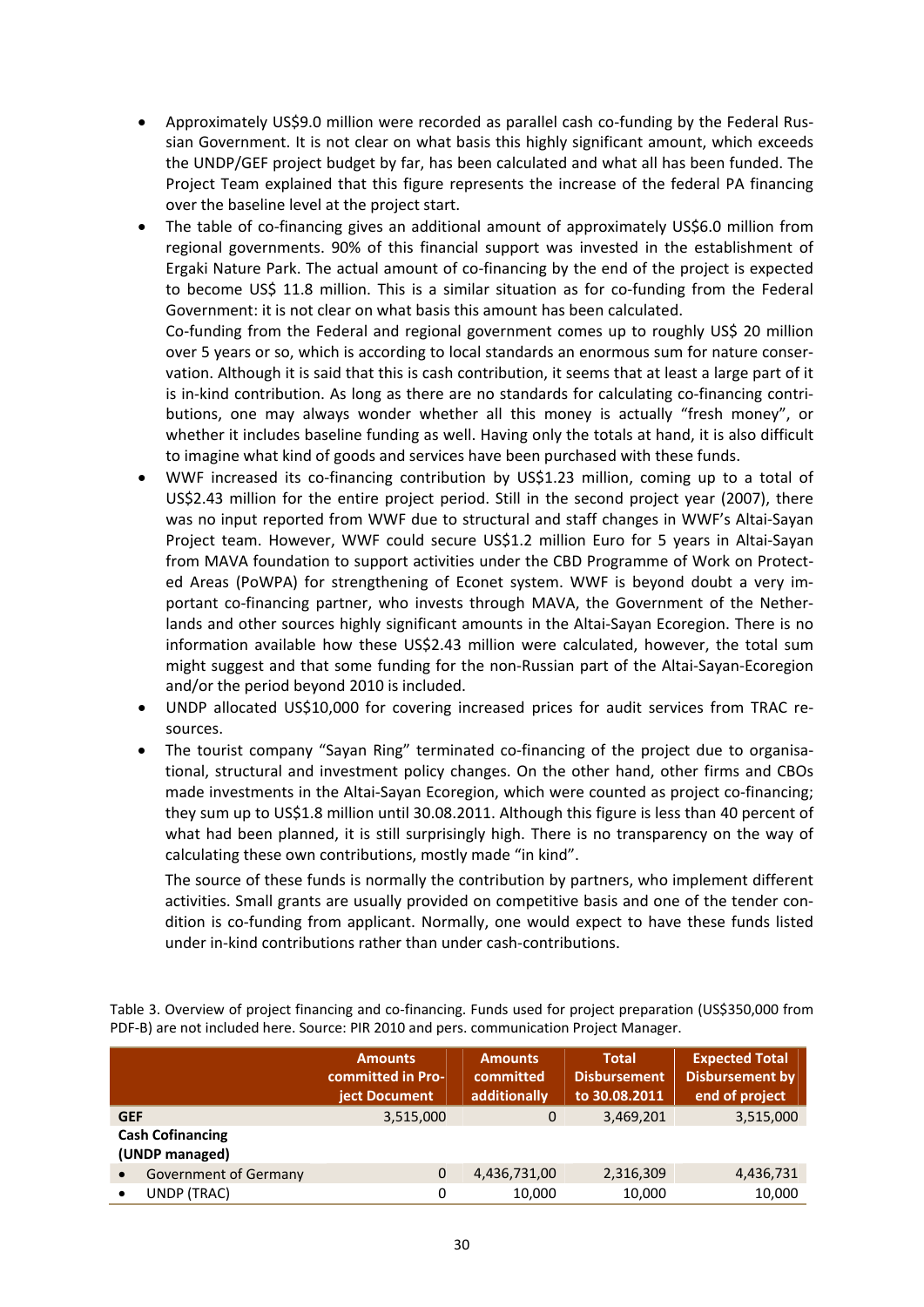|                            | <b>Cash Cofinancing</b><br>(Partner managed)        |            |              |            |            |
|----------------------------|-----------------------------------------------------|------------|--------------|------------|------------|
|                            | <b>Federal Governments</b><br>(increment cash flow) | 0          | 9,026,000,00 | 9,026,000  | 9,026,000  |
|                            | <b>Regional Governments</b>                         | 5,800,000  | 6,012,900,00 | 11,812,900 | 11,812,900 |
|                            | <b>WWF</b>                                          | 1,200,000  | 1,230,000,00 | 2,430,000  | 2,430,000  |
| $\bullet$                  | Private sector / CBOs                               | 4,600,000  | n/a          | 1,826,000  | 1,826,000  |
| $\bullet$                  | Fund "Strana Zapoved-<br>naya"                      | 0          | 895,000,00   | 895,000    | 895,000    |
| <b>In-Kind Cofinancing</b> |                                                     | 0          | 0            | 0          | 0          |
| <b>Total Cofinancing</b>   |                                                     | 11,600,000 | 21,610,631   | 28,316,209 | 30,436,631 |

Altogether, the project is praised for securing significant co-financing for the project. The actual amount of co-financing is less clear. Much what is usually counted as baseline financing was apparently counted by the project as co-financing, and no attempt was made to break-down and explain the level of the (cash and in‐kind) contributions made available to achieve the project objective, i.e. to make the height of the contributions transparent.

This is a general feature observed in practically all GEF projects: GEF pushes a lot for identifying and leveraging co-financing sources, and under this pressure the projects count contributions as "cofinancing" which would actually not deserve this name, and they estimate especially in‐kind contribu‐ tions much higher than their actual value is. It is, however, GEF policy not to insist on full transparen‐ cy in this respect.

UNDP in 2009 could obtain a grant of US\$4.4 million from the German Government through the In‐ ternational Climate Change Initiative (BMU‐ICI). These funds were fully managed by the UNDP/GEF project and were fully used for achieving the project objective. Following GEF's strict definition<sup>vi</sup>, these are not co-funds, but leveraged resources.

## **3.3 Project Achievements (Results)**

### **3.3.1 Attainment of the Project Objective and Outcomes**

(Overall rating for Project Objective and Outcomes: Satisfactory)

The goal of the Project is "Conservation and sustainable use of globally significant biological diversity in Russia's Altai-Sayan Ecoregion", and the objective has been defined as "Ecosystem-based approach to biodiversity conservation is operationalized in the Russian territory of the Altai‐Sayan Mountain ecoregion".

The indicators defined for the objective of the UNDP/GEF project do not reflect the full scope of in‐ terventions necessary to achieve the objective. Furthermore, the two outcomes defined for the pro‐ ject are not clearly separated (see above). The TE therefore decided to assess the achievements of objective and outcomes together. This is an unusual procedure, but evaluating the indicators of the objective alone would lead to a distorted picture of project achievements.

The achievement of the project objective and outcomes was going to be measured with the help of the following indicators:

- Population size of flagship and focal species (Altai Argali, Siberian Ibex, Musk Deer, Saker Falcon) remain stable within the key project area;
- Total area under legal protection (ha);
- Percentage of main ecosystem types included in the PA system within key project territories;
- METT scores for 15 protected areas;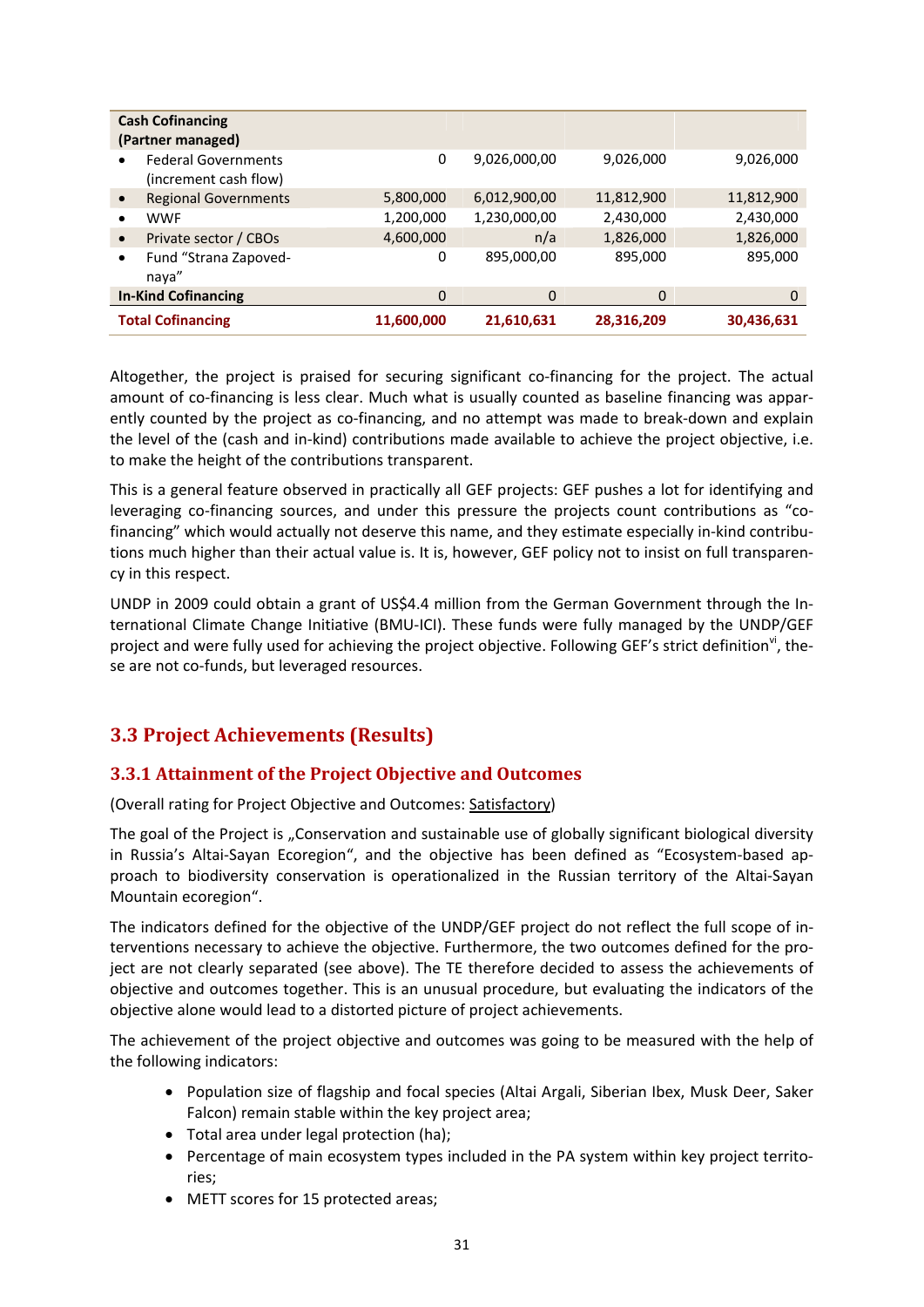- Number of hectares under conservation management in new protected areas according to the Econet scheme;
- Percentage of territory of habitat for two flagship species (Altai Argali, Snow Leopard) included in the protected area system within the key project territories;
- Number of agreements for establishment of collaborative management in protected areas;
- Number of agreements between transboundary protected areas for establishment of col‐ laborative management in biodiversity conservation;
- Biodiversity monitoring programme operational within 4 project areas (in number of project areas);
- Percentage of local population, supporting PAs;
- Number of schools where biodiversity conservation is included in school programmes;
- Number of agreements between PAs, local administrations and communities which regu‐ late sustainable use of NTFP and ecological tourism.

**Population size of flagship species.** According to the monitoring results, the populations of the target species remained in most cases the same over the last four years. Only the population of the Saker Falcon has decreased according to these data. For formal reasons, the results have to be rated highly satisfactory.

According to the monitoring results (Table 4 and Annex), there were, for example, 100‐130 Snow Leopards living in the project area in all three years, or 430 (±40) pairs of Saker Falcons breed in the in project area in the last three years. The size of natural animal populations is never the same over years, and field assessment accuracy and quality can also not be exactly same over years. The indica‐ tors thus suggest that they are based on rough estimations or intrapolations, or a combination of both.

The project has spent a lot of efforts to assess the population of these target species, and could rely on dedicated and experienced teams of experts to carry out the field assessments. Nevertheless, the results as presented in the table of indicators are almost useless – not because of inappropriate mon‐ itoring methodologies or insufficient skills of the surveyors, but because the Project is "asking for the impossible". The population of the selected indicator species is difficult to assess: The Snow Leopard, for example, is an animal which has hardly been seen by any of the surveyors, and its presence can only be assessed indirectly, i.e. through scats, tracks, with camera traps, etc. Complete surveys of the population of the Saker Falcon are extremely difficult and time‐consuming, and it is often difficult to distinguish between breeding and non‐breeding birds. The project team should be praised that it succeeded to get an idea on the population size of the target species in the project area. Annual counts, however, are simple impossible, and the figures presented in the monitoring tables represent at best rough interpolations based on sample counts.

Table 4. Results of monitoring of biodiversity parameters in the Altai‐Sayan Ecoregion. For further de‐ tails see Annex.

|                             | 30.06.2008    | 30.06.2009    | 30.06.2010    | 30.06.2011    | <b>Remarks</b>     |
|-----------------------------|---------------|---------------|---------------|---------------|--------------------|
| Altai Argali                | 1111          | 1111          | 1140-1190     | 1150-1200     | 2x2 years the same |
| Snow Leopard                | 100-130       | 100-130       | 100-130       | 100-130       | 4 years the same   |
| Siberian Ibex               | 9,690-11,060  | 9,255-10,640  | 9,255-10,640  | 9,255-10,640  | 3 years the same   |
| Musk Deer                   | 21,410-22,740 | 21,410-22,740 | 21,410-22,740 | 21,410-22,740 | 4 years the same   |
| Saker Falcon (no. of pairs) | 470±40        | $430+40$      | $430+40$      | $430+40$      | 3 years the same   |

**Expansion of the surface area of protected areas.** According to the Project Document, it was planned to establish a total of 16 new protected areas, including various forms of PAs such as region‐ al nature parks, clusters and buffer zones to existing nature reserves, migration corridors between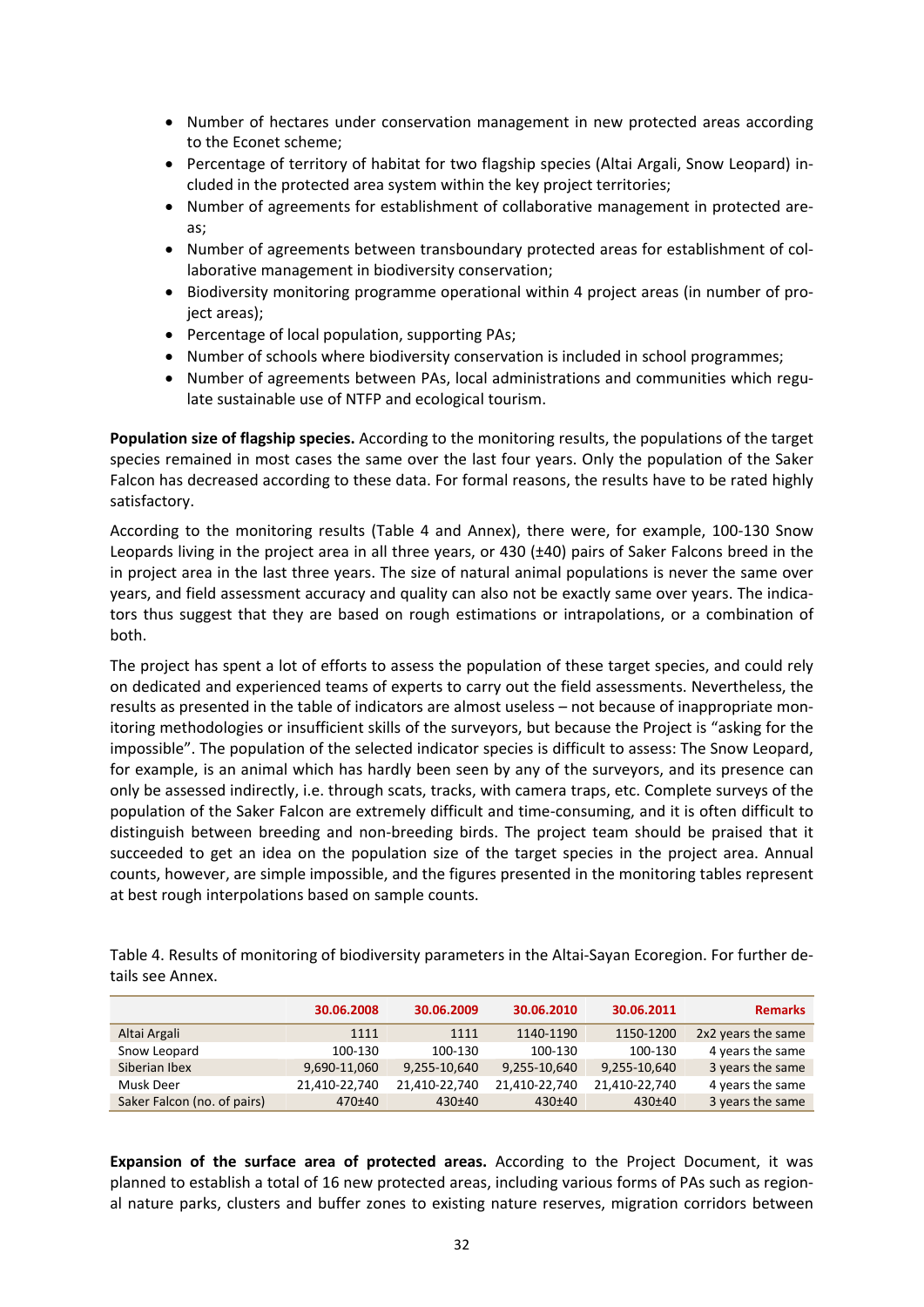nature reserves, etc. This activity should be mainly funded by regional governments, WWF and other donors, while the UNDP/GEF project should directly support establishment of only a few new PAs, the most important being the transboundary Biosphere reserve on the border between China, Mongolia, Kazakhstan and Russia.

4,236,786 ha of land was under legal protection at the beginning of the project. According to the in‐ dicators defined in the Inception Phase, the project aimed at obtaining legal protection for an addi‐ tional 900,000 ha of land, i.e. to have 5,136,786 ha of land under legal protection at the end of the project.

Table 5: Surface area of protected areas established or enlarged during preparation and implementa‐ tion of the project, and those which are expected to be newly gazetted in the near future.

|                                                    | Year | Surface area (ha) | Total (ha) |
|----------------------------------------------------|------|-------------------|------------|
| <b>Established during project preparation</b>      |      |                   | 469,900    |
| Ergaki Nature Park                                 | 2005 | 217,000           |            |
| Ukok Nature Park<br>$\bullet$                      | 2005 | 252,900           |            |
| Established in the context of the UNDP/GEF project |      |                   | 556,446    |
| Tokhtai Sanctuary                                  | 2007 | 14,367            |            |
| Gagul Kotlovina Sanctuary                          | 2007 | 24,628            |            |
| Ergaki Nature Park (extension)                     | 2008 | 125,873           |            |
| Taiga Nature Park                                  | 2009 | 23,298            |            |
| Sailyugem NP                                       | 2010 | 118,380           |            |
| Krasnoyarskiy Sanctuary<br>$\bullet$               | 2010 | 180,000           |            |
| <b>Kiskachinskiy Sanctuary</b><br>$\bullet$        | 2010 | 69,900            |            |
| Planned in the context of the UNDP/BMU project     |      |                   | 875,292    |
| Pozarym Federal Refuge                             |      | 252,292           |            |
| <b>Shuiskiy Nature Park</b>                        |      | 98,000            |            |
| Ush-Beldyr Nature Park                             |      | 180,000           |            |
| Ak-Cholushpa Nature Park                           |      | 345,000           |            |
| <b>GRAND TOTAL</b>                                 |      |                   | 1,901,638  |
|                                                    |      |                   |            |

The establishment of Ergaki Nature Park and Ukok Nature Park Quiet Zone has been discussed at least since the early 2000s, and the proclamation of these PAs had been foreseen during implemen‐ tation of the UNDP/GEF project. Through the active promotion and support by WWF and the upcom‐ ing UNDP/GEF project during its PDF‐B phase, Russian authorities already in 2005 officially estab‐ lished these protected areas. Both PAs had thus already been legally gazetted, when the project started its implementation phase in mid‐2006. The Project Team, however, claims that since consid‐ erable efforts were undertaken by the Project Team during the preparatory stages of the project to promote and facilitate the establishment of both protected areas, they should not be regarded as in‐ creased baseline but as an indirect impact from the UNDP/GEF Project. The FE believes that even in this case the project should have clarified its indicators accordingly to reflect this picture, at the FSP Project Inception stage.

The remaining areas still cover a very impressive surface area of 556,446 ha, which is, however, only 62% of the target of 900,000 ha (which was defined in the assumption that Ergaki and Ukok PAs still will be established in the lifespan of the project).

The project claims that the extension of Ergaki Nature Park in 2008 and the establishment of Sail‐ yugem National Park in 2010 should be attributed to the UNDP/BMU project component rather than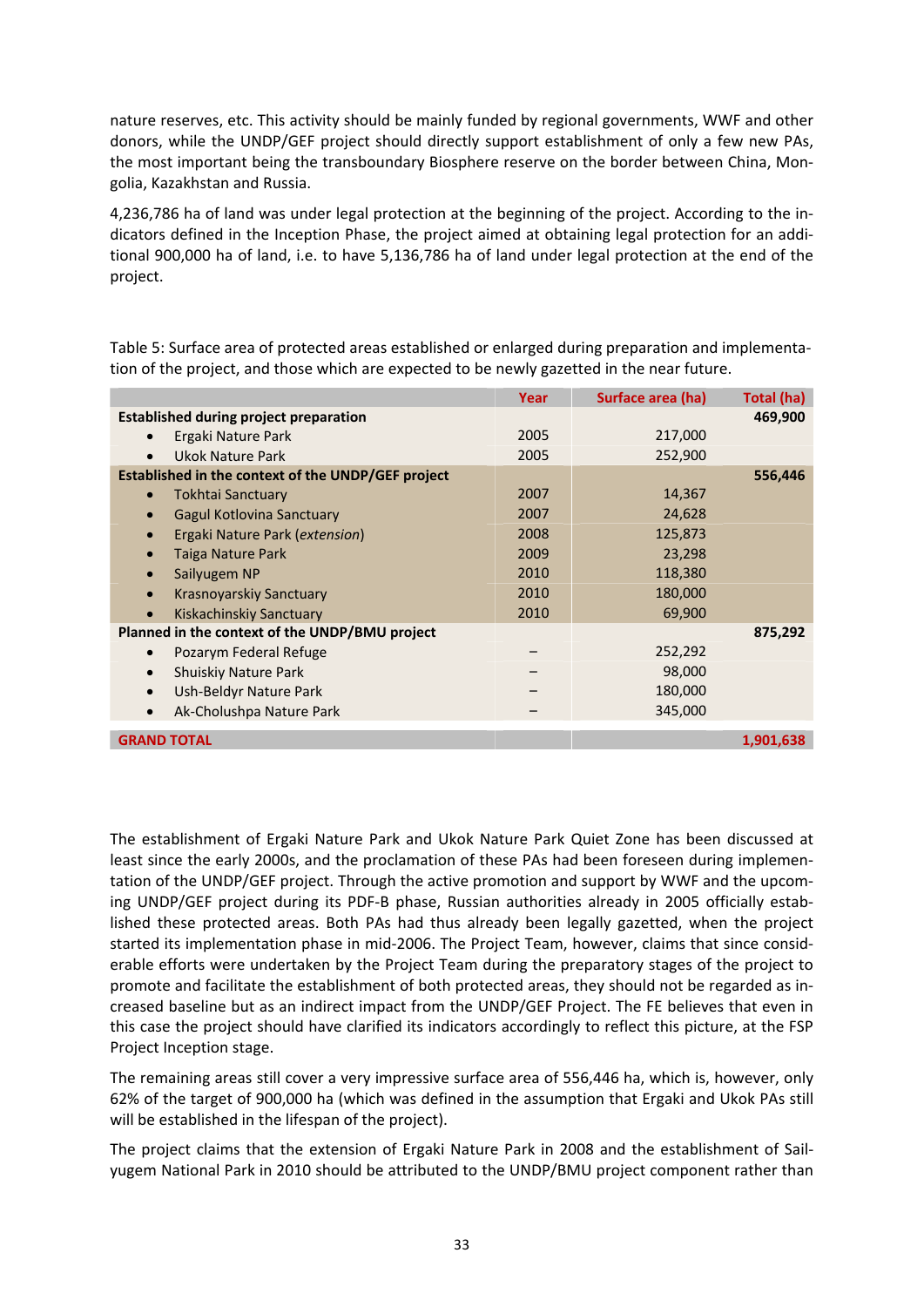to UNDP/GEF (see Annex 7 on UNDP/BMU). This is not fully supported by the project documents. However, this would decrease the proportion of the target value from 62% to 35%.

As regards the percentage of main ecosystem types included in the PA system within key project ter‐ ritories (indicator 3), there were no obvious changes in the coverage pattern. There was a more or less equal increase of PA coverage in all types of ecosystems. The increase was slightly higher in mountain forests (taiga) and riparian ecosystems, but the differences are not really significant, i.e. the overall distribution pattern of PAs over the different habitat types remain more or less constant.

**Management Effectiveness (METT).** The Management Effectiveness (METT) was assessed three times in the lifespan of the project: at project onset in 2006 (baseline), before mid‐term evaluation (MTE) in 2009 and before project closure in 2010. METT was assessed for a set of 15 protected areas: 9 federal and 6 regional protected areas.

The overall rating for the priority protected areas increased between 2006 and 2008 by 7% (from 47.5 points in 2006 to 50.8 points in 2008). Among the federal protected areas the greatest progress was made by Altaisky Nature Reserve (+12 points), and a considerable increase was noted in Sayano-Shushensky and Ubsunurskaya Kotlovina Nature Reserves, as well as Shorsky National Park. No pro‐ gress has been made by Azas Nature Reserve which is still not involved in project activities, while the rating of Katunsky Biosphere Reserve has decreased. Among the regional protected areas the greatest progress has been made by Ukok Nature Park (+10 points) and Ergaki Nature Park (+8 points).

In the period 2008‐2010, the overall increase in METT scores was more distinct than in the previous period. Among federal protected areas (*state reserves and national parks)* the highest level of pro‐ gress (*+ 10 points, 17% increase in effectiveness*) was achieved by Altaisky Biosphere Reserve. The re‐ sult can be explained, primarily, by the management qualities of Reserve Director, who has together with his team developed new approaches in collaboration with local communities as well as regional and local government. Among regional level protected areas (*nature parks*) most progress has been achieved by Yergaki Nature Park, Krasnoyarsk Region (*+5 points*). The increase in score can be ex‐ plained by the implementation of a management plan designed for that area, considerable increase in equipment, stable financing due to resources allocated from the Krasnoyarsk Region budget, in‐ crease in numbers of staff, and intense development of ecological awareness raising and recreational activities. The (generally minor) increase in METT scores for other nature parks in the Altai Republic was scored on account of specific results achieved in the development of ecological tourism, ecological awareness-raising, research, equipment provision and collaboration with local and indigenous communities.

Nevertheless, the fact remains, that over the past few years the meagre number of staff allocated to nature parks in the Altai Republic remains unchanged (*5‐7 individuals per park including director and head accountant*), and this impeded a further increase of METT scores. The low number of staff is not sufficient to fulfil the complex set of objectives.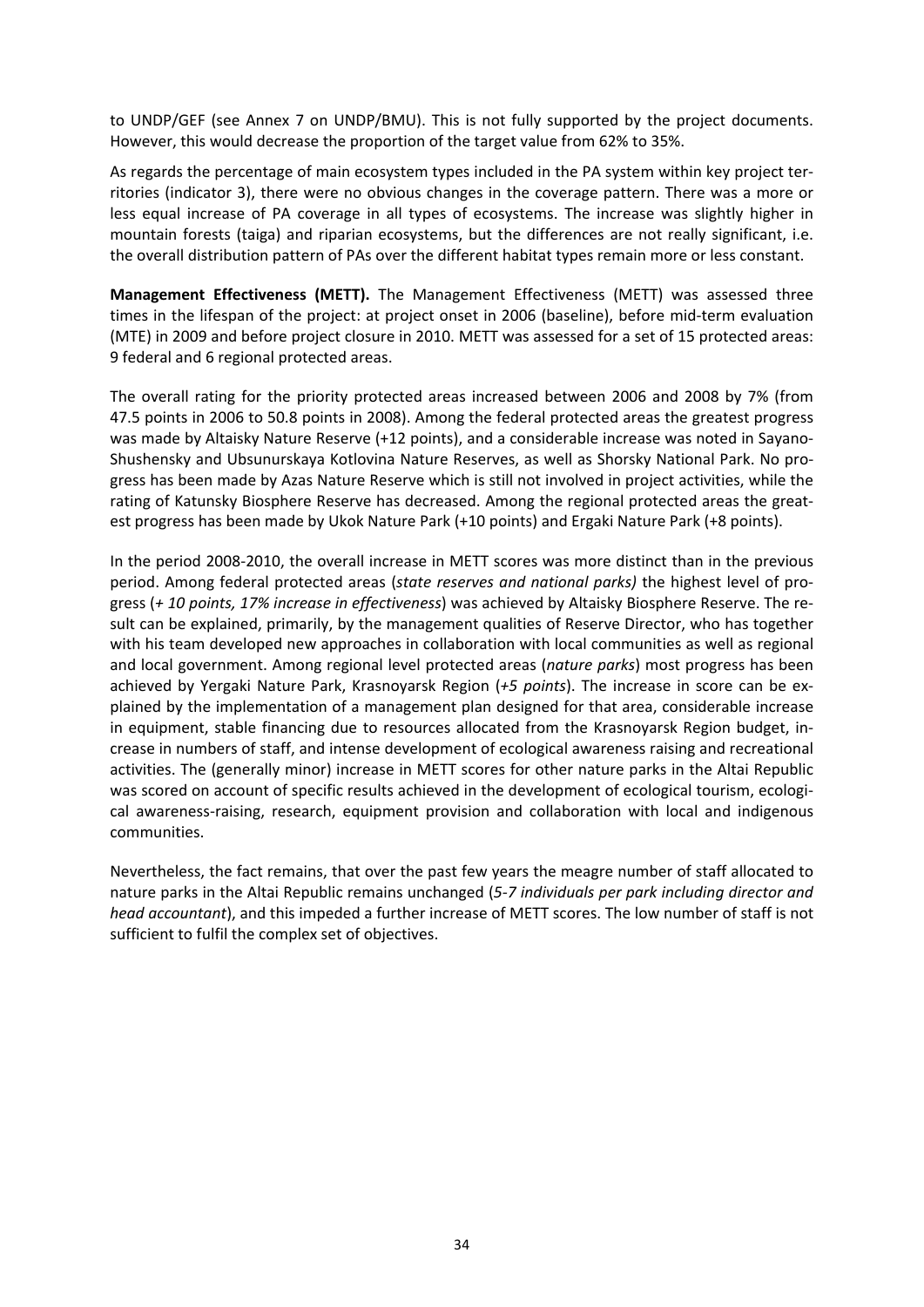

Fig. 5. Average Management Effectiveness of 15 target areas in the Altai‐Sayan Ecoregion. The graph gives the average and the standard deviation (N=15) for each year.

#### **Achievements of other indicators** (see details in the Annex):

- Number of hectares under conservation management in new protected areas according to the Econet scheme: 1,006,651 ha under the econet scheme, which exceeds the target (900,000 ha) significantly;
- Percentage of territory of habitat for two flagship species (Altai Argali, Snow Leopard) included in the protected area system within the key project territories: For the Argali Sheep, the target was exceeded (48.6% over 40% target), while for the Snow Leopard it was slightly below the target (38.6% over 40% target);
- Number of agreements for establishment of collaborative management in protected areas: 6 agreements were concluded, while only 3 were targeted;
- Number of agreements between transboundary protected areas for establishment of collabora‐ tive management in biodiversity conservation: 4 transboundary agreements concluded, while on‐ ly 3 had been foreseen). "Transboundary" here also includes those agreements between repub‐ lics/krais/oblasts within the Federal system of Russia, not necessarily international agreements;
- Biodiversity monitoring programme operational within 4 project areas (in number of project are‐ as): 6 programmes operational at the end of the project, while only 4 had been targeted.
- Percentage of local population, supporting PAs: in the sample, 74 percent of the local population supports on average the Protected Areas compared to 40 percent at project start. The target had been 60 percent, which has been exceeded.
- Number of schools where biodiversity conservation is included in school programmes: the number of schools with biodiversity curricula is 20, which is in line with the project target.
- Number of agreements between PAs, local administrations and communities, which regulate sus‐ tainable use of NTFP and ecological tourism: the actual number exceeds the target by far: it had been planned at project start to conclude 30 agreements, but there were 90 such agreements at the end of project operations.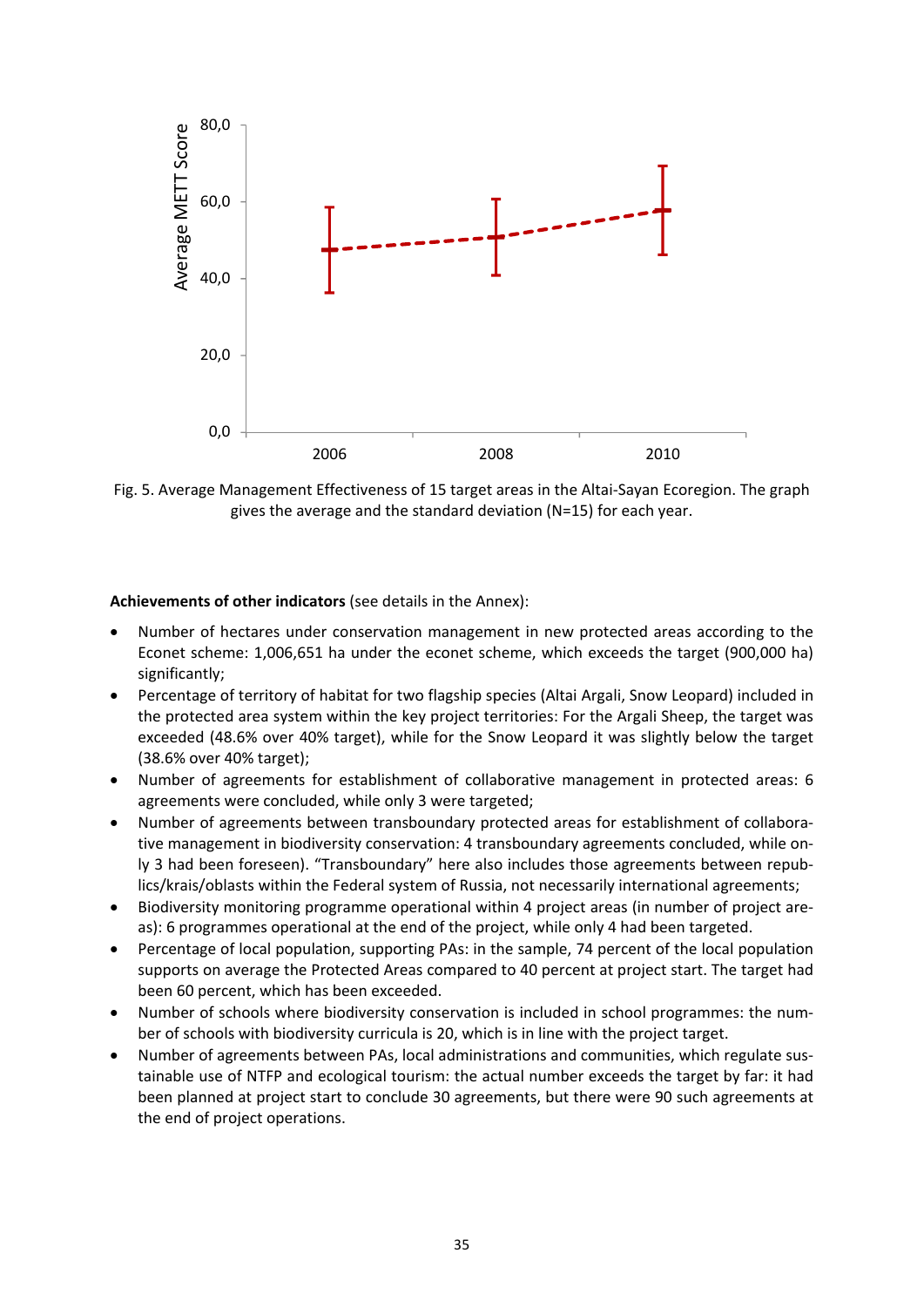### **3.3.2 Attainments of Outputs**

The project selected six pilot areas for project interventions. These areas are representative for the Altai‐Sayan region in terms on biodiversity, ecosystems and socio‐economic features.

The project interventions are not equally distributed over these areas. In some areas like the Central Altai and the Teletskaya Reserve, many project measures have been implemented rather intensively, while in other areas such as in the Todjinsko-Sengilenskaya area, both the variety of interventions and the intensity is relatively less.

Table 6. Project interventions by output in the six pilot areas. Three points: intensive engagement; two points medium, and one point minor engagement. According to classification by the Project Manager.

|                                       | $\mathbf{1}$            | $\overline{2}$          | 3                       | $\overline{a}$          | 5                       | 6                           |
|---------------------------------------|-------------------------|-------------------------|-------------------------|-------------------------|-------------------------|-----------------------------|
|                                       | Tigirekskaya            | Central<br>Altai        | Teletskaya              | Gornaya<br>Shoriya      | Western<br>Sayany       | Todjinsko-<br>Sengilenskaya |
| Output 1<br><b>Endangered species</b> |                         | $\bullet\bullet$        | $\bullet\bullet\bullet$ |                         | $\bullet\bullet\bullet$ |                             |
| Output 2<br>Capacity building         | n a                     | $\bullet\bullet\bullet$ | 000                     | $\bullet\bullet\bullet$ | $\bullet\bullet\bullet$ |                             |
| Output 3<br>Law enforcement           |                         | $\bullet$               | 66                      | ▲                       |                         |                             |
| Output 4<br><b>Awareness building</b> | n e                     | $\bullet$               |                         | $\bullet\bullet$        | $\bullet\bullet\bullet$ |                             |
| Output 5<br>Information mgmt.         | 66                      | $\bullet$               | 66                      | $\bullet\bullet$        | $\bullet\bullet$        | 66                          |
| Output 6<br>Regional dec.-making      | $\bullet\bullet\bullet$ | $\bullet\bullet$        | 66                      | $\bullet\bullet\bullet$ | $\bullet\bullet$        |                             |
| Output 7<br>Aternative livelihoods    |                         | $\bullet\bullet\bullet$ |                         | 0 O O                   | 66                      |                             |

### *Output 1:* **Conservation of rare and endangered species**

Overall rating for Output 1: Highly Satisfactory.

The conservation of rare and endangered species of wildlife was one of the main starting points and drivers for the project and surely for many people an important motif for launching and engaging in this project. The project concentrated its activities in three fields:

- Combating poaching and illegal trade in rare and endangered species;
- Raising public awareness and involve local populations in species conservation;
- Monitoring the populations of flagship species, especially Snow Leopard and Argali Sheep.

The project successfully supported the establishment of interagency anti-poaching brigades in the Truva Republic, the Altai Republic and the Altaisky Krai. The Altai Krai Brigade, for example, was cre‐ ated in 2007 and staffed with 10 rangers from the Ministry of the Interior of Altai Region, Tigireksky State Nature Reserve, Federal Game Department for Altai Region, and the NGO "Geblerov Society for Environment Conservation". The Altai Region Ministry of the Interior transferred two more officers from the militia special task force. The brigade was still continuing to operate at the end of the pro‐ ject. The successful work of the brigade can be understood from more than 80 raids conducted in various parts of the region, during which more than 220 cases of poacher were discovered, and ap‐ proximately 110 fire arms, traps and fishing nets were confiscated.

Activities of the brigade got good coverage in the local press: the official website of the Altai Region Administration and the websites of "Bankfax", "Amitel", "Atmosfera" news agencies reported on it,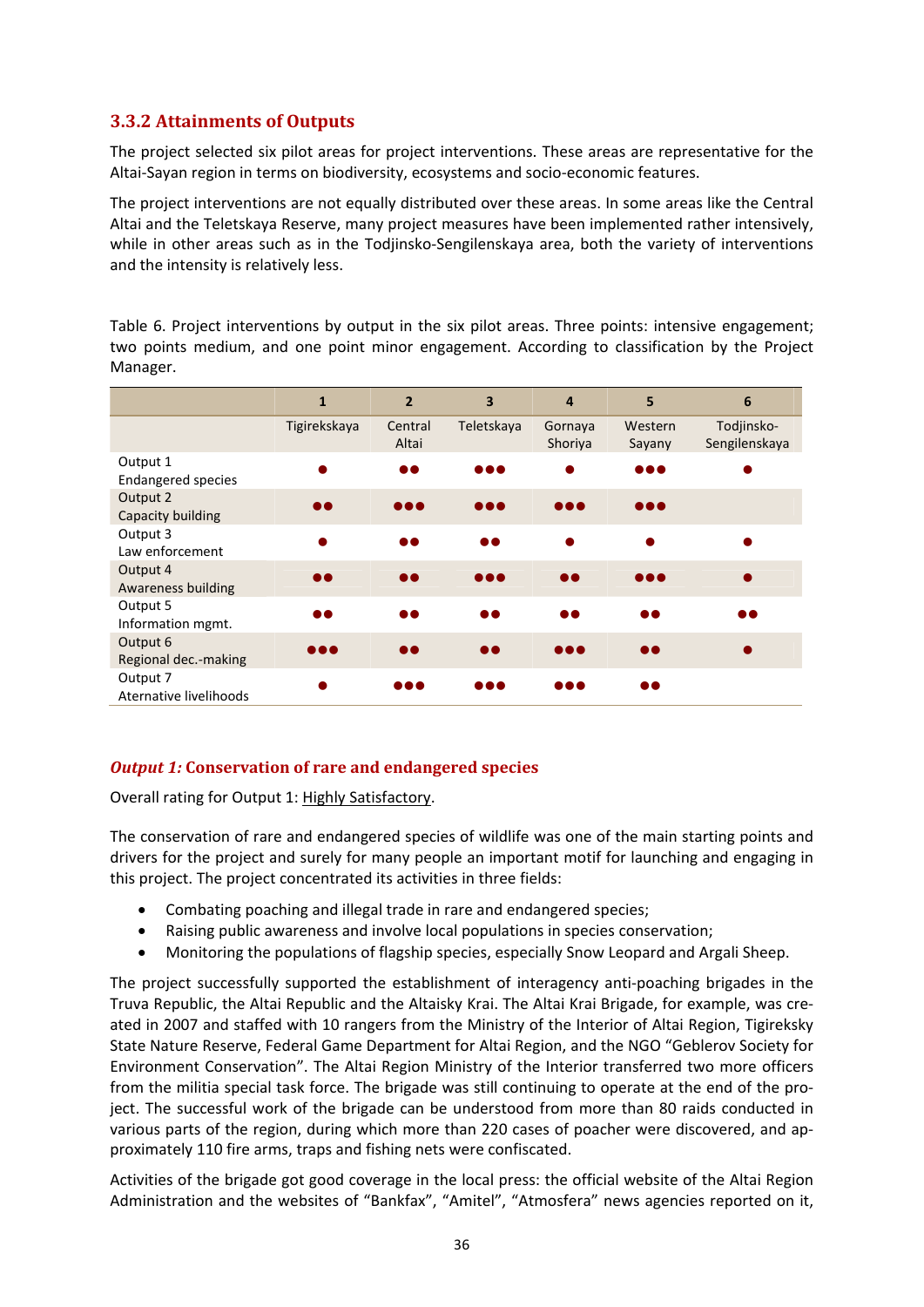and the "Priroda Altaya" newspaper published an article. As these reports surely have a significant deterrent effect to poachers, the outcome of these brigades cannot be measured by the number of detained poachers or confiscated materials.

Public awareness activities were supported by various publications, for example a booklet for en‐ forcement agencies on analysis of the market of animal species and their derivates in the Altai‐Sayan Ecoregion (prepared and published together with WWF).

In 2009, the project supported Sayano‐Shushensky Nature Reserve in establishing a satellite monitor‐ ing system to track vehicles, vessels, and groups of rangers within protected areas. The project also supports the development of a surveillance system, through which e.g. mountain huts or mountain paths known to be regularly used by poachers are automatically monitored so that action can be tak‐ en.

A successful example for species conservation measures implemented by the project regards Saker Falcon: An agreement to install "bird guards" on power lines was concluded between Siberian Ecological Centre and Siberian Power Transmission Company which owns 80% of power lines in the Altai‐ Sayan Ecoregion; a survey of 136 km of power lines had revealed 446 birds killed by electricity includ‐ ing rare species such as Imperial and Steppe Eagles, Greater Spotted Eagles, Long‐legged Buzzards, Peregrine Falcons, and Eagle Owls. The project has made a highly relevant contribution to reduce these bird losses.

Poaching is still a serious problem at the end of the project. The project, however, made a significant contribution toward reducing the level of poaching through a combined effort with increased con‐ trol, deterrent measures and awareness building. Some anti‐poaching measures and fines are very draconic according to Western standards. Trespassers in the core areas of Protected Areas are de‐ tained, and fines and compensation claims are filed also against people who illegally took only a few kilograms of fish. The TE could not further examine this aspect, but it seems that a softer approach to non‐commercial poaching may help a lot to get in good terms with the local population.

Another measure dealt with herders of Western Tuva and aimed at mitigating human‐wildlife con‐ flicts: more than 40 "corrals" (stables) were improved and protected with metal mesh to prevent Snow Leopards from penetrating, and about 100 herders are trained to improve corrals. A special manual on corral improvement was published and distributed, and three experimental electric fenc‐ es were set. As a consequence, the number of livestock killed by Snow Leopards decreased 8‐10 times, and there were no reported cases of killing of Snow Leopards after 2007.

As regards monitoring of endangered species, monitoring programmes for Altai Argali, Snow Leopard and Saker Falcon have been developed, and PA staff was trained in monitoring. The methodologies include high-tech monitoring techniques for Snow Leopard (e.g. camera-trapping, scat collection for DNA analysis using detection dogs). 15 PAs were equipped with GIS software with a help of ESRI Con‐ servation Program (The ESRI Conservation Program is the non-profit support arm of the Environmental Systems Research Institute/ESRI), and 25 specialist were trained in GIS use for monitoring and conservation of biodiversity. Altogether, 17 field surveys were organised to evaluate number of Altai Argali, Snow Leopard, Saker Falcon, Siberian Ibex and Musk‐Deer.

## *Output 2:* **Strengthening and expanded protected areas system**

Overall rating for Output 2: Satisfactory.

The expansion of the Protected Area System has already been analysed in chapter 3.3.1 ("Attainment of the Project Objective and Outcomes"), and it was found that the project supported the Russian administration to bring 556,446 ha of land under legal protection, which is a very impressive figure, but only 62% of the target of 900,000 ha. The project was also instrumental in bringing 469,900 ha of land under legal protection already in the project preparation phase. Despite the fact that the actual achievement lags behind the target, the TE finds that this achievement is still satisfactory. The fact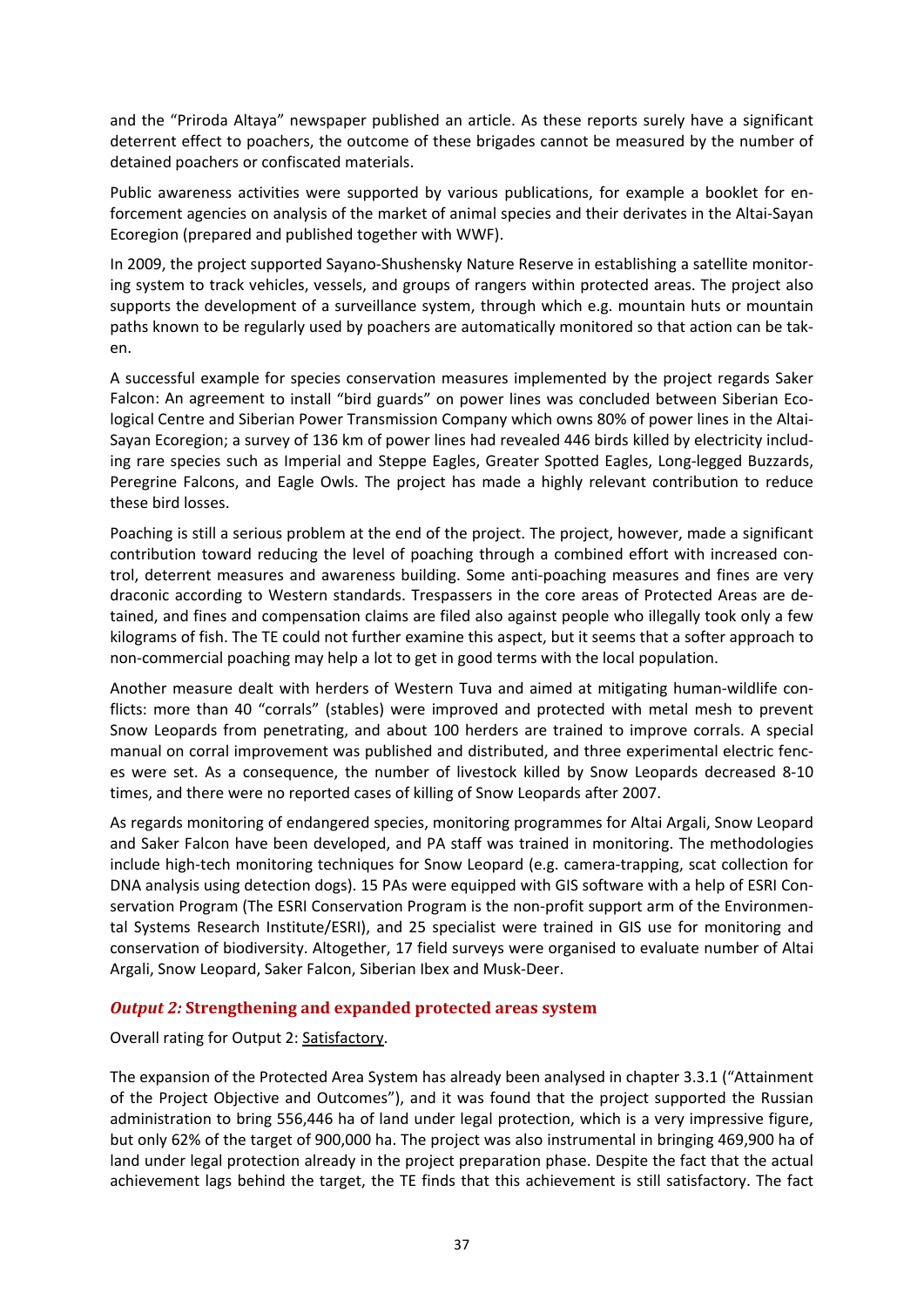that two target areas have received legal protection already before the onset of the project should have been taken into account when defining the baseline and the targets.

The Management Effectiveness of 15 selected Protected Areas increased over 20% during the lifespan of the project: While METT scores were on average 47.5 at project start, they reached 57.8 score at project closure. Other UNDP/GEF projects often have a higher impact on PAs as demonstrated by a sharper increase of the METT scores. However, these projects usually concentrate all their efforts on one or a few PAs, whereas the Altai‐Sayan Project dealt with many PAs; the Altai‐Sayan METT scores represent averages of 15 PAs.

The project supported the elaboration of management plans for five protected areas. These were to serve as models for the region:

- Sayano‐Shushensky Nature Reserve: management plan was prepared at Project beginning. As contribution towards implementation, the Project supported repairing Bazaga Patrol Sta‐ tion and its equipping with a diesel power generator; 3 petrol power stations were pur‐ chased, one heavy duty pontoon bridge, two boat motors, a current converter, two inflatable boats, 25 life vests, etc.
- Shorsky National Park: A management plan was prepared with the help of the Project in 2007. To assist the implementation of the management plan, the Project purchased equip‐ ment including six wooden boats, two GPS navigators, a four wheel drive vehicle and a snow mobile.
- Ubsunurskaya Kotlovina Nature Reserve: The management plan prepared in 2007 formed a basis for a joint management plan, which the UNDP/GEF project in Mongolia prepared for the Ubsunur Transboundary Biosphere Protected Area. Additional to the management plan itself, the Project funded a study on the extension of the PA, and the purchase of equipment such as a four wheel drive vehicle, desktop and laptop computers, a multimedia projector, a felt yurt, two boilers for a boiler house, etc.
- Ukok Quiet Zone Nature Park: A management plan has been developed in 2007/2008. An of‐ fice building/visitior centre was acquired and reconstructed in order to provide start‐up benchmark for management plan implementation. Also a yurt visiting centre was established at the entrance to the park area.
- Ergaki Nature Park. A management plan has been developed in 2007/2008. A planning work‐ shop for the preparation of the plan was moderated and facilitated by an international ex‐ pert.

Although the management plans prepared with the support of the Project could not be analysed in detail, it seems that they are some further development of hitherto existing plans. The principal concept of management plans in Russia is that Protected Areas (in particular zaprovedniks) need strict protection and wardening, but not management. Management Plans for strictly protected areas therefore provide in principal a concept how to protect the PAs from human influence rather than a concept how to work with local people in order to decrease adverse human impacts. The manage‐ ment plans prepared by the Project, however, deal at least with reducing conflicts with local resource users, and the participation of the local population. Nevertheless, they take a very pragmatic ap‐ proach within the existing normative framework. Local communities were consulted in the course of preparing the management plans; the degree of participation cannot be fully assessed retrospective‐ ly.

The Project promoted the participation of Community Councils (Public Councils, Protected Area Councils) in seven protected areas, namely in Altaisky Nature Reserve, Katunskiy Biosphere Reserve (only in 2011), Argut Nature Park, Tigirekskiy Reserve, Shorskiy National Park, Ergaki Nature Park and Ubsunurskaya Kotlovina Biosphere Reserve. These councils bring together user groups and give them a voice against the Protected Area Administration. The idea of these councils was probably born in the UNDP/GEF Kamchatka Project and was adopted in the Altai‐Sayan region. In the Altaiskiy Nature Reserve, for example, there are now three local councils, comprising people such as fishermen, local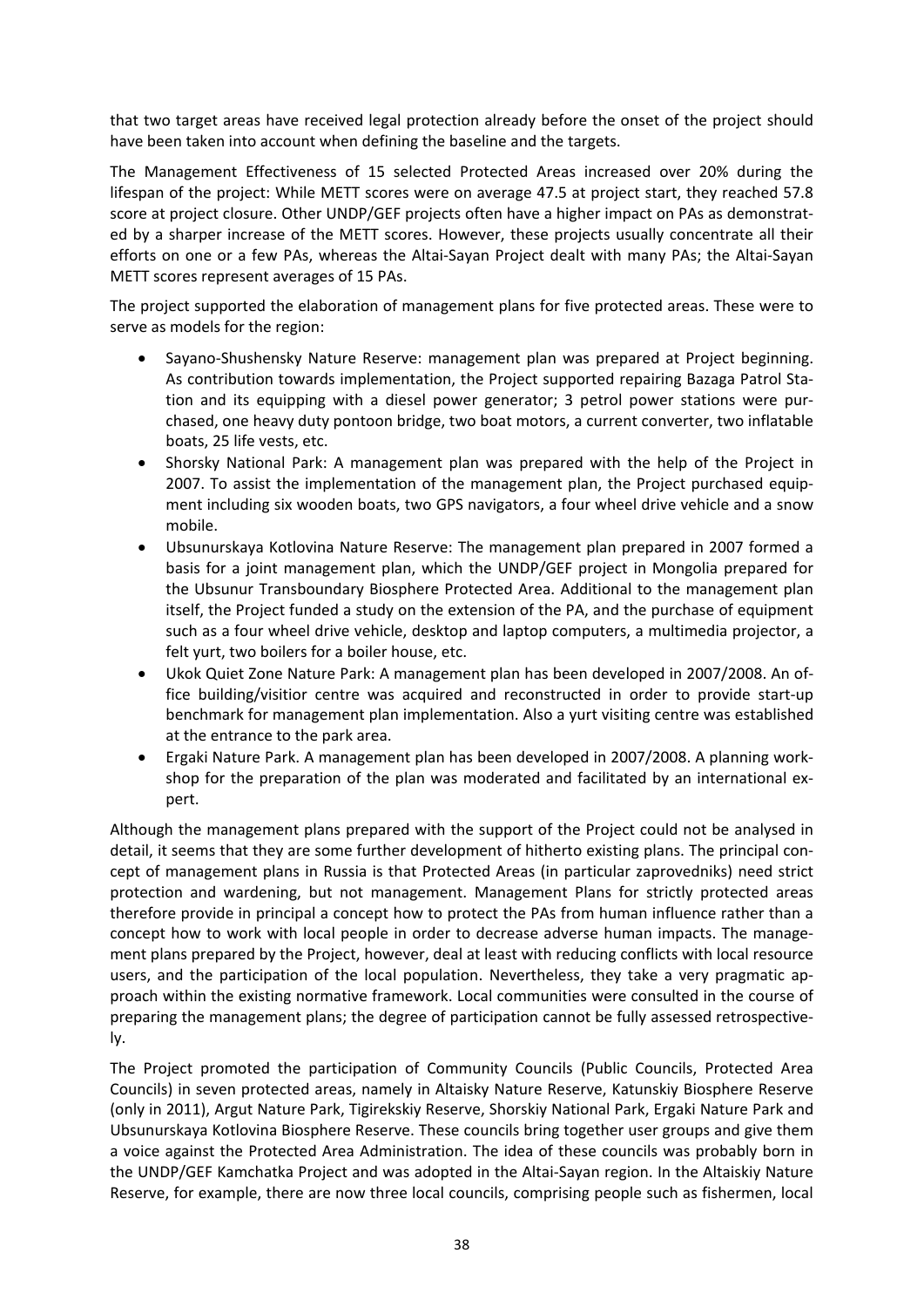tourist managers, the director of the local school, representatives from indigenous communities, old people (local leaders), etc. In some cases staff of the Nature Reserve are member of these Communi‐ ty Councils. There are many potential (and actual) conflicts between resource users and PA Admin‐ istration, in particular when villages are situated inside the Nature Reserve, and the inhabitants have to deal with a lot of restrictions. The Community Councils sometimes take the role of mediators be‐ tween PA Administration and resource users. From the three councils in the Altaiskiy Nature Reserve, two are not yet legal entities, and the third (and oldest) one has been legally registered as NGO. The local councils are thus legally not embedded in the PA Administration, but act outside this structure, and are herewith dependent on the good-will of the Head of PA Administration. The establishment of Community Councils is one of the most remarkable Project achievements.

## *Output 3:* **Strengthened legal and institutional framework for biodiversity conservation and transboundary management**

## Overall rating for Output 3: Highly Satisfactory.

This one of the most important outputs of the project, as it targets transboundary management of the Altai-Sayan Ecoregion, and hereby an issue which has been used to justify a regional project approach.

The project has specifically envisaged two transboundary protected areas:

- A biosphere reserve covering the area of Ubsunurskaya Kotlovina Nature Reserve in Russia and Uvs Nuur Nature Reserve in Mongolia. The establishment of a biosphere reserve was discussed in the Joint Commission on Environment between Russia and Mongolia in 2008, and the Project supported subsequent negotiations on this issue. In July 2010, the Project discussed again the idea of a transboundary nature reserve together with Mongolia during the international conference "Climate Change and Continuous Biodiversity Conservation in the Altai-Sayan Ecoregion" which took place in the Altai Republic. In its resolution the conference called upon the governments of the two countries to expedite the establishment of Ubsunur Transboundary Biosphere Reserve. The management plan for Ubsunurskaya Kotlov‐ ina Reserve developed within the Project provided a basis for a joint management plan which the UNDP/GEF project in Mongolia prepared for the Ubsunur Transboundary Biosphere Pro‐ tected Area.
- A transboundary biosphere reserve over the area of Katunsky Nature Reserve in Russia and Katon‐Karagayskiy National Park in Kazakhstan. The Project supported the Altai Republic in their efforts to establish such a transboundary reserve. The international conference held in July 2010 in the Altai Republic ("Climate Change and Continuous Biodiversity Conservation in the Altai‐Sayan Ecoregion"), supported by the Project, issued a resolution, in which the con‐ ference called upon the governments of the two countries to expedite the establishment of Altai Transboundary Biosphere Reserve. In December 2010 the Federal Government of Rus‐ sia issued a directive "On concluding an agreement between the Government of Russia and the Government of Kazakhstan for establishing Altai Transboundary Biosphere Reserve" un‐ der which negotiations with Kazakhstan and conclusion of the agreement on behalf of the Russian Government was delegated to the Ministry of Natural Resources. Finally, an agree‐ ment for the creation of a transboundary protected area Altai was signed by Russian and Ka‐ zakh Presidents in Astrakhan in September 2011<sup>vii</sup>.

The Project has made a major contribution towards the establishment of the transboundary reserve between Russia and Kazakhstan. The Project team is praised for its efforts. The second transbounda‐ ry reserve, between Russia and Mongolia, is still a pending issue. At present, it is not clear whether it will ever be realised. The Project undertook various efforts, but the pace of trans-boundary collaboration is a highly political issue beyond the direct impact of the Project.

It was originally foreseen to pursue a regional approach under the roof of a single UNDP/GEF project comprising Mongolia, Kazakhstan and Russia. Later, it turned out to be more practical and result‐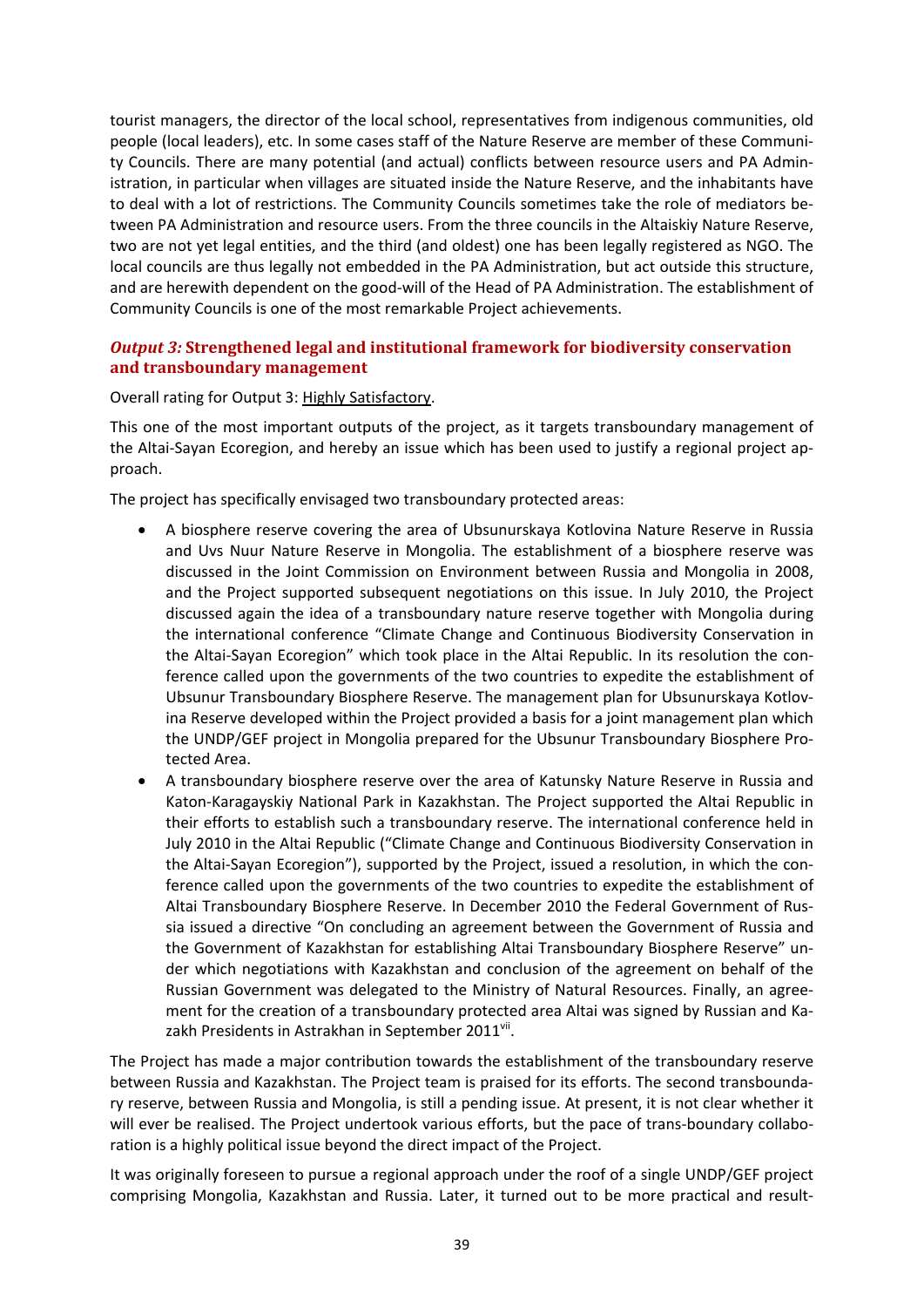oriented to conduct three different national projects. Nevertheless, a UNDP/GEF Regional Steering Committee has been established during PDF‐B. This Steering Committee had so far five meetings, the last held in Kazakhstan in November 2009. A final meeting is foreseen to take place in Mongolia in late 2011. Altogether, the projects could establish some cooperation (such as joint monitoring surveys in the border area between Mongolia and Russia). Nevertheless, the strength of cooperation and the number of joint actions was higher e.g. between the UNDP/GEF Kamchatka Project and the Altai‐Sayan Project than with the UNDP/GEF Altai‐Sayan projects in Mongolia and Kazakhstan.

This output provides justification for some legal activities performed by the project. Commissioned by the Project, WWF drafted, for example, a bill "On Protected Areas in the regions of the Russian Federation", which proposed amendments to the Law on Protected Areas and some other laws of the Russian Federation. The bill passed the hearings in a respective committee of the State Duma (Legislative Assembly). As is the case with similar undertakings, it is difficult to gauge the impact of the Project on these issues. Many stakeholders are working on the same subject, and the outcome is not under the control of the Project. Nevertheless, it is likely that the project has a limited influence on the legal and regulatory framework.

## *Output 4:* **Increased levels of biodiversity awareness among major stakeholder groups and the rural population**

Overall rating for Output 4: Highly Satisfactory.

The project has been extremely active in raising awareness and pursues awareness-building on a professional scale. It has produced, and supported partner organisations to produce, an impressive amount of high-quality materials in a variety of different and innovative media to promote awareness. Annex 4 gives an overview of the main print publications produced by the Project. The subjects covered by these materials are wide and the quality of these materials is professional. In addition to a press secretary, the Project employed a full‐time expert group leader and short‐time experts for conducting the awareness activities.

Awareness‐building by the Project had two principal target groups:

- Local communities and resource users who live within or next to protected area. This group includes sub‐groups such as shepherds, fishermen, hunters, poachers, wood‐collectors, tour‐ ist service providers, etc.
- Visitors to Protected Areas including local, regional and foreign tourists;
- Children and youth.

The Project has conducted awareness events and prepared awareness material specific to these tar‐ get (sub‐) groups.

The project applied the full array of activities for awareness raising including seminars, workshops, conferences, publication of posters, fliers, calendars, booklets, textbooks, work with mass media (newspapers, internet, radio, TV), production of footages, photo exhibitions, public events (e.g. com‐ petitions). The Project conducted a micro grant programme on ecological awareness. Twelve CBOs received grants of US\$1,000 each to raise awareness among local communities. Activities also in‐ cluded the establishment of (semi‐) permanent visitor and education centres:

- The Project supported the establishment of a visitor centre for eco-tourism at the border of Altai Republic, which opened its door in 2008. The centre is a joint effort of the "Altai Info" NGO, the Federal Ministry for Natural Resources and the Ministry of Tourism of the Altai Re‐ public.
- A "Mobile Visit‐Centre in Nomadic Traditions" was established in the Ubsunurskaya Kotlovina Nature Reserve (Tuva Republic). In 2007, for example, the visitor centre hosted 105 lectures, 72 excursions, and 40 seminars.
- The Project financed a tourist information centre of the Altai Museum for Cultural and Ecological Heritage in the Katunsky Nature Reserve.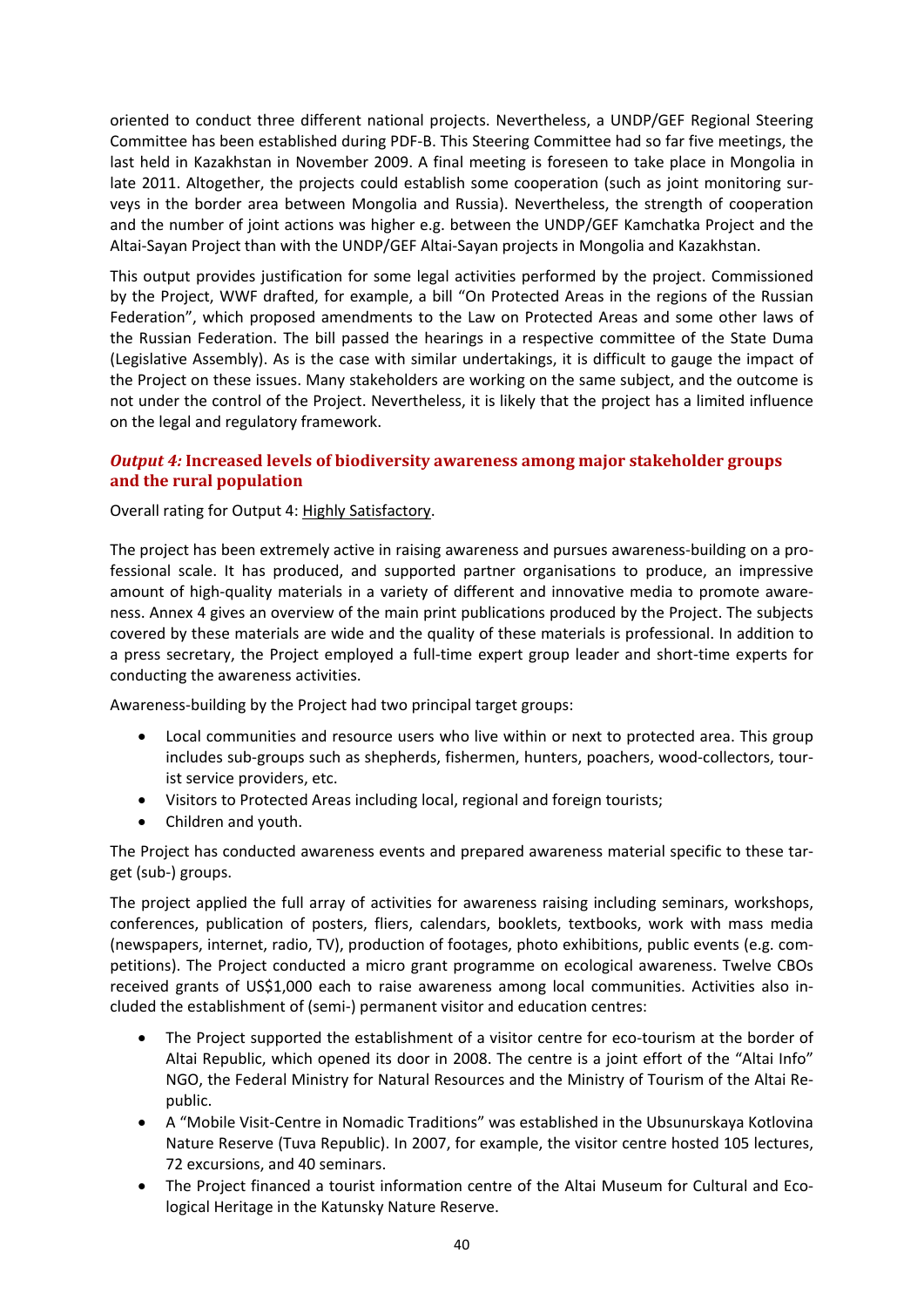The Project developed and conducted a comprehensive education programme for schools, which co‐ vers subjects such as biodiversity conservation and the cultural and spiritual values of the native land. Several textbooks have been prepared, including a book on "Nature of Altai" and another on "Culture of Altai". These books have been recognised by the Russian Academy of Education as inno‐ vative and recommended them for school curricula in the Altai Republic. The textbooks also received awards in an All‐Russian competition as "Best Textbook 2009" and were approved in the Kosah‐ Agach and Ongudai districts in 2010. In 2010, with the support of the Project, an All‐Russian confer‐ ence was held on "Replicating Experience of Developing Methodological Textbooks for Teachers and School Children in the Altai‐Sayan Ecoregion with the Aim of Including Issues of Biodiversity Conser‐ vation in the School Curriculum".

There were a few elements of the awareness raising, which need special attention:

- The project was very successful in linking up with local initiatives, CBOs, NGOs, local administration, etc. The project found strong partners, whose involvement was absolutely neces‐ sary to make the activities a success;
- The awareness programme was so diverse, comprehensive and multifaceted that the specific aims sometimes got lost; several of the awareness raising activities were not linked to con‐ crete problems. Sometimes it has not been taken into account that successful awareness campaigns should people give a chance to react and to change something.
- Some of the awareness activities were simply too small and not enough results-oriented in order to achieve sustainable impact. The TE, for example, does not believe that the 1000 Dol‐ lar grants to CBOs have had a sustainable impact.
- The education programme for school children was particularly successful. It reached a large number of pupils. Key to success was the fact that some of the textbooks prepared and pub‐ lished by the Project have been recognised by the state and were thus admitted to schools.
- Printed publications have a circulation of mostly a few hundred of copies. While this is suffi‐ cient for specific target groups, it is not enough for reaching a wide audience such as school pupils.

## *Output 5:* **Improved information on biodiversity, including TEK, and its use in decision‐ making**

Overall rating for Output 5: Satisfactory.

The Project initiated the establishment of the Altai‐Sayan Biodiversity Database, which is implement‐ ed jointly by the Altaisky State University and the Central Botanical Garden of Siberia. The database provides information on the wildlife in the Altai‐Sayan Ecoregion of Russia, Mongolia, Kazakhstan and China, including species distribution, population, conservation status and other details to help re‐ searchers, national and non‐governmental agencies and other stakeholders. The database, which is available at www.bioaltai‐sayan.ru, is said to be much used in particular by students. It is evident that the database is much better elaborated for plants than for animals, for which not much information can be retrieved. The English version of the database is not well‐developed as at all.

Output 5 includes the promotion of Traditional Environmental Knowledge (TEK). The Altai‐Sayan re‐ gion is culturally very diverse, with four language groups (Russian, Mongolian, Chinese and Turkic) and more than 20 indigenous ethnic groups (including the Shortsy, Altaians, Tuvinians, and Khakas) practicing traditional land use systems. There are also a variety of religions including Christianity, Is‐ lam, Buddhism and Shamanism. The Project believes that TEK has a great value and potential for solving environmental problems due to the sustainable character of traditional nature use.

To maintain TEK and to promote the sustainable use of natural resources, the Project supported the preparation of a handbook of indigenous peoples' traditional knowledge by the Altaisky State Uni‐ versity (Barnaul) and the Altai Regional Institute of Ecology (Altai Republic). The preparation of the handbook included extensive field surveys by a multi-disciplinary team to register and analyse traditional systems of nature use practiced by the local indigenous peoples. The publication includes a CD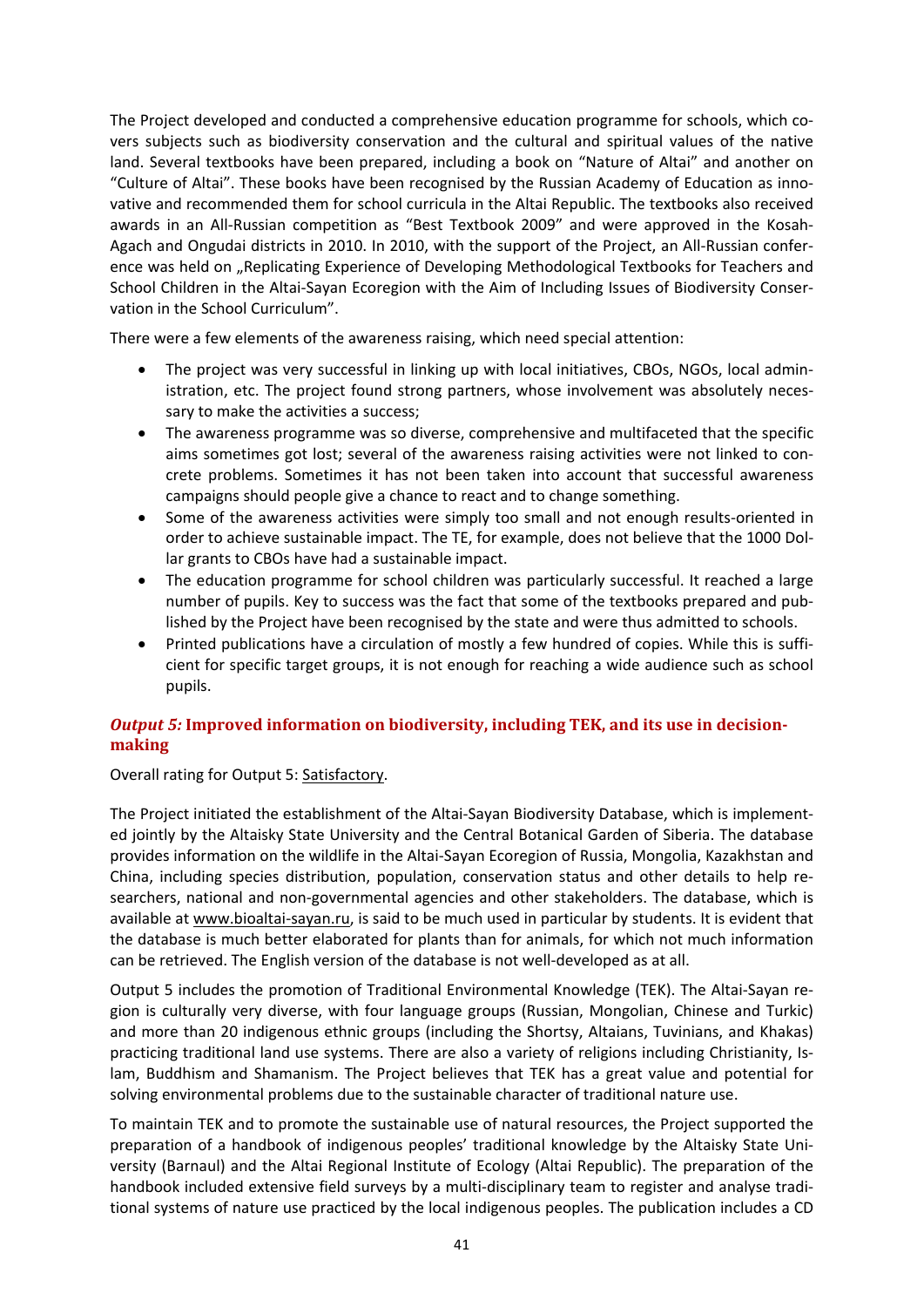with supplementary documents and has been recommended for secondary schools and higher education institutions of the region.

The collection and analysis of TEK is an important step forward. It helps scientists understand tradi‐ tional land use systems, and the dissemination of information creates awareness for traditional val‐ ues. Nevertheless, it cannot be seen whether or how this newly acquired knowledge leads to an en‐ hancement of conservation efforts. So far, it is mainly a scientific assessment without direct practical implications on biodiversity conservation. On the other hand, the Project took a very sensitive approach as regards local peoples. The Project, for example, took traditional land use systems into ac‐ count during the preparation of the management plan of Shorskiy National Park. The traditional hunting and fishing grounds of Shorts people were mapped using GIS and agreements were made with families/tribes; special zones for traditional use have been identified, and the regulatory arrangements to legalise traditional activities of indigenous hunters and fishers within the National Park were implemented accordingly. Similar approaches have been pursued in Khakassia and the Tyva Republic.

Traditional knowledge is often being praised for being sustainable by definition. The TE evaluator does not agree with this view: The Altai‐Sayan Ecoregion is so rich in different ethnic groups, sacred sites, traditional lifestyles and traditional knowledge. However, this has not prevented the overuse of natural resources. Extensive poaching, overgrazing by livestock, trade in threatened species of ani‐ mals and plants, illegal logging, over‐collection of non‐wood forest products, etc. are widespread in the region despite TEK, and these threats are finally also used as a justification for the UNDP/GEF in‐ terventions.

## *Output 6:* **Mainstreaming biodiversity conservation into regional decision making process**

Overall rating for Output 6: Marginally Unsatisfactory.

This output is the most difficult to evaluate as it is actually not an output by its own, but comprises several cross-cutting issues and the activities described under this output largely overlap with those of other outputs, which have actually already been assessed elsewhere. The project activity reports list under this output activities regarding awareness building, conference attendances, development of land use models, strengthening of enforcement capacities, anti‐poaching campaigns, souvenir production, and so on and so forth. In many cases, it is not clear how these activities contribute ei‐ ther to mainstreaming or to the regional decision‐making process, or to both.

Mainstreaming biodiversity conservation into regional decision making process is a very ambitious task, and could constitute a project by its own. Pursuing a mainstreaming approach would first re‐ quire an analysis what the relevant regional decision‐making processes are, how they work, what role biodiversity conservation currently plays and what role it should play in the future. It seems that the Project has never carried out such an analysis and has only vague ideas, what should be done un‐ der this output and what it should achieve.

The Convention on Biological Diversity has long emphasised the need for integrating, or "mainstreaming" biodiversity into national and local development and poverty reduction strategies. The idea is that significant achievements regarding biodiversity conservation can only be achieved, if biodiversity concerns are taken by those sectors into account which have a negative effect on biodiversity. So it sounds more than reasonable to integrate biodiversity conservation into the cooperation ac‐ tivities of governmental administrative units.

To be clear: as the output deals with mainstreaming, it addresses sectors other than the natural re‐ source sector (the Project Document speaks about "key economic sectors"). Most of the activities carried out by the Project under this output, however, address the natural resource sector itself, and the activities identified for obtaining this output are thus not adequate. The Project also does not say what "regional decision-making" is: whether it refers to the coordination between the republics and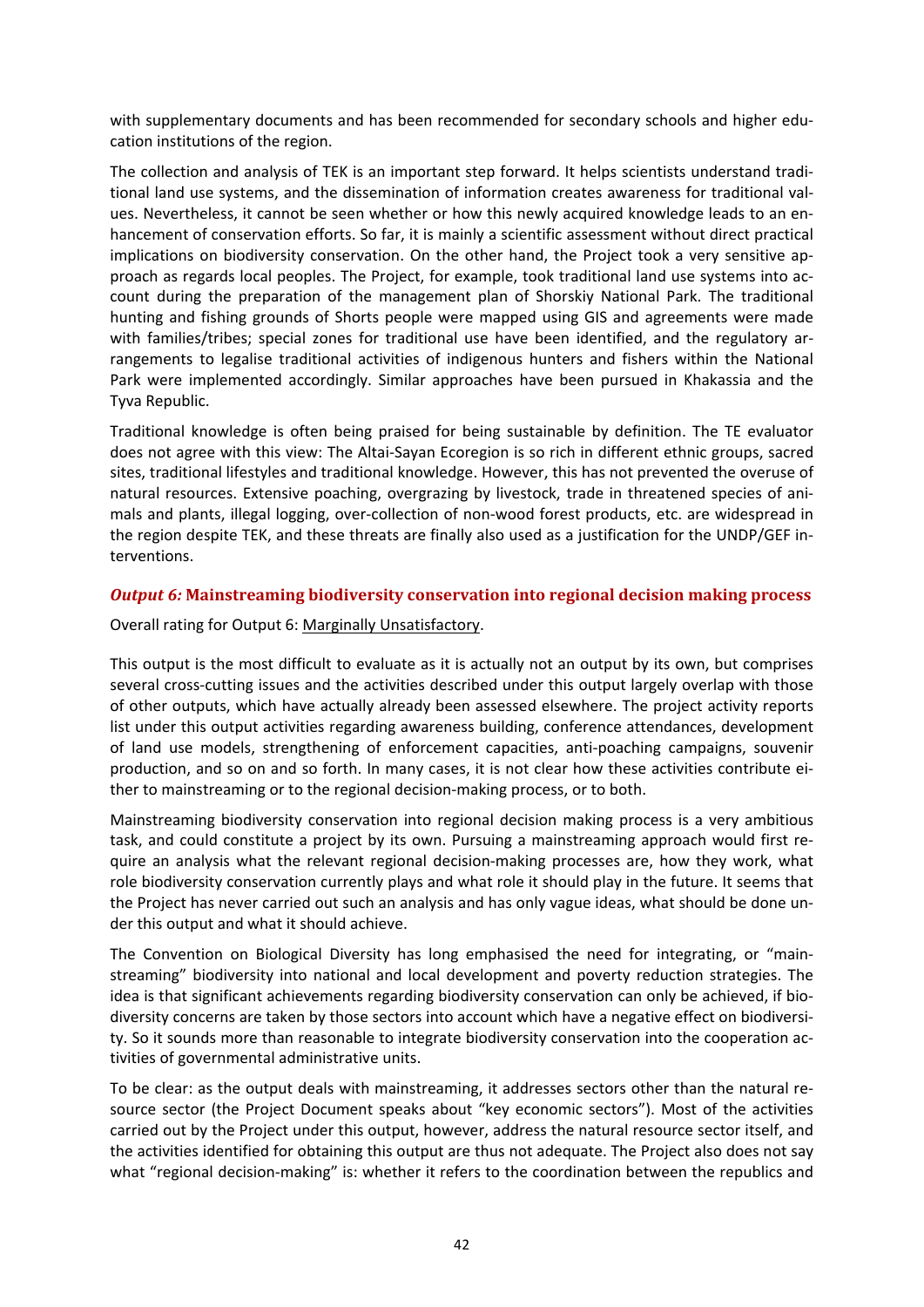krais in the Russian part of the Altai‐Sayan Ecoregion, or whether it refers to international coopera‐ tion with Kazakhstan, Mongolia and China.

Already the Project Document had described under this output a diverse set of activities, of which not all contribute to mainstreaming biodiversity, and did not offer a clear intervention structure. Also the MTE briefly discussed the interpretation of this output. The MTE report writes "Arguably the in‐ ter‐agency brigades and good work with the customs could be considered mainstreaming. However, mainstreaming is most often poorly described and therefore little understood and it could also be in‐ terpreted as giving relevance to biodiversity in other policy sectors." However, MTE did not clearly speak out the problems with this output, and did not provide further guidance.

## *Output 7:* **Development of alternative livelihoods and involvement of local communities in natural resource management**

Overall rating for Output 7: Satisfactory.

Alternative livelihood is regarded here as an integral and indispensable part of Protected Area Man‐ agement. The Project has supported a wide scale of income-generating activities in the project region. These include:

- Ecotourism development: Training seminars for service providers, training for tour guides, publications, development of tourist trekking routes, provision of basic infrastructure (tourist camp), establishment of information centres;
- Skin and wool development: Training in tanning and processing;
- Souvenirs manufacturing: Training seminars, master classes for traditional craft items, provi‐ sion of basic equipment;
- Medicinal plants: Training on collection and cultivation, establishment of pilot plantations;
- Honey production: Purchasing bee hives, establishing apiaries, conducting training work‐ shops and seminars for bee‐keepers;
- Non-timber Forest Products: Seminars on sustainable use of wild berries, purchase of basic equipment for processing wild berries, seminars on sustainable use of wild brackens, pur‐ chase of equipment and organizing bracken collection;
- Sustainable hunting: establishing a hunting society;
- Consulting services for alternative livelihood;
- Micro‐credits: training for establishing a micro‐credit scheme.

The various activities were not equally distributed over the six pilot areas. Whereas ecotourism activities, for example, have been implemented, albeit in a varying degree, in all six pilot areas, sustaina‐ ble hunting through establishment of a Hunting Society was promoted only at Gornaya Shoriya. The Project thus followed a pragmatic approach und used opportunities and built on favourable local conditions.

Table 7. Promotion of Sustainable Livelihood activities by the UNDP/GEF Project in the six pilot areas.

|                            | <b>Tigirekskaya</b> | <b>Central</b><br><b>Altai</b> | Teletskaya | Gornaya<br><b>Shoriya</b> | Western<br><b>Sayany</b> | Todjinsko-<br>Sengilenskaya |
|----------------------------|---------------------|--------------------------------|------------|---------------------------|--------------------------|-----------------------------|
| Ecotourism/training        |                     |                                |            |                           |                          |                             |
| Ecotourism/ infrastructure |                     |                                |            |                           |                          |                             |
| Skin & wool                |                     |                                |            |                           |                          |                             |
| Souvenirs                  |                     |                                |            |                           |                          |                             |
| <b>Medicinal plants</b>    |                     |                                |            |                           |                          |                             |
| Honey                      |                     |                                |            |                           |                          |                             |
| Other NTFP                 |                     |                                |            |                           |                          |                             |
| <b>Hunting</b>             |                     |                                |            |                           |                          |                             |
| Consulting                 |                     |                                |            |                           |                          |                             |
| Micro-credit               |                     |                                |            |                           |                          |                             |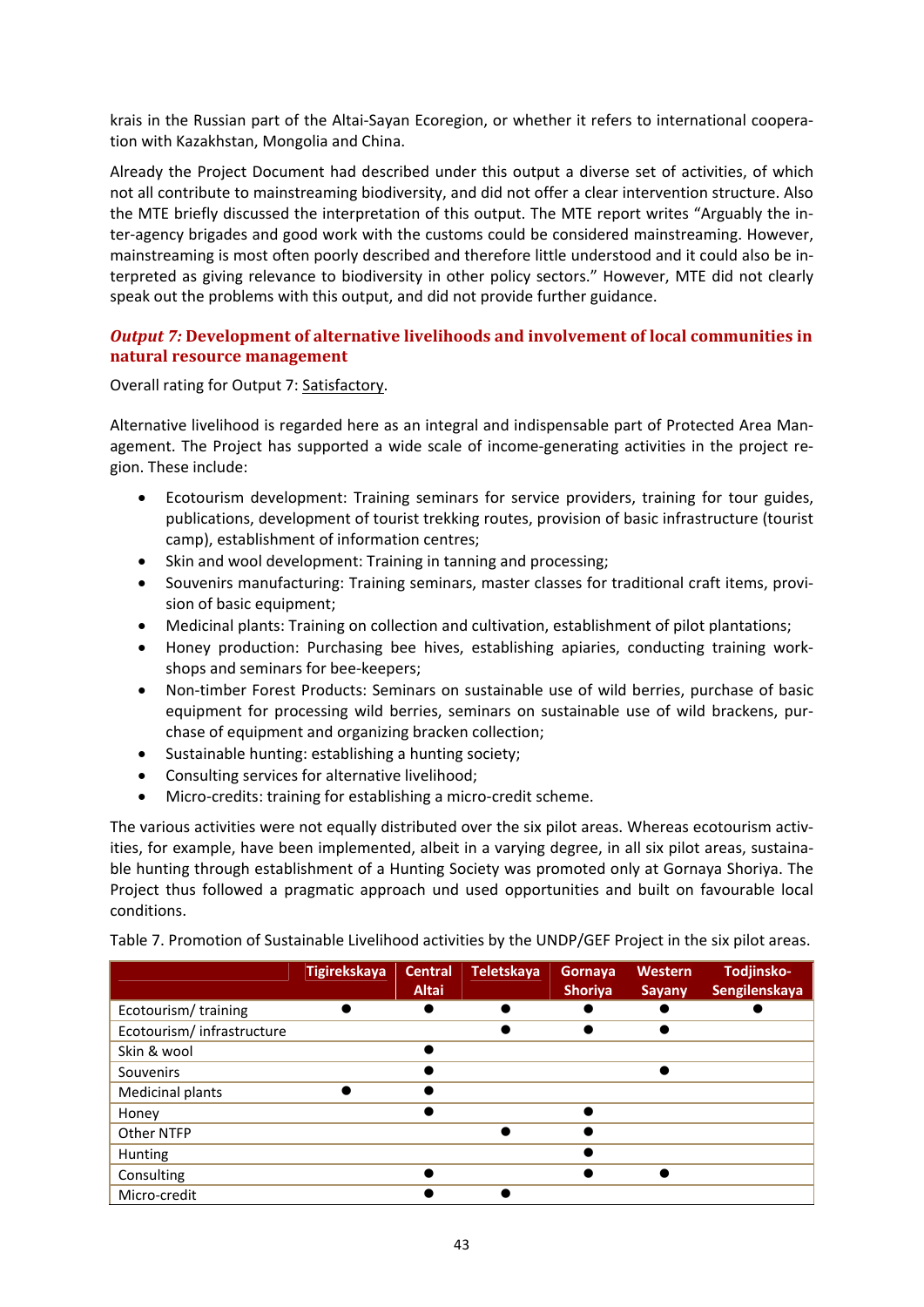**Ecotourism:** Ecotourism development was particularly successful. A lot of seminars on different top‐ ics have been organised throughout the project region. Ecotourism guide training seminars were or‐ ganised, training seminars for local inhabitants on basic marketing and how to create and manage a small business. The Project also funded e.g. the construction work for a Tourist Information Centre at Ulagan, which provides visitors with information on the region's tourist services, accommodation and excursions. The centre also provides local craftsmen and craftswomen with an outlet for the sale of their products.

**Skin and wool:** In Chui‐Ozy Nature Park, for example, a workshop was established with the support of the Project for cattle skin tanning, and training (including master classes) were conducted for local people on manufacture of traditional craft items. A contract system has been established to involve local people into production of souvenirs. Altogether 15 people work there.

**Souvenirs:** Uch‐Enmek Nature Park (Altai Republic) is a good example for souvenir production: Park administration concluded an agreement with a local company. The administration renovated a de‐ serted building, equipped it with machinery, and trained local people, and a local company now organises the production and marketing of souvenirs. Tens of people from Uch Enmek Nature Park nowadays earn money from this business.

**Medicinal plants:** The project conducted several activities for cultivating medicinal herbs. These in‐ cluded

- Establishment of two trial plantations within Uch Enmek and Argut Nature Parks. The plants were brought from a nursery established with the assistance of the UNDP/GEF Project in Kamlak village;
- Establishment of cooperatives and individual farms in various parts of the region including the Ongudai District; establishment of a plantation of rare medicinal plants on the farms of Taldu and Irbis including Maral root, creeping thyme, etc.
- Cultivation of Golden roots on private land in the surroundings of Tigireksky Reserve. Seed‐ lings were produced in a laboratory in Barnaul;
- Publication of a "Manual for Cultivation and Sustainable Harvesting of Wild Medicinal and Food Plants in the Altai Republic". The brochure describes how to cultivate medicinal and food plants, and how to harvest them sustainably.

All activities regarding medicinal plants were on an experimental scale, and income generated through marketing of medicinal plants was marginal. It is doubtful whether economic impact can be achieved in this field. Marketing studies were not performed. Golden roots, for example, need 3‐4 years until their roots can be harvested, which is a dis‐incentive for cultivating them.

**Honey:** Honey production was, for example, promoted in the Tashtagolsky District (Kemerovo Re‐ gion). Five families purchased several bee-hives and started this business. As a result 10 people found permanent employment and 20 seasonal employment.

**Micro‐credit:** The Project succeeded in initiating micro‐credit schemes: The approach was based on the lessons learned from "Sodruzhestvo" Micro‐Loan Programme implemented within the UNDP/GEF biodiversity conservation project at Kamchatka, and a representative of the Altai‐Sayan Project went to Kamchatka to learn the procedures and experiences. The Altai‐Sayan Microcredit Programme es‐ tablished a Managing Board and a Board of Trustees, and hold meetings in six villages that were at‐ tended by approximately 500 people. The Fund could initially collect 250,000 RUR (approximately US\$7,700). It includes donations of individuals, legal entities, and the village administration. The pro‐ gramme was broadly covered in the local press. No direct financial contributions were made by the Project. So far, more than 25 people received credits to establish their small businesses, most of them in the field of tourism development but also for establishing a sawmill or opening a felt studio. Repayment rate is very high.

The micro‐credit scheme works on a micro scale. Average credits are a few hundred dollars, which is often enough to purchase some equipment or to start business. It is seed money only. The micro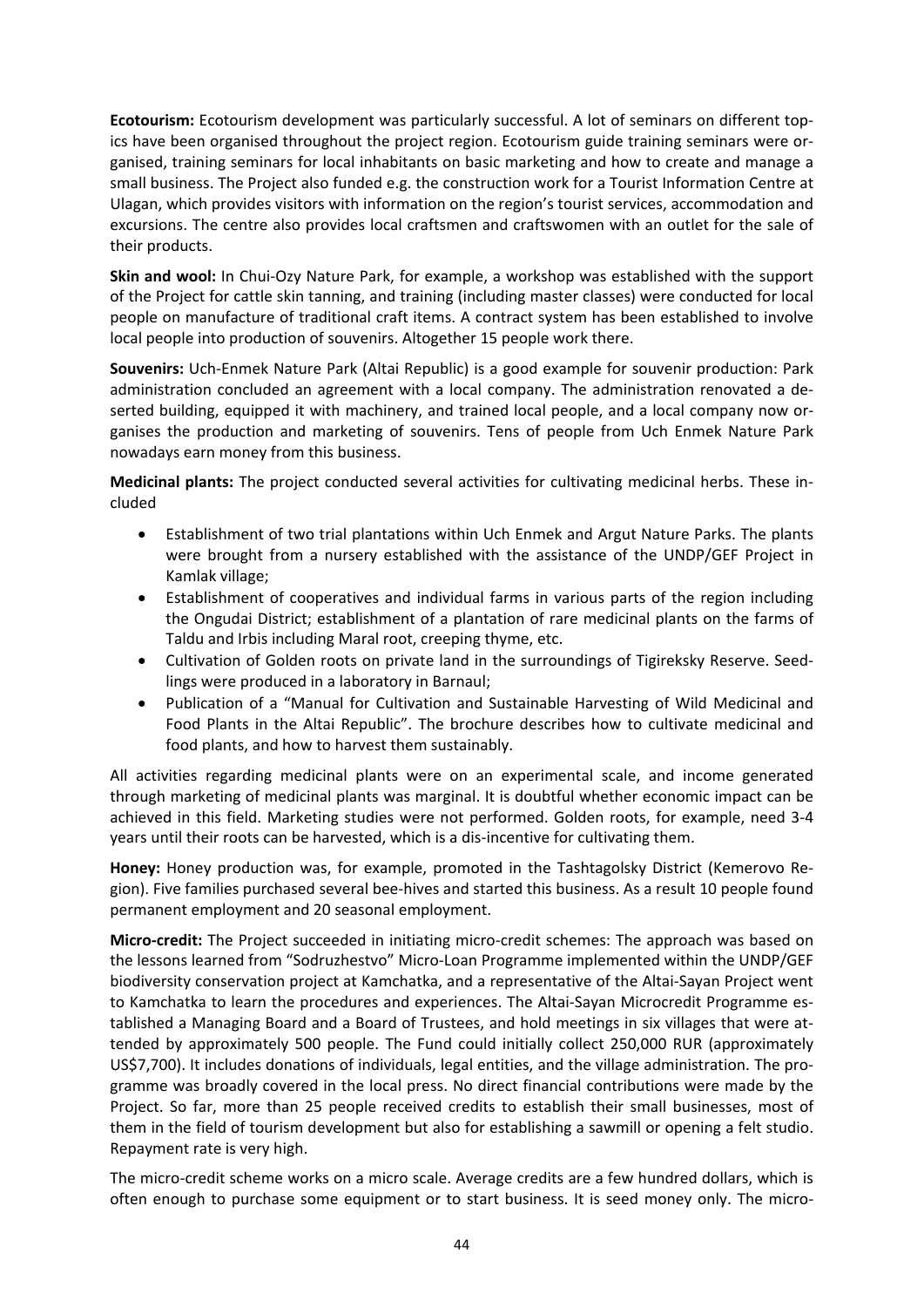credit facility is a very encouraging initiative, particularly as it a self‐help initiative. So far, the overall impact is still quite low.

The Project did a lot to disseminate the knowledge on alternative livelihood and income generation. There were many seminars and workshops in which people convened to exchange knowledge and experience, and to develop joint visions. In 2009, an international conference was held to enable par‐ ticipants to share lessons learnt and to strengthen collaboration. The conference was attended by over 100 participants from Kazakhstan, Mongolia, Kyrgyzstan, France, and many different regions of Russia. A souvenir fair was organised in parallel to the conference. For disseminating project results regarding alternative livelihoods, the Project elaborated the publication "Sustainable Livelihoods for Communities Living in Protected Areas: Concept and Guidelines". The book is intended for conserva‐ tionists, PA managers, decision makers and NGOs/CBOs.

The sustainable livelihood output comprises many small success stories. Farmers, who can supplement their income through producing felt, villagers who learnt to produce honey, or women who generate some cash income through souvenir production. From a development perspective, these sustainable livelihood activities need to be evaluated from three angles:

- Could the Project already achieve impact on the livelihood in the pilot areas through these measures: is there a relevant number of people who benefit from these livelihood activities?
- Could the Project show way how to improve the overall livelihood situation in the pilot areas or the Altai‐Sayan Ecoregion as a whole? His would require, among others, a proof that a certain livelihood activity is economically viable, and a concept how to widely spread this activity (up‐ scaling).
- Are these livelihood activities carried out as an alternative to non-sustainable economic activities, or as additional activities? Alternative livelihood activities should always be undersatood as remedy against destructive harvesting of elements of biodiversity.

The development potential of ecotourism in the area is surely very high and justifies all interventions carried out by the Project. The main target group are visitors from other parts of the Russian Federa‐ tion, and to a lower extent also foreigners (high-price segment). Altai has a very positive image, and can build on increasing numbers of visitors. The Project supported measures from which local population directly benefit; such self‐help approaches are supplemented by a micro‐credit programme (sustainable financing), and the Project put much efforts in establishing partnerships and in dissemi‐ nating lessons learnt throughout the intervention area.

The development potential of other income‐generating measures is much less clear. Skin and felt processing and marketing, or processing berries and marketing berry products may generate some income for a limited number of individuals, but it needs to be analysed whether these activities constitute real development options, from which a significant number of local people can generate cash income.

Regarding the cultivation of medicinal plants, another aspects needs to be considered: Cultivating medicinal (or other) plants reduces the pressure on the wild relatives, but at the same time it also reduces the economic value of wild plants. In the long run, people who cultivate a certain medicinal plant species are no longer interested in protecting the same species in the wild as it has no longer a price tag. It also becomes difficult to justify certain restriction and protection measures in Protected Areas, when the same species is widely cultivated nearby. Cultivation, a form of ex situ protection, is therefore increasingly seen only as a "last option" for highly endangered speciesvill. This, however, is not the case for the medicinal plants cultivated with support by the Project.

Altogether, the Project spent too much effort to develop and test different kinds of livelihood ap‐ proaches. Now, at the end of the Project, we roughly know what works and what does not work. But no time is left for upscaling the results and for achieving real impact on the ground (especially after dropping of the second phase of the Project). This is, by the way, a general feature of many natural resource and rural development projects: they spend too much time and efforts for testing certain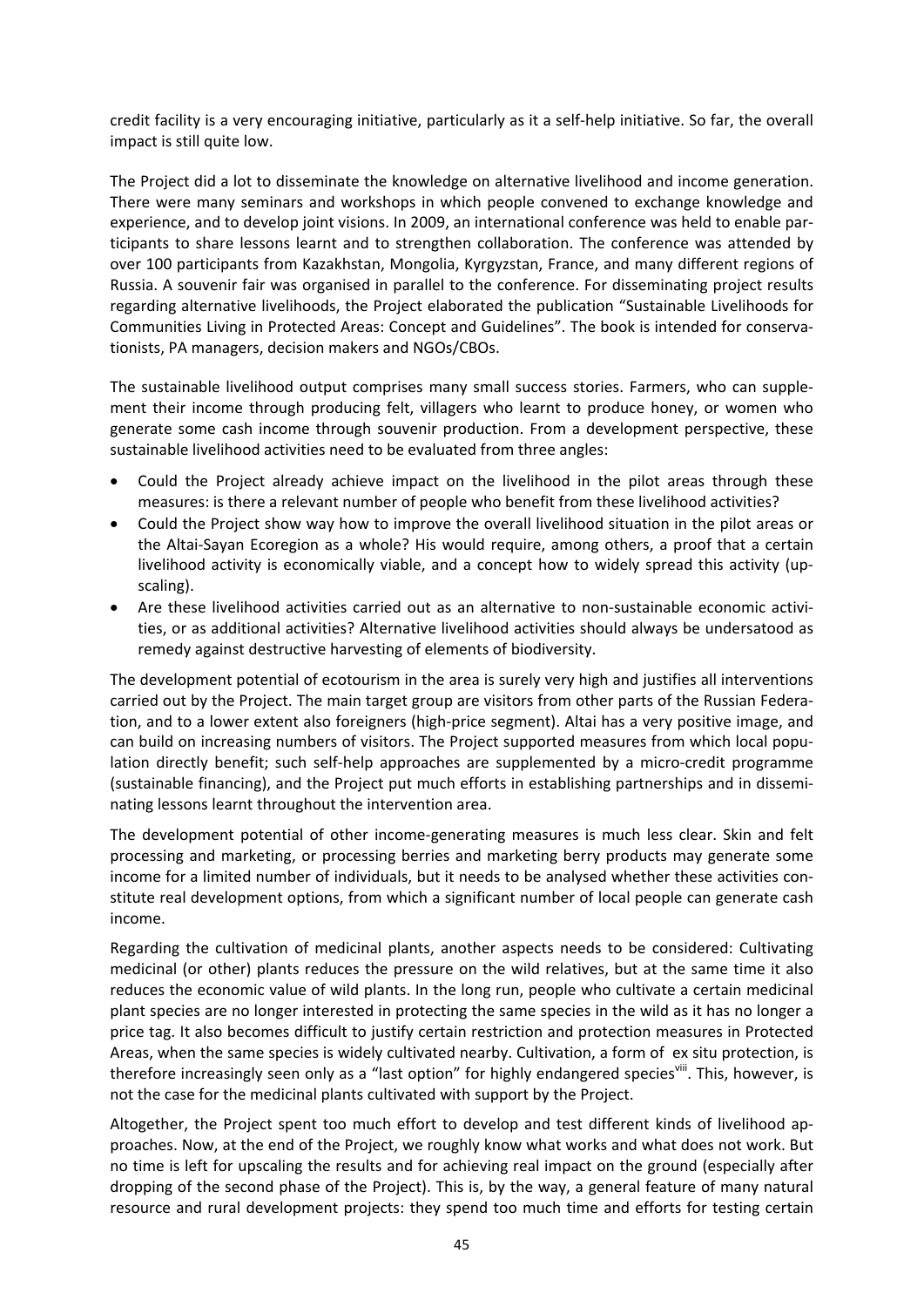livelihood approaches, and much less time in upscaling successful measures. Instead of testing over 10 different livelihood approaches, it would have been more than adequate to concentrate all efforts on no more than 2‐3 measures, with the aim to achieve higher impact. Feasibility studies for produc‐ ing large supplies, marketing studies, cooperation with professional companies (public-private partnerships), etc. could be elements of a comprehensive approach.

The Project Team shares a different opinion as to whether testing approach was appropriately used for the alternative livelihood component of this particular project. The project with its very limited resources was indeed to pilot several interventions in this regard so that the testing-by-doing method would provide the local stakeholders with a better background and a clearer justification for fur‐ ther interventions and possible sustainable business development. Also, the main impact from the implementation of the alternative livelihood component seems to be not so much the generation of as much and stable income as possible but to pilot different activities to demonstrate benefits from PA presence to local communities and reduce current and possible conflicts between two parties. The logframe indicators were also formulated not to reflect the income generation figures but the number of agreements between PAs, local administrations and communities, which regulate sustain‐ able use of NTFP and ecological tourism and the percentage of local population, supporting PAs. The last indicator shows critical improvement (74% at the end of the project in comparison with 40% at the project start) of local people attitude to PAs.

## **3.4 Assessment of Project Achievements according to OECD‐DAC Standards**

The OECD‐DAC criteria are a standardised way how to look at the achievements of a project. Many of the issues have in principal already been dealt with in the previous chapter but from different per‐ spectives. In order to avoid duplication, the following chapter has been drafted in a very concise way, and give some examples (rather than an exhaustive list) of achievements or non-achievements as a justification for the rating.

## **3.4.1 Relevance**

The project is rated as highly relevant ("Highly Satisfactory" in respect to its relevance) as it, among other aspects,

- addresses issues of global importance for biodiversity conservation including the preservation of the habitats for globally threatened species;
- aims at the conservation of ecosystems, habitat types, and species for which the Russian Federation has a global responsibility;
- treats the Altai-Sayan Ecoregion as an ecological unit with complementary UNDP/GEF projects implemented in Kazakhstan and Mongolia;
- pursues a systemic approach through combining ecological with socio‐economic goals;
- addresses both the enhancement of the enabling environment for biodiversity conservation with concrete action on the ground;
- selected project areas which show suitable features for demonstration, replication and dissemination;
- is in line with international commitments made by the Russian Federation (international environmental conventions);
- is built on an intervention strategy with certain weaknesses (some problems described would require local rather than regional solutions; no clear flow from output over outcome to ob‐ jective);
- is in line with the priorities outlined in the GEF operational policies.

## **3.4.2 Effectiveness**

In respect to its effectiveness, the project is rated "Satisfactory" as it, among other aspects,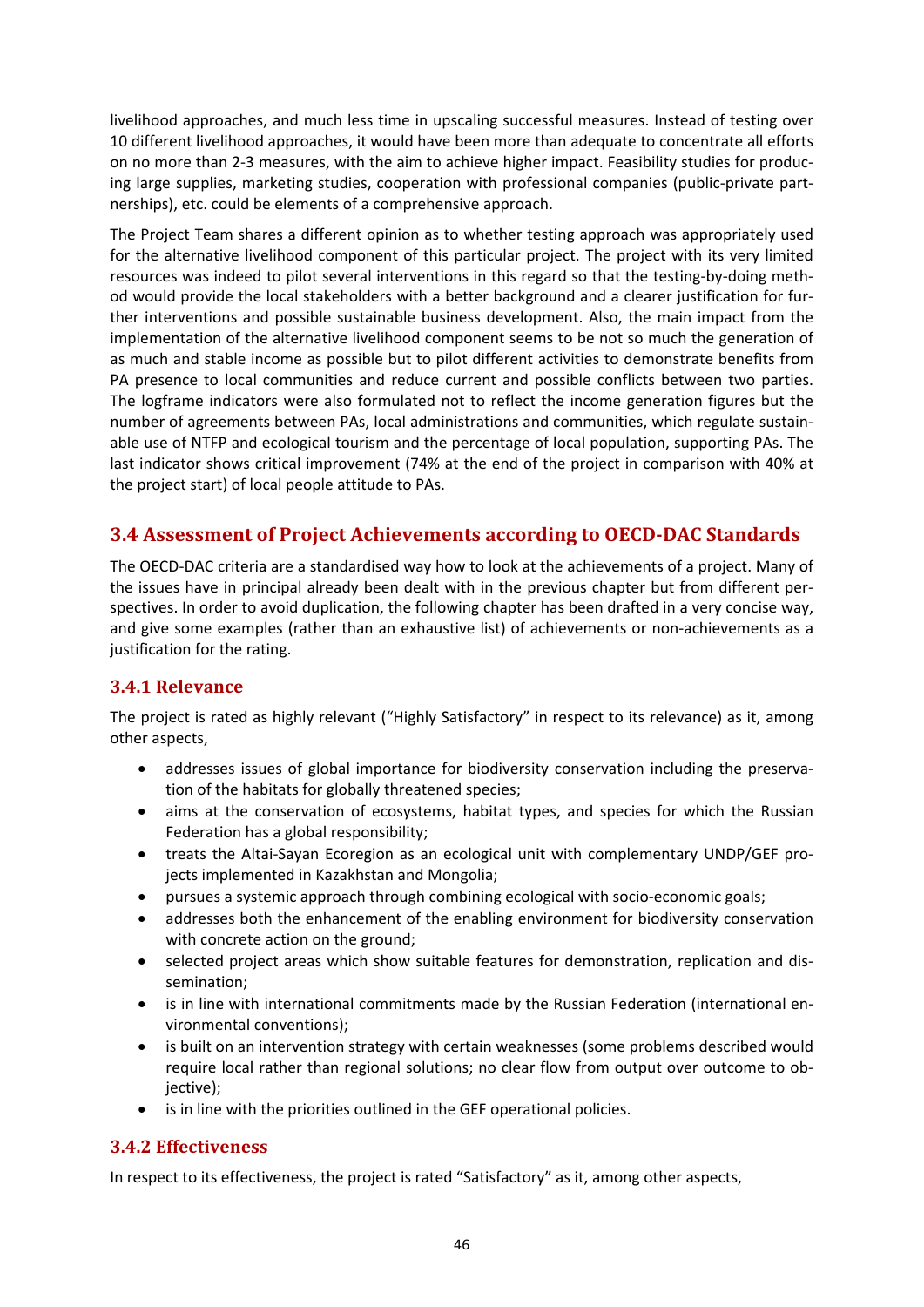- achieved more or less the targets of the indicators of success (albeit some difficulties in the monitoring system did not allow to fully keep track, and the monitoring system also included an unrealistic indicator);
- achieved Highly Satisfactory results for one outcome and Satisfactory results for the other. The delivery rate of three outputs was rated Highly Satisfactory, of other three outputs Satis‐ factory and of one output Marginally Unsatisfactory;
- made a significant contribution towards reducing the level of poaching through a combined approach of control & deterrence and awareness raising;
- helped better understand the population level of highly endangered species of wildlife and their conservation requirements;
- successfully promoted the establishment of a transboundary biosphere reserve over the area of Katunsky Nature Reserve in Russia and Katon‐Karagayskiy National Park in Kazakhstan, with an agreement signed by the Presidents of the two states in 2011;
- directly assisted the Russian authorities to bring some 556,446 ha of different habitat types area under legal protection;
- strengthened the personal and institutional capacities of several federal and regional protected area administrations;
- initiated Protected Area Community Councils, which have advisory function, and provide for a for local people fora, in which their interests are being represented (this approach needs to be further promoted with the final aim to become an integral part of all Protected Area Ad‐ ministrations);
- conducted many different successful awareness campaigns on various levels and with different target groups, including work with school children that succeeded in getting biodiversity conservation integrated in school curricula;
- assessed Traditional Environmental Knowledge, but could not turn this knowledge into practical conservation work;
- not systematically pursued mainstreaming of biodiversity conservation into key sectors, although this had been anticipated in the GEF project planning documents see (the evaluator is of the opinion that the aspect of mainstreaming overloaded the project concept and should have never appeared in the project document);
- initiated a wide range of livelihood activities in and around protected areas through which the local population could generate income and protected areas could get a more positive attitude towards PAs;
- succeeded in particular in the development of ecotourism, which helped alleviate the human pressure on natural resources;
- was comparatively less successful in developing other forms of alternative livelihood (low replication potential, lower economic return, etc.).

## **3.4.3 Efficiency**

The project is rated "Highly Satisfactory" in regard to efficiency, as it, among other aspects,

- conducted most project activities in a timely manner and achieved most project outcomes in line with the time planning of the annual work plans;
- selected usually the most cost-effective way in order to achieve the intended objective;
- has not conducted activities which are not geared to the project objective;
- has contracted local NGOs (CBOs) mostly on a competitive basis following public tendering procedures;
- could generate synergies with other UNDP/GEF projects (in particular with the Kamchatka project);
- always took care that project funds "do not leave the region", and herewith accepted that the amount of inspiring ideas and new approaches may be less (outsiders as innovation ac‐ tors).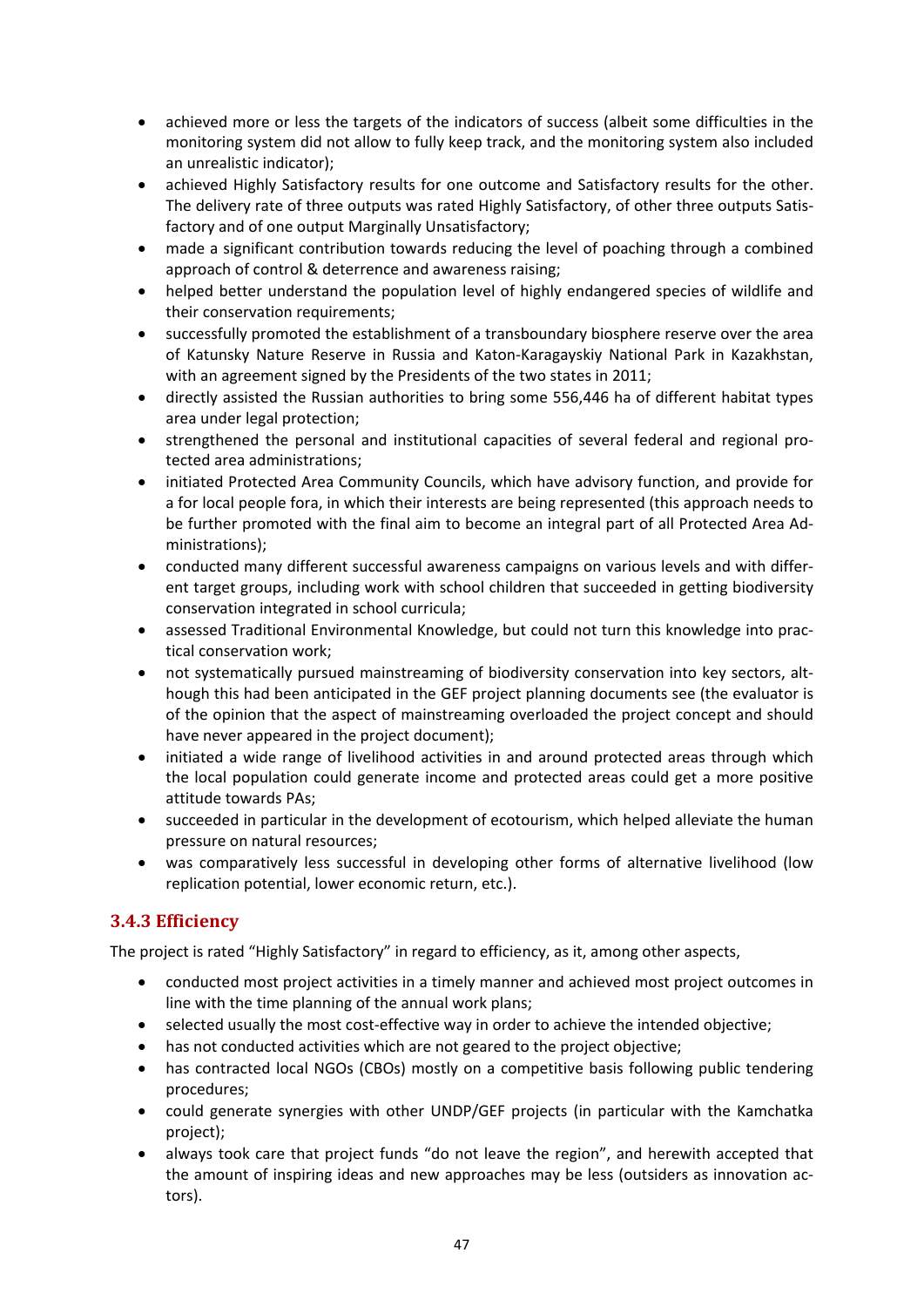## **3.4.4 Impact**

The project is rated with regard to its impact as "Satisfactory", as it, among other aspects,

- made a significant contribution to safeguard the highly threatened population of Altai Argali, Snow Leopard, and Saker Falcon. The survival of these species in the Altai‐Sayan region is nowadays more likely than at the beginning of the project;
- protected area administrations in the Altai‐Sayan Ecoregion are nowadays stronger than at the onset of the project and do now better fulfil their tasks;
- created models for integrating resource users living in and around protected areas in PA management issues; these models are ready for disseminating and upscaling;
- helped local people to generate income from ecotourism and to disseminate the results;
- spent much efforts for initiating various kinds of alternative livelihood activities from which only a relatively small number of people benefit.

## **3.4.5 Sustainability**

The project is rated "Satisfactory" with respect to sustainability as it, among other aspects,

- initiated the establishment of a micro-credit facility as self-help approach, albeit it still works on a very small scale;
- can rely on increasing government budgets for protected area management;
- strengthened governmental and non-governmental institutional structures on local (PA) as well as on regional level;
- made local people, particularly school children, aware of the value of biodiversity and thus laid the ground for long‐term protection;
- successfully promoted awareness for the importance of biodiversity and development so that this subject now ranks much higher among decision‐makers and in the public than at the onset of the project;
- is very much dependent on the continued presence and work of WWF to push things and to act as motor for the further development.

## **3.4.6 Coherence and Coordination**

The project was successful to highly successful in respect to Coherence and Coordination (rated as "Highly Satisfactory") as it, among other aspects,

- formed a strong partnership with WWF, who has a long-term commitment to biodiversity conservation in the Altai‐Sayan Ecoregion;
- established close contacts with the German government and leveraged significant funds that even exceed UNDP/GEF funds.
- established a partnership with the UNDP/GEF Kamchatka project with the aim to learn from each other.

## **3.4.7 Project Management**

The project is rated Highly Successful ("Highly Satisfactory") as regards overall management as it, among other aspects,

- shows a high ownership by the project executing partners on national, regional and local levels;
- was managed by a highly dedicated and professional management team;
- is built on high personal continuity throughout the project's lifespan;
- the project management model allowed for the best possible level of cooperation with complementary/parallel interventions in the region: cofinancing resources from all levels were managed in a way to achieve a very high level of synergy and produce the best cumulative ef‐ fect.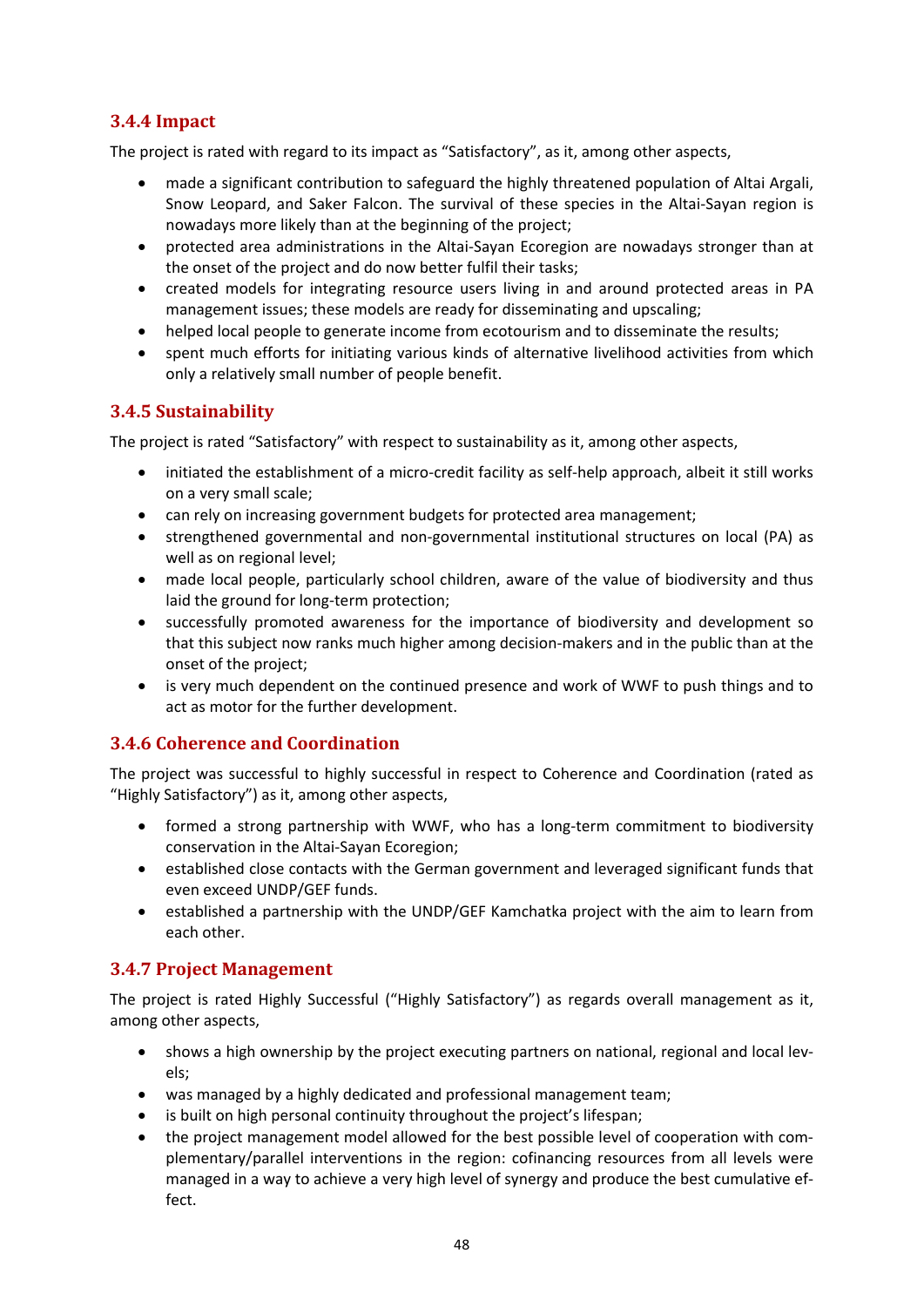• did not fully grasp the opportunities to work extensively with individuals and organisations from outside the project region for the purpose of enhancing knowledge transfer and inno‐ vation.



Fig. 6. Rating of the Altai‐Sayan Project by using the OECD DAC criteria relevance, effectiveness, efficiency, impact, and sustainability, and with coherence and coordination as well as project management as additional criteria.



Fig. 5. Rating of the six outputs of the Altai‐Sayan Project. Most of the outputs would qualify as outcomes.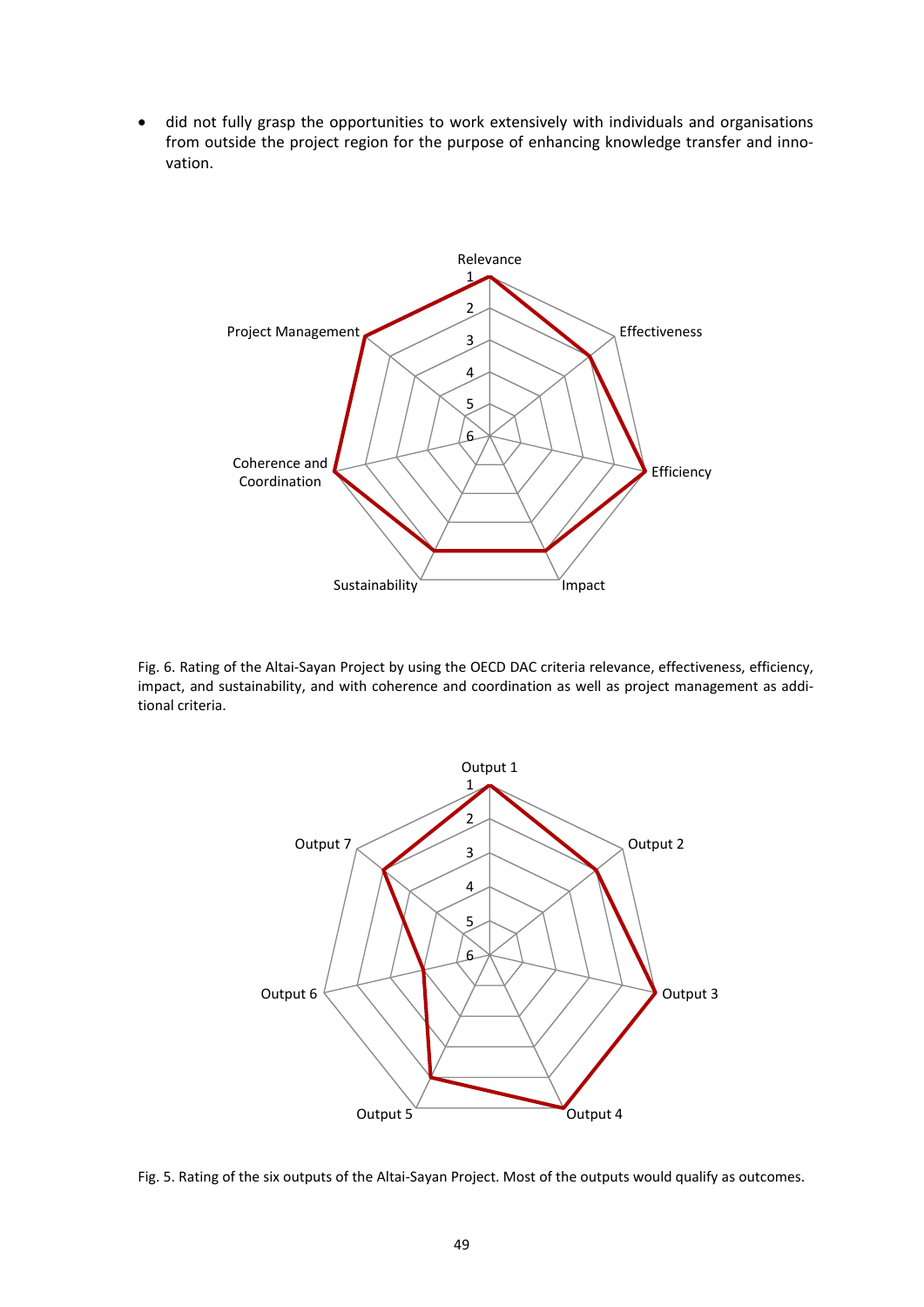# **4. Conclusions and Recommendations**

## **General conclusions**

Altogether, the Altai‐Sayan Project has remarkable achievements and it is fully justified that this pro‐ ject is often used as flagship project in the region. Certain shortcomings are mainly the result of the overall project approach: one cannot expect too much impact on the ground from a roughly 3.5 mil‐ lion dollar project implemented in a 5 years period in an intervention area as large as Germany and France together. It is evident that the overall impact must be limited with this restricted amount of time and resources. The project had originally been planned in two phases, with phase II with a much larger budget than the first phase. When it became clear that GEF policy does no longer support phased project approaches, phase II was dropped without adapting the project concept and trim‐ ming the objective and activities. The resources have subsequently not been enough to upscale vari‐ ous pilot activities developed by the Project. With the current capacities of PA administrations and other stakeholders in the region, it is questionable whether these activities will ever be upscaled.

A substantial part of project activities was dedicated to capacity building; the time requirement for capacity building is often under‐estimated. Working with people, collective learning and changing habits require long-term engagement, and sound, lasting results cannot be expected within relatively short funding periods. The Protected Areas Community Councils, which the Project successfully initiated, are a good example. They are still at the very beginning and it may still take considerable time to get them institutionalized and to become an integral part of PA Administrations. At the moment, they are not embedded into the structure of Protected Area Administrations, and are dependent on the good-will of the Heads of Protected Area Administrations. More time is needed, and continuous moral support by an institution such as the UNDP/GEF Project.

In general, the establishment and operation of protected areas in Russia largely continue to be based on the traditional PA management philosophy of exclusion of locals in its governance type and there‐ fore fall short in addressing their livelihoods. PAs in Russia are characterised by the almost systematic exclusion of local populations, and this makes it difficult to adequately manage the existing protected areas sustainably. In the project region, this is balanced only by the fact that population density and hence human pressure on natural resources is quite low. The traditional PA management follows a "law & order" approach. Good evidence for this is the classical PA administrative structure: while staff is foreseen for example for science, monitoring, PR and controlling, no expert staff is foreseen for meeting the needs of people living in and around protected areas, and for taking care of their livelihoods. The Project has recognised this problem. With the establishment of Community Councils, the Project intended to give local people a voice and to enhance the cooperation between local peo‐ ple and PA administrations. This is an encouraging undertaking, but it is still a long way until these Councils become standards for PAs, and until they will be given a say and a decision‐making power.

Transboundary cooperation is a central idea of the project runs and like a common thread through the project concept. For implementation purposes, "transboundary" has been interpreted in two way: on the one side, it is taken as cooperation across international borders between governments (in the sense of the Project Document); on the other side, it is sometimes also taken as cooperation between the various republics and krais/oblasts within the intervention area.

The Project has achieved a lot as regards transboundary cooperation, with the biggest success being an agreement between the Russian Federation and the Republic of Kazakhstan for establishing a joint "Altai Transboundary Biosphere Reserve". While the purpose of transboundary cooperation is somewhat vague and not well-elaborated, and it appears sometimes that transboundary cooperation is taken as a value by its own; the Project has not well defined what should be achieved through transboundary cooperation. One needs to consider that the intervention area is so large and the are‐ as along the borders are home to only a relatively small part of the population of certain animal species. Many habitats and species do not need to be managed in a transboundary manner (mostly local threats which need local action). In order to take transboundary cooperation as a tool rather than an aim, a simple list of expected benefits and concrete achievements would have helped a lot.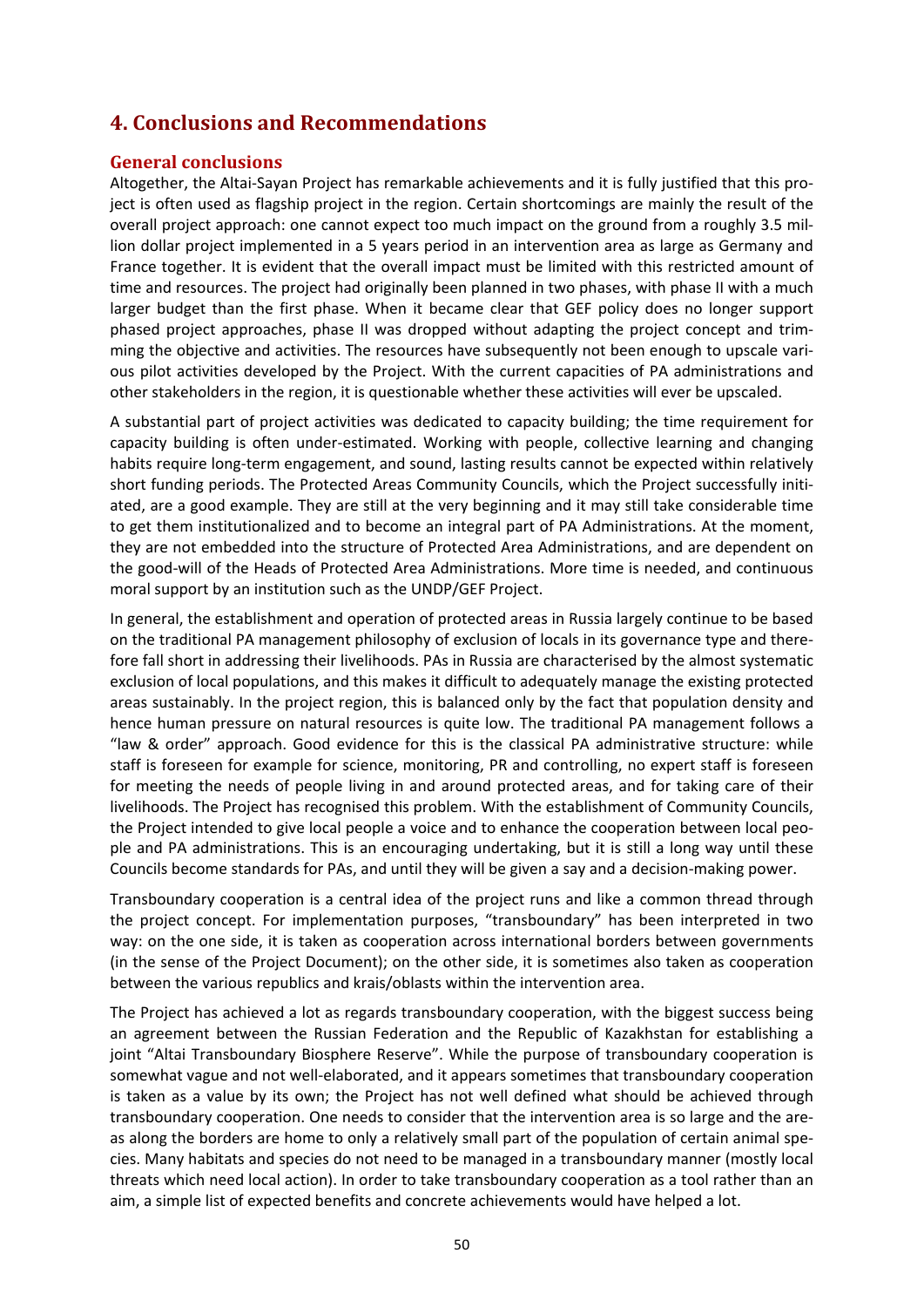## **Lessons Learned and Recommendations**

As terminal evaluation, no recommendations can be made for the future direction of the project and for the improvement of its management. Recommendations are therefore necessarily quite generic and confined to a few general subjects.

## **1. Concentrate on upscaling of alternative livelihood activities rather than on testing**

The Project developed a large array of alternative livelihood activities, extending from felt production over ecotourism and medicinal plants to honey production. Most of them were more or less successful, created jobs and generated income generated. However, with the exception of ecotourism, the number of beneficiaries was relatively limited and the overall impact on the Altai‐Sayan Ecoregion remained modest. This is a classical trap into which the project fell: it spent a lot of efforts and funds (the livelihood output most the second most expensive output) to initiate and test alternative liveli‐ hood activities, but neither time nor resources were sufficient to scale-up these approaches, and to gain "real" impact on ecoregional level.

There are always many good reasons that it does not come to significant upscaling: delay in mobilizing local communities (what always takes considerable time), dropping of the second project phase, limited resources available, etc. The only way to get out of this bottleneck is to invest at project start more in feasibility and marketing studies, before starting livelihood activities. Based on the results of these studies, a strategy can be developed which kind of livelihood activities to concentrate on rather than promoting an array of activities. The project then can elaborate 2‐3 promising types of alterna‐ tive livelihoods, and can promote these measures in a much more comprehensive and professional way than dealing with ten or more different livelihood measures. Project resources can thus be spent in a more strategic and more cost-effective way.

## **2. Defend a sound and consistent project concept**

In the Altai‐Sayan Project, there are a few cases which seem to be driven more by donor inter‐ ests/requirements rather than the real needs of the project region and the intervention logic, and this has compromised project achievements. Dropping the anticipated second phase of the UNDP/GEF Project without adapting the outcomes and outputs is a typical example. Ironically, the Project Document is still based on a two‐phases approach with upscaling of successful phase I measures being the focus of the second phase. It is also suspected that Output 6, which deals with mainstreaming, has been drafted not only as a response to certain needs identified during project identification, but possibly also in order to add the right key word to the project proposal. "Main‐ streaming" had been popular among conservationists and project planners particularly in the early and mid‐2000s, when the project had been designed. Later, the Project did not spend too much ef‐ forts to operationalize this output. Finally, when the Project leveraged co-funding in the amount of 3 million EUR, it made a commitment to bring within a two‐years period 636,000 ha of land under le‐ gal protection and to provide certain equipment to the newly established PA administrations. It is not surprising that all these measures take more time, and the Project had to ask for a no‐cost extension just before the end of the two-years period. A longer planning horizon from the beginning would have allowed a smoother implementation approach.

## **3. Replace population level indicators with indicators measuring impacts on pressures and behaviour**

GEF is always keen of using biodiversity indicators for project monitoring, and these indicators should provide a simple and reliable basis for assessing change or performance. However, the time‐scale on which meaningful changes in different attributes of biodiversity (e.g. population size) can be measured is often significantly longer than that of a normal project cycle.<sup>ix</sup> Furthermore, virtually all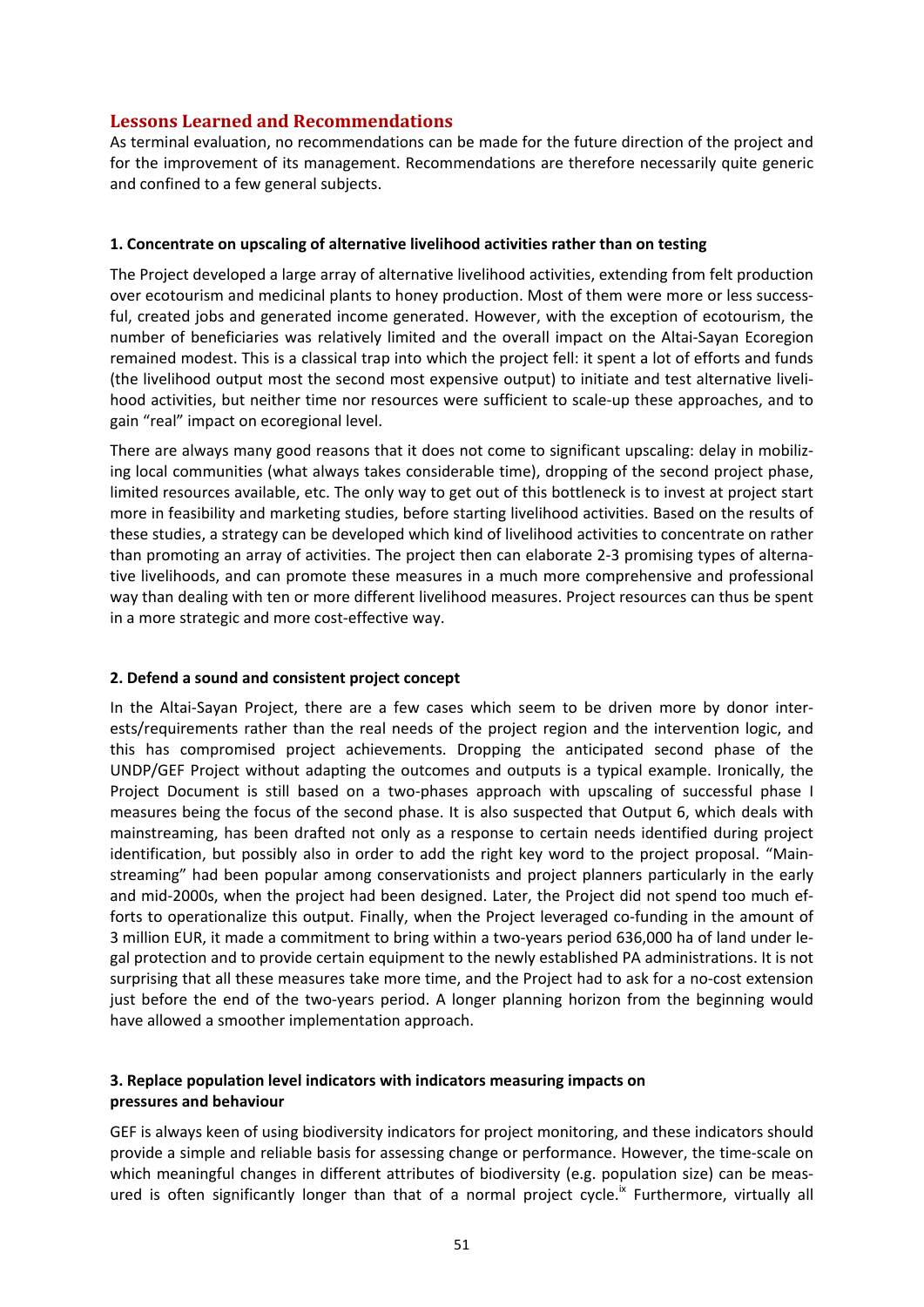measures of biodiversity show natural variation at a wide range of temporal and spatial scales. Such natural variations depend on a large number of factors, which often exceed the impact from project interventions. Consequently one may even suggest that population level indicators should be banned from GEF Biodiversity projects.

In the case of the Altai‐Sayan Project, surely all experts knew from the beginning that population in‐ dicators regarding species such as Snow Leopard or Argali Sheep will fail. It was evident from the be‐ ginning that nobody will be able to monitor these species with a sufficient accuracy, and no capaci‐ ties (and funds) are available to conduct comprehensive surveys on an annual basis.

Consequently, population level indicators should be dropped and replaced by indicators measuring the impact on pressures and behaviours affecting biodiversity. Number of human-wildlife conflicts, number of poaching violations of the law, level of disturbance, patrol intensity, etc. are possible indicators which could be considered.

## **4. Define the specific objectives of transboundary cooperation in the project context**

The Altai‐Sayan Project and its sister projects in Mongolia and Kazakhstan have set ambitious goals for transboundary cooperation from the beginning, and justified them with a few animal species. Transboundary cooperation is sometimes mystified by conservationists and some hope or even ex‐ pect impacts even beyond the environment. In practice, transboundary cooperation often becomes an issue that turns out to be very time‐consuming and not fully under the control of the project. For an effective and efficient project approach, it is therefore necessary first to define the purpose of transboundary cooperation: which ecosystems and habitats, and which species will benefit from transboundary cooperation? Are there joint threats? Is there a significant proportion of these ecosys‐ tems, habitats and animal and plant populations situated in the border area, and does this portion justify the efforts? In the second step, a set of legal, institutional, and practical actions needs to be defined.

### **5. Don't take responsibility for something which is beyond your direct sphere of influence**

One of the aims of the Project was to enlarge the Protected Area System (PAS) in the Altai‐Sayan Ecoregion, and the Project defined indicators of achievement based on the surface area of the PAS. While this seems logical at first view, it does not fully take into account that the establishment of a protected area is always a multi‐stakeholder process with many organisations involved and includes processes which are not linked to the project; the establishment of a protected area is finally also al‐ ways a political decision beyond the direct influence of the project. So it is not surprising that some protected areas had "not only one mother" and there were divergent opinions between the Project Team and the TE as to which new protected areas are to be appraised as achievements of the Pro‐ ject. The design of a M&E plan should therefore always take into account that only achievements are measured which are clearly attributable to efforts of the project.

### **More specific recommendations are:**

GEF mid-term and final evaluation reports follow a certain structure laid down in the Monitoring & Avaluation Guidelines and mostly in the Terms of Reference of the Consultants. This structure of the evaluation report is not fully coherent with the prerequisites made by OECD/DAC, and should be fur‐ ther standardized to avoid duplications within the report. It is therefore suggested

- to adapt the standard structure of evaluation report so that they are in line with OECD/DAC evaluation criteria.
- to apply a consistent rating for all GEF operations (4-scale rating versus 6-scale rating).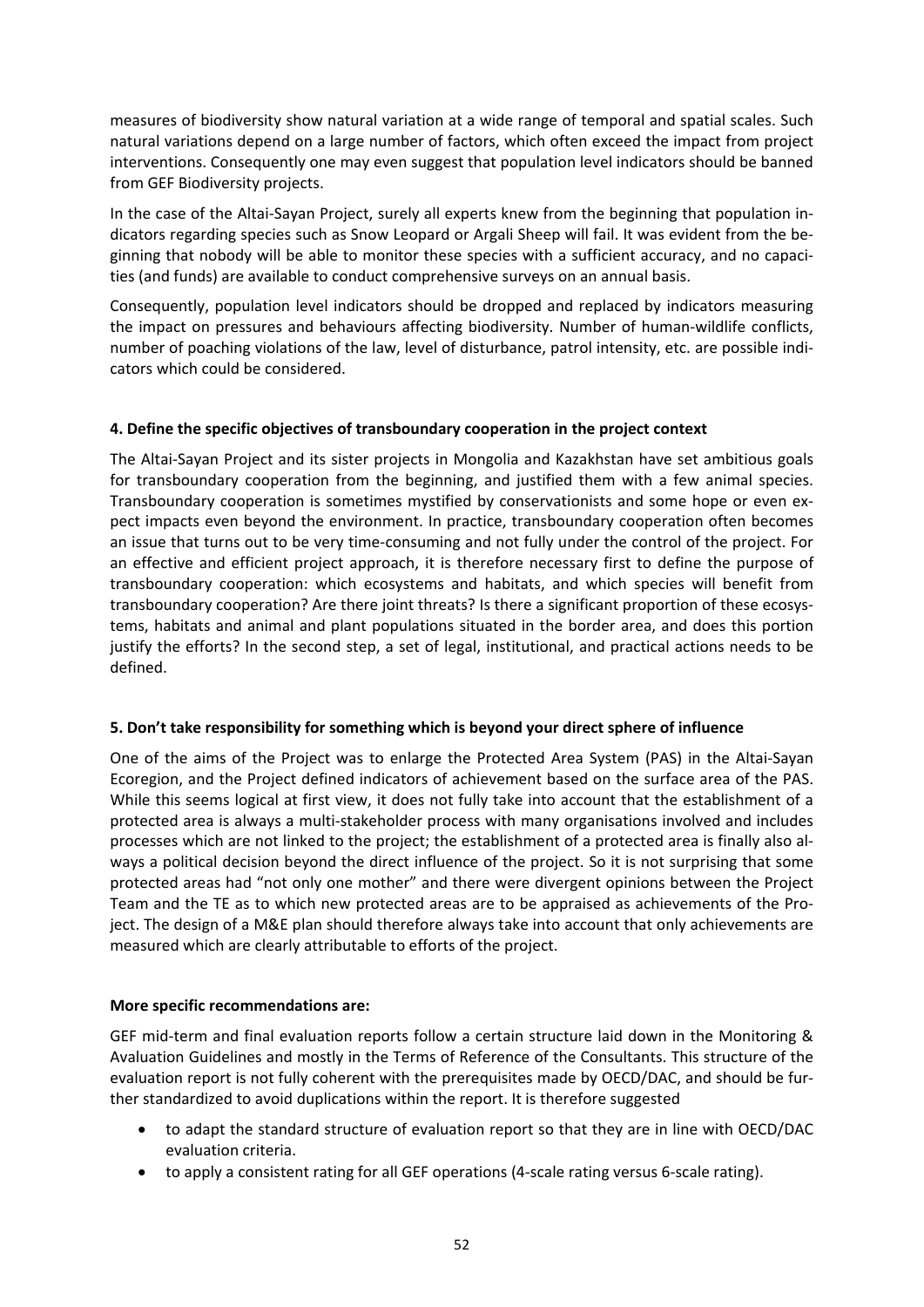# **Endnotes**

- i See http://thegef.org/MonitoringandEvaluation/MEPoliciesProcedures/mepoliciesprocedures.html
- See in particular "GEF Project Cycle" GEF/C.31/7, May 14, 2007<br> $\frac{311}{10}$  See also ADB (2005): Querrious of NGOs (Civil Seciety, Asian Dev
- <sup>iii</sup> See also ADB (2005): Overview of NGOs/Civil Society. Asian Development Bank.<br><sup>iv</sup> http://asfasline.org/anaiastDatailsCOL afgalagailD, 1177
- iv http://gefonline.org/projectDetailsSQL.cfm?projID=1177.

- 
- 
- viii Kasparek, M.: Anbau contra Wildsammlung: Königsweg Kultivierung? Politische Ökologie 108, 2007.<br>ix M. Jenkins and V. Kapos (World Conservation Monitoring Centre WCMC), Biodiversity Indicators for Monitoring GEF Programme Implementation and Impacts. Final Report. GEF. Sine anno.

GEF Secretariat figures as per 31.12.2007. See e.g. GEF/GEF Country Support Programme: GEF Co-financing. Subregional workshop for GERF Focal Points in Asia15‐16 May, 2008. Manila.

vi See e.g. GEF/GEF Country Support Programme: GEF Co-financing. Sub-regional workshop for GERF Focal Points in Asia15-16 May, 2008. Manila.<br> <sup>vii</sup> Information provided by the Forest and Hunting Committee of the Republic of Kazakhstan.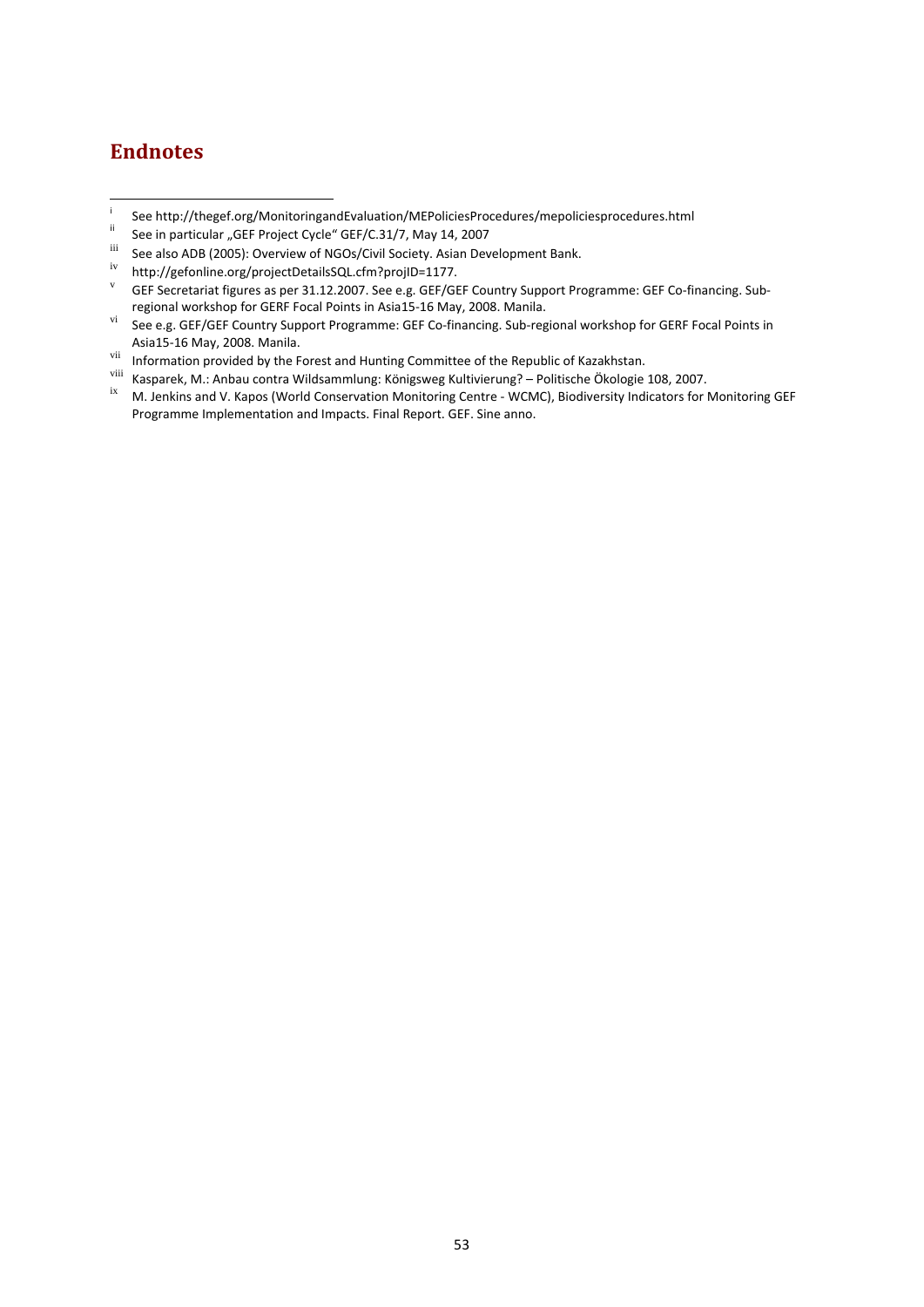# **Annex 1: Terms of Reference**

## **Final Evaluation of the UNDP/GEF Project 00045973 Biodiversity Conservation in the Russian Portion of the Altay-Sayan Ecoregion**

#### **I. INTRODUCTION**

#### UNDP/GEF Monitoring and Evaluation (M&E) policy

The Monitoring and Evaluation (M&E) policy at the project level in UNDP/GEF has four objectives: i) to monitor and evaluate results and impacts; ii) to provide a basis for decision making on necessary amendments and improvements; iii) to promote accountability for resource use; and iii) to document, provide feedback on, and disseminate lessons learned. A mix of tools is used to ensure effective project M&E. These might be applied continuously throughout the lifetime of the project – e.g. periodic monitoring of indicators -, or as specific time-bound exercises such as mid-term reviews, audit reports and final evaluations.

In accordance with UNDP/GEF M&E policies and procedures, all regular and medium-sized projects supported by the GEF should undergo a final evaluation upon completion of implementation. Final evaluations are intended to assess the relevance, performance and success of the project. It looks at early signs of potential impact and sustainability of results, including the contribution to capacity development and the achievement of global environmental goals. It will also identify/document lessons learned and make recommendations that might improve design and implementation of other UNDP/GEF projects.

This evaluation is to be undertaken taking into consideration the GEF Monitoring and Evaluation policy (http://gefeo.org/gefevaluation.aspx?id=140) and the UNDP/GEF Monitoring and Evaluation Policy (http://www.undp.org/gef/monitoring/index.html).

#### Project objectives

The overall goal of the project is to ensure long-term conservation and sustainable management of the globally significant biodiversity in the Russian part of the Altai-Sayan Ecoregion (ASE). The project was designed to improve the current development framework of the Ecoregion by strengthening national capacity to prepare and implement a set of integrated actions that collectively will avoid the default scenario and secure global biodiversity benefits. The GEFfunded part of the project was launched in 2005 with the following expected outcomes and outputs:

**Outcome 1.** Strengthened and expanded protected areas system:

**Output 1.** Conservation of Rare and Endangered Species

**Output 2.** Strengthening and Expanding Protected Areas System

**Output 3.** Strengthened Legal and Institutional Framework for Biodiversity Conservation and Transboundary Management

**Output 4.** Increased Levels of Biodiversity Awareness Among Major Stakeholder Groups and the Rural Population

**Outcome 2.** Strengthened enabling environment for ecosystem-based biodiversity conservation: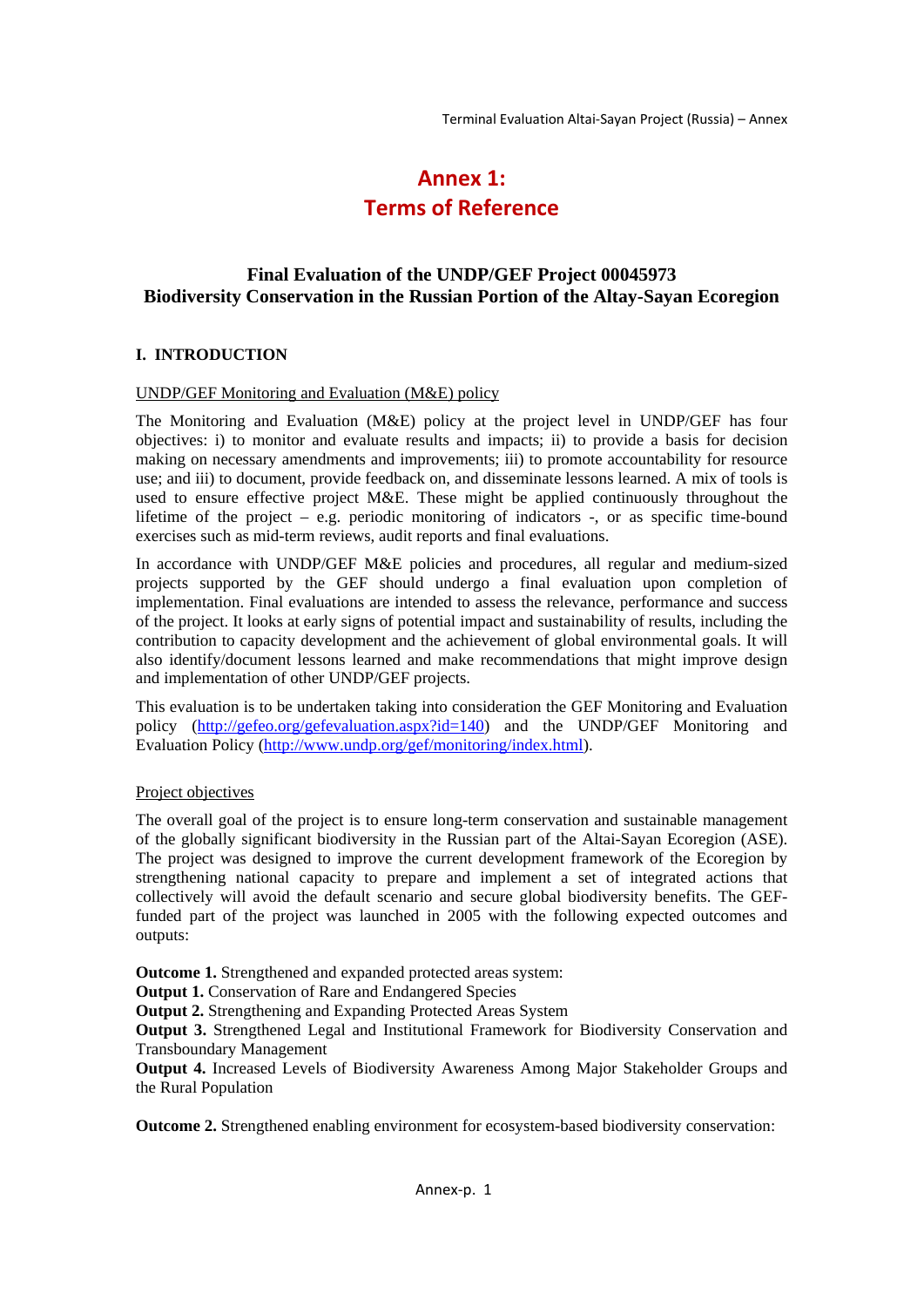**Output 5.** Improved Information on Biodiversity, Including TEK, and its Use in Decision-Making

**Output 6.** Mainstreaming biodiversity conservation into regional decision making process

**Output 7.** Development of alternative livelihoods and involvement of local communities in natural resource management

Later on, in late 2009 yet another component funded by the German government was incorporated into the project design, becoming the project **Outcome 3**: Expansion of the PA network, protection of the carbon pools within the expanded PA system and setting up climate resilient PA networks in the ASE region.

Project location: Krasnoyarsky Krai, Altaisky Krai, Republics of Tuva, Altai and Khakasiya, and Kemerovskaya oblast'

Project sites: ): (1) – Tigirekskaya, (2) - Central Altai, (3) – Teletskaya, (4) – Gornaya Shoriya, (5) – Western Sayan (Zapadnyie Sayany), (6) - Todjinsko-Sengilenskaya. Project Implementation Unit: Krasnoyarsk

The project is executed by the Ministry of Natural Resources and Environment of the Russian Federation (MNRE). Project activities are coordinated by the Project Implementation Unit based in Krasnoyarsk, and the overall management of the project is the responsibility of Project Manager.

Project website: www.altai-sayan.com

Mid-term evaluation of the project was completed in 2009. Mid-term evaluation report will be made available for the Evaluation team selected for this assignment.

## **II. OBJECTIVES OF THE EVALUATION**

This Final Evaluation is initiated by the UNDP Russia as the Implementation Agency for this project and it aims to provide managers (at the Project Implementation Unit, UNDP Russia Country Office and UNDP/GEF levels) with a comprehensive overall assessment of the project and an opportunity to critically assess administrative and technical strategies, issues and constrains associated with large international and multi-partner initiatives. The evaluation will also collate and analyze lessons learn and best practices obtained during the period of the project implementation that can be further taken into consideration during development and implementation of other GEF projects in Russia and elsewhere in the world.

The purpose of the Evaluation is:

- To assess overall performance against the Project objectives as set out in Project Document and other related documents (Inception report, METT, PIR, MTE – how recommendations of mid-term evaluation were implemented)
- To assess the effectiveness and efficiency of the Project
- To critically analyze the implementation and management arrangements of the Project
- To assess the sustainability of the Project's interventions.
- To list and document initial lessons concerning Project design, implementation and management
- To assess Project relevance to national priorities.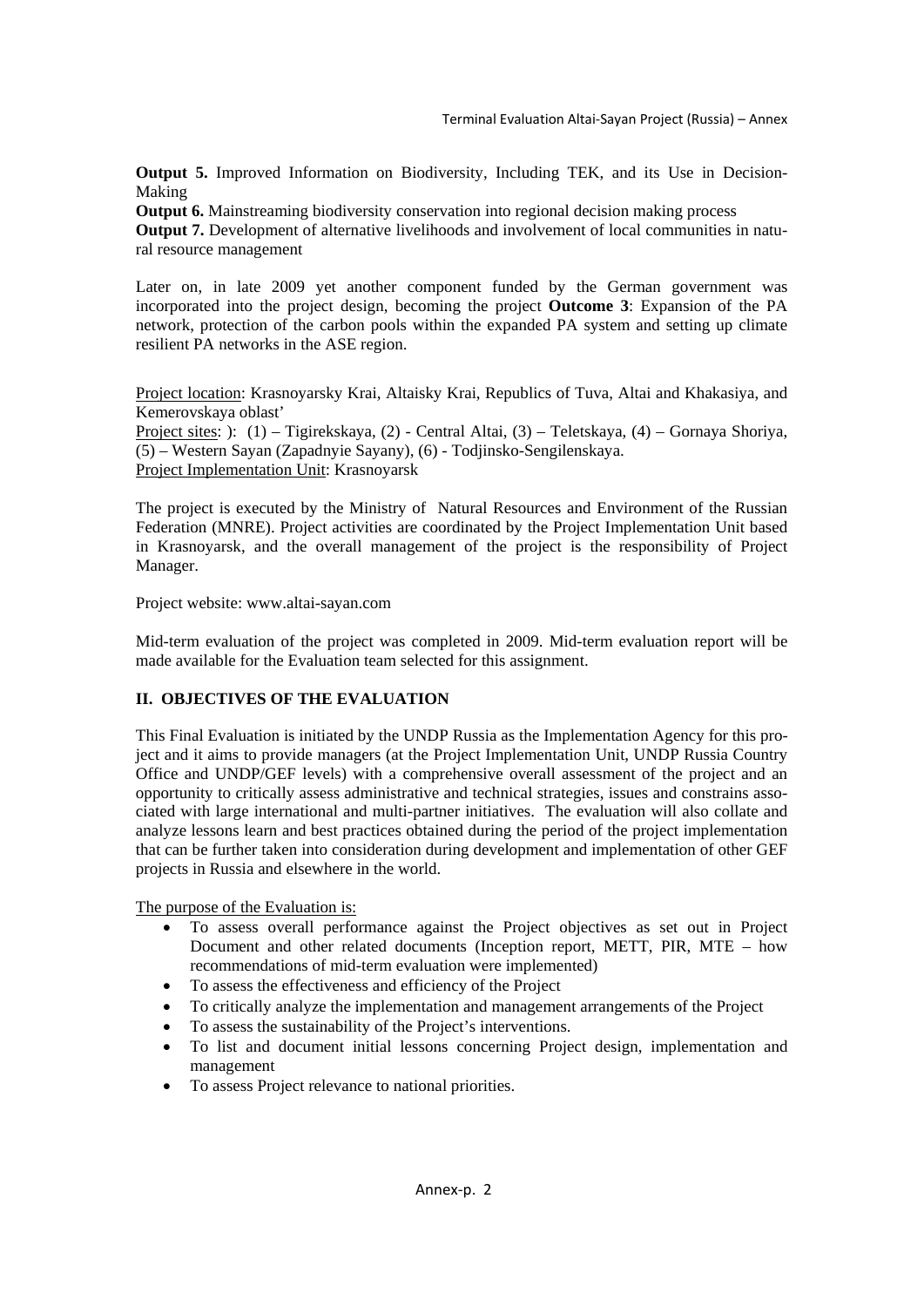Project performance will be measured based on Project's Logical Framework (see Annex III), which provides clear performance and impact indicators for project implementation along with their corresponding means of verification.

The Report of the Final Evaluation will be stand-alone document that substantiates its recommendations and conclusions.

## **III. EVALUATION**

#### **3.1. Products expected from the evaluation**

The evaluation report outline should be structured along the following lines (see Annex I):

- 1. Executive summary
- 2. Introduction
- 3. The project(s) and its development context
- 4. Findings and Conclusions Project formulation Implementation Project Finances Results
- 5. Recommendations
- 5. Lessons learned
- 6. Annexes

The length of report normally should not exceed 50 pages in total. The draft report will be submitted to UNDP/GEF and the Ministry of Natural Resources and Environment no later than October 1, 2011. Based on the feedback received from stakeholders a final report will be prepared by October 31, 2011.

The report will be submitted electronically in English.

The report will be supplemented by a table on Cofinancing (Annex II) and Rate Tables (Annex IV).

### **3.2. Methodology for evaluation approach**

The Final Evaluation will be done through a combination of processes including a desk study, selected site visits and interviews - involving all stakeholders (but not restricted to): MNR, UNDP, Government officials on different levels, Regional administrations and local municipalities, local NGO's, communities etc.

Evaluators should seek guidance for their work in the following materials:

- GEF Monitoring and Evaluation policy (http://gefeo.org/gefevaluation.aspx?id=140)
- UNDP/GEF Monitoring and Evaluation Policy (http://www.undp.org/gef/monitoring/index.html)
- Measuring Results of the GEF Biodiversity Programme (http://www.thegef.org/gef/node/2229)

The methodology for the evaluation is envisaged to cover the following areas: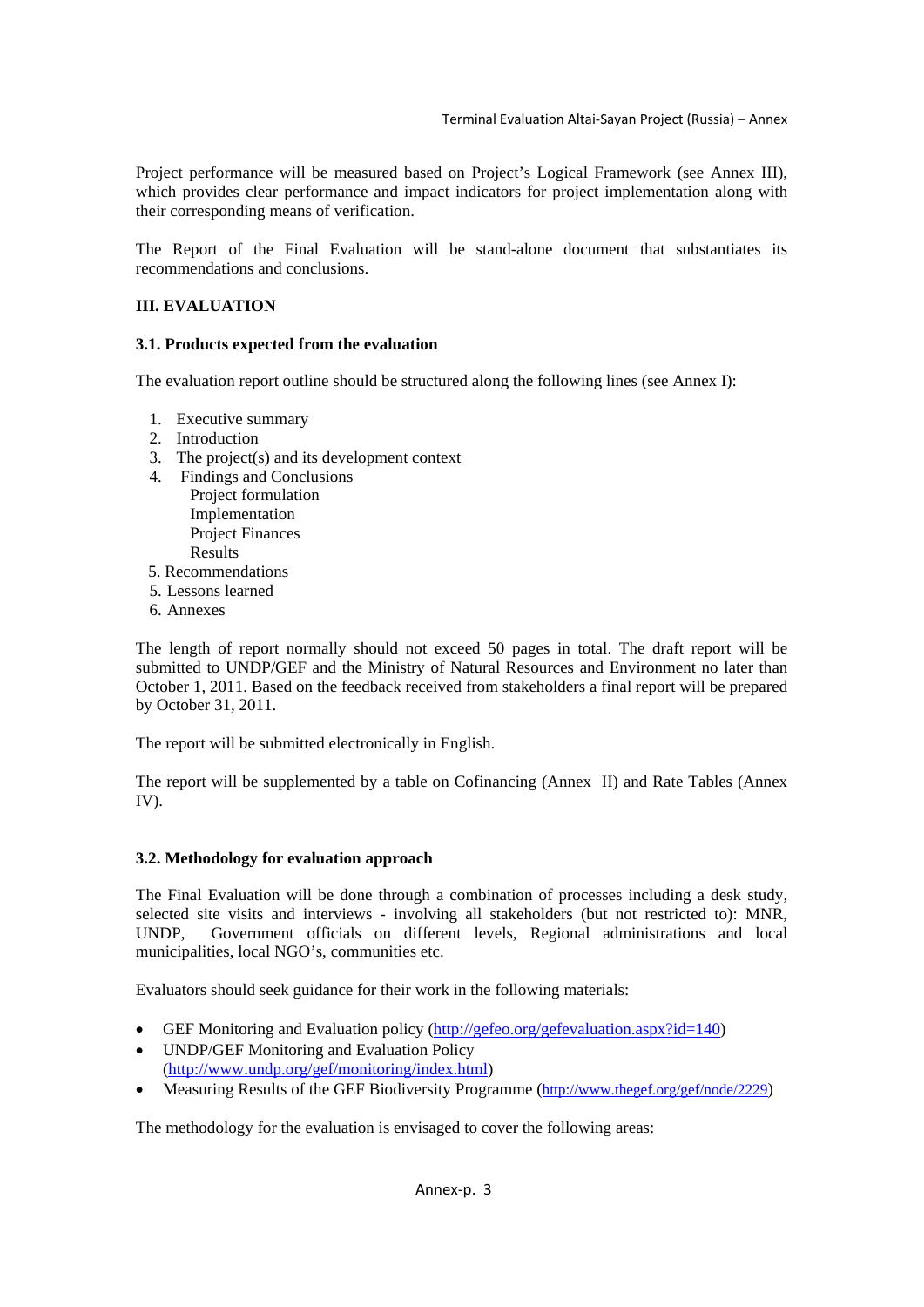- Desk study review of all relevant Project documentation
- Consultations with Government, UNDP , Project implementation unit
- Field site visit within project territories
- Interviews with stakeholders

The evaluation must provide evidence-based information that is credible, reliable and useful.

In preparation for the evaluation mission, the project manager, with assistance from UNDP country office, will arrange for the completion of the Management Effectiveness Tracking Tool (METT). The tracking tool will be completed / endorsed by the relevant implementing agency or a qualified national research /scientific institution, and not by the international consultant or UNDP staff. The tracking tool will be submitted to the international evaluation consultants, who will need to provide his/her comments on it. Upon incorporation of the comments from the international evaluation consultant to the tracking tool, it will be finalized and attached as a mandatory annex to the final evaluation report.

### 3.3. **Evaluators qualifications**

The evaluation will be conducted by an International Consultant who should possess the following qualifications:

- Expertise in areas of international projects' monitoring and evaluation with the focus on biodiversity conservation, protected areas;
- Knowledge/understanding of Russian conservation policies and legislation, institutional system, protected areas system, additional knowledge on NGO/indigenous community would be an asset.
- A physical ability to travel to Russia (ASE region and Moscow) is needed

More specifically the candidate should demonstrate:

- (i) Recent experience with result-based management evaluation methodologies;
- (ii) Experience applying participatory monitoring approaches;
- (iii) Experience applying SMART indicators and reconstructing or validating baseline scenarios;
- (iv) Recent knowledge of the GEF Monitoring and Evaluation Policy;
- (v) Recent knowledge of UNDP's results-based evaluation policies and procedures
- (vi) Competence in Adaptive Management, as applied to conservation or natural resource management projects;
- (vii) Recognized expertise in the management and sustainable use of biodiversity;
- (viii) Familiarity with protected area policies and management structures in Russia;
- (ix) Demonstrable analytical skills;
- (x) Work experience in relevant areas for at least 10 years;
- (xi) Experience with multilateral or bilateral supported conservation projects;
- (xii) Project evaluation experiences within United Nations system will be considered an asset;
- (xiii) Excellent English communication skills.

## **IV. IMPLEMENTATION ARRANGEMENTS**

Evaluation management arrangements

- Role of Project Manager (located in Krasnoyarsk)
	- o Coordination of evaluation activities and logistics in ASE region
	- o Arrangement of field site visits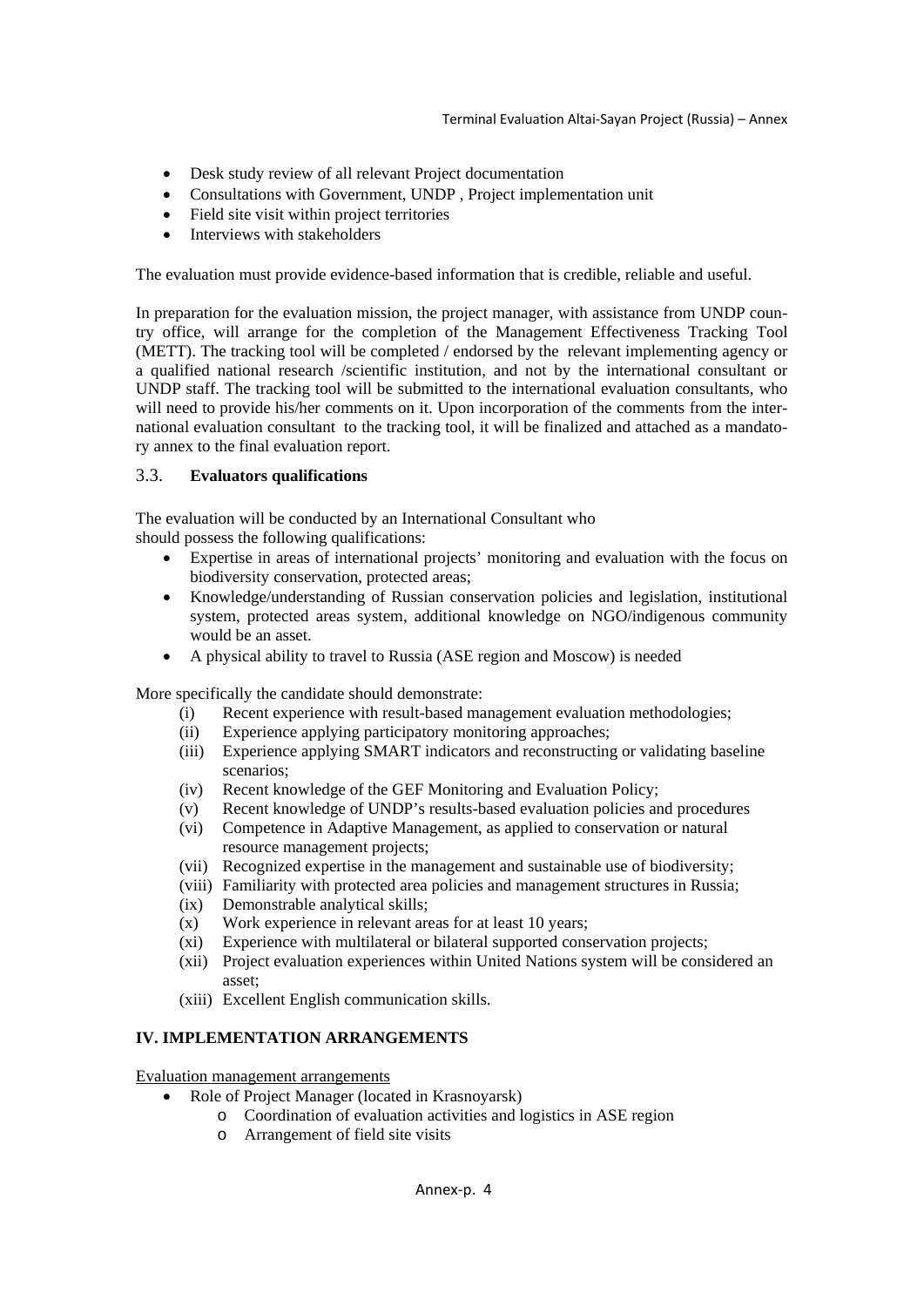- o Organization of meetings with selected stakeholders
- o Compiling and providing to the evaluator necessary project reports and materials produced by the project
- Role of UNDP
	- o Coordination of evaluation activities in Moscow
	- o Administrative and logistical support for the evaluators in Moscow

#### Tentative timeframe

| $\bullet$ | Selection of evaluators                                                  | <b>July 2011</b>      |
|-----------|--------------------------------------------------------------------------|-----------------------|
| $\bullet$ | Briefing for evaluators                                                  | August 2011           |
|           | Desk review                                                              | August 2011           |
| $\bullet$ | Debriefings in Moscow                                                    | August 2011           |
| $\bullet$ | Trip to the field sites (including allocation for travel),               |                       |
|           | interviews with local stakeholders, questionnaires                       | August-September 2011 |
| $\bullet$ | Validation of preliminary findings with stakeholders through             |                       |
|           | circulation of initial reports for comments, meetings and other types of |                       |
|           | feedback mechanisms                                                      | September 2011        |
| $\bullet$ | Preparation and submission of preliminary report                         | by 1 October 2011     |
| $\bullet$ | Preparation and submission of final evaluation report                    | by 31 October 2011    |

If any discrepancies have emerged between impressions and findings of the evaluation team and abovementioned stakeholders, these should be explained in an annex attached to the final report.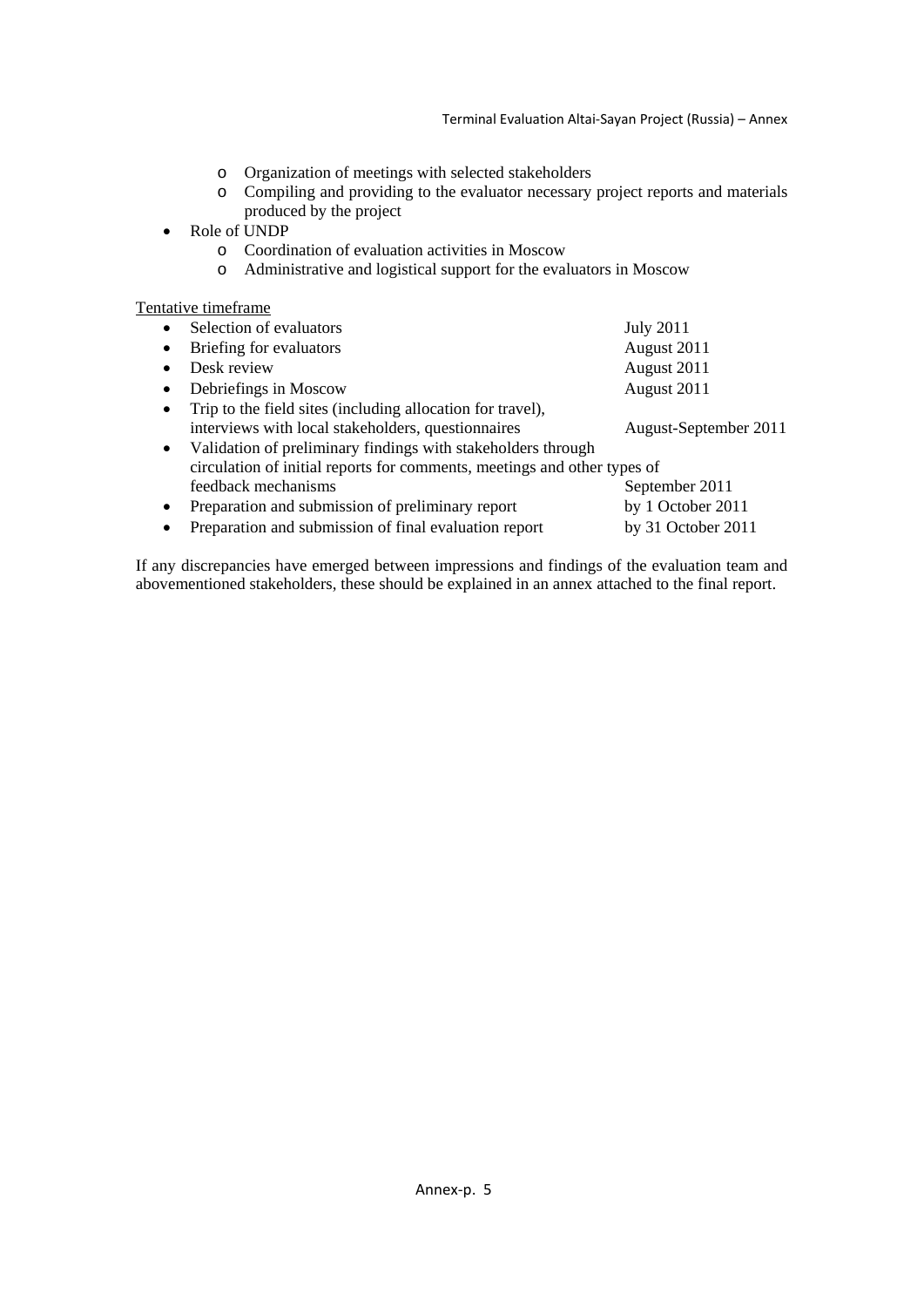# **Annex 2: Itinery of the Terminal Evaluation Mission**

| <b>Date</b> | <b>Activity / Meetings</b>                                                                                      |
|-------------|-----------------------------------------------------------------------------------------------------------------|
| 30.08.      | Travel from Germany to Moscow, accommodation Moscow                                                             |
| 31.08.      | Meeting with UNDOP CO (Irinia Bredneva)<br>$\bullet$                                                            |
|             | Meeting with Deputy Project Director (Armen Grigoryan)                                                          |
|             | Flight to Barnaul                                                                                               |
| 01.09.      | Arrival at Barnaul                                                                                              |
|             | Meeting with Tigireksky Nature Reserve Administration<br>$\bullet$                                              |
|             | Meeting with Altai State University (members of Institute of Botany,<br>٠                                       |
|             | Southern Siberian Botanical Garden)                                                                             |
|             | <b>Accommodation Barnaul</b>                                                                                    |
| 02.09.      | <b>Travel to Gorno-Altaisk</b>                                                                                  |
|             | Meeting with the Project team (Michael Paltsyn - Specie conservation expert<br>$\bullet$                        |
|             | group leader)                                                                                                   |
|             | Meeting with the Deputy Minister on Forestry for the Altai Republic<br>$\bullet$                                |
|             | Meeting with the Altai Ecology Institute<br>$\bullet$                                                           |
|             | <b>Accommodation Gorno-Altaisk</b>                                                                              |
| 03.09.      | Meeting with the head of the Altaisky Nature Reserve and his team (Gorno<br>$\bullet$                           |
|             | Altaisk)                                                                                                        |
|             | Travel to the Altaisky Nature Reserve (Artybash village and Yailyu settlement)                                  |
|             | Meeting with Deputy Head on Awareness Raising for Altaisky Nature Reserve<br>$\bullet$                          |
|             | Meeting with Expert on the rare species monitoring<br>٠                                                         |
|             | Meeting with Head of the Altaisky Nature Reserve Public Council<br>$\bullet$<br>Accommodation Artybash village. |
| 04.09.      | Meeting with the Public Council on Teletskoye Lake Area                                                         |
|             | Travel to Gorno-Altaisk.                                                                                        |
|             | Meeting with the Project team (Tatyana Yashina -Leader of climate<br>$\bullet$                                  |
|             | component)                                                                                                      |
|             | Accommodation Gorno Altaisk.                                                                                    |
| 05.09.      | Meeting with "Assistance" Micro-Crediting Fund<br>$\bullet$                                                     |
|             | Meeting with Altai Republic Consultation Center (NGO)<br>$\bullet$                                              |
|             | Meeting with "FSDA - Fund for Sustainable Development of Altai" (NGO)<br>٠                                      |
|             | Meeting with Altai Tour Operators Association<br>٠                                                              |
|             | Meeting with other project partners and implementers                                                            |
| 06.09.      | Travel to Gorno-Altaisk Botanical Garden                                                                        |
|             | Meeting with the Head of the Gorno-Altaisk Botanical Garden                                                     |
|             | Travel to Inya settlement                                                                                       |
|             | Meeting with local community members                                                                            |
|             | Accommodation Chui-Ozy travel hotel                                                                             |
| 07.09.      | Travel to Inegen village                                                                                        |
|             | Meeting with local community members<br>$\bullet$                                                               |
|             | Travel to Uch-Enmek Nature Park                                                                                 |
|             | Meeting with the Head of the Uch-Enmek Nature Park and experts<br>$\bullet$                                     |
|             | <b>Travel to Gorno Altaisk</b>                                                                                  |
| 08.09.      | <b>Travel to Barnaul</b>                                                                                        |
|             | Internal meeting with the Project Manager                                                                       |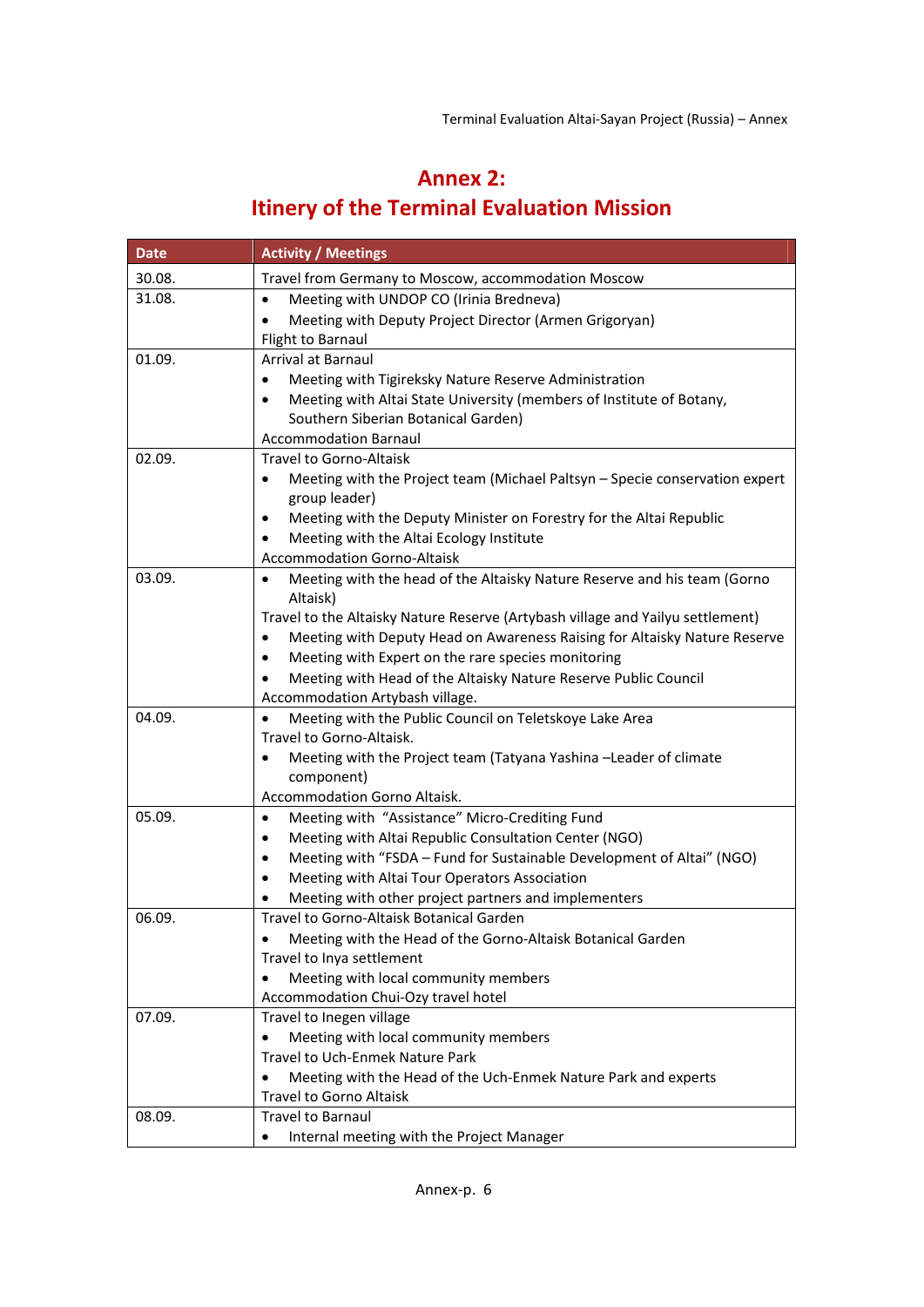Terminal Evaluation Altai‐Sayan Project (Russia) – Annex

|        | <b>Accommodation Barnaul</b>                                              |
|--------|---------------------------------------------------------------------------|
| 09.09. | Flight to Moscow                                                          |
|        | Meeting with the Ministry of Natural Resources (International Department) |
|        | Debriefing Meeting UNDP                                                   |
|        | Meeting with Ludmila Khorosheva (former UNDP Project Coordinator, now     |
|        | UNEP)                                                                     |
|        | Return flight to Germany.                                                 |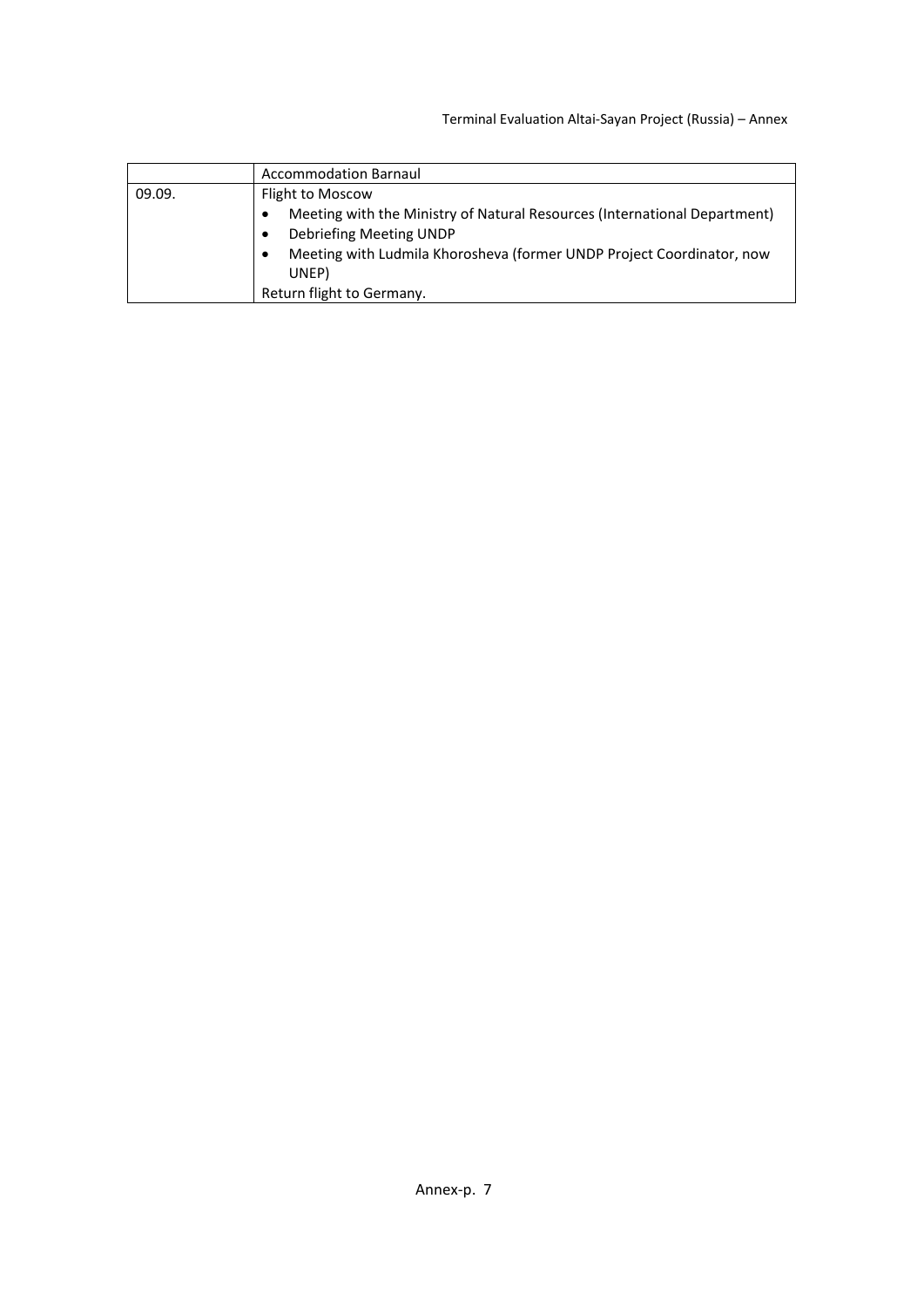# **Annex 3: List of Key Persons Met**

Many of the meetings were attended by several persons, in particular the community meetings. Only the names of key persons are listed here.

| <b>Name</b>            | <b>Function</b>                                                         |
|------------------------|-------------------------------------------------------------------------|
| Altynai Achimova       | Head of the Gorno-Altaisk Botanical Garden                              |
| Raisa Adarina          | Expert of the NGO "Assistance" (Micro-Crediting Fund and Altai Republic |
|                        | Consultation Center)                                                    |
| Chagat Almashev        | Head of the NGO "Fund for Sustainable Development of Altai" (FSDA)      |
| Rimma Anchibaeva       | Head of Inya Settlement                                                 |
| Igor Atkunov           | Local Head of the NGO "Assistance" - Micro-Crediting Fund Tender        |
|                        | Commission                                                              |
| Alexander Bondarev     | Project Manager Altai-Sayan Project (UNDP-GEF)                          |
| Svetlana Bondarevskaya | Deputy Head on Awareness Raising for Tigireksky Nature Reserve          |
| Irina Bredneva         | UNDP Moscow project support office                                      |
| Yevgeny Davydov        | Deputy Head on Research, Tigireksky Nature Reserve                      |
| Joanna Dobson          | Interpreter, background information on Uch-Enmek Nature Park, etc.      |
| Irina B. Fominykh      | Ministry of Natural Resources and Environment of the Russian            |
|                        | Federation, Dept. of International Cooperation (Deputy Director)        |
| Pavel Golyakov         | Director of Tigireksky Nature Reserve                                   |
| Armen Grigorian        | Assistant to Project Director Altai-Sayan Project (UNDP-GEF)            |
| Igor Kalmykov          | Head of the Altaisky Biosphere Reserve                                  |
| Ludmila Khorosheva     | <b>UNEP Office Moscow</b>                                               |
| Irina Kudachinova      | Expert of the Uch-Enmek Nature Park                                     |
| Danil Mamyev           | Head of the Uch-Enmek Nature Park                                       |
| Vassiliy Manyshev      | Deputy Minister on Forestry for the Altai Republic                      |
| Natalia Olofinskaya    | UNDP Moscow Project Support Office (Head of Environment Unit)           |
| Tatyana Pahaeva        | Head of the NGO "Orion"                                                 |
| Mikhail Paltsyn        | Expert Group Leader on Conservation of Rare and Endangered Species      |
|                        | (UNDP-GEF)                                                              |
| Lyudmila Pozhidaeva    | Expert of Awareness Raising Department, Tigireksky Nature Reserve       |
| Elena Repetunova       | Leader of Expert Group on Environmental Awareness Raising and           |
|                        | Alternative Livelihoods (UNDP-GEF)                                      |
| Yuri Robertus          | Head of the Altai Ecology Institute                                     |
| Svetlana Schigreva     | Deputy Head on Awareness Raising for Altaisky Nature Reserve:           |
| Alexander Shmakov      | Head of the Southern Siberian Botanical Garden (Barnaul)                |
| Marina Silantyeva      | Assistant Professor, Botany Department, Altai University                |
| Sergey Spitsyn         | Expert on the Rare Species Monitoring and Head of the Altaisky Nature   |
|                        | Reserve Public Council                                                  |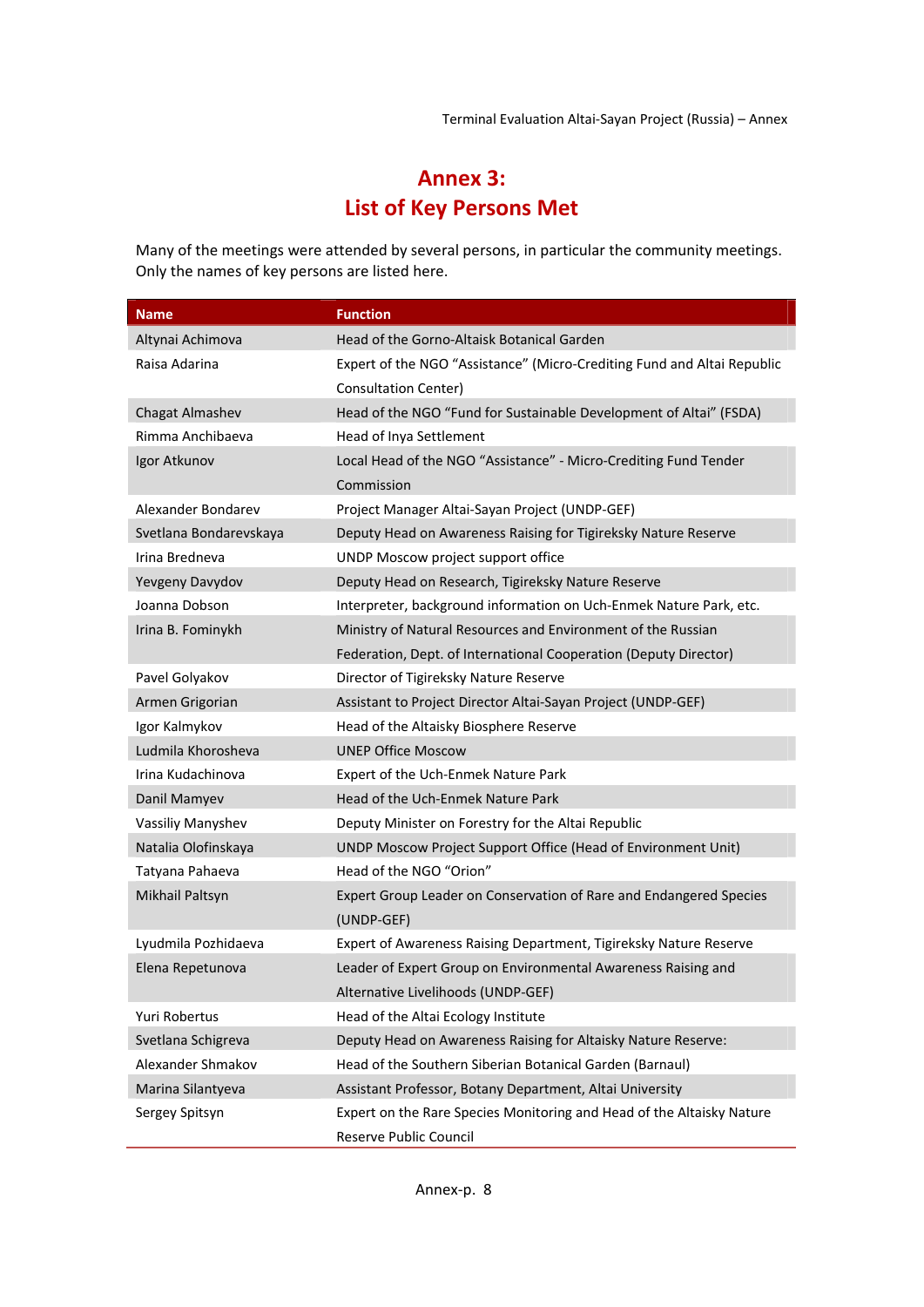Terminal Evaluation Altai‐Sayan Project (Russia) – Annex

| Galina Toptygina  | Head of the local NGO Izhemdi                                                                                                                      |
|-------------------|----------------------------------------------------------------------------------------------------------------------------------------------------|
| Alexey Vaganov    | Expert, Southern Siberian Botanical Garden (Barnaul)                                                                                               |
| Elena Yamaeya     | Expert of the NGO "Assistance" on Micro-Crediting Fund and Altai                                                                                   |
|                   | Republic Consultation Center NGO                                                                                                                   |
| Tatyana Yashina   | Leader of Expert Group leader on Climate Change Adaptation Strategy<br>and Development for Nature Ecosystems within Protected Areas (UNDP-<br>GEF) |
| Sergey Zyablitsky | Head of the Altai Tour Operators Association                                                                                                       |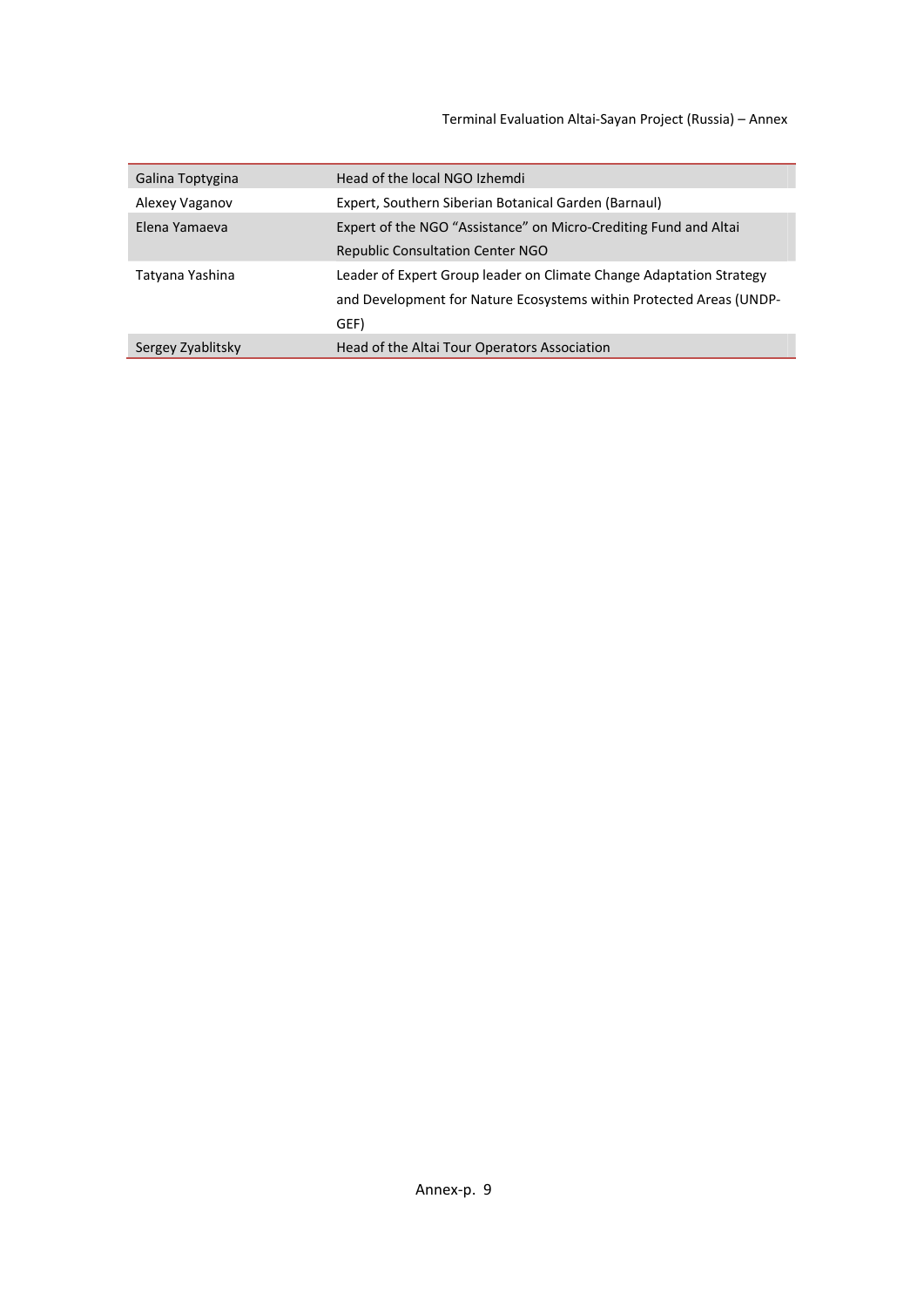# **Annex 4:**

# **List of Publications by the Altai‐Sayan Project**

|                                                                                                                                                                                                                                             | Year | No. of |
|---------------------------------------------------------------------------------------------------------------------------------------------------------------------------------------------------------------------------------------------|------|--------|
|                                                                                                                                                                                                                                             |      | copies |
| <b>Conservation of Rare and Endangered Species</b>                                                                                                                                                                                          |      |        |
| Atlas of Rare Animal Species and their Derivates (IC NGO "Siberian Ecological<br>Center")                                                                                                                                                   | 2007 | 500    |
| 2 different posters "CITES": "Border transfer of these animal species is prohibited"<br>and "Only with a special permission" (IC NGO "Siberian Ecological Center")                                                                          | 2007 | 500    |
| Methodical manuals for state rangers on CDs (IC NGO "Siberian Ecological Center")                                                                                                                                                           | 2007 | 100    |
| Brochure on "Penalties for Poaching in Altai Republic" in the Russian and Altaian<br>languages (NGO "Altai Sustainable Development Foundation")                                                                                             | 2007 | 2000   |
| Booklet on penalties for poaching in Altai Region, A5, 67 pages                                                                                                                                                                             | 2008 | 2000   |
| Booklet on penalties for poaching in Kemerovo Region (in the Russian and Shoria<br>languages), A5, 67 pages                                                                                                                                 | 2008 | 2000   |
| Wall calendars for 2009: "Let's conserve the snow leopard in our mountains!" and<br>"Let's conserve the Altai sheep in our mountains!"                                                                                                      | 2008 | 400    |
| A booklet on corral protection against the snow leopard (in the Russian and<br>Tuvinian languages) for workshops on insurance of livestock held in Mongun-Taiga<br>and Bai-Taiga Districts (Kozhuns) of Tyva Republic.                      | 2008 | 100    |
| "Programme of Monitoring the Altai Mountain Sheep in the Russian Federation"                                                                                                                                                                | 2009 | 100    |
| "Programme of Monitoring the Snow Leopard in the Russian Federation"                                                                                                                                                                        | 2009 | 1000   |
| "Responsibility for Poaching in Krasnoyarsk Region"                                                                                                                                                                                         | 2009 | 1000   |
| Wall calendars for 2010: "Let's conserve the snow leopard in our mountains!" and<br>"Let's conserve the Altai sheep in our mountains!"                                                                                                      | 2009 | 400    |
| "Human and Bear in the Altai-Sayan Ecoregion. Conflict-Free Coexistence"                                                                                                                                                                    | 2009 | 500    |
| 'Study of Wildlife and Their Derivates in the Altai-Sayan Ecoregion in 2005 - 2008'                                                                                                                                                         | 2010 | 200    |
| 'Sustainable Game Management in Protected Areas'                                                                                                                                                                                            | 2010 | 200    |
| Articles of the Interregional Applied-Science Conference 'Biodiversity Monitoring in<br>Protected Areas'                                                                                                                                    | 2010 | 200    |
| 'The Bear in the Altai-Sayan Ecoregion'                                                                                                                                                                                                     | 2010 | 1000   |
| 'Use of Electric Fences for Livestock Protection from Snow Leopard Attacks'                                                                                                                                                                 | 2010 | 500    |
| 'Photo-Traps in Snow Leopard Population Survey'                                                                                                                                                                                             | 2010 | 100    |
| 'Scat Detection Dogs and Sample Collection for DNA Analysis of Snow Leopard Scat'                                                                                                                                                           | 2010 | 200    |
| <b>Protected Areas</b>                                                                                                                                                                                                                      |      |        |
| Recommendations for establishing regional protected areas                                                                                                                                                                                   | 2008 | 500    |
| Posters "The Altai-Sayan Ecoregion: Krasnoyarsk Region"                                                                                                                                                                                     | 2008 | 100    |
| Booklet "Altai Golden Mountains"                                                                                                                                                                                                            | 2009 | 500    |
| Booklet "Problems and Recommendations for Protected Area Legislation"<br>(Legislation survey and draft of the new federal law On Protected Areas), in<br>collaboration with WWF Russia.                                                     | 2009 | 200    |
| 'Teletskoye Lake- UNESCO World Heritage Site'                                                                                                                                                                                               | 2010 | 900    |
|                                                                                                                                                                                                                                             |      |        |
| <b>Education and Awareness</b>                                                                                                                                                                                                              |      |        |
| Three types of posters: "Rare and endangered animal species in the south of<br>Western Siberia", "Rare and endangered plant species in the south of Western<br>Siberia", "Poisonous plants in the south of Western Siberia" (Kemerovo State | 2007 | 300    |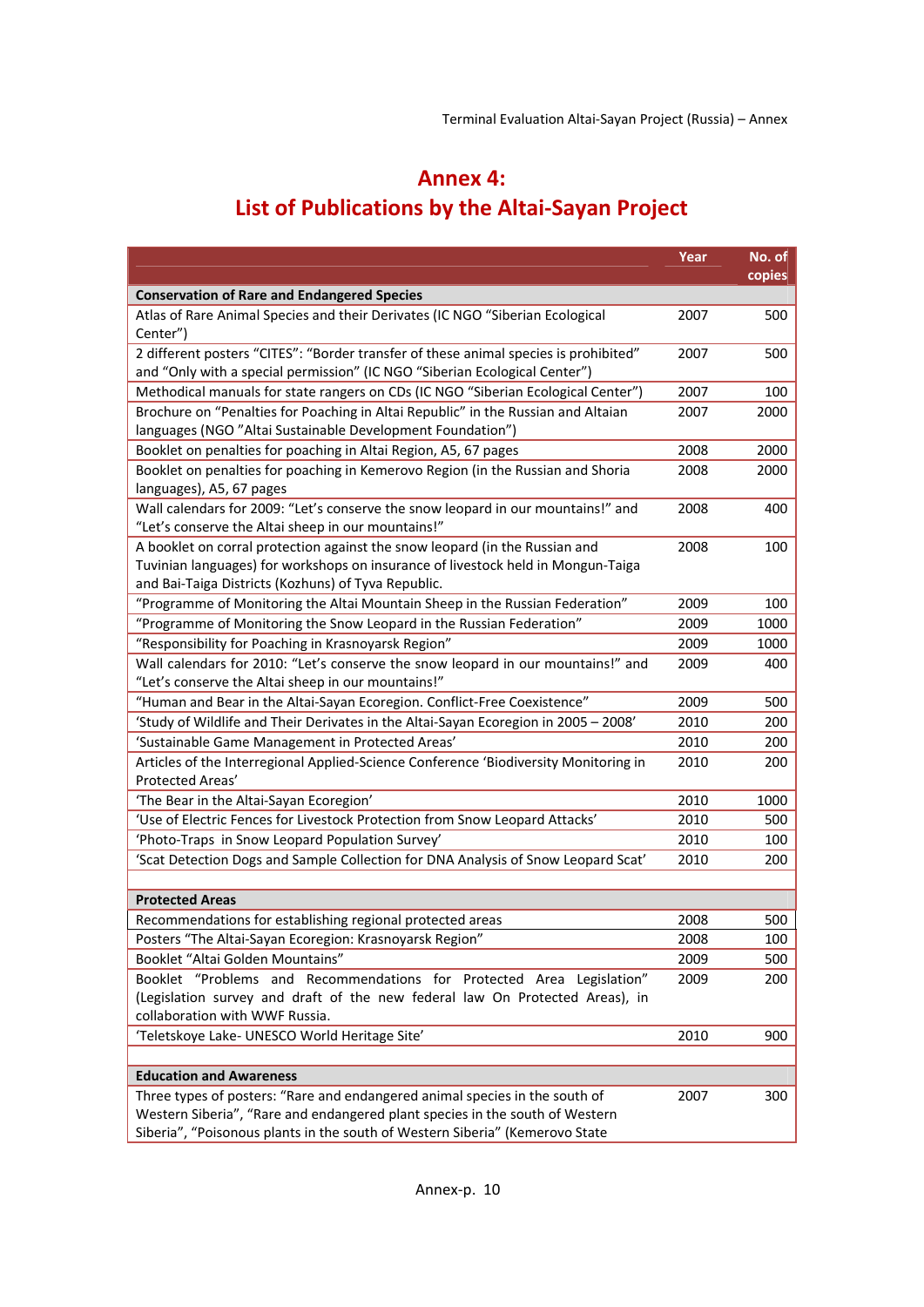## Terminal Evaluation Altai‐Sayan Project (Russia) – Annex

|                                                                                                                                                                                                                                                                           | Year | No. of<br>copies |
|---------------------------------------------------------------------------------------------------------------------------------------------------------------------------------------------------------------------------------------------------------------------------|------|------------------|
| University)                                                                                                                                                                                                                                                               |      |                  |
| Three types of hand-outs for students: "Rare and endangered animal species in the<br>south of Western Siberia", "Rare and endangered plant species in the south of<br>Western Siberia", "Poisonous plants in the south of Western Siberia" (Kemerovo<br>State University) | 2007 | 300              |
| Brochure for teachers "Handbook to posters to conduct lessons on "Plants and<br>Animals in the south of Western Siberia" (Kemerovo State University)                                                                                                                      | 2007 | 300              |
| Text-book "Trip with plants in Gornaya Shoriya" (Kemerovo State University)                                                                                                                                                                                               | 2007 | 300              |
| Manual on guides training for educators (NGO "Altai Sustainable Development<br>Foundation")                                                                                                                                                                               | 2007 | 30               |
| Manual on guide training for educators and students (NGO "Altai Sustainable<br>Development Foundation")                                                                                                                                                                   | 2007 | 30               |
| Pocket calendars for 2008 (Shushenskiy Bor National Park)                                                                                                                                                                                                                 | 2007 | 500              |
| Five types of posters: Biodiversity, PAs Categories of Russia and Altai region,<br>Ecological Monitoring, Pesticides, Our Apartment (Altai State University)                                                                                                              | 2007 | 100              |
| Booklet "Rare and Endangered Plants and Animals of Desert-Steppe Ecosystems of<br>Tyva (Tyva State University Strengthening capacity for PAs                                                                                                                              | 2007 | 100              |
| Brochure "Methodical recommendations on protection activities in state nature<br>reserves and national parks" (project office)                                                                                                                                            | 2007 | 500              |
| Visual aids (posters), 5 types of design, A2: "Biodiversity", "Pesticide Pollution in<br>Altai Region", "Status of Protected Areas in Altai Region", "Environment Safety in<br>Cities", "Environment Monitoring" (Altai State University);                                | 2008 | 100              |
| The reference book with CD "Foundations of Ecology, Nature Use, Environment<br>Conservation, and Environmental Law" Altai State University);                                                                                                                              | 2008 | 200              |
| The textbook for schools "Travel with Plants in Gornaya Shoriya" (Kemerovo State<br>University)                                                                                                                                                                           | 2008 | 100              |
| Reference book with CD for tourist guide training ("Following sacred trails of Altai<br>Mountains"                                                                                                                                                                        | 2008 | 500              |
| Booklet "Argut Nature Park" under the project activity "Increased awareness of<br>Argut Nature Park among Local People and Tourists";                                                                                                                                     | 2008 | 200              |
| Within the activity "Public Support for Belukha Nature Park" implemented by NGO<br>Istoki: A) Posters "It's a wonderful world", 4 types of design B) Nature Diaries; C)<br>Desktop calendars for 2009.                                                                    | 2008 | 600              |
| "Biodiversity Conservation in Managerial Decision-Making"                                                                                                                                                                                                                 | 2009 | 500              |
| Materials of the International Science Conference "Collecting Biodiversity Data:<br>Experience, Problems, Solutions"                                                                                                                                                      | 2009 | 100              |
| Bibliography "Biodiversity and Protected Areas of Altai Republic"                                                                                                                                                                                                         | 2009 | 500              |
| Textbook "Natural Environment of Altai"                                                                                                                                                                                                                                   | 2009 | 500              |
| <b>Alternative Livelihood</b>                                                                                                                                                                                                                                             |      |                  |
| Recommendations for cultivating medicinal plants and sustainable wild plant<br>harvesting.                                                                                                                                                                                | 2008 | 200              |
| Booklet "The Altai-Sayan Ecoregion. Directions for Development. Experience of<br>UNDP/GEF Project "Biodiversity Conservation in the Russian portion of the Altai-<br>Sayan Ecoregion" in Developing Alternative Livelihoods for Local Communities"                        | 2009 | 500              |
| Handbooks "Sustainable Livelihoods in Protected Areas: Concept and Practical<br>Guidelines"                                                                                                                                                                               | 2009 | 400              |
| 'Ecocamp from A to Z'                                                                                                                                                                                                                                                     | 2010 | 400              |
| 'Green House. Rural Tourism'                                                                                                                                                                                                                                              | 2010 | 1000             |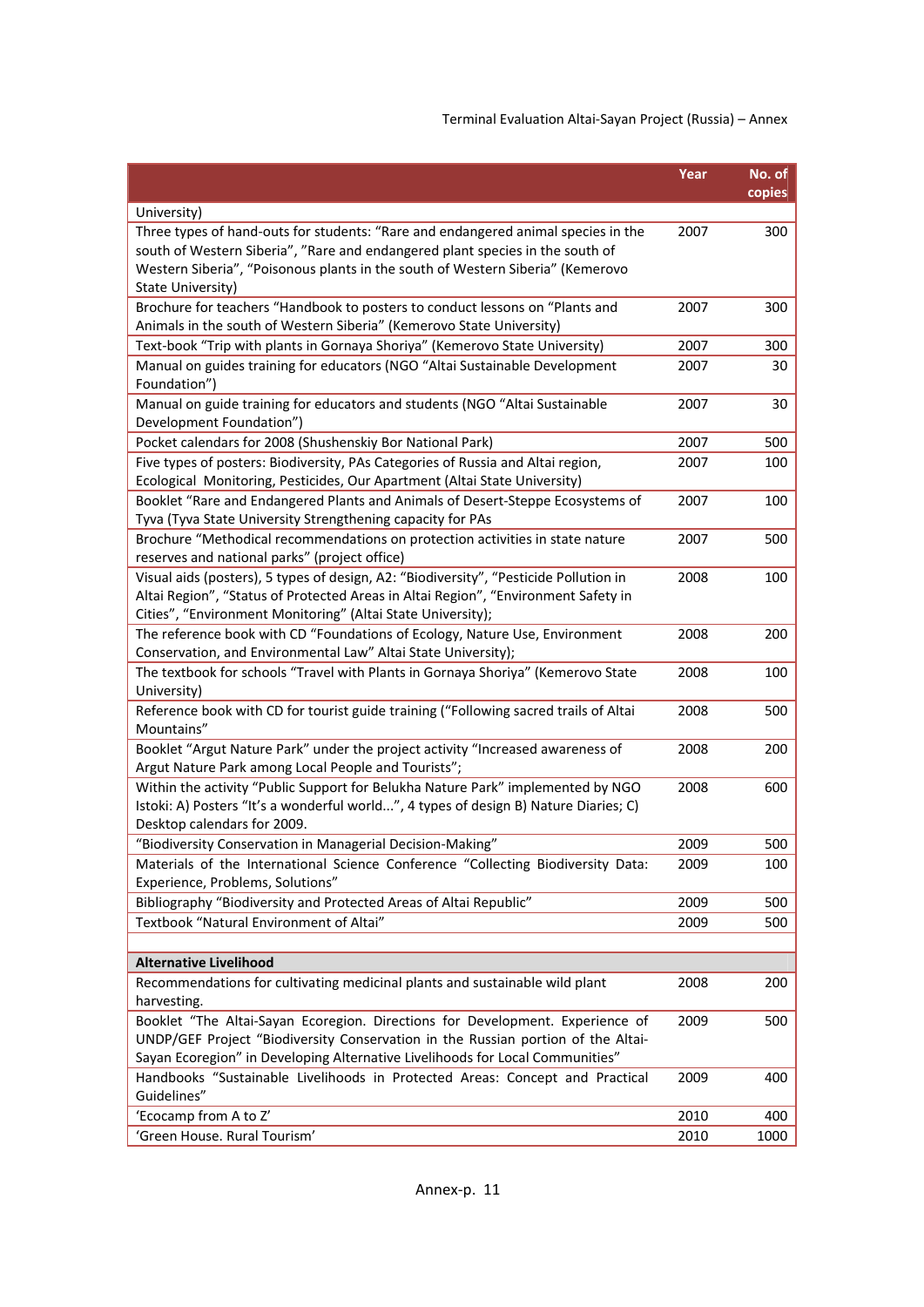Terminal Evaluation Altai‐Sayan Project (Russia) – Annex

|                                                                                    | Year | No. of        |
|------------------------------------------------------------------------------------|------|---------------|
|                                                                                    |      | <b>copies</b> |
| 'Organizing Optimal Grazing in the Altai-Sayan Ecoregion'                          | 2010 | 200           |
|                                                                                    |      |               |
| <b>Project Promotion</b>                                                           |      |               |
| Pocket calendars for 2007 (two types)                                              | 2007 | 4000          |
| A poster of the UNDP/GEF project «Our Nature - Our Future»                         | 2007 | 100           |
| Informational booklet on project activities in Russian and English;                | 2007 | 1000          |
| Corporate folders                                                                  |      | 500           |
| Pocket calendars for 2008 (six types)                                              | 2007 | 6000          |
| Table calendars for 2008 - 2009                                                    | 2007 | 1000          |
| Promotional materials with the project corporate style (flags, badges, adhesive    | 2007 | 4000          |
| labels, T-Shirts, caps, pens, table flags, notebooks)                              |      |               |
|                                                                                    |      |               |
| Various (information management, traditional knowledge)                            |      |               |
| Reference book "Indigenous Peoples' TEK for Use of Natural Resources in the Altai- | 2009 | 500           |
| Sayan Ecoregion"                                                                   |      |               |
| "Traditional<br>Materials of the National Science Conference<br>Environmental      | 2009 | 100           |
| Knowledge of Indigenous Peoples in the Altai-Sayan Ecoregion"                      |      |               |
| Materials of the International Science Conference "Collecting Biodiversity Data:   | 2009 | 100           |
| Lessons, Problems, Solutions"                                                      |      |               |
| 'Natural Environment of Altai'                                                     | 2010 | 1000          |
| 'Teletskoye Water Paintings'                                                       | 2010 | 100           |
| Articles of the International Meeting 'Climate Change and Integrated Biodiversity  | 2010 | 200           |
| Conservation in the Altai-Sayan Ecoregion'                                         |      |               |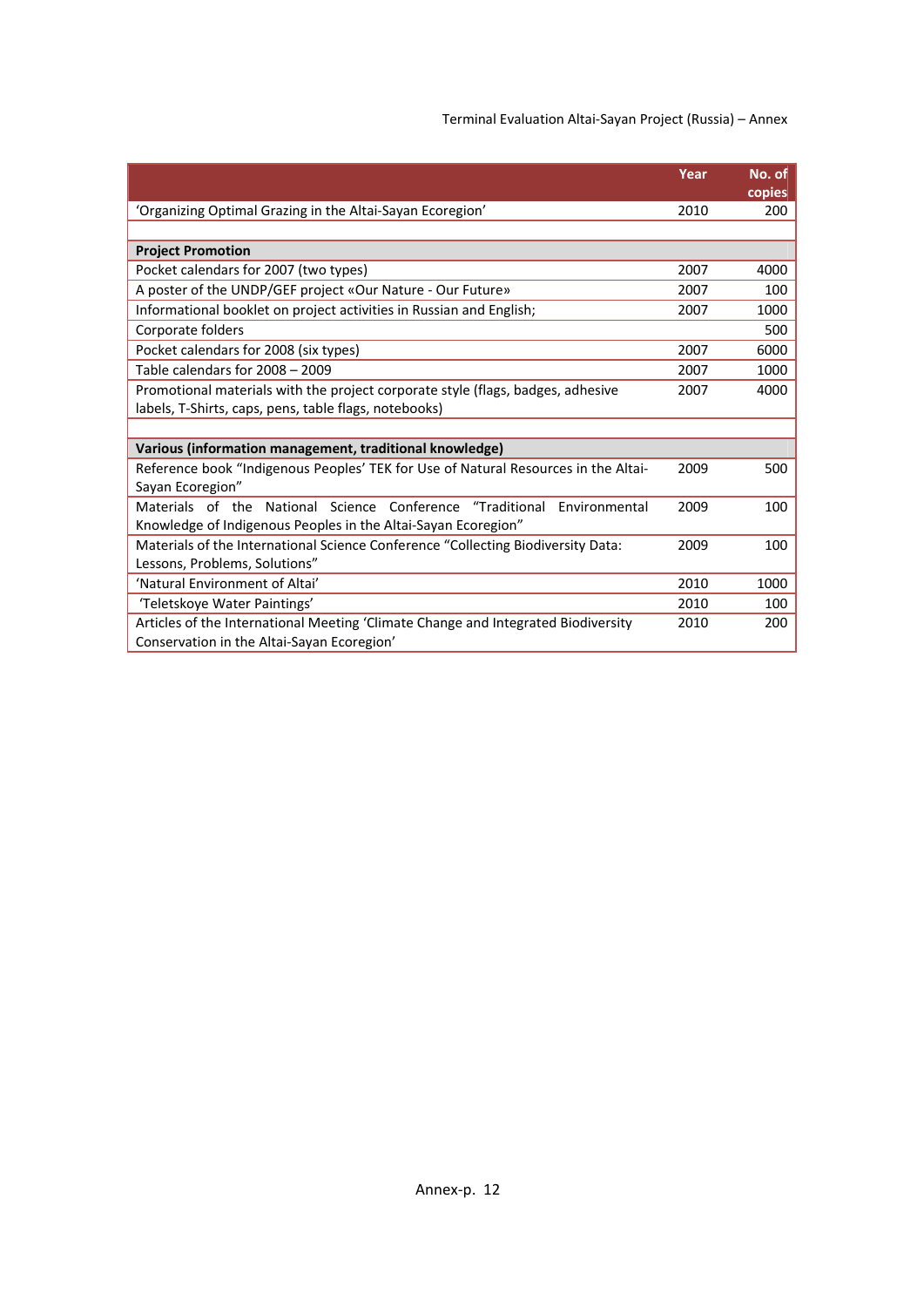# **Annex 5: Project Indicators**

Based on information given in the annual PIRs.

| <b>Description of Indicator</b>                                                                 | <b>Baseline</b> | <b>Target</b> | 30 June 2008  | 30 June 2009  | 30 June 2010  | 30 June 2011  |
|-------------------------------------------------------------------------------------------------|-----------------|---------------|---------------|---------------|---------------|---------------|
| 1. Population of flagship and focal species remain stable<br>within the key project territories |                 |               |               |               |               |               |
| 1.1 Altai Argali (transboundary population within Russian-<br>Mongolian border)                 | 1060-1140       | 1,060-1140    | 1111          | 1111          | 1140-1190     | 1150-1200     |
| 1.2 Snow Leopard                                                                                | 100-130         | 100-130       | 100-130       | 100-130       | 100-130       | 100-130       |
| 1.3 Siberian Ibex                                                                               | 9,280-10,900    | 9,280-10,900  | 9,690-11,060  | 9255-10640    | 9255-10640    | 9,255-10,640  |
| 1.4 Musk Deer                                                                                   | 21,300-22,000   | 21,300-22,000 | 21,410-22,740 | 21,410-22,740 | 21,410-22,740 | 21,410-22,740 |
| 1.5 Saker Falcon (no. of pairs)                                                                 | 470±40          | 470±40        | 470±40        | 430±40        | 430±40        | 430±40        |
| 2. Total area under legal protection (ha)                                                       | 4,236,786       | 5,136,786     | 4,756,666     | 4,873,857     | 4,993,537     | 4,993,537     |
| 2.1 Project site #1                                                                             | 196,200         | 296,200       | 196,200       | 196,200       | 196,200       | 196,200       |
| 2.2 Project site #2                                                                             | 702,374         | 702,382       | 702,374       | 702,374       | 783,104       | 783,104       |
| 2.3 Project site #3                                                                             | 1,591,807       | 1,941,807     | 1,847,011     | 1,847,011     | 1,883,661     | 1,883,661     |
| 2.4 Project site #4                                                                             | 375,230         | 375,230       | 375,230       | 375,230       | 375,230       | 375,230       |
| 2.5 Project site #5                                                                             | 1,017,305       | 1,317,305     | 1,282,981     | 1,399,172     | 1,401,472     | 1,401,472     |
| 2.6 Project site #6                                                                             | 353,870         | 503,862       | 353,870       | 353,870       | 353,870       | 353,87        |
| 3. Percentage of main ecosystem types included in the PA                                        | 27.4            | $33.0 (+6%)$  | 30.6          | 30.6          | 31.6          | 31.6          |
| system within key project territories - total, including:                                       |                 |               |               |               |               |               |
| 3.1 Glacier                                                                                     | 41.6            | 55            | 52.3          | 52.3          | 52.3          | 52.3          |
| 3.2 Mountain tundra and alpine meadow                                                           | 31.9            | 40            | 36.5          | 36.8          | 37.5          | 37.5          |
| 3.3 Mountain Forest (taiga)                                                                     | 26.1            | 29            | 28.6          | 29.9          | 29.9          | 29.9          |
| 3.4 Forest steppe                                                                               | 28.2            | 29            | 28.2          | 28.4          | 28.4          | 28.4          |
| 3.5 Steppe                                                                                      | 6.9             | 9             | 8.9           | 8.9           | 8.9           | 8.9           |
| 3.6 Riparian                                                                                    | 25.2            | 29            | 28.2          | 29.1          | 29.1          | 29.1          |
| 3.7 Water area (lakes and rivers)                                                               | 38.9            | 44.0          | 41.8          | 41.8          | 41.8          | 41.8          |
| 4. METT scores for 15 protected areas in total including:                                       | 712             | 864 (+20%)    |               | 763           | 763           | 867           |
| 4.1 State Nature Reserve Tigerekskiy                                                            | 41              | 50            | 41            | 42            | 42            | 51            |
| 4.2 State Biosphere Nature Reserve Katunskiy (WHS)                                              | 59              | 71            | 59            | 56            | 56            | 69            |
| 4.3 Regional Nature Park Belukha (WHS)                                                          | 32              | 40            | 32            | 36            | 36            | 44            |
| 4.4 Regional Nature Park Argut                                                                  | 33              | 40            | 33            | 37            | 37            | 31            |
| 4.5 Regional Nature Park Uch-Enmek                                                              | 59              | 70            | 59            | 59            | 59            | 60            |
| 4.6 Regional Nature Park Chui-Ozy                                                               | 58              | 70            | 58            | 58            | 58            | 57            |
| 4.7 Regional Nature Park Ukok Quit Zone (WHS)                                                   | 25              | 35            | 25            | 35            | 35            | 48            |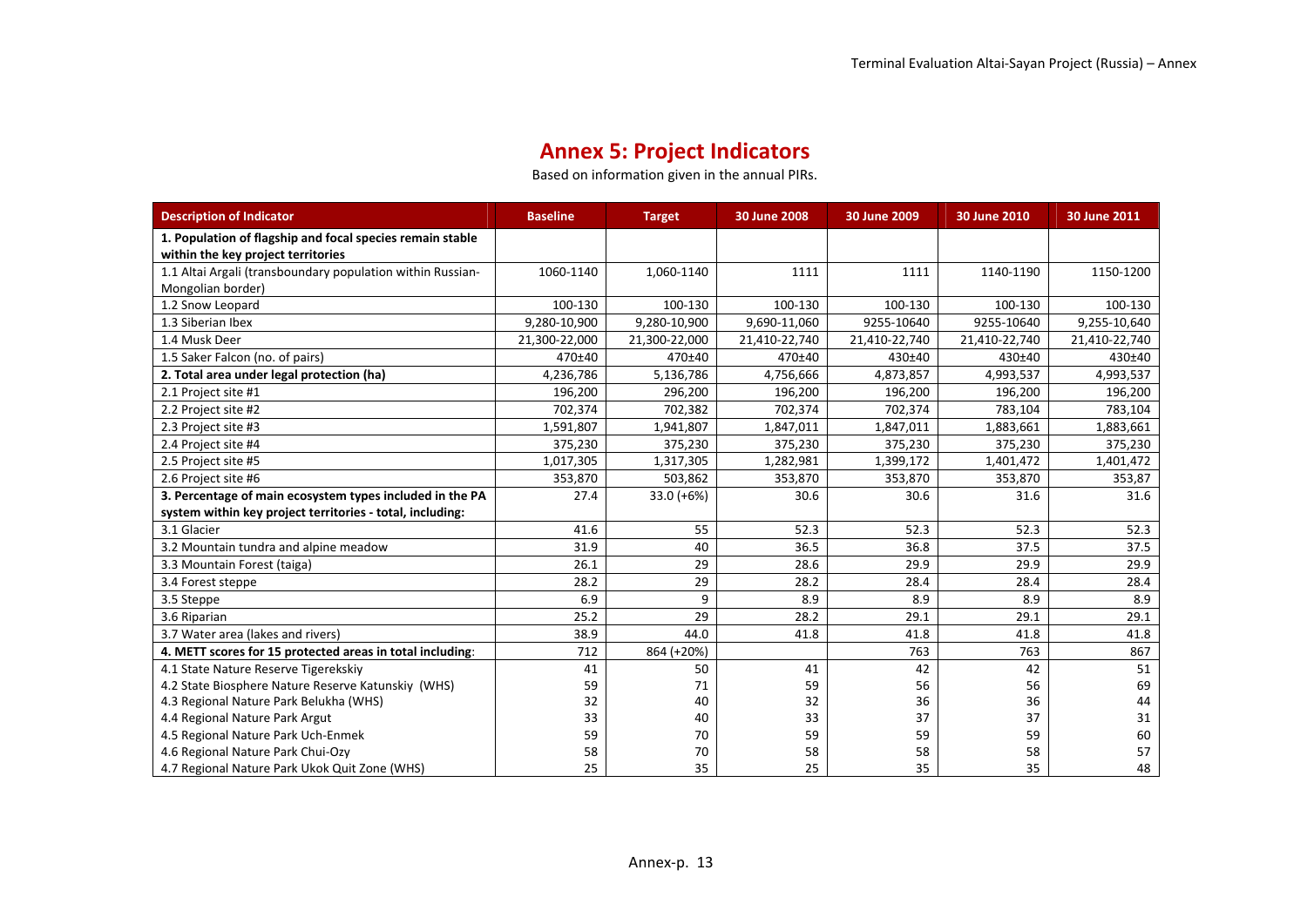| <b>Description of Indicator</b>                             | <b>Baseline</b> | <b>Target</b>  | 30 June 2008             | 30 June 2009   | 30 June 2010   | 30 June 2011 |
|-------------------------------------------------------------|-----------------|----------------|--------------------------|----------------|----------------|--------------|
| 4.8 State Biosphere Nature Reserve Altaiskiy (WHS)          | 50              | 60             | 50                       | 60             | 60             | 72           |
| 4.9 State Nature Reserve Khakasskiy                         | 56              | 68             | 56                       | 59             | 59             | 63           |
| 4.10 State Biosphere Nature Reserve Ubsunurskaya Kotlov-    | 46              | 55             | 46                       | 51             | 51             | 65           |
| ina (WHS)                                                   |                 |                |                          |                |                |              |
| 4.11 State National Park Shorskiy                           | 43              | 52             | 43                       | 45             | 45             | 53           |
| 4.12 State Biosphere Nature Reserve Sayano-Shushenskiy      | 60              | 72             | 60                       | 65             | 65             | 71           |
| 4.13 Regional Nature Park Ergaki                            | 49              | 58             | 49                       | 57             | 57             | 66           |
| 4.14 State Nature Reserve Azas                              | 44              | 53             | 44                       | 45             | 45             | 50           |
| 4.15 State National Park Shushenskiy Bor                    | 57              | 70             | 57                       | 57             | 57             | 67           |
| 5. Number of hectares under conservation management         | $\Omega$        | 900,000        | 519,888                  | 637,071        | 756,751        | 1,006,651    |
| in new protected areas according to the Econet scheme       |                 |                |                          |                |                |              |
| 6. Percentage of territory of habitat for two flagship spe- |                 |                |                          |                |                |              |
| cies included in the protected area system within the key   |                 |                |                          |                |                |              |
| project territories                                         |                 |                |                          |                |                |              |
| 6.1 Altai Argali                                            | 25.9            | 40             | 41.4                     | 41.4           | 48.6           | 48.6         |
| 6.2 Snow Leopard                                            | 33.7            | 40             | 37.8                     | 37.8           | 38.6           | 38.6         |
| 7. Number of agreements for establishment of collabora-     | $\Omega$        | $\Delta$       | $\overline{\phantom{a}}$ | $\Delta$       | 6              | 6            |
| tive management in protected areas                          |                 |                |                          |                |                |              |
| 8. Number of agreements between transboundary pro-          | $\Omega$        | 3              | $\overline{2}$           | $\overline{2}$ | $\overline{2}$ | 4            |
| tected areas for establishment of collaborative manage-     |                 |                |                          |                |                |              |
| ment in biodiversity conservation                           |                 |                |                          |                |                |              |
| 9. Biodiversity monitoring program operate within 4 pro-    | $\mathbf 0$     | $\overline{4}$ | 4                        | 4              | 4              | 6            |
| ject territories (in number of project territories)         |                 |                |                          |                |                |              |
| 10. Percentage of local population, supporting PAs (by      | 40              | 60             |                          | 61             | 74             | 74           |
| annual survey of the local populations at each site), in-   |                 |                |                          |                |                |              |
| cluding (cumulative in this row)                            |                 |                |                          |                |                |              |
| 10.1 Project site #1                                        | 70              | 80             | 40                       | 72             | 63             | 63           |
| 10.2 Project site #2                                        | 45              | 65             | 72                       | 62             | 77             | 77           |
| 10.3 Project site #3                                        | 45              | 60             | 62                       | 60             | 74             | 74           |
| 10.4 Project site #4                                        | 80              | 90             | 60                       | 65             | 90             | 90           |
| 10.5 Project site #5                                        | 40              | 60             | 65                       | 47             | 71             | 71           |
| 10.6 Project site #6                                        | n/a             | n/a            | 40                       | n/a            | 84             | 84           |
| 11. Number of schools where biodiversity conservation is    | $\overline{0}$  | 20             | 5                        | 5              | 16             | 20           |
| included in school programs                                 |                 |                |                          |                |                |              |
| 12. Number of agreements between PAs, local admin-          | $\mathbf 0$     | 30             | 15                       | 50             | 65             | 90           |
| istrations and communities, which regulate sustainable      |                 |                |                          |                |                |              |
| use of NTFP and ecological tourism                          |                 |                |                          |                |                |              |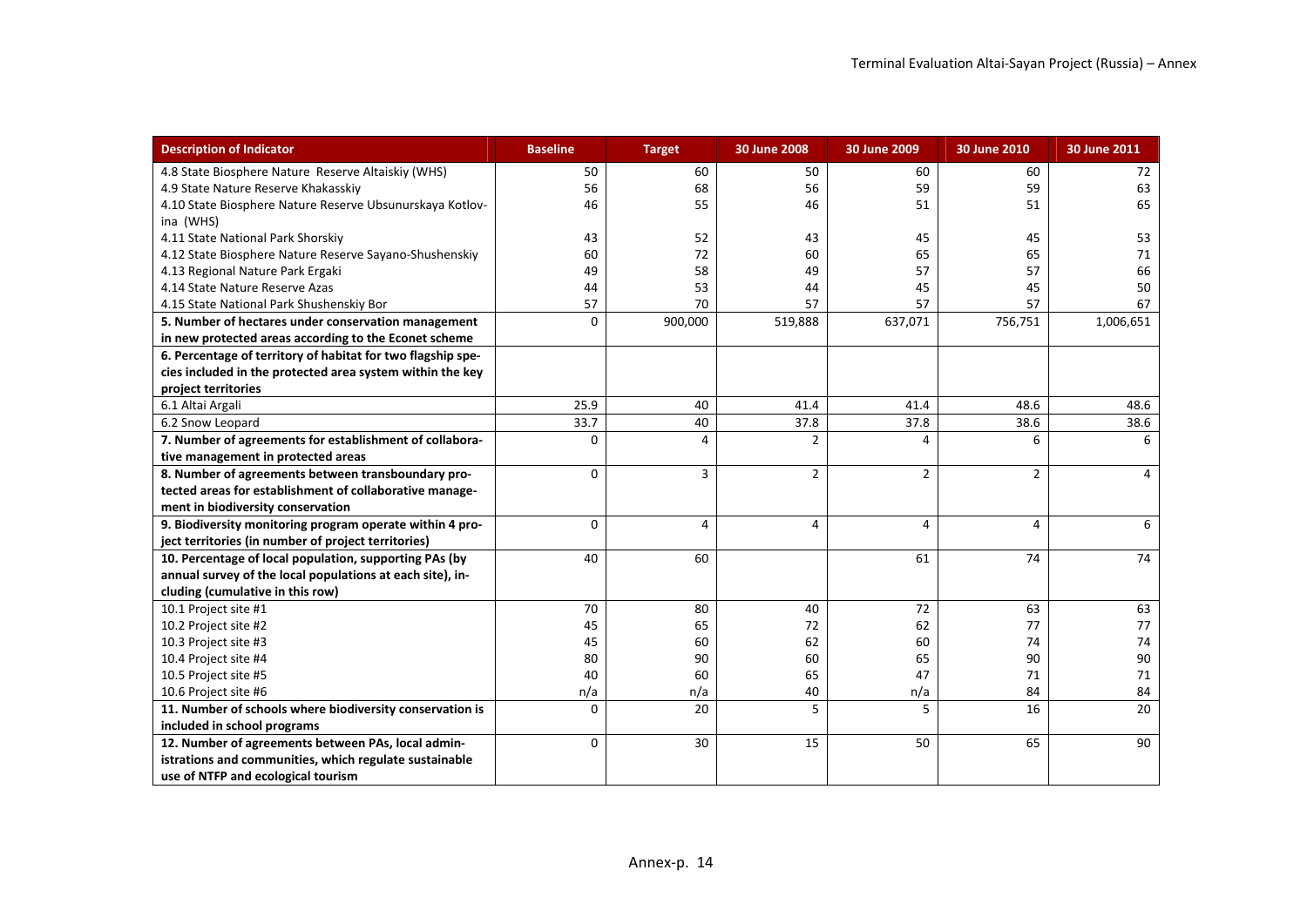# **Annex 6: Project Ratings**

This table of project ratings is taken from the Terms of Reference and is filled in according to the requirements of the TORs. A proposal has been made to bring the project ratings better in line with the standard structure of the evaluation report and with OECD/DAC standard evaluation criteria.

|                |                                                                                                         | Rating                     |
|----------------|---------------------------------------------------------------------------------------------------------|----------------------------|
|                |                                                                                                         |                            |
|                | <b>Ratings of Relevance, Efficiency and Effectiveness</b>                                               |                            |
|                | (Highly Satisfactory, Satisfactory, Marginally Satisfactory, Marginally Unsatisfactory, Unsatisfactory, |                            |
|                | <b>Highly Unsatisfactory)</b>                                                                           |                            |
|                | <b>Project Formulation</b>                                                                              |                            |
|                | <b>Overall Project Formulation (Relevance)</b>                                                          |                            |
|                | Conceptualization/design                                                                                | Satisfactory               |
| $\bullet$      | Stakeholder participation                                                                               | <b>Highly Satisfactory</b> |
|                | <b>Project Implementation</b>                                                                           |                            |
|                | <b>Implementation Approach (Efficiency)</b>                                                             | Highly Satisfactory        |
| $\bullet$      | Use of the logical framework                                                                            | <b>Highly Satisfactory</b> |
| $\bullet$      | Adaptive management                                                                                     | <b>Highly Satisfactory</b> |
| $\bullet$      | Use/establishment of information technologies                                                           | Satisfactory               |
| $\bullet$      | Operational relationships between the institutions involved                                             | <b>Highly Satisfactory</b> |
| $\bullet$      | <b>Technical capacities</b>                                                                             | <b>Highly Satisfactory</b> |
|                | <b>Monitoring and Evaluation</b>                                                                        | Satisfactory               |
|                | <b>Stakeholder Participation</b>                                                                        | <b>Highly Satisfactory</b> |
|                | Production and dissemination of information                                                             | <b>Highly Satisfactory</b> |
| $\bullet$      | Local resource users and NGOs participation                                                             | <b>Highly Satisfactory</b> |
| $\bullet$      | Establishment of partnerships                                                                           | <b>Highly Satisfactory</b> |
| $\bullet$      | Involvement and support of governmental institutions                                                    | <b>Highly Satisfactory</b> |
|                | <b>Project Results</b>                                                                                  |                            |
|                | <b>Overall Achievement of Objective and Outcomes (Effectiveness)</b>                                    |                            |
| c              | Objective                                                                                               | Satisfactory               |
| $\bullet$      | Outcome 1                                                                                               | <b>Highly Satisfactory</b> |
| $\bullet$      | Outcome 2                                                                                               | Satisfactory               |
|                | <b>Sustainability Ratings</b>                                                                           |                            |
|                | (Likely, Moderately Likely, Moderately Unlikely, Unlikely)                                              |                            |
| Sustainability |                                                                                                         | Satisfactory               |
| $\bullet$      | Financial sustainability                                                                                | Satisfactory               |
| $\bullet$      | Institutional sustainability                                                                            | Satisfactory               |
| $\bullet$      | Socio-economic sustainability                                                                           | Satisfactory               |
|                | Ecological sustainability                                                                               | <b>Highly Satisfactory</b> |
|                | <b>Overall Project Achievement and Impact</b>                                                           | <b>Satisfactory</b>        |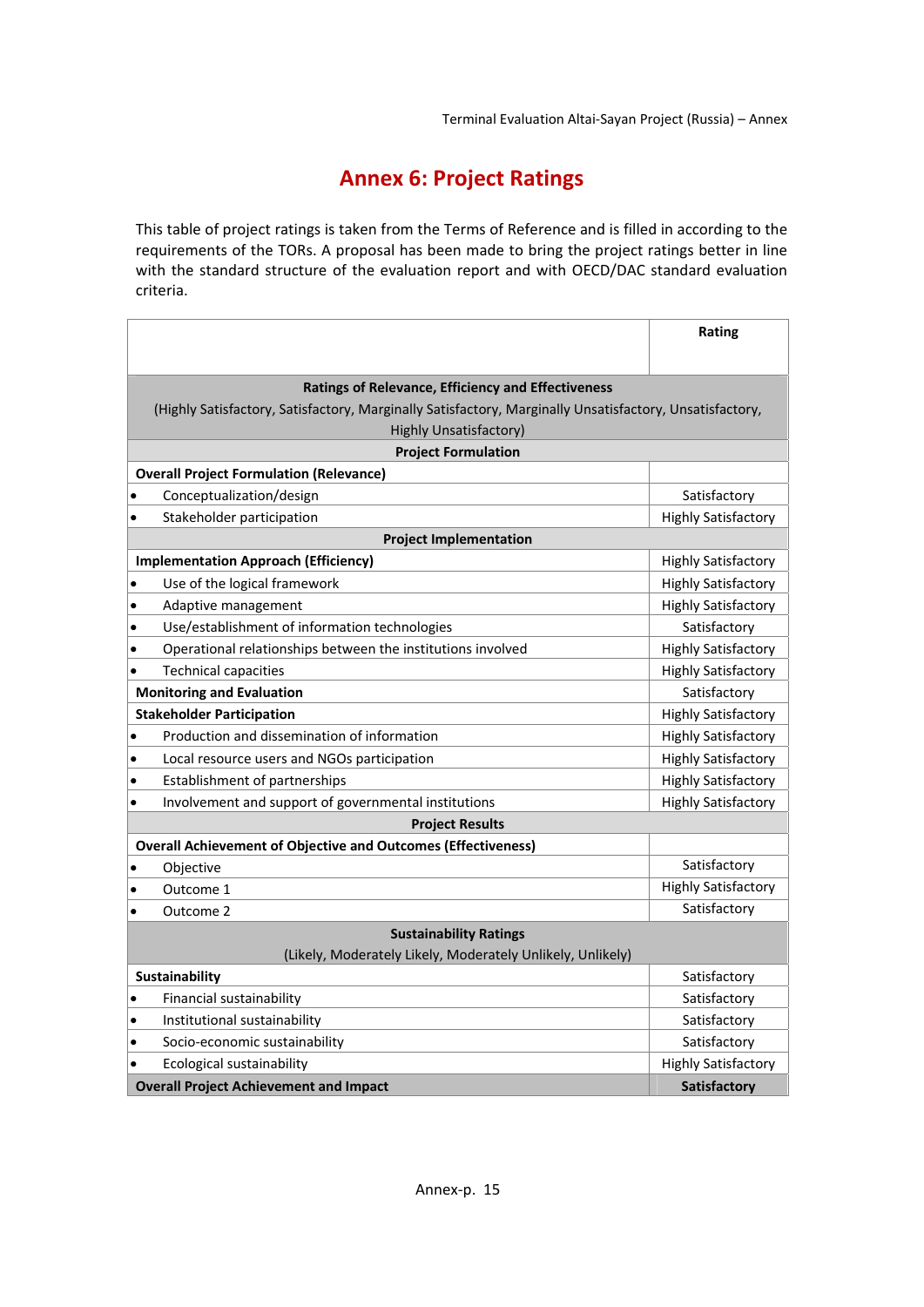# **Annex 7: The BMU/ICI Project Component**

#### **Background**

The Altai‐Sayan Project had been planned as a two‐phase operation; as described in the UNDP/GEF Terminal Evaluation Report, GEF funding for a second phase could not be material‐ ised due to changes in GEF policies. The Project was therefore looking for other funding oppor‐ tunities.

UNDP in cooperation with the Ministry of Natural Resources and the Project team prepared a proposal for funding from the German Government through the *International Climate Change Initiative* (ICI). ICI invests revenues from the auctioning of emissions trading certificates in national and international climate protection. In 2007 the German cabinet adopted the "Integrated Energy and Climate Programme of the Federal Government", and the German government has decided in the context of this programme to use the revenue from the sale of emissions certifi‐ cates to finance climate protection measures and to incorporate it into the budget of the Feder‐ al Ministry for the Environment, Nature Conservation and Nuclear Safety (BMU). Initially Euro 400m have been made available for the Climate Protection Initiative (2008), of which Euro 280m are available for the national component and Euro 120m for the international component of the Initiative.

Through its *International Climate Protection Initiative* the Federal Ministry supports climate pro‐ tection projects around the world in developing and emerging countries as well as in the transi‐ tion countries of Central and Eastern Europe. The aim of the Initiative, as an innovative financing mechanism, is to support partner countries in their climate protection efforts. With this new form of environmental cooperation, the BMU is adding a new component to the German government's existing development cooperation. In the context of topping up eligible ODA (Official Development Assistance) resources, considerably more funds have become available for inter‐ national environmental cooperation than has previously been the case.

The application for ICI funds for the Altai‐Sayan Ecoregion has been made by the Ministry of Natural Resources of the Russian Federation through the UNDP Regional Coordination Unit for Europe and CIS, and the BMU/ICI grant was provided to UNDP as BMU's contracting partner.

### **Project Data**

BMU/ICI funding has been used to expand the UNDP/GEF operation and provide it with a "carbon" dimension. The BMU/ICI investment was targeted to (objective of BMU/ICI component):

"To expand the protected areas network in the Russian Altai Sayan Ecoregion so as to build resilience to climate change induced threats and protects carbon sinks."

#### There is one outcome, which reads as

"Establishment of new regional protected areas: 636,000 ha (expanding of the territory of Ekgaki Park (Krasnoyarsk), new Nature Parks 'Ush Beldyr' and 'Shui' in Tyva Republic, newly es‐ tablished federal protected area 'Saylugem'. The planned enlargement of protected areas will help to protect additional carbon stocks of 12 million t of Carbon, and to avoid further emissions. Two of the new protected areas are located in the Republic of Tyva which is the area with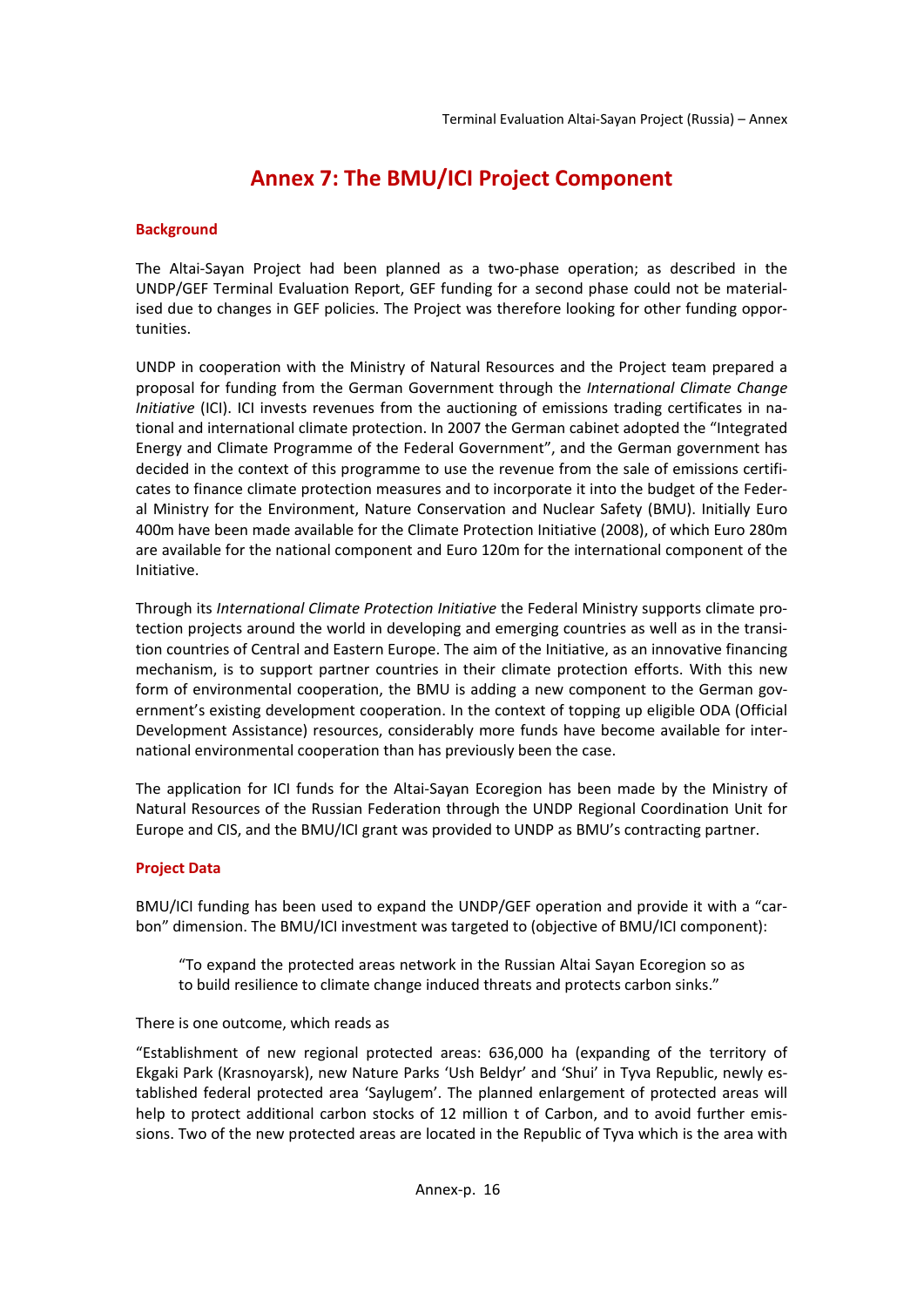the largest number of fires in Altai‐Sayan. Forest carbon pools protected from forest clearance and climate risks associated with fire, managed as part of protected area operations."

According to the Project Application, the Project contributes to ICI's Funding Windows "adapta‐ tion to climate change" and "securing of natural habitats of relevance to the climate". The ob‐ jective of the BMU/ICI operations was to be achieved through measures in the following four areas:

- 1. Establishing new protected areas;
- 2. Fire Management interventions in place in existing and new protected areas;
- 3. Piloting adaptation measures in selected protected areas;
- 4. Support to alternative livelihoods and sustainable use incentives for local communi‐ ties.

| Personnel Expenditure          | 156,300              |
|--------------------------------|----------------------|
| Administrative Expenditure     | 1,476,764            |
| <b>Investment Expenditures</b> | 1,093,508            |
| <b>UNDP Administration Fee</b> | 272,657              |
| <b>Total Grant</b>             | <b>EUR 2,999,230</b> |

The following funding has been provided by BMU/ICI (Table 1):

The project period is from 11/2009 till 12/2011. The first funding was released in early 2010.

### **Evaluation Approach**

The BMU/ICI Project has so far not undergone through a formal evaluation (e.g. mid-term evaluation). The operations of the BMU/ICI Project are expected to be completed in 12/2012, i.e. a year after completion of UNDP/GEF operations (see below for application for extension). As many project measures funded by UNDP/GEF are blended with measures funded by BMU/ICI, the UNDP/GEF Terminal Evaluation could gain an insight into achievements by the BMU/ICI Pro‐ jects as well. Some of these observations are reported here. Nevertheless, this exercise cannot be understood as a formal and full assessment of BMU/ICI operations. It is important to stress here that UNDP/GEF operations were assessed at end‐of‐operations, while BMU/ICI operations are likely to continue for more than another year.

### **Project Design and Management**

**Project Conceptualisation, Participation of Stakeholders in Project Planning.** After submission of a general project outline, BMU invited UNDP to submit a full project proposal on 16.10.2008. After some revisions, the final proposal was submitted on 6.10.2009, and the project was ap‐ proved on 11.11.2009. There was thus almost one year time for project development, and it took then a month to get the project approved. These are very reasonable turn-around periods, and in comparison with GEF procedures, they are extremely rapid.

The Project has been designed largely by the UNDP/GEF Project Team and the UNDP Regional Coordination Unit for Europe and CIS in cooperation with the Ministry of Natural Resources and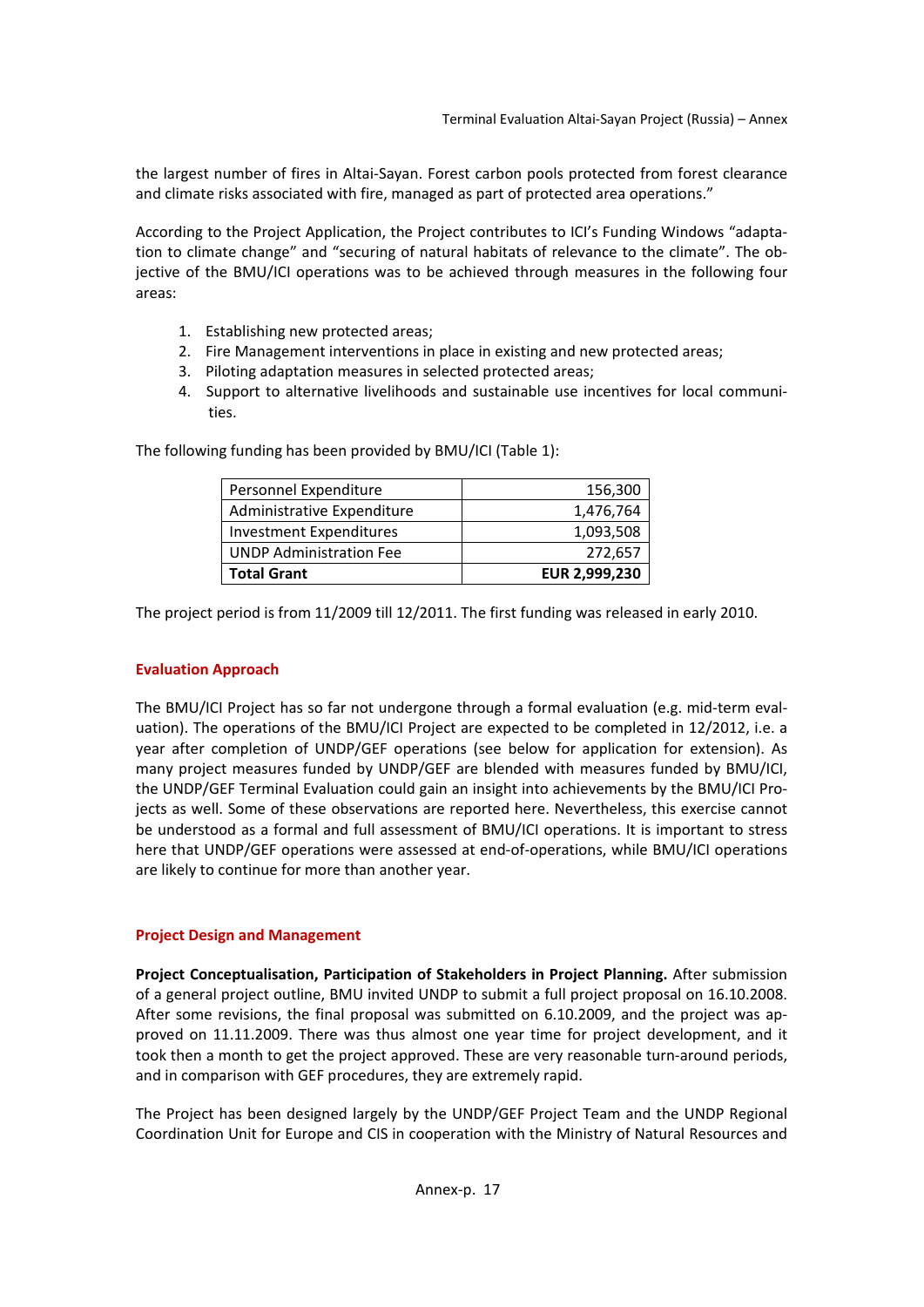Environment of the Russian Federation. A wider preparatory process that included e.g. participation of stakeholders at the target group level has not been conducted. As the Project builds largely on the UNDP/GEF funded project, this does not deemed necessary.

**Stand‐alone Approach.** According to the Project Proposal, "The project enjoys cooperation with an ongoing UNDP/GEF project. Some of the costs of the project will be shared (i.e. some of the personnel costs) to achieve maximum synergy and higher efficiency of results. Yet, the current proposal to BMU is a standalone project and the implementation of its objective and activities does not dependent on any third party funding." This is not fully correct. For a stand-alone project, a quite different design of the BMU/ICI Project would have been necessary. The current BMU/ICI Project largely depends on the infrastructure and personnel of the UNDP/GEF Project, on its established cooperation structures, and its achievements. It would, for example, not be possible to implement the BMU/ICI Project in the same time frame as a stand-alone project with a different project team.

**Financial Management.** Money appears to be fully accounted for and used for the purpose for which it was allocated. Anecdotal evidence suggests that considerable care was taken spending money properly.

The first project spending happened in 2010, and the Project spent somewhat more than half of the budget till September 2011. As it is not realistic to spend the remaining budget till the end of 2011, the Project applied to BMU/ICI for a no-cost extension for one year (Table 2).

| 2010                                                              | 1,217,045         |  |
|-------------------------------------------------------------------|-------------------|--|
| 2011 (till 07.09.2011)                                            | 1,099,263         |  |
| Total                                                             | 2,316,309         |  |
| Ramaining (2012?)                                                 | Approx. 1,913,000 |  |
| (remaining funds largely depend on the exchange rate Euro : US\$) |                   |  |

Almost half of the budget allocations are for "Administrative Expenditures". This expression may be mis‐leading. Costs incurred under this budget line are not administrative costs *per se*, but include for example technical consulting services and service contracts.

Table 3. Equipment purchased by the Project for the various Protected Areas in the Altai Sayan Ecoregion. Amounts in US\$; only equipment with a value >5000 US\$ is listed here.

| <b>Tigireksky Nature Reserve</b> | Fire extinguishing installation | 6,800  |
|----------------------------------|---------------------------------|--------|
|                                  | Pickup press                    | 12,836 |
|                                  | <b>Tractor trailer</b>          | 6,900  |
|                                  | Tractor                         | 23,880 |
|                                  | Disc mowing machine             | 5,083  |
|                                  | Weather station                 | 34,357 |
| Khakassky Nature Reserve         | Vehicles (2)                    | 27,800 |
|                                  | <b>Weather station</b>          | 5,299  |
| Katunsky Nature Reserve          | Motor-row boat                  | 7,663  |
|                                  | Vehicle                         | 16,333 |
|                                  | Weather stations (2)            | 15,948 |
| <b>Altaisky Nature Reserve</b>   | Motor boat (4)                  | 32,000 |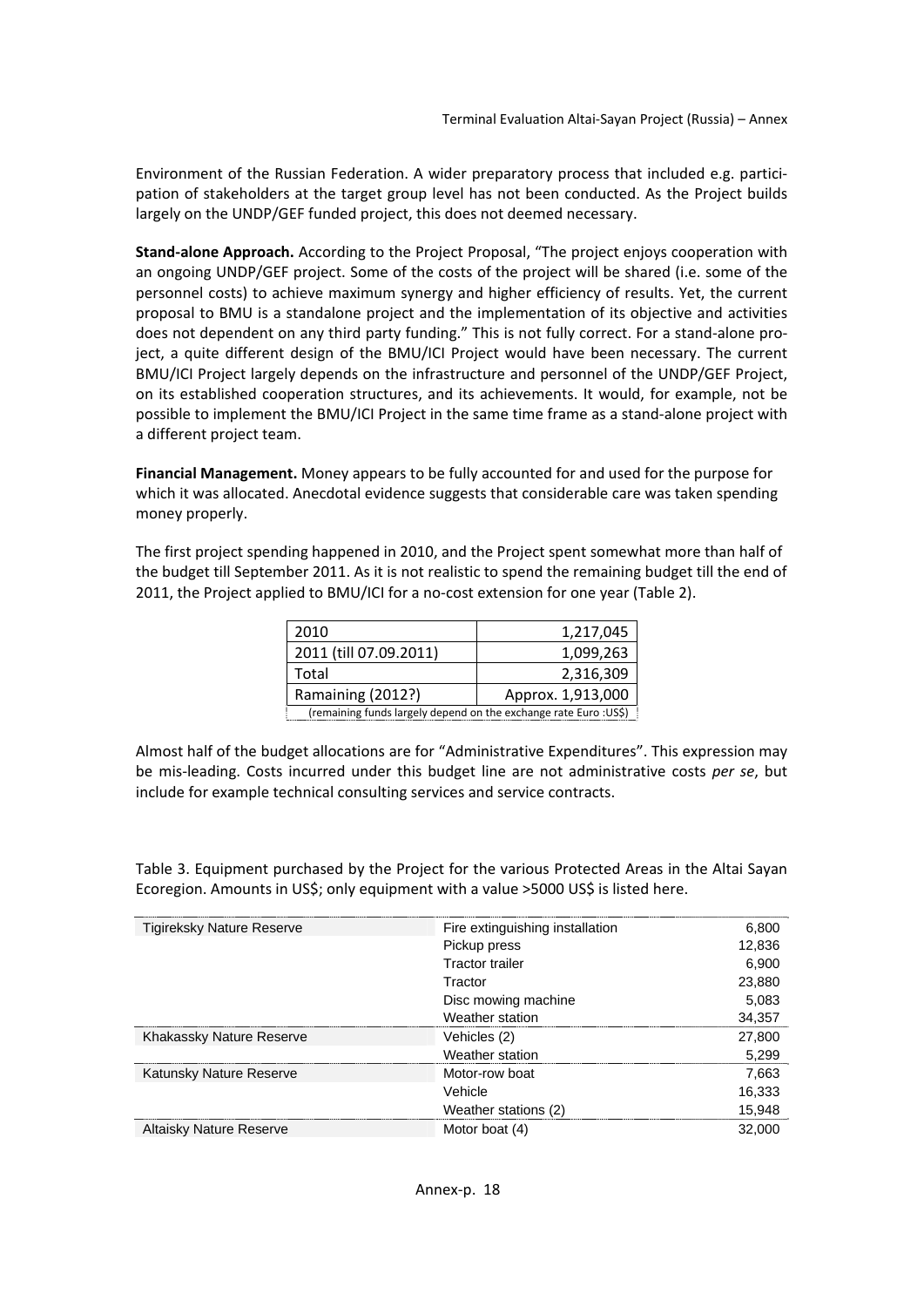Terminal Evaluation Altai‐Sayan Project (Russia) – Annex

|                                       | Weather station     | 34,754              |
|---------------------------------------|---------------------|---------------------|
| <b>Stolby Nature Reserve</b>          | Motor boat          | 9,200               |
|                                       | Outboard motors (3) | 21,667              |
|                                       | Vehicle             | 24,330              |
|                                       | Weather station     | 8,240               |
| <b>Shushensky Bor National Park</b>   | <b>Blower</b>       | 6,120               |
|                                       | Vehicle             | 8,383               |
|                                       | Fire engine         | 35,817              |
|                                       | Weather station     | 3,984               |
| Ubsunurskaya Kotlovina Nature Reserve | Vehicles (2)        | 27,866              |
|                                       | Outboard motor      | 5,500               |
|                                       | Weather station     | 14,297              |
| Sayano-Shushensky Nature Reserve      | Outboard motor      | 15,092              |
|                                       | Speed boat          | 42,400              |
|                                       | Weather station     | 15,792              |
| Kuznetsky Alatau Nature Reserve       | Tractor             | 39,617              |
|                                       | Vehicle             | 35,150              |
|                                       | Weather station     | 24,838              |
| Ergaki Nature Park                    | Weather station     | 7,393               |
| <b>Shorsky National Park</b>          | Weather station     | 4,844               |
|                                       | Outboard motor (2)  | 10,000              |
|                                       | Fire engine         | 31,167              |
| TOTAL                                 |                     | <b>US\$ 621,350</b> |

**Project Management.** The Project is being managed by the same team as the UNDP/GEF Pro‐ ject, and applies the same rules and regulations. As component of the overall UNDP/GEF Project, the BMU/ICI funded component is also steered by the same Steering Committee. All what has been said about management of the UNDP/GEF Project is therefore valid for the BMU/ICI funded operations as well.

### **Attainment of Project Outcomes**

Note: The BMU/ICI Project is going to achieve its objective through four outcomes. After integration of the BMU/ICI Project into the UNDP/GEF intervention logic, the BMU/ICI objective be‐ came an outcome of the overall project, and the outcomes have to be treated as outputs. Nevertheless, we continue to speak about the BMU/ICI "objective" and its "outcomes".

#### **Outcome 1: Establishing new protected areas**

Natural undisturbed forests store more carbon and for longer period of time. According to the project proposal submitted in October 2009, the project intended to focus on improving protec‐ tion of larch and Siberian Pine Forests in: (i) southern part of Krasnoyarsk by expanding the ex‐ isting Nature Park Ergaki by 126,000 ha; (ii) Altay Republic by establishing new federal strictly PA "Saylugem" on 100,000 ha; (iii) Tyva Republic by establishing two new Nature Parks: "Shui" (230,000 ha) and "Ush‐Beldyr" (180,000 ha). The establishment of these high conservation sta‐ tus PAs should maintain carbon sinks and stop the release of the forests' stored carbon on 636,000 ha.

The expected outputs regarding this outcome are: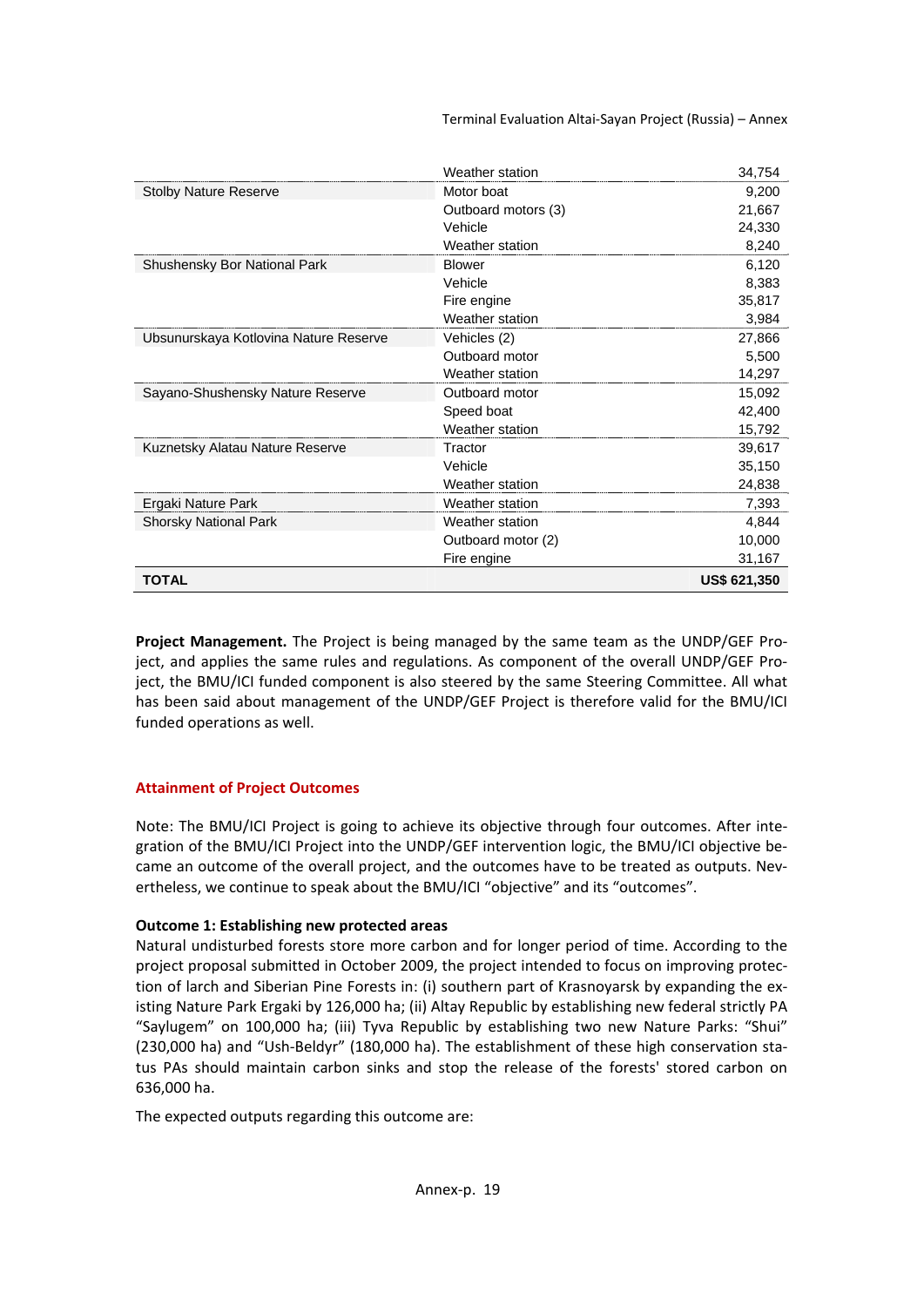- New protected areas legally gazetted; feasibility studies, including assessment of carbon sequestration potential finalized;
- Management infrastructure for newly established PAs in place.

By August 2011, the Project achieved the following as regards the extension of the PA System:

|                                                        | Year | <b>Surface area</b><br>(ha) | <b>Total</b><br>(ha) |
|--------------------------------------------------------|------|-----------------------------|----------------------|
| Established in the context of the UNDP/GEF components* |      |                             | 556,446              |
| Tokhtai Sanctuary<br>$\bullet$                         | 2007 | 14,367                      |                      |
| Gagul Kotlovina Sanctuary                              | 2007 | 24,628                      |                      |
| <b>Ergaki Nature Park (extension)**</b>                | 2008 | 125,873                     |                      |
| Taiga Nature Park                                      | 2009 | 23,298                      |                      |
| Sailyugem NP**                                         | 2010 | 118,380                     |                      |
| Krasnoyarskiy Sanctuary<br>$\bullet$                   | 2010 | 180,000                     |                      |
| Kiskachinskiy Sanctuary                                | 2010 | 69,900                      |                      |
| Planned in the context of the UNDP/BMU project         |      |                             | 875,292              |
| Pozarym Federal Refuge<br>$\bullet$                    |      | 252,292                     |                      |
| <b>Shuiskiy Nature Park</b>                            |      | 98,000                      |                      |
| Ush-Beldyr Nature Park                                 |      | 180,000                     |                      |
| Ak-Cholushpa Nature Park                               |      | 345,000                     |                      |

<sup>\*</sup>not including those areas established during project preparation (see main report) \*\*see remarks on these PAs in the text

The project claims that UNDP/BMU funding was crucial for successfully establishing the exten‐ sion of Ergaki Nature Park and Sailyugem National Park. However, the extension of Ergaki Na‐ ture Park was materialised already in 2008, while the UNDP/BMU project component was ap‐ proved only in 11/2009. The expectation of new PA funding may have positively influenced the decision of Russian authorities to establish the Nature Park, but as no BMU funding was availa‐ ble for supporting this process at that time, the TE does not see the park extension as a direct achievement of UNDP/BMU funding.

A very similar situation is true for Sailyugem National Park. The Government of Russia issued the directive on establishing the park in January 2010, two months after the onset of the UNDP/BMU project (November 2009). Taking into consideration that establishing protected ar‐ eas are long and complex processes, and it is not realistic that they can be facilitated within such a short period.

It is evident that GEF, WWF and BMU/ICI altogether played a crucial role in establishing these two protected areas through supporting the Russian authorities in their efforts to give these two areas a legal protection status. It is in the nature of such multi-stakeholder processes that it is not always clear who has finally initiated what, who is finally responsible for what outcome, and who has to be praised for successful achievements. The upcoming BMU/ICI funding was surely important for opening the door for new protected areas, but as there was no direct financial and/or technical support provided by BMU/ICI towards Ergaki and Sailyugem, the TE is reluctant to attribute the establishment of these two PAs to the achievements of BMU/ICI.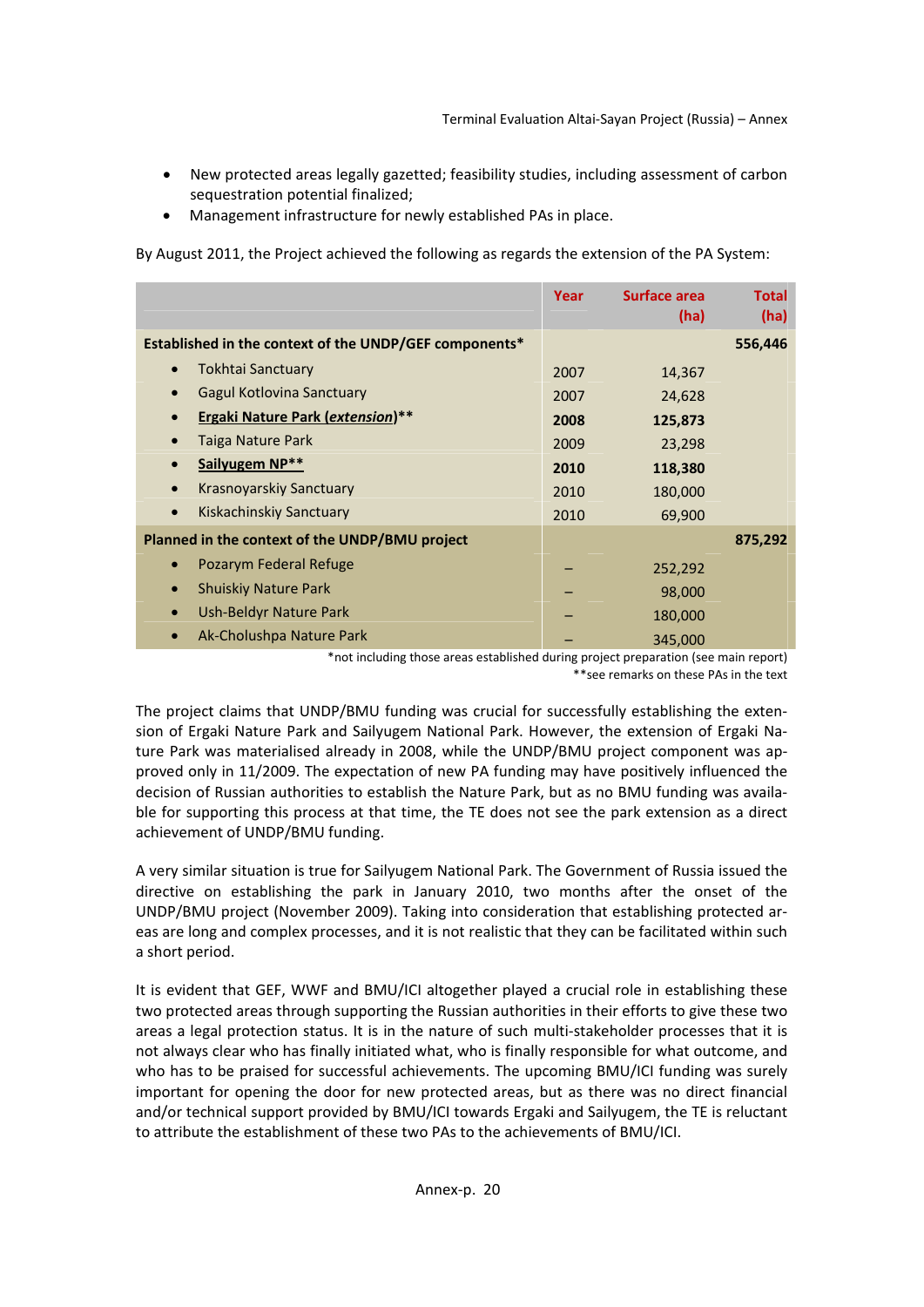Establishing and extending Protected Areas is being done in close cooperation with WWF. For establishing the Pozarym Nature Sanctuary and the Shuiskiy Nature Park, for example, WWF has funded the necessary feasibility studies (biological and ecological justification), while the documentation has been prepared by the responsible ministries in Khakassia and Tyva Republics. The BMU/ICI Project surely played a crucial role in lobbying for the establishment of these and other protected areas and for providing the enabling environment, but the specific input is not always tangible.

## **Outcome 2: Fire Management interventions in place in existing and new protected areas**

Wildfire, in response to changing climate has the potential to significantly affect the carbon storage capacity of the Altai‐Sayan Ecoregion's forests. The existing capacities for fire control are extremely weak, especially in Tyva Republic. The Project has therefore foreseen the following outputs:

- An integrated fire fighting strategy, based on evaluation of the main wildfire causes developed;
- A fire training programme including fire prevention measures developed and imple‐ mented;
- Enhanced presence and access of forest PA rangers by ensuring higher mobility and sur‐ veillance capacity;
- Specific locations for camping and fire places designated and mapped on tourist maps;
- Fire fighting field equipment for rangers.

The Institute of Forest has been contracted by the Project to develop a Strategy for Decreasing Wildfire Hazards in Protected Areas in the Altai‐Sayan Ecoregion. Natural and actual wildfire oc‐ currences and their causes have been analysed, fire impact on the main ecosystems evaluated, carbon sinks for the ecoregion and specific protected areas calculated. As a result, concrete measures were suggested for preventing and fighting fires under area‐specific conditions. Maps were developed showing actual fire occurrence and natural fire hazard in the region.

It was found that in the period 2000‐2009 17,700 of fires occurred in the Russian portion of the Altai‐Sayan Ecoregion. 36% of natural fires took place in forests, while the rest of them damaged open areas, mostly steppes and grasslands. 60‐90% of these fires are caused by human activi‐ ties. Fires have a cyclic distribution from year to year but show a clear tendency to increase within the last decade from 750 in 2000 to 2,500 in 2009 with a correspondent increase of damaged territory from 2,500 km² in 2000 to 11,150 km² in 2009.

Carbon stock for the Russian portion of the Altai‐Sayan was estimated as 2,736 million tons (Mt), 96% of which is harboured in forests. The Altai‐Sayan forests also act as a carbon pool annually accumulating 20.69 Mt of carbon, while an annual carbon emission from natural fires does not exceed 0.26 Mt.

Altogether 10 PAs were provided with fire fighting field equipment, four‐wheel cars with water tanks, radio communication stations, etc., with budget allocations mostly between 1.5 and 2.0m Rubel (see also Table 3):

- Altaiskiy Reserve (1.5m RUR);
- Shushenskiy Bor National Park (1.8m RUR);
- Katunskiy Reservem (1.9m RUR);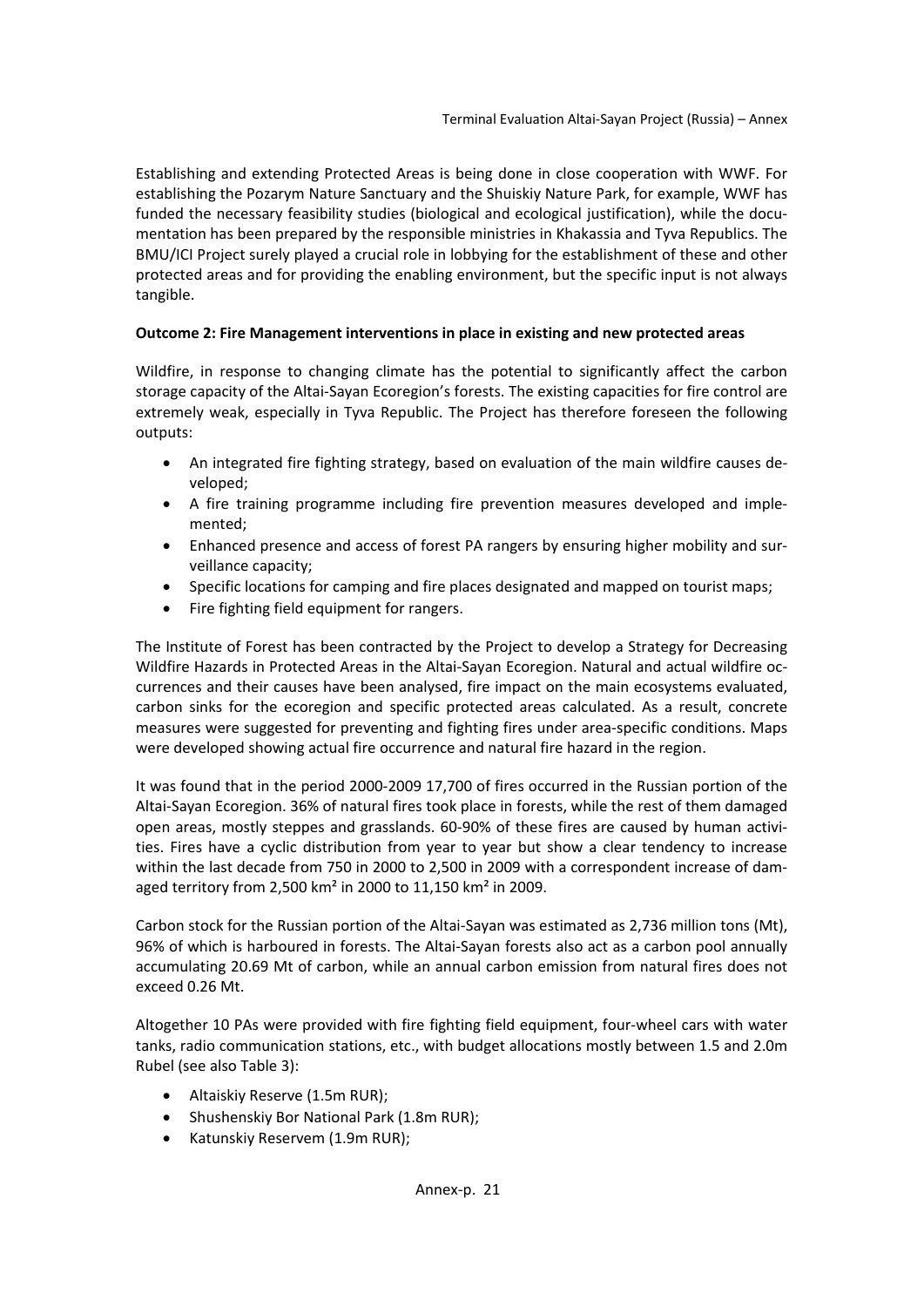- Ubsunurskaya Kotlovina Reserve (2.1m RUR);
- Sayano-Shushenskiy Reserve (2.0m RUR);
- Tigirekskiy Reserve (2.0m RUR);
- Kuznetskiy Alatau Reserve (2.1m RUR);
- Khakasskiy Reserve (2.0m RUR);
- Azas Nature Reserve (2.1m RUR);
- Ergaki Nature Park (2.1m RUR).

Purchased equipment will help to prevent carbon emission caused by forest fires on the territo‐ ry of 28,636 km² with an accumulated carbon stock of 137.5 Mt.

A special 40‐hour fire management training programme for the PA staff was developed and in‐ cludes natural fire prevention measures as well as the new equipment use for fire fighting; a training course was conducted for the senior staff of PAs. Additionally, office and field manuals for natural fire prevention and fire‐fighting were published and distributed to the relevant PAs.

## **Outcome 3: Piloting adaptation measures in selected protected areas**

Outcome 3 was going to be achieved through the following activities:

- Design and establish a system for monitoring climate change impacts for Russian portion of Altai‐Sayan Ecoregion based on ecosystem approach;
- Implementation of special protection measures for most vulnerable species/ecosystems.

WWF has been subcontracted to conduct a vulnerability assessment for the ecoregion. The report provides a profile of existing knowledge in certain thematic areas including climate change assessment and forecast, the potential response of vegetation, and the ecoregion's water re‐ sources and ecosystem services. The assessment is an early step in compiling the comprehensive information basis required for further studies. It was found that certain climate issues are insuf‐ ficiently studied to be included in the assessment report, in particular regarding the fauna. The main challenge of the assessment was the lack of microclimatic forecasts of events causing ad‐ verse impact on certain species, including the well‐known flagship species of the ecoregion, the Snow Leopard and Argali. Currently there is no reliable prognosis of climate change in the Altai‐ Sayan Ecoregion. Altogether, the Vulnerability Assessment is a solid study onto which one can build further work.

The Project developed a comprehensive programme for climate and ecosystem impact monitor‐ ing: 11 protected areas (Altaiskiy, Katunskiy, Khakasskiy, Kuznetskiy Alatau, Tigirekskiy, Sayano‐ Shushenskiy, Stolby and Ubsunurskaya Kotlovina Reserves, Shorskiy and Shushenskiy Bor Na‐ tional Parks and Ergaki Nature Park) were selected as monitoring stations, and automatic equipment was purchased and staff trained to use it. The programme includes monitoring the treeline ecotone in protected areas in the ecoregion according to methodologies and standards developed by the Institute of Plant and Animal Ecology (Ural Division of the Russian Academy of Science), monitoring of alpine ecosystems and monitoring of cryosphere (snow cover and glaciers) and water resources. For each type of monitoring the methodology and field guide were developed and published (e.g. Guidelines for monitoring of snow cover in protected areas of the Altai-Sayan Ecoregion Guidelines for monitoring the water balance of high-altitudinal catchments, both developed by the experts from the Altai State University, Guidelines for hydrome‐ teorological monitoring developed by experts of the Lomonosov's Moscow State University).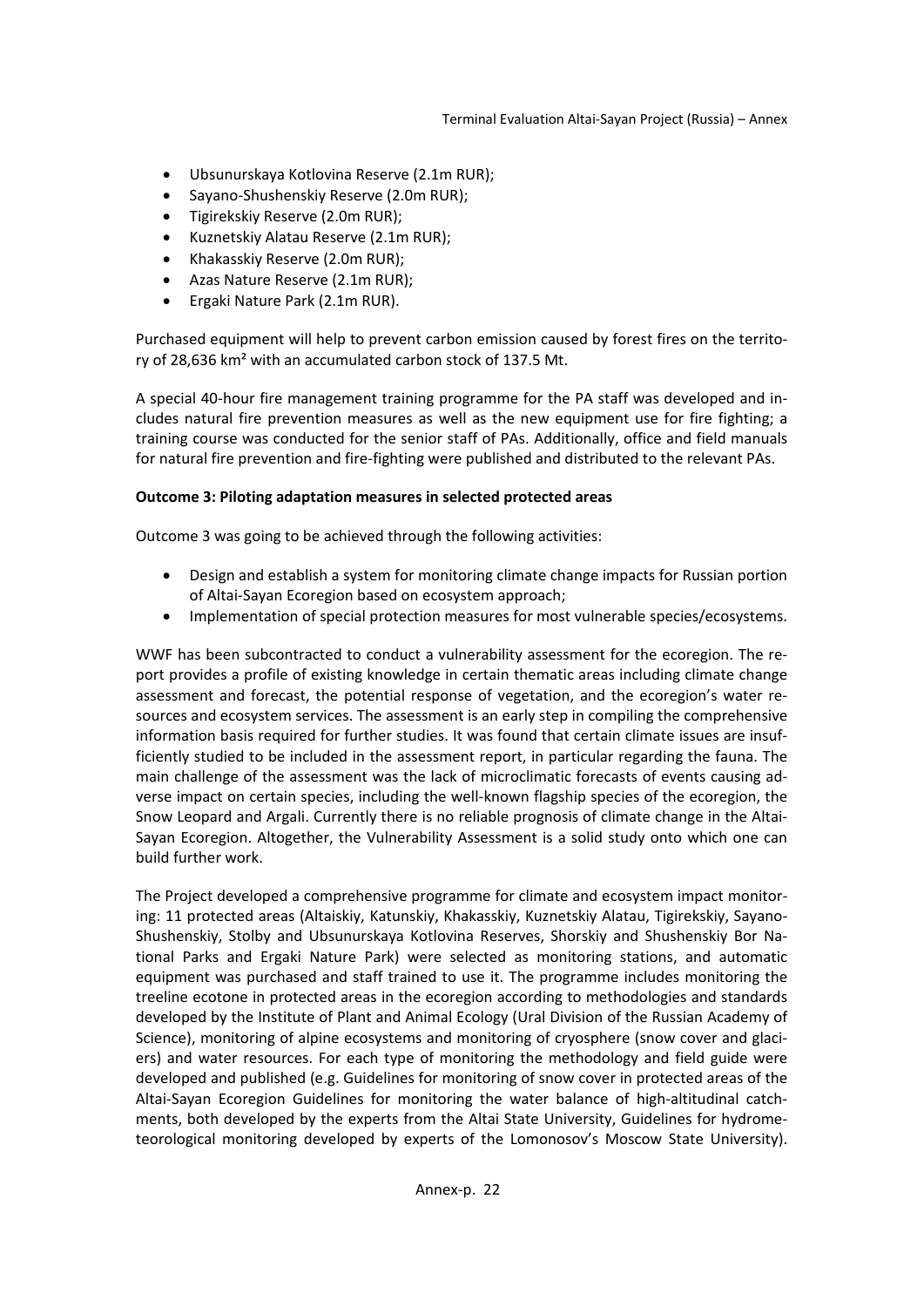Monitoring work is closely attached to the international GLORIA programme ("Global Observa‐ tion Research Initiative in Alpine Environments"), which helps set standards and achieve inter‐ nationally comparable results. The first monitoring results were presented at international gath‐ erings including ones in Germany and Great Britain (GLORIA).

Remotely Sensed Data (RSD) is recognized as useful tool for monitoring ecosystem change, so the protected areas were provided with a time series of the satellite images and special training was conducted by the experts from the Lomonosov's Moscow State University, who also devel‐ oped appropriate guidelines for interpreting RSD. For processing the monitoring data, an inter‐ active database has been developed.

The Project also organised an international conference titled 'Climate Change and Connectivity Conservation in the Altai‐Sayan Ecoregion', held in July 2010 in the Katunskiy Biosphere Reserve and organized together with IUCN‐WCPA.

In the frameworks of the Climate Change Adaptation Strategy development, two conferences were organized: "Options of adaptation to climate change in the Altai‐Sayan Ecoregion" (May, 2011) and "Climate Change in the Altai-Sayan Ecoregion – Strategies of Adaptation and Mitigation" (October, 2011). As the result of the discussions the first draft of the Climate Change Adap‐ tation Strategy for Biodiversity Conservation was compiled.

While the Project is very successful in establishing a climate change monitoring system according to international standards and in preparing the ground for future climate change‐related activities through conducting a vulnerability assessment, one would expect under this outcome more activities related to adaptation to climate change. Actually, adaptation measures *per se* with pilot activities "in selected project areas" are not conducted at all.

There is surely a certain discrepancy between the heading of this outcome and the underlying activities. However, it has never been said what kind of adaptation measures should be devel‐ oped and piloted. By contrast, the other outcomes covering issues such as fire prevention and fire fighting, extension of the Protected Area System and rural livelihood must already be regarded as adaptation measures.

## **Outcome 4: Support to alternative livelihoods and sustainable use incentives for local communities**

The purpose of this outcome is to demonstrate community-based solutions to mitigate overexploitation of natural resources by local population within newly established PAs and provide vis‐ ible and measurable benefits from establishing of PAs. The Outcome is going to be achieved through the following activities:

- Successful experience and best practices in income generation and sustainable use made available to and introduced in the Altai‐Sayan Ecoregion local communities;
- Trainings delivered to local communities and entrepreneurs;
- Develop and implement pilot alternative livelihood activities within the territory of newly established PAs.

The Project developed a wide array of activities, most of them together with the UNDP/GEF Pro‐ ject and other organisations such as WWF. Alone over 200 consultations were held with local people on protected area activities, tourism development and regulatory requirements for small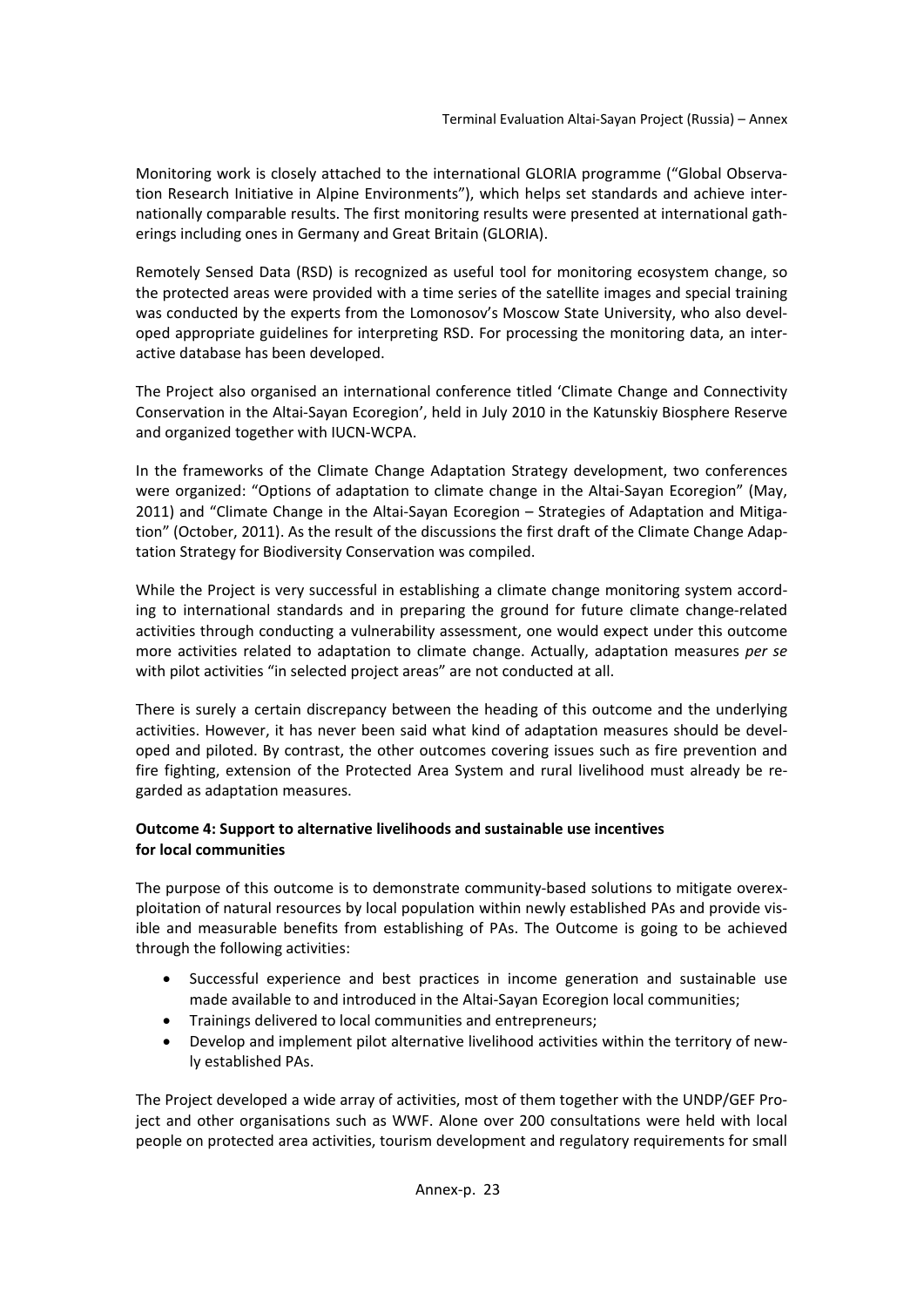businesses. About 500 people attended workshops and consulting meetings; over 1000 people visited festivals and conferences; over 100 people used consulting services. Over 20 users of consulting services received grants of up to 300,000 RUR and over 40 people received up to 50,000 RUR from the federal programme for small businesses.

The Project for example carried out 6 workshops for the residents of Ust-Koksinskiy, Turochakskiy and Mongun‐Taiginskiy Districts to teach them how to start a business and apply for a loan. The workshops were attended by around 200 people. More than 40 people used consulting ser‐ vices. The Project helped establish micro‐loan programmes in Bai‐Taiga and Mongun‐Taiga Dis‐ tricts of Tyva Republic. Other micro‐loan programmes were initiated in the Ust‐Koksinskiy and Turochakskiy Districts; this programme board received for example 14 applications, of which 8 have been approved.

The alternative livelihood is very comprehensive and it would exceed the tasks of this report to review the individual activities one by one. The individual activities are usually not clearly sepa‐ rated from those funded by UNDP/GEF and others. It often happened, for example, that certain activities started with UNDP/GEF money and promoted by UNDP/GEF until the end of 2010, and then continued with BMU/ICI funds in 2011.

Logically, one comes to the same conclusion as for the UNDP/GEF livelihood measures: The Pro‐ ject is on the one side very successful in promoting different kinds of alternative livelihoods and in generating income for the local population. With the exception of the development of ecotourism, the impact of these measures remained so far restricted to relatively small groups of beneficiaries. As was shown in the UNDP/GEF Terminal Evaluation Report, the Project used too much energy for identifying and testing new approaches, and this happened at the cost of upscaling approaches which have already been shown to be successful, and which have the poten‐ tial for high‐impact.

## **Conclusions and Recommendations**

**Project Management.** The project is managed by a highly dedicated and professional team and shows a high personal continuity throughout the project's lifespan. The entire team (all staff and most short-term consultants) is practically identical with the team of the UNDP/GEF Project team insofar they have been contracted through BMU/ICI once the funds of UNDP/GEF have been expired. All project executing partners ‐ on national, regional and local levels – show a high ownership for the project.

**Project Duration.** Establishing Protected Areas are complex and time‐consuming processes with an array of legal and institutional implications, which are not easy to handle and to overcome. Also adaptation measures and the development of alternative livelihoods for are issues which need much time. These measures are not well suited to the rapid implementation required in this project. Not surprisingly, project implementation has delayed, and lead to a request for no‐ cost extension of the Project with all uncertainties, whether this will actually be granted. This request is herewith fully supported.

**New Protected Areas.** There are different views between the project and the TE as regards the role of BMU/ICI in establishing Ergaki and Sailyugem Protected Areas. While the project counts these PAs as an achievement of BMU/ICI funding, the TE wishes to draw attention to the fact